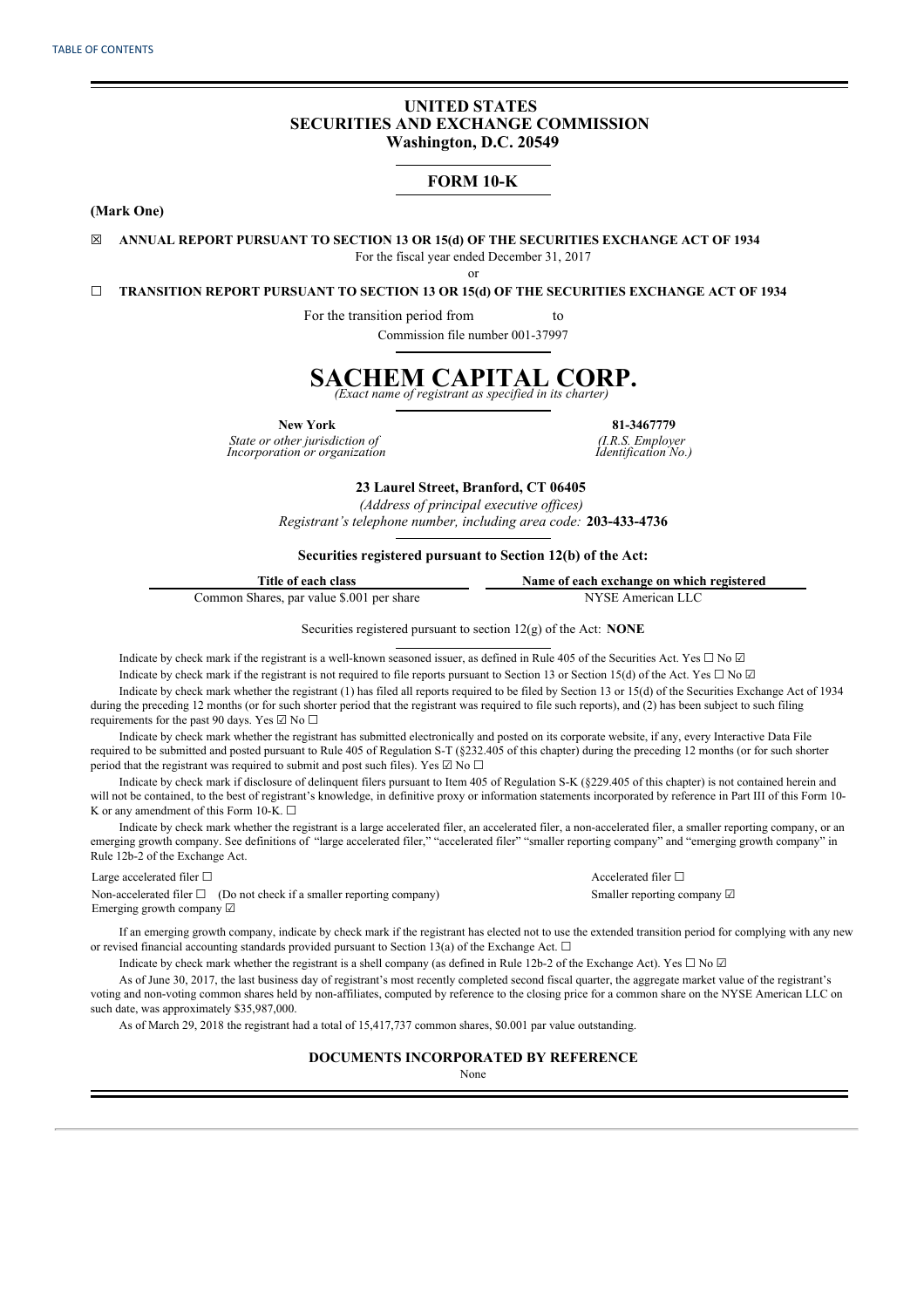# **SACHEM CAPITAL CORP. Form 10-K Annual Report TABLE OF CONTENTS**

|                   |                                                                                                                               | Page      |
|-------------------|-------------------------------------------------------------------------------------------------------------------------------|-----------|
| <b>PARTI</b>      |                                                                                                                               |           |
| Item 1.           | <b>Business</b>                                                                                                               | $\perp$   |
| Item 1A           | <b>Risk Factors</b>                                                                                                           | 15        |
| Item 1B.          | <b>Unresolved Staff Comments</b>                                                                                              | 36        |
| Item 2            | Properties                                                                                                                    | 36        |
| Item 3.           | <b>Legal Proceedings</b>                                                                                                      | 36        |
| Item 4.           | <b>Mine Safety Disclosure</b>                                                                                                 | 36        |
| <b>PART II</b>    |                                                                                                                               |           |
| Item 5.           | <u>Market for Registrant's Common Equity, Related Shareholder Matters and Issuer</u><br><b>Purchases of Equity Securities</b> | 37        |
| Item 6.           | <b>Selected Financial Data</b>                                                                                                | 38        |
| Item 7.           | Management's Discussion and Analysis of Financial Condition and Results of<br><b>Operations</b>                               | 38        |
| Item 7A.          | <b>Ouantitative and Qualitative Disclosures About Market Risk</b>                                                             | <u>44</u> |
| Item 8.           | <b>Financial Statements and Supplementary Data</b>                                                                            | 45        |
| Item 9.           | Changes in and Disagreements with Accountants on Accounting and Financial<br><b>Disclosure</b>                                | 45        |
| Item 9A.          | <b>Controls and Procedures</b>                                                                                                | 45        |
| Item 9B.          | <b>Other Information</b>                                                                                                      | 46        |
| <b>PART III</b>   |                                                                                                                               |           |
| Item $10$ .       | Directors, Executive Officers and Corporate Governance                                                                        | 47        |
| Item $11$ .       | <b>Executive Compensation</b>                                                                                                 | 50        |
| Item $12$ .       | Security Ownership of Certain Beneficial Owners and Management and Related<br><b>Shareholders Matters</b>                     | 53        |
| Item $13$ .       | <b>Certain Relationships and Related Transactions and Director Independence</b>                                               | 55        |
| Item 14.          | <b>Principal Accountant Fees and Services</b>                                                                                 | 56        |
| <b>PART IV</b>    |                                                                                                                               |           |
| Item $15$ .       | <b>Exhibits and Financial Statement Schedules</b>                                                                             | 57        |
| <b>SIGNATURES</b> |                                                                                                                               | 59        |

i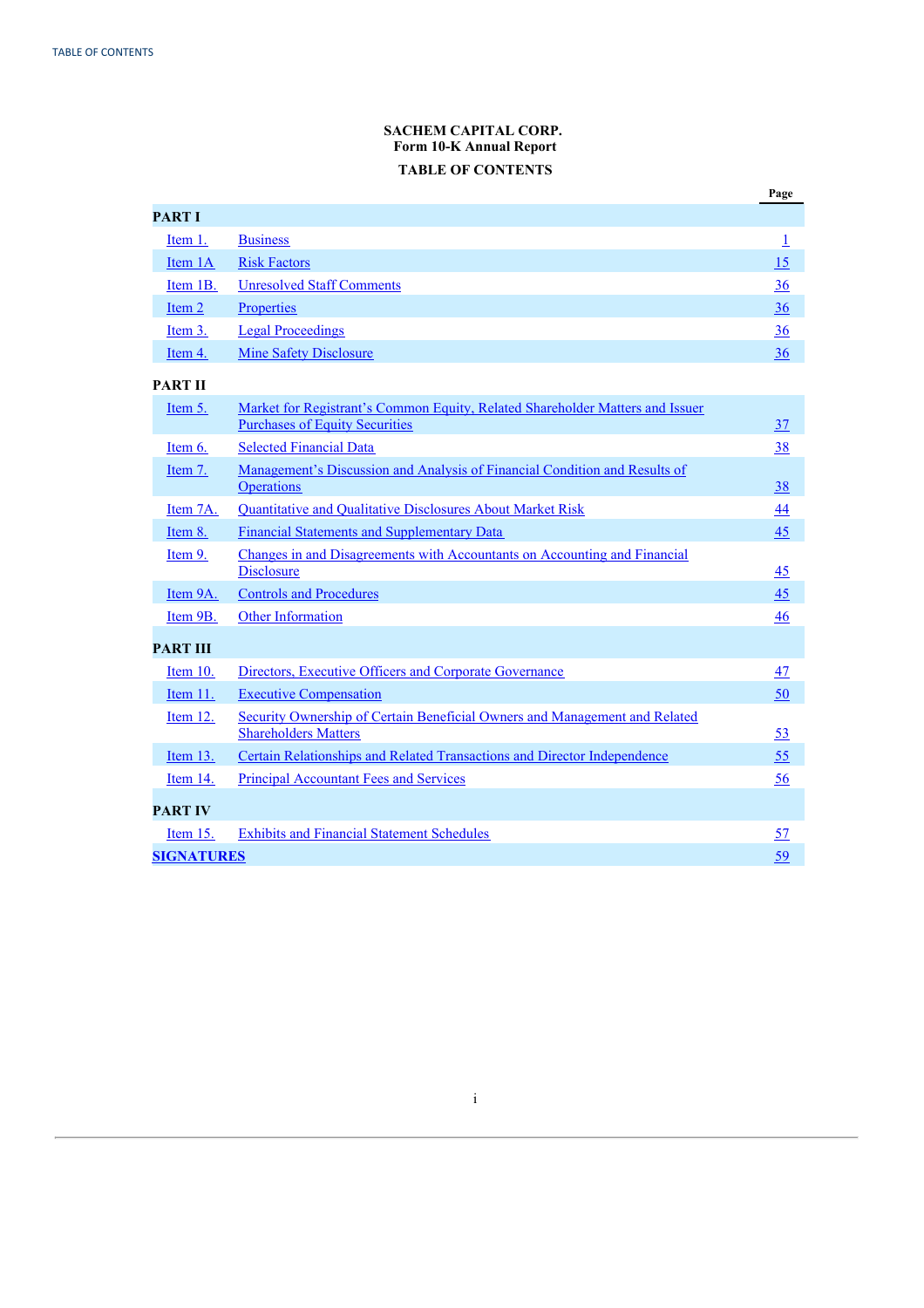# **CAUTIONARY STATEMENT REGARDING FORWARD-LOOKING STATEMENTS**

This annual report on Form 10-K includes forward-looking statements. All statements other than statements of historical facts contained in this annual report on Form 10-K, including statements regarding our future results of operations and financial position, strategy and plans, and our expectations for future operations, are forward-looking statements. The words "anticipate," "estimate," "expect," "project," "plan," "seek," "intend," "believe," "may," "might," "will," "should," "could," "likely," "continue," "design," and the negative of such terms and other words and terms of similar expressions are intended to identify forward-looking statements.

We have based these forward-looking statements largely on our current expectations and projections about future events and trends that we believe may affect our financial condition, results of operations, strategy, shortterm and long-term business operations and objectives and financial needs. These forward-looking statements are subject to a number of risks, uncertainties and assumptions, including those described in "Risk Factors." In light of these risks, uncertainties and assumptions, the forward-looking events and circumstances discussed in this annual report on Form 10-K may not occur, and actual results could differ materially and adversely from those anticipated or implied in the forward-looking statements.

You should not rely upon forward-looking statements as predictions of future events. Although we believe that the expectations reflected in the forward-looking statements are reasonable, we cannot guarantee future results, level of activity, performance or achievements. In addition, neither we nor any other person assumes responsibility for the accuracy and completeness of any of these forward-looking statements. We disclaim any duty to update any of these forward-looking statements after the date of this annual report on Form 10-K to confirm these statements in relationship to actual results or revised expectations.

All forward-looking statements attributable to us are expressly qualified in their entirety by these cautionary statements as well as others made in this annual report on Form 10-K. You should evaluate all forward-looking statements made by us in the context of these risks and uncertainties.

Unless the context otherwise requires, all references in this annual report on Form 10-K to "Sachem Capital," "we," "us" and "our" refer to Sachem Capital Corp., a New York corporation.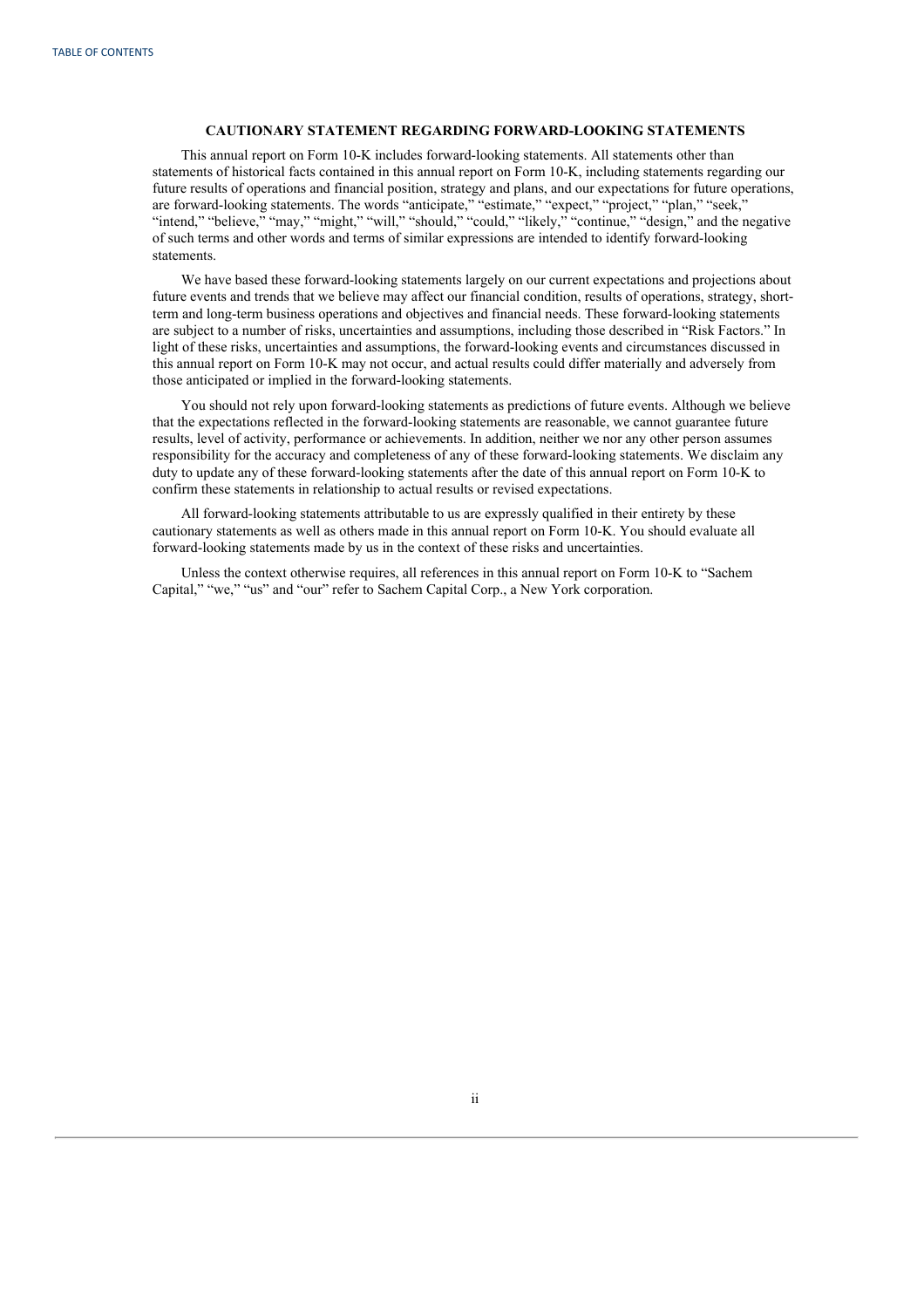# **PART I**

# **Item 1. Business**

# **Background**

We were organized as a New York corporation in January 2016 under the name HML Capital Corp. On December 15, 2016, we changed our name to Sachem Capital Corp. Prior to February 8, 2017, our business operated as a Connecticut limited liability company under the name Sachem Capital Partners, LLC ("SCP"). On February 8, 2017, in anticipation of our initial public offering (the "IPO"), SCP transferred all its assets to us in exchange for (i) the assumption by us of all of SCP's liabilities and (ii) 6,283,237 of our common shares (the "Exchange"). On February 9, 2017, we completed the IPO in which we issued and sold 2.6 million of our common shares. As a result of these transactions, we believe we qualify as a REIT for federal income tax purposes and intend to make the election to be taxed as a REIT when we file our 2017 federal income tax return. As a REIT, we are required to distribute at least 90% of our taxable income to our shareholders each year. To the extent we distribute less than 100% of our taxable income to our shareholders (but more than 90%) we will maintain our REIT status but the undistributed portion will be subject to regular corporate income taxes. As a REIT, we are also subject to federal excise taxes and minimum state taxes. Finally, we intend to operate our business in a manner that will permit us to maintain our exemption from registration under the Investment Company Act.

### **Company Overview**

We are a Connecticut-based real estate finance company that specializes in originating, underwriting, funding, servicing and managing a portfolio of short-term (*i.e.* three years or less) loans secured by first mortgage liens on real property located primarily in Connecticut. Each loan is also personally guaranteed by the principal(s) of the borrower, which guaranty is typically collaterally secured by a pledge of the guarantor's interest in the borrower. Our typical borrower is a real estate investor who will use the proceeds to fund its acquisition, renovation, rehabilitation, development and/or improvement of residential or commercial properties located primarily in Connecticut held for investment or sale. The property may or may not be income producing. We do not lend to owner-occupants. Our loans are referred to in the real estate finance industry as "hard money loans" primarily because they are secured by "hard" (*i.e.* real estate) assets.

Our loans typically have a maximum initial term of three years and bear interest at a fixed rate of 9.5% to 12% per year and a default rate for non-payment of 18% per year. In addition, we usually receive origination fees, or "points," ranging from 2% to 5% of the original principal amount of the loan as well as other fees relating to underwriting, funding and managing the loan. When we renew or extend a loan we generally receive additional "points" and other fees. Interest on our loans is payable monthly in arrears and the entire principal amount is due at maturity. As a matter of policy, we do not make any loans if the loan-to-value ratio exceeds 65%. In the case of construction loans, the loan-to-value ratio is based on the post-construction value of the property. Generally, we rely on readily available market data, including tax assessment rolls, recent sales transactions and brokers, to evaluate the strength of the collateral. In the case of loans having a principal amount exceeding \$325,000, we may require a formal appraisal by a licensed appraiser. However, under the terms of our credit facility with Bankwell Bank, loans exceeding \$325,000 require an independent appraisal of the collateral. Failure to obtain such an appraisal could render the loan ineligible for financing under the credit facility. Finally, we have adopted a policy that limits the maximum amount of any loan we fund to a single borrower or a group of affiliated borrowers to 10% of the aggregate amount of our loan portfolio including the loan under consideration.

Our co-chief executive officers are experienced in hard money lending under various economic and market conditions. Jeffrey C. Villano and John L. Villano, spend a significant portion of their time on business development as well as on underwriting, structuring and servicing each loan in our portfolio. A principal source of new transactions has been repeat business from existing and former customers and their referral of new business. We also receive leads for new business from banks, brokers, attorneys and web-based advertising. We rely on our own employees, independent legal counsel, and other independent professionals to verify title and ownership, to file liens and to consummate the transactions.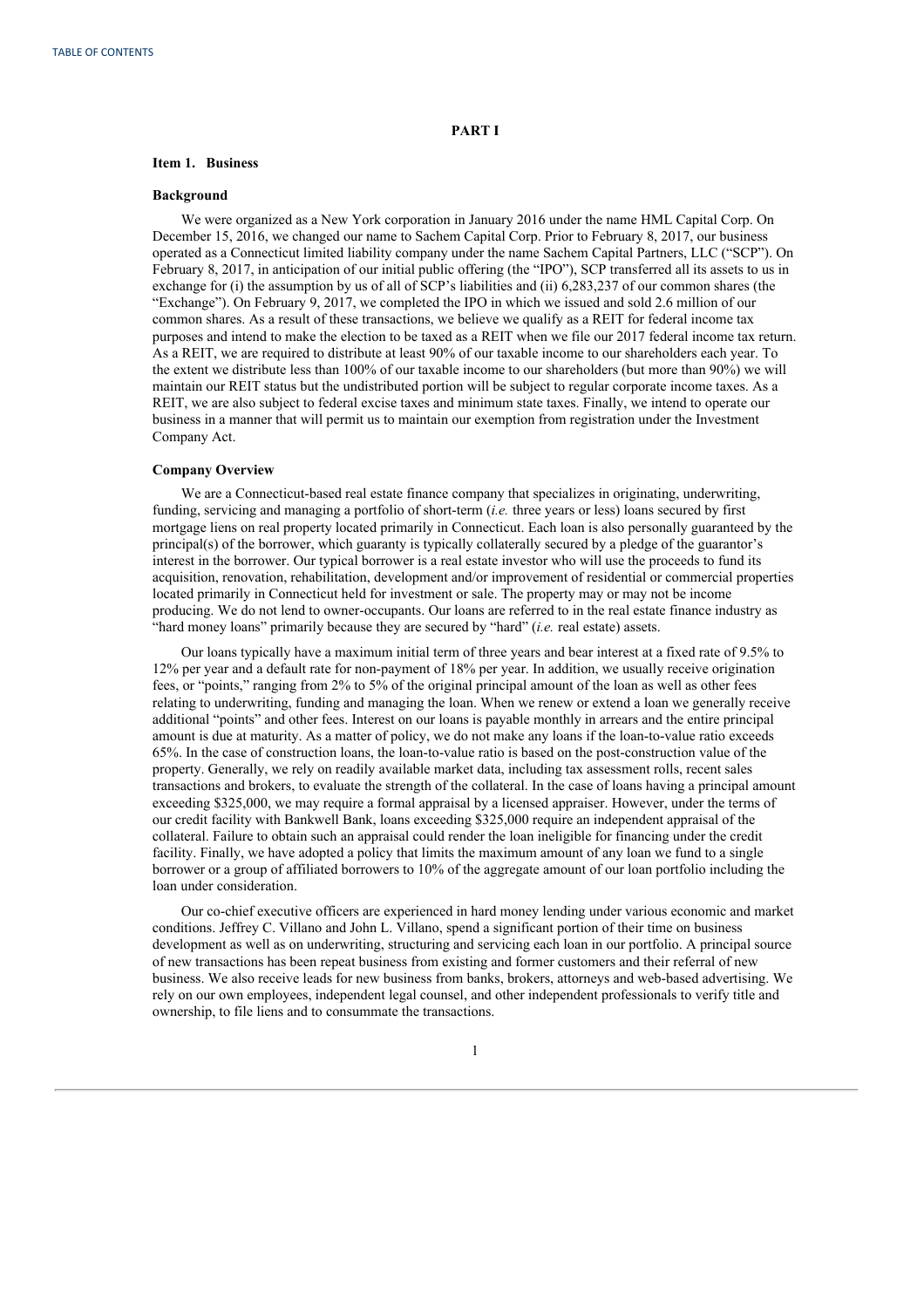Our primary objective is to grow our loan portfolio while protecting and preserving capital in a manner that provides for attractive risk-adjusted returns to our shareholders over the long term through dividends. We intend to achieve this objective by continuing to selectively originate loans and carefully manage our loan portfolio in a manner designed to generate attractive risk-adjusted returns across a variety of market conditions and economic cycles. We believe that the demand for relatively small real estate loans in Connecticut and neighboring states is significant and growing and that traditional lenders, including banks and other financial institutions that usually serve this market are unable to satisfy this demand. This demand/supply imbalance has created an opportunity for "hard money" real estate lenders like us to selectively originate high-quality first mortgage loans on attractive terms and these conditions, we believe, should persist for several years. We have built our business on a foundation of intimate knowledge of the Connecticut real estate market, our ability to respond quickly to customer needs and demands and a disciplined underwriting and due diligence culture that focuses primarily on the value of the underlying collateral and that is designed to protect and preserve capital. We believe that our flexibility in terms of meeting the needs of borrowers without compromising our standards on credit risk, our expertise, our intimate knowledge of the real estate market in Connecticut and various other states and our focus on newly originated first mortgage loans has defined our success until now and should enable us to continue to achieve our objectives.

### **The Market Opportunity**

Real estate investment is a capital-intensive business that relies heavily on debt capital to acquire, develop, improve, construct, renovate and maintain properties. We believe there is a significant market opportunity for a well-capitalized "hard money" real estate finance company to originate attractively priced loans with strong credit fundamentals. We further believe that the demand for relatively small real estate loans (*i.e.*, loans having an original principal amount of less than \$500,000) to acquire, develop, renovate, rehabilitate or improve residential or commercial real estate held for investment in Connecticut and certain other states (*e.g.,* New York, Rhode Island, Massachusetts, Vermont and Florida), where real estate values in many neighborhoods are either stable or increasing and substandard properties are being improved, rehabilitated and renovated, presents a compelling opportunity to generate attractive returns for an established, well-financed, non-bank lender like us. We have competed successfully in the Connecticut market since December 2010 notwithstanding the fact that many traditional lenders, such as banks and other institutional lenders, also service this market. We believe our primary competitive advantage is our ability to approve and fund loans quickly and efficiently and our flexibility to structure loans to meet the needs of the borrower. In this environment, characterized by a supply-demand imbalance for financing and stable asset values, we believe we are well positioned to capitalize and profit from these industry dynamics.

# **Our Business and Growth Strategies**

Our primary objective is to grow our loan portfolio while protecting and preserving capital in a manner that provides for attractive risk-adjusted returns to our shareholders over the long term principally through dividends. We intend to achieve this objective by continuing to focus exclusively on selectively originating, servicing and managing a portfolio of short-term (*i.e.,* three years or less) loans secured by first mortgages on real estate located primarily in Connecticut that are designed to generate attractive risk-adjusted returns across a variety of market conditions and economic cycles. We believe that our ability to react quickly to the needs of borrowers, our flexibility in terms of structuring loans to meet the needs of borrowers, our intimate knowledge of the real estate markets that we serve, our expertise in "hard money" lending and our focus on newly originated first mortgage loans, should enable us to achieve this objective. Nevertheless, we will remain flexible to take advantage of other real estate related opportunities that may arise from time to time, whether they relate to the mortgage market or to direct or indirect investments in real estate.

Our strategy to achieve our objective includes the following:

- capitalize on opportunities created by the long-term structural changes in the real estate lending market and the continuing lack of liquidity in the real estate market;
- take advantage of the prevailing economic environment as well as economic, political and social trends that may impact real estate lending currently, and in the future, as well as the outlook for real estate in general and specific asset classes;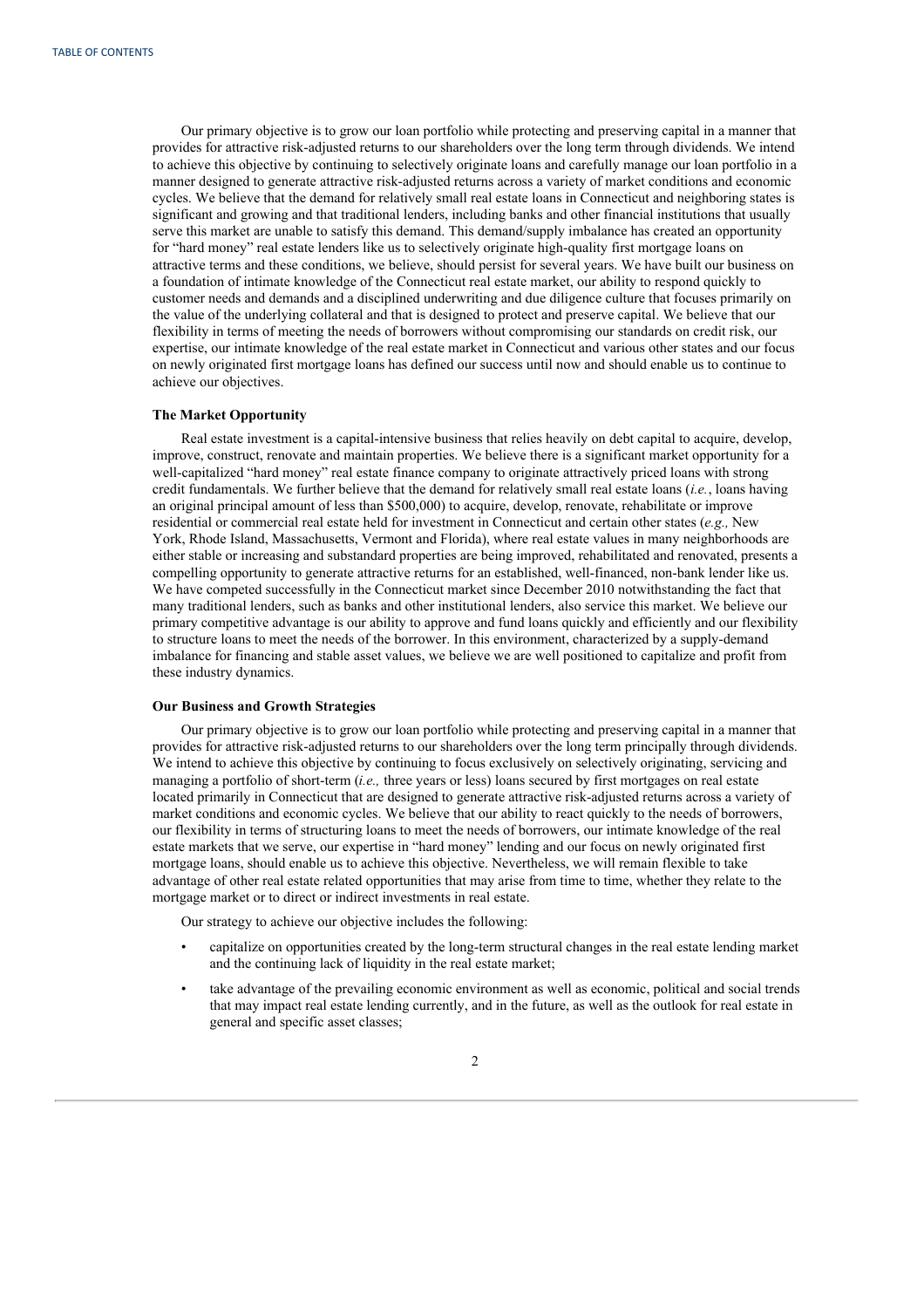- remain flexible to capitalize on changing sets of investment opportunities that may be present in the various points of an economic cycle; and
- operate to qualify as a REIT and for an exemption from registration under the Investment Company Act.

# **Our Competitive Strengths**

We believe our competitive strengths include:

- *Experienced management team.* Our management team, John and Jeffrey Villano, are experienced real estate lenders. They have successfully originated and serviced a portfolio of real estate mortgage loans generating attractive annual returns under varying economic and real estate market conditions. We believe their experience provides us with the ability to effectively deploy our capital in a manner that will provide for attractive risk-adjusted returns while focusing on capital preservation and protection.
- *Long-standing relationships.* At December 31, 2017, 21 loans, having an aggregate principal balance of approximately \$4.7 million, were made to borrowers with whom we have long-standing relationships, including three loans with an aggregate principal balance of approximately \$1.1 million to JJV, LLC ("JJV") the former managing member of SCP, which is owned by our co-chief executive officers. In addition, our loan portfolio includes 30 loans having an aggregate principal balance of approximately \$4.4 million, that were extensions of prior loans. Customers are also a referral source for new borrowers. So long as these borrowers remain active real estate investors they provide us with an advantage in securing new business and help us maintain a pipeline to attractive new opportunities that may not be available to many of our competitors or to the general market.
- *Knowledge of the market.* Our intimate knowledge of the Connecticut real estate market enhances our ability to identify attractive opportunities and helps distinguish us from many of our competitors.
- *Disciplined lending.* We seek to maximize our risk-adjusted returns, and preserve and protect capital, through our disciplined and credit-based approach. We utilize rigorous underwriting and loan closing procedures that include numerous checks and balances to evaluate the risks and merits of each potential transaction. We seek to protect and preserve capital by carefully evaluating the condition of the property, the location of the property, the value of the property and other forms of collateral.
- *Vertically-integrated loan origination platform.* We manage and control the loan process from origination through closing with our own personnel or independent legal counsel and, in the case of larger loans, independent appraisers, with whom we have long-standing relationships. Together, these individuals constitute a team highly experienced in credit evaluation, underwriting and loan structuring. We also believe that our procedures and experience allow us to quickly and efficiently execute opportunities we deem desirable.
- *Structuring flexibility.* As a relatively small, non-bank real estate lender, we can move quickly and have much more flexibility than traditional lenders to structure loans to suit the needs of our clients. Our ability to customize financing structures to meet borrowers' needs is one of our key business strengths.
- *No legacy issues.* Unlike many of our competitors, we are not burdened by distressed legacy real estate assets. We do not have a legacy portfolio of lower-return or problem loans that could potentially dilute the attractive returns we believe are available in the current liquidity-challenged environment and/or distract and monopolize our management team's time and attention. We do not have any adverse credit exposure to, and we do not anticipate that our performance will be negatively impacted by, previously purchased assets.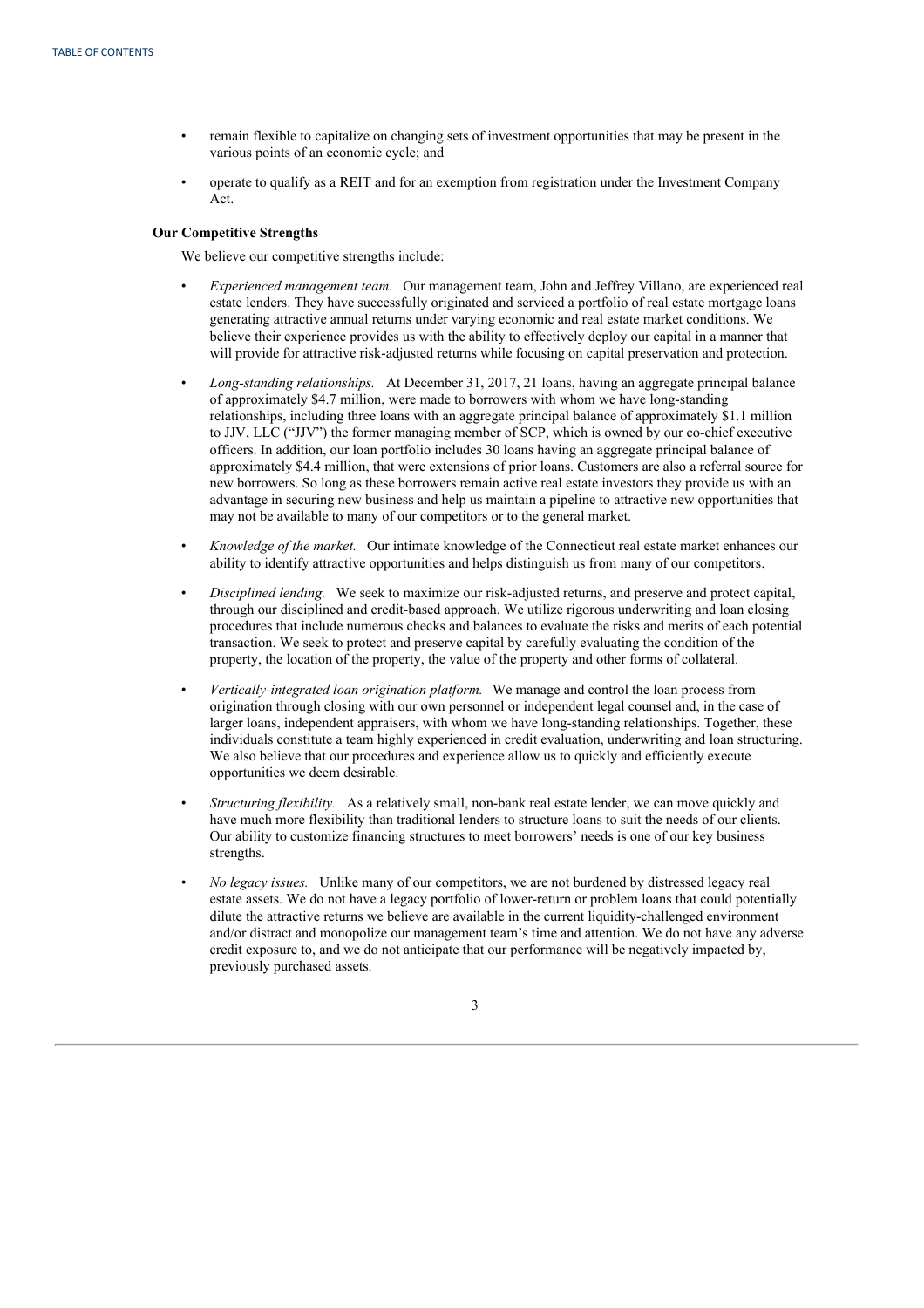• *History of successful operations.* SCP commenced operations as a limited liability company in December 2010 with three investors and limited equity capital. Immediately prior to the Exchange, SCP had approximately 155 investors and \$28.5 million of members' equity, including capital invested by our founders, Jeffrey Villano and John Villano and their respective affiliates. SCP's loan portfolio at the time the Exchange was consummated was \$33.8 million. Since inception our revenues, net income, cash flows and distributions to investors have steadily increased. In 2017, we funded an aggregate of approximately \$53.5 million of loans, raised a total of \$30.25 million of equity capital (in addition to the \$28.5 million of members' equity at the time of the Exchange) and obtained a \$20.0 million revolving credit facility to support our lending operations.

# **Our Real Estate Lending Activities**

Our real estate lending activities involve originating, underwriting, funding, servicing and managing shortterm loans (*i.e.,* loans with an initial term of three years or less), secured by first mortgage liens on real estate property held for investment purposes located primarily in Connecticut. Generally, borrowers use the proceeds from our loans for one of three purposes: (i) to acquire and/or renovate existing residential (single-, two- or three-family) real estate properties; (ii) to acquire vacant real estate and construct residential real properties; and (iii) to purchase and hold income producing properties. Our mortgage loans are structured to fit the needs and business plans of the borrowers. Revenue is generated primarily from the interest borrowers pay on our loans and, to a lesser extent, loan fee income generated on the origination and extension of loans.

At December 31, 2017, our mortgage loan portfolio included loans ranging in size from \$16,900 to \$1.67 million. Approximately 81% of the mortgage loans have an original principal amount of \$250,000 or less, with an average mortgage loan size of approximately \$188,000 and a median mortgage loan size of approximately \$122,000. The table below gives a breakdown of our mortgage loan portfolio by loan size as of December 31, 2017:

**Aggregate**

| Amount                   | Number of<br>Loans | $1.661$ $.641$<br>Principal<br>Amount |
|--------------------------|--------------------|---------------------------------------|
| \$100,000 or less        | 137                | \$9,083,857                           |
| \$100,001 to \$250,000   | 135                | 20,779,964                            |
| \$250,001 to \$500,000   | 48                 | 17,135,590                            |
| \$500,001 to \$1,000,000 | 9                  | 6,621,618                             |
| Over \$1,000,000         | 8                  | 9,649,930                             |
| Total                    | 337                | \$63,270,959                          |

Most of our loans are funded in full at closing. However, in the case of a construction loan, where all or a portion of the loan proceeds are to be used to fund the costs of renovating or constructing improvements on the property, only a portion of the loan may be funded at closing. At December 31, 2017, our loan portfolio included 50 construction loans having an aggregate principal amount of approximately \$14.3 million, of which approximately \$3.4 million was unfunded. Advances under construction loans are funded against requests supported by all required documentation (including lien waivers) as and when needed to pay contractors and other costs of construction.

In general, our strategy is to service and manage the loans we originate until they are paid. However, there have been a few instances where we have sold loans to meet our need for additional lending capital. Approximately 89% of the aggregate outstanding principal balance of our loan portfolio was secured by properties located in Connecticut at December 31, 2017. The remaining principal balance of our loan portfolio is secured by properties located in Massachusetts, Florida, New York, Vermont and Rhode Island. We are slowly expanding our geographic footprint to include all of New England. Most of the properties we finance are residential investment, or commercial. However, in all instances the properties are held only for investment by the borrowers and may or may not generate cash flow.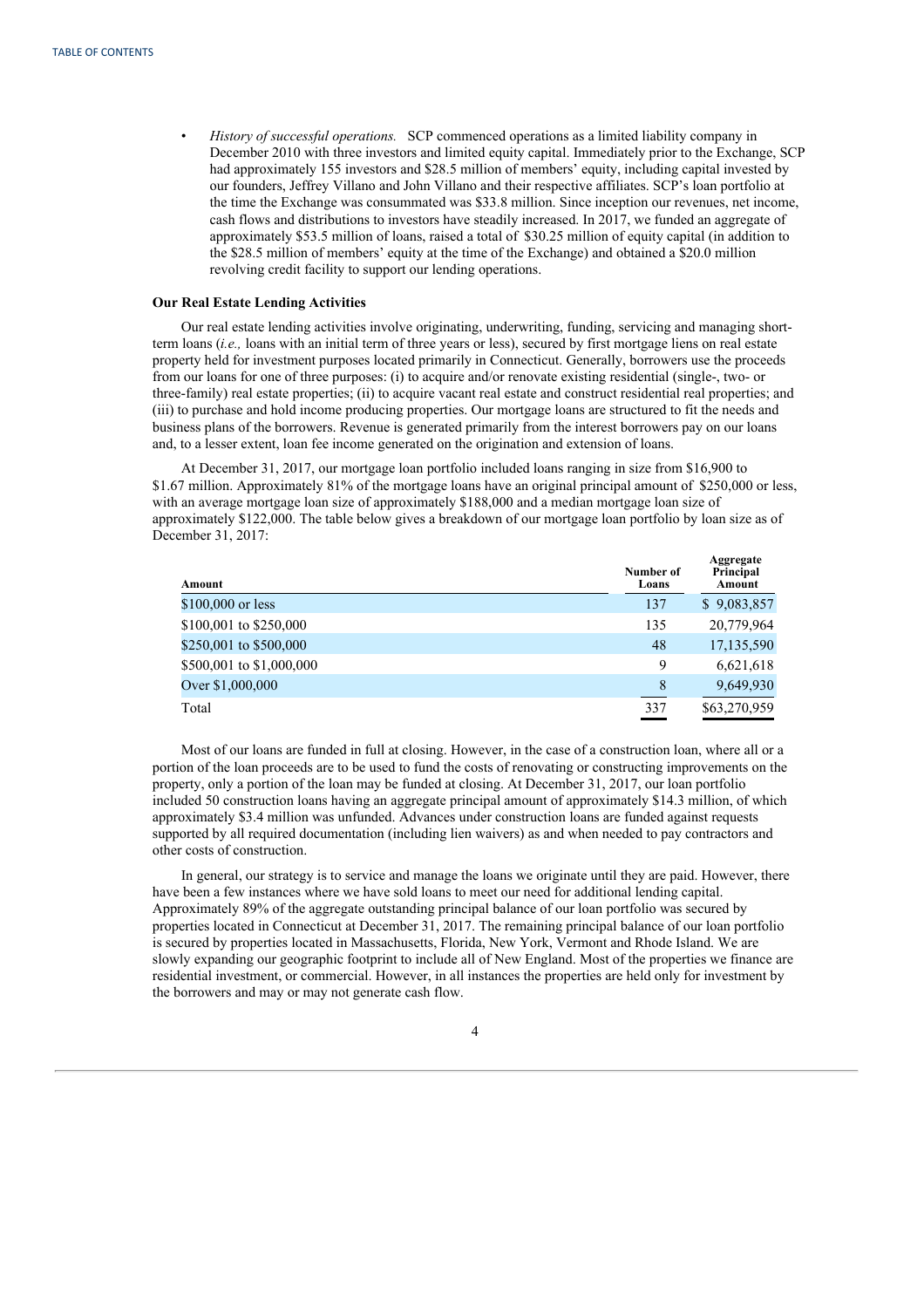The typical terms of our loans are as follows:

**Principal amount.** We have a policy that will limit the amount of any loan to 10% of our total loan portfolio after taking into account the loan in question. At December 31, 2017, our loan portfolio included loans ranging in size from \$16,900 to \$1.67 million. Approximately 81% of the loans had an original principal amount of \$250,000 or less. Approximately 95% had an original principal amount of \$500,000 or less. The average loan size was approximately \$188,000 and median loan size was approximately \$122,000.

**Loan-to-Value Ratio.** Up to 65%. Under the terms of our revolving credit facility with Bankwell, the portion of an Eligible Note Receivable (as defined) that can be financed depends on the loan-to-value ratio. The higher the loan-to-value ratio, the lower the financing percentage. If the loan-to-value ratio is 65%, the maximum amount of the loan that can be financed is 60% (subject to the overall cap of \$250,000). If the loanto-value ratio is less than 50%, up to 75% of the loan amount is financeable.

**Interest rate.** Currently, a fixed rate between 9.5% to 12% per annum with a default rate of 18% per annum.

**Origination fees.** Ranges from 2% for loans of one year or less to 5% for three-year loans. In the case of three-year loans, a portion of the origination is credited back to the borrower in the event the loan balance is paid off early. In addition, if the term of the loan is extended, additional points are payable upon the extension.

**Term.** Generally, one to three years with early termination in the event of a sale of the property. Recently, in order to mitigate the risks associated with rising interest rates, whenever possible, we seek to limit the term on new loans to one year. We may agree to extend the maturity date so long as the borrower complies with all loan covenants, financial and non-financial, and the loan otherwise satisfies our then existing underwriting criteria. As a matter of policy, we will only extend the maturity for one year at a time, although there is no limit on the number of times the same loan can be extended. However, under the terms of our revolving credit facility with Bankwell, a loan whose maturity date has been extended for more than three years from the original maturity date loses its status as an "Eligible Note Receivable." We treat a renewal or extension of an existing loan as a new loan.

**Prepayments.** Borrower may prepay the loan at any time without premium or penalty.

**Covenants.** To timely pay all taxes, insurance, assessments, and similar charges with respect to the property; to maintain hazard insurance; to maintain and protect the property.

**Events of default.** Include: (i) failure to make payment when due; or (ii) breach of a covenant.

**Payment terms.** Interest only is payable monthly in arrears. Principal is due in a "balloon" payment at the maturity date.

**Escrow.** Generally, none required.

**Reserves.** Generally, none required. However, in some cases, we will require that the buyer prepay certain expenses, such as insurances, taxes and/or interest.

Security. Each loan is evidenced by a promissory note, which is secured by a first mortgage lien on real property owned by the borrower and is guaranteed by the principals of the borrower, which guaranty may be collaterally secured by a pledge of the guarantor's interest in the borrower or other real estate owned by the guarantor.

**Fees and Expenses.** Borrowers pay an application fee, an inspection fee, wire fee, bounced check fee and, in the case of construction loans, check requisition fee for each draw from the loan. Finally, as is typical in real estate finance transactions, the borrower pays all expenses relating to obtaining the loan including the cost of a property appraisal, the cost of an environmental assessment report, if any, the cost of credit report and all title, recording fees and legal fees.

# **Operating Data**

Our lending activities increased each year since we commenced operations. We believe this trend will continue for the foreseeable future given the stability of the real estate market in Connecticut and other states in most of the northeast and our reputation among real estate investors as a reliable and reasonable financing source.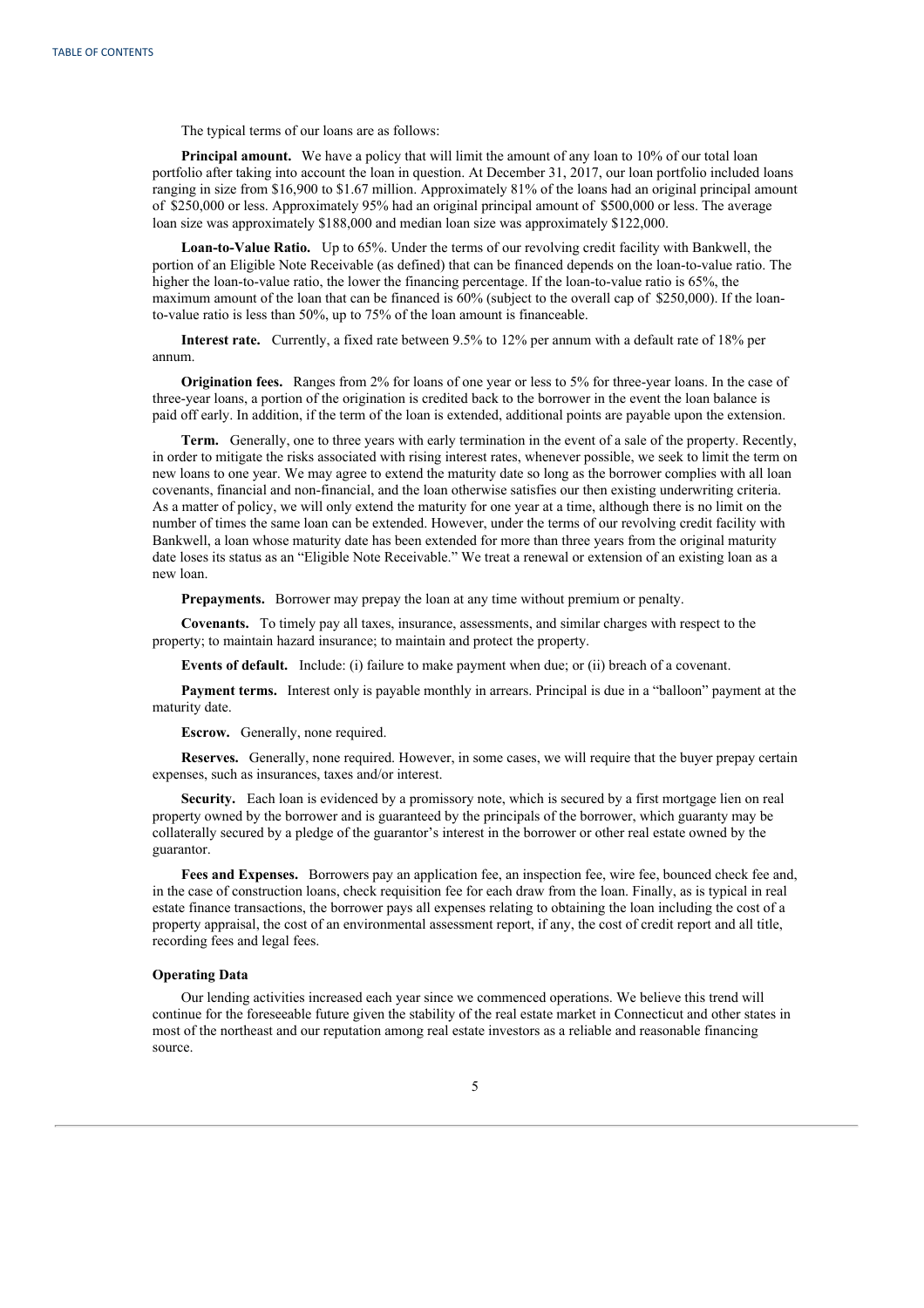# **Our Loan Portfolio**

The following table highlights certain information regarding our real estate lending activities for the periods indicated.

|                                                              |               | <b>Year Ended December 31,</b> |  |
|--------------------------------------------------------------|---------------|--------------------------------|--|
|                                                              | 2017          | 2016                           |  |
| Loans originated                                             | \$53,468,949  | \$21,580,103                   |  |
| Loans repaid                                                 | \$23,948,601  | \$14,861,360                   |  |
| Mortgage lending revenues                                    | \$6,908,334   | \$4,065,078                    |  |
| Mortgage lending expenses                                    | \$1,775,651   | 907,408<br>S                   |  |
| Number of loans outstanding                                  | 337           | 217                            |  |
| Principal amount of loans earning interest                   | \$63,270,959  | \$33,750,610                   |  |
| Average outstanding loan balance                             | \$<br>187,748 | 155,533<br><sup>\$</sup>       |  |
| Weighted average contractual interest rate $(1)$             | 12.08%        | 12.23                          |  |
| Weighted average term to maturity (in months) <sup>(2)</sup> | 12            | 18                             |  |

# (1) Does not include origination fees.

(2) Without giving effect to extensions.

The following table details our mortgage loan portfolio as of December 31, 2017 by year of origination:

| <b>Year of Origination</b> | Number of<br>Loans | <b>Aggregate</b><br>Principal<br>Amount |
|----------------------------|--------------------|-----------------------------------------|
| 2017                       | 202                | \$41,221,245                            |
| 2016                       | 72                 | \$11,375,101                            |
| 2015                       | 40                 | \$6,644,396                             |
| 2014 and prior             | 23                 | \$4,030,217                             |
|                            | 337                | \$63,270,959                            |

Historically, most of our loans are paid prior to their maturity dates. For example, of the loans that were repaid in full during 2017, approximately 82.26% were repaid prior to maturity. Similarly, for 2016, approximately 75.5% of the loans repaid during that year were paid prior to maturity. Our loan portfolio at December 31, 2017 included 337 mortgage loans of which 24 (*i.e.,* 8% of the loans in our portfolio) had matured in 2017 but have not been repaid in full or extended. These loans are in the process of modification and will be extended if there are no existing defaults and the borrowers can satisfy our other underwriting criteria, including the proper loan-to-value ratio. We treat renewals and extensions of existing loans as new loans.

We monitor our loans on a day-to-day basis. We generate daily reports from our loan tracking software that provides us with detailed information on each loan in our portfolio including the maturity date of the loan, the date the last payment was received, the date the next payment is due, the amount, if any, in arrears, whether we have received any notice from the insurance carrier that a claim has been made or that coverage has been discontinued and whether we have received any notice from the taxing authority of a lien for non-payment of taxes. If there is a default, we immediately contact the borrower to determine the reasons underlying the default and what action the borrower plans to take to cure the default. Once we become aware of the default, we continue to monitor the loan closely until we are satisfied that the situation has been resolved. Generally, we do not make periodic inspections of the properties securing our loans or obtain new appraisals during the term of the loan even if there is default. However, if the borrower desires to extend the term of the loan, since we treat that as a new loan, we undertake all our underwriting procedures, including, if necessary, a new appraisal.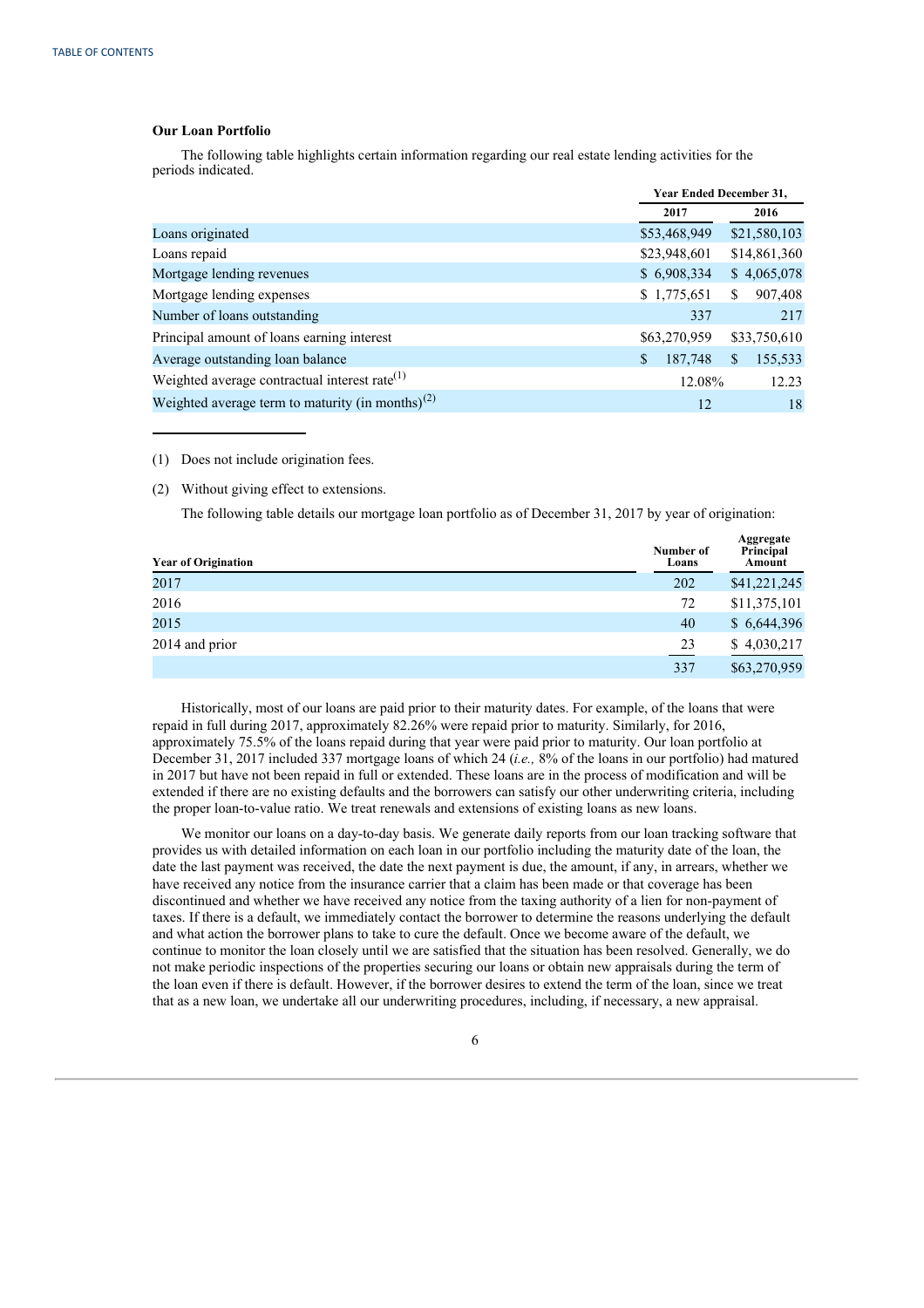As a real estate finance company, we deal with a variety of default situations, including breaches of covenants, such as the obligation of the borrower to maintain adequate liability insurance on the mortgaged property, to pay the taxes on the property and to make timely payments to us. As such, we may not be aware that a default occurred. As a result, we are unable to quantify the number of loans that may have, at one time or another, been in default. From SCP's inception in December 2010 through December 31, 2017, we have made an aggregate of 659 mortgage loans having an aggregate original principal amount of approximately \$118.5 million. Until 2015, we never had a situation where a borrower was unable to service a loan during its term or unable to repay the entire outstanding balance, interest and principal, in full at maturity.

At December 31, 2017, of the 337 mortgage loans in our portfolio, 12 were treated by us as "nonperforming", typically because the borrower is more than 90 days in arrears on its interest payment obligations or because the borrower has failed to make timely payments of real estate taxes or insurance premiums. The aggregate outstanding principal balance of these non-performing loans and the accrued but unpaid interest as of December 31, 2017 was approximately \$2.2 million. The non-performing loans have all been referred to counsel to commence foreclosure proceedings or to negotiate settlement terms. In the case of each nonperforming loan, we believe the value of the collateral exceeds the outstanding balance on the loan.

At December 31, 2016, of the 217 mortgage loans in our portfolio, five were treated by us as nonperforming. The aggregate outstanding principal balance of these non-performing loans and the accrued but unpaid interest as of December 31, 2016 was approximately \$532,000. By the end of 2017, we settled all five loans by accepting deeds in lieu of foreclosure. Three of the properties were sold in 2016 and one was sold in 2017. We had a net aggregate loss on the sale of the four properties of approximately \$88,000. The fifth property is held for rental.

Until mid-2015, we did not take an aggressive stance regarding delinquent payments. However, as our business and portfolio grew, we realized late payments were adversely impacting our performance. In addition, late payments were adversely impacting our ability to comply with the covenants under our credit facility. Therefore, we decided to be more aggressive in asserting our right to collect late payment fees. As a consequence of our new policy, our revenue from late payment fees increased initially but the number of loans technically in arrears has decreased. Notwithstanding our aggressive stance, we realized that certain borrowers may have difficulty staying current on their obligations. Thus, if a borrower can demonstrate true "hardship", we will not enforce our rights immediately and give the borrower an opportunity to cure its default. We do not have any specific definitive criteria as to what constitutes hardship or the period we will forbear. Some of the factors we will consider include the nature of the default (*i.e.*, whether nonpayment of amounts due or breach of a covenant or agreement), the reason or reasons for the default, our cash flow requirements, the nature and length of our relationship with the borrower, whether or not the borrower has a history of non-payment and the loan-to-value ratio at the time of the default.

At December 31, 2017, four affiliated borrowers accounted for 5.91% of our loan portfolio. At December 31, 2016, no single borrower or group of affiliated borrowers accounted for 5% or more of our loan portfolio.

The following tables set forth information regarding the types of properties securing our mortgage loans outstanding at December 31, 2017 and 2016 and the interest earned in each category:

|                                   |              | At December 31, |  |  |
|-----------------------------------|--------------|-----------------|--|--|
|                                   | 2017         | 2016            |  |  |
| Developer – Residential Mortgages | \$43,855,827 | \$21,343,927    |  |  |
| Developer – Commercial Mortgages  | 12,480,612   | 9,049,942       |  |  |
| <b>Land Mortgages</b>             | 6,676,060    | 3,149,602       |  |  |
| Mixed Use                         | 258,460      | 207,139         |  |  |
| <b>Total Mortgages Receivable</b> | \$63,270,959 | \$33,750,610    |  |  |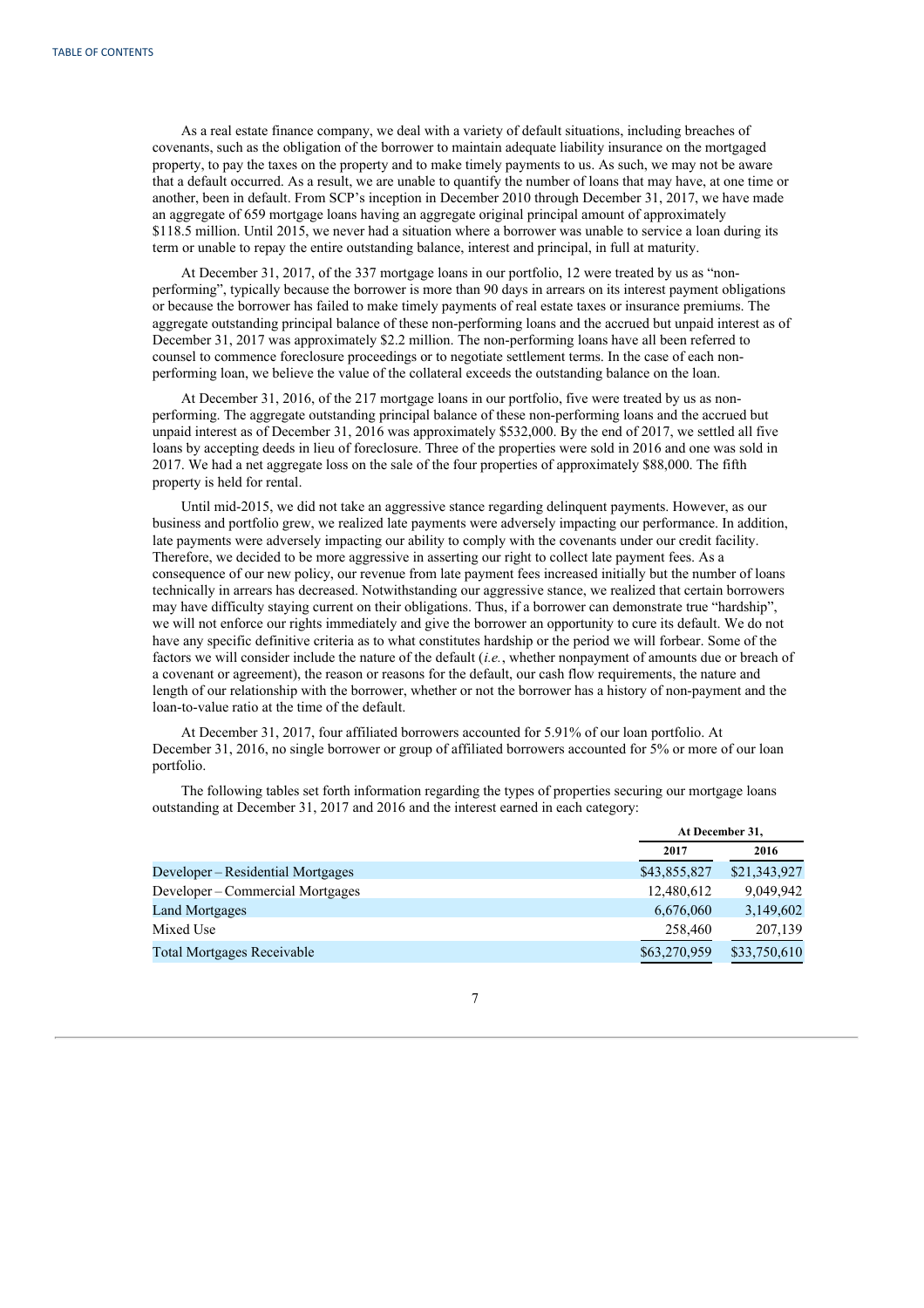|                |            | For the Years Ended December 31, |       |            |                 |       |  |
|----------------|------------|----------------------------------|-------|------------|-----------------|-------|--|
|                |            | 2017*                            |       |            | $2016*$         |       |  |
|                | # of Loans | <b>Interest earned</b>           | $\%$  | # of Loans | Interest earned | $\%$  |  |
| Residential    | 272        | \$ 3,766,887                     | 69.3  | 169        | \$2,307,270     | 63.2  |  |
| Commercial     | 45         | 1,071,991                        | 19.7  | 34         | 978,295         | 26.8  |  |
| Land Mortgages | 17         | 573,424                          | 10.6  | 11         | 340,470         | 9.3   |  |
| Mixed Use      | 3          | 22,200                           | 0.4   | 3          | 22,392          | 0.7   |  |
| Total          | 337        | \$5,434,502                      | 100.0 | 217        | \$3,648,427     | 100.0 |  |
|                |            |                                  |       |            |                 |       |  |

The 2017 and 2016 data in the table above and the information in the paragraph below includes income from two loans classified as "Other receivables" on our December 31, 2017 and 2016 balance sheets, with an amount due of \$182,466 and \$182,842, respectively.

At December 31, 2017: 299 loans, which accounted for approximately 89.5% of the aggregate outstanding principal balance of our loan portfolio, were secured by properties located in Connecticut; 20 loans, which accounted for approximately 5.0% of the aggregate outstanding principal balance of our loan portfolio, were secured by properties located in Massachusetts; five loans, which accounted for approximately 1.5% of the aggregate outstanding principal balance of our loan portfolio, was secured by a property located in New York; two loans, which accounted for approximately 0.6% of the aggregate outstanding balance of our loan portfolio, were secured by properties in Florida; 10 loans, which accounted for approximately 3.0% of our loan portfolio, was secured by properties located in Rhode Island; and one loan, which accounted for approximately 0.4% of our loan portfolio, was secured by a property in Vermont.

At December 31, 2016: 202 loans, which accounted for approximately 92% of the aggregate outstanding principal balance of our loan portfolio, were secured by properties located in Connecticut; eight loans, which accounted for approximately 4% of the aggregate outstanding principal balance of our loan portfolio, were secured by properties located in Massachusetts; two loans, which accounted for approximately 1% of the aggregate outstanding principal balance of our loan portfolio, were secured by a property in New York; two loans, which accounted for approximately 1% of the aggregate outstanding balance of our loan portfolio, were secured by properties in Florida; two loans, which accounted for approximately 1% of our loan portfolio, was secured by properties located in Rhode Island; and one loan, which accounted for approximately 1% of our loan portfolio, was secured by a property in Vermont.

# **Our Origination Process and Underwriting Criteria**

Our principal executive officers are experienced in hard money lending under various economic and market conditions. Our co-chief executive officers, Jeffrey C. Villano and John L. Villano, spend a significant portion of their time on business development as well as on underwriting, structuring and servicing each loan in our portfolio. A principal source of new transactions has been repeat business from existing and former customers and their referral of new business. We also receive leads for new business from banks, brokers, attorneys and web-based advertising.

When underwriting a loan, the primary focus of our analysis is the value of a property. Prior to making a final decision on a loan application we conduct extensive due diligence of the property as well as the borrower and its principals. Generally, we rely on readily available market data such as tax assessments and recent sales. In the case of loans having a principal amount exceeding \$325,000, we may require a formal appraisal by a licensed appraiser. However, under the terms of our credit facility with Bankwell, any loan exceeding \$325,000 requires an independent appraisal of the property securing the loan. Failure to obtain such an appraisal could render the loan ineligible for financing under the Bankwell credit facility. We also order title, lien and judgment searches. In most cases, we will also make an on-site visit to evaluate not only the property but the neighborhood in which it is located. Finally, we analyze and assess selected financial and operational data provided by the borrower relating to its operation and maintenance of the property. In terms of the borrower and its principals, we usually obtain third party credit reports from one of the major credit reporting services as well as selected personal financial information provided by the borrower and its principals. We analyze all this information carefully prior to making a final determination. Ultimately, our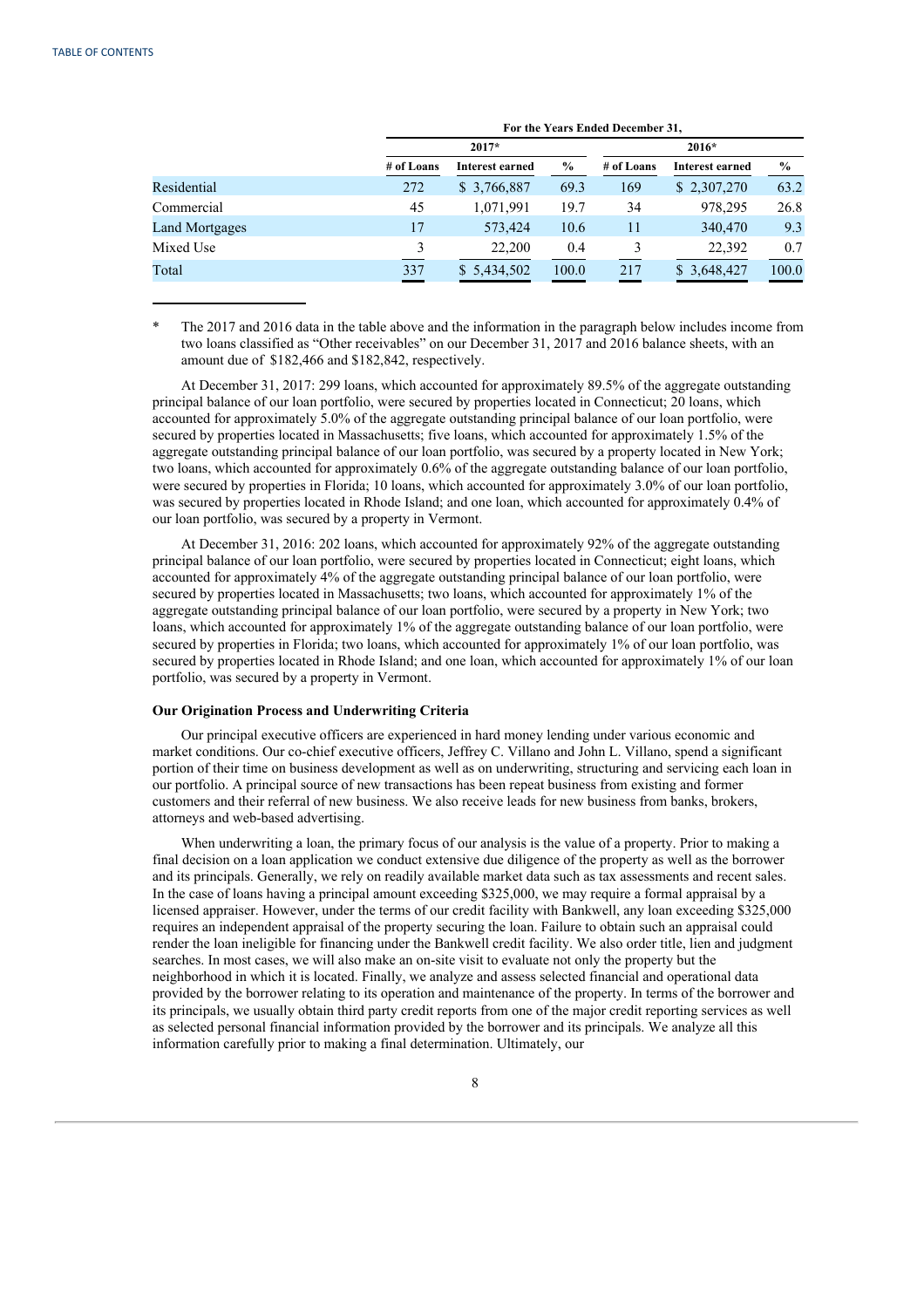decision is based primarily on our conclusions regarding the value of the property, which takes into account factors such as the neighborhood in which the property is located, the current use and potential alternative use of the property, current and potential net income from the property, the local market, sales information of comparable properties, existing zoning regulations, the creditworthiness of the borrower and its principals and their experience in real estate ownership, construction, development and management. In conducting due diligence, we rely, in part, on third party professionals and experts including appraisers, engineers, title insurers and attorneys.

Before a loan commitment is issued, the loan must be reviewed and approved by our co-chief executive officers. Our loan commitments are generally issued subject to receipt by us of title documentation and title report, in a form satisfactory to us, for the underlying property. We also require a personal guarantee from the principal or principals of the borrower.

# **Our Current Financing Strategies**

We use a combination of equity capital and the proceeds of debt financing to fund our operations. We do not have any policy limiting the amount of debt we may incur. However, under the terms of the Bankwell credit facility, we may not incur any additional indebtedness exceeding \$100,000 in the aggregate without Bankwell's consent. Depending on various factors we may, in the future, decide to incur additional debt to expand our mortgage loan origination activities to increase the potential returns to our shareholders. Although we have no pre-set guidelines in terms of leverage ratio, the amount of leverage we will deploy will depend on our assessment of a variety of factors, which may include the liquidity of the real estate market in which most of our collateral is located, employment rates, general economic conditions, the cost of funds relative to the yield curve, the potential for losses and extension risk in our portfolio, the gap between the duration of our assets and liabilities, our opinion of the creditworthiness of our borrowers, the value of the collateral underlying our portfolio, and our outlook for interest rates and property values. At December 31, 2017, debt proceeds represented approximately 15.0% of our total capital. However, to grow our business and satisfy the requirement to pay out 90% of net profits, we expect to increase our level of debt over time to approximately 50% of capital. We intend to use leverage for the sole purpose of financing our portfolio and not for the purpose of speculating on changes in interest rates.

At December 31, 2016, SCP's members' equity was \$28.5 million, of which approximately \$3.6 million was attributable to JJV and the Villanos, directly and indirectly through their respective affiliates. In 2017, we raised an additional \$30.25 million of equity capital (gross) in two separate public offerings of our common shares.

Another source of capital for us is the Bankwell credit facility that we can draw upon, from time to time, to fund loans. On June 30, 2017, we entered into a modification agreement with Bankwell, which, among other things, made the following changes to the Bankwell credit facility:

- the maximum amount available to us was increased from \$15 million to \$20 million;
- interest on the outstanding balance accrues at a rate equal to the greater of (i) the 3-month LIBOR rate plus 4.5% and (ii) 5.5% per annum; and
- the term was extended to June 30, 2019.

As a result of the second modification listed above, the interest rate on the Bankwell credit facility immediately decreased from 7.25% to 5.8% per annum. At December 31, 2017 it was 6.19%.

Assuming we are not then in default under the terms of the Bankwell credit facility, upon its expiration, we have the option to repay the outstanding balance, together with all accrued interest thereon in 36 equal monthly installments beginning July 30, 2019. If Bankwell does not agree to extend the expiration date of the credit facility or we cannot get Bankwell or another lender to refinance the credit facility before it expires, we may be forced to sell assets to pay the amount due, which could have a negative impact on our business, operations and financial condition. The Bankwell credit facility is secured by assignment of mortgages and other collateral and is jointly and severally guaranteed by JJV, Jeffrey C. Villano and John L. Villano, our co-chief executive officers. Each of their respective liability under the guaranty is capped at \$1 million. We may prepay the balance due on the Bankwell credit facility at any time, provided, however, if the credit facility is refinanced with another lender, there is an "exit fee" of \$200,000.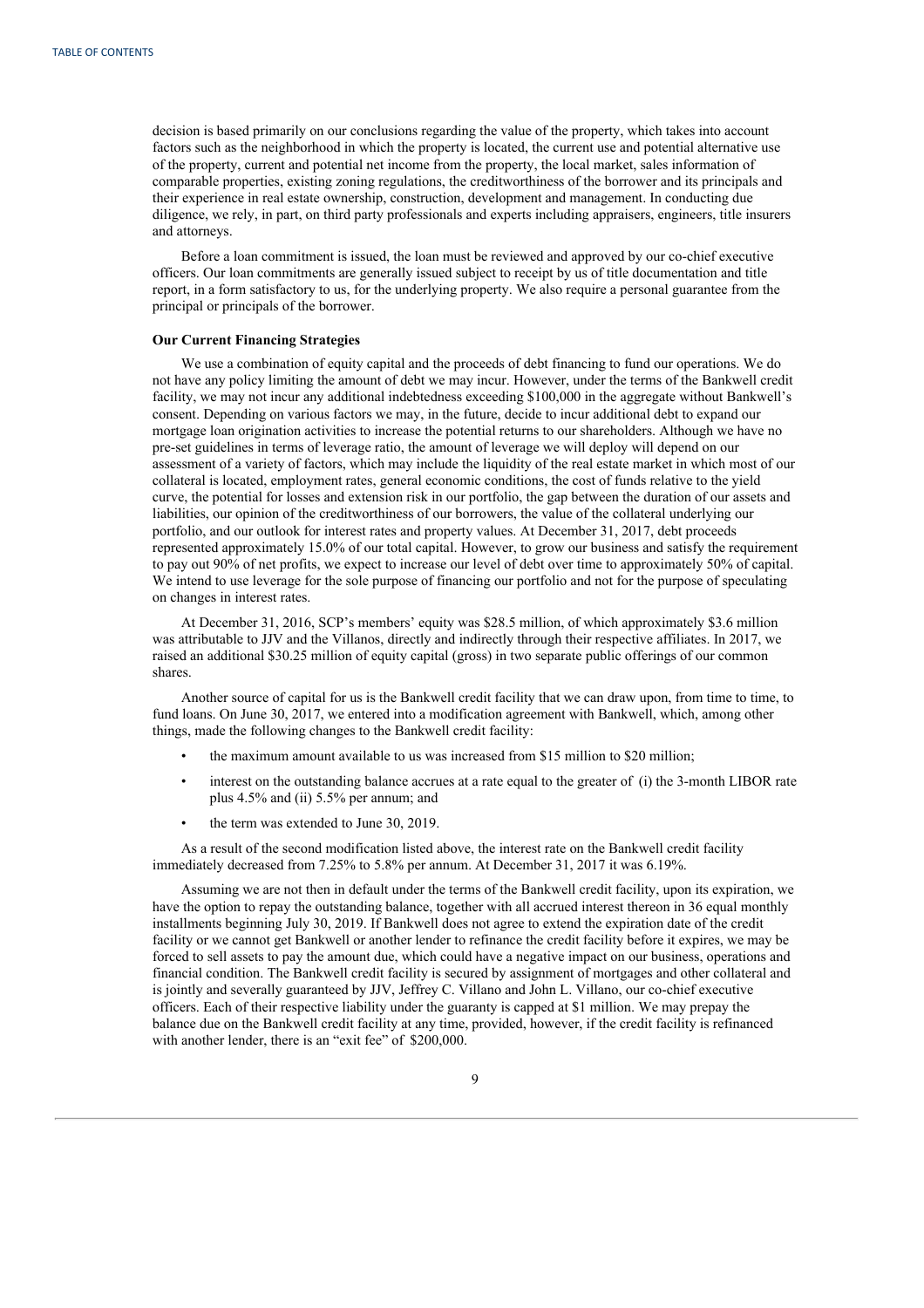The Bankwell credit facility contains various covenants and restrictions that are typical for these kinds of credit facilities, including limiting the amount that we can borrow relative to the value of the underlying collateral, maintaining various financial ratios and limitations on the terms of loans we make to our customers. Under the terms of the Bankwell credit facility, the amount outstanding at any one time may not exceed the lesser of (i) \$20 million and (ii) our Eligible Note Receivables (as defined under the terms of our agreement with Bankwell). In addition, each "Advance" is further limited to the lesser of (i) 50% – 75%, depending on the loan-to-value ratio, of the principal amount of the Eligible Note Receivable being funded and (ii) \$250,000. In addition, to qualify as an "Eligible Note Receivable," any loan with an original principal amount exceeding \$325,000 requires an independent appraisal of the property securing such loan. As of December 31, 2017, loans having an aggregate principal amount of \$26.3 million, representing approximately 42% of our mortgage loans receivable, satisfied all the eligibility requirements set forth in the Bankwell credit facility. Thus, based on the profile of our loan portfolio at December 31, 2017, we have sufficient borrowing capacity to make full use of the Bankwell credit facility. However, given the nature of our business, we cannot assure you that we will always be able to borrow the maximum allowed under the terms of the Bankwell credit facility.

Advances under the Bankwell credit facility are required to be used exclusively to fund Eligible Notes Receivable. The basic eligibility requirements for an advance are as follows:

- the initial term of the note may not exceed 36 months and the original maturity date may not be extended for more than 36 months;
- the collateral securing the mortgage may not be the borrower's primary residence;
- mortgage loans to any single borrower or to multiple borrowers that have the same guarantor cannot exceed \$650,000 in the aggregate;
- minimum credit scores for the borrower and guarantors of loans exceeding \$100,000 of (i) 625 for loans with a loan-to-value ratio of 50% or less or (ii) 660 for loans with a loan-to-value ratio of more than 50% but less than 75%;
- maximum amount of any advance against an eligible note receivable is \$250,000;
- payments on the underlying loan may not be more than 60 days past due; and
- receipt of certain information relating to the property including an appraisal (if the amount of the underlying loan exceeds \$325,000) or other relevant data regarding value (if the amount of the underlying loan is less than \$325,000).

In addition, the Bankwell credit facility includes the following restrictions, limitations and prohibitions:

- prohibiting any liens on any of the collateral securing the Bankwell credit facility, which is essentially all our assets;
- prohibiting us from merging, consolidating or disposing of any asset;
- prohibiting us from incurring additional indebtedness exceeding \$100,000 in the aggregate;
- prohibiting us from forming or transacting business with any subsidiary or affiliate other than to make loans to our borrowers;
- prohibiting us from allowing any litigation exceeding \$50,000 against any of our assets unless we are fully insured against such loss;
- prohibiting us from declaring or paying any cash dividends exceeding our REIT taxable income;
- prohibiting us from purchasing any securities issued by or otherwise invest in any public or private entity; and
- Jeffrey Villano and John Villano must remain as our senior executive officers with day-to-day operational involvement.

Loan covenants include the following: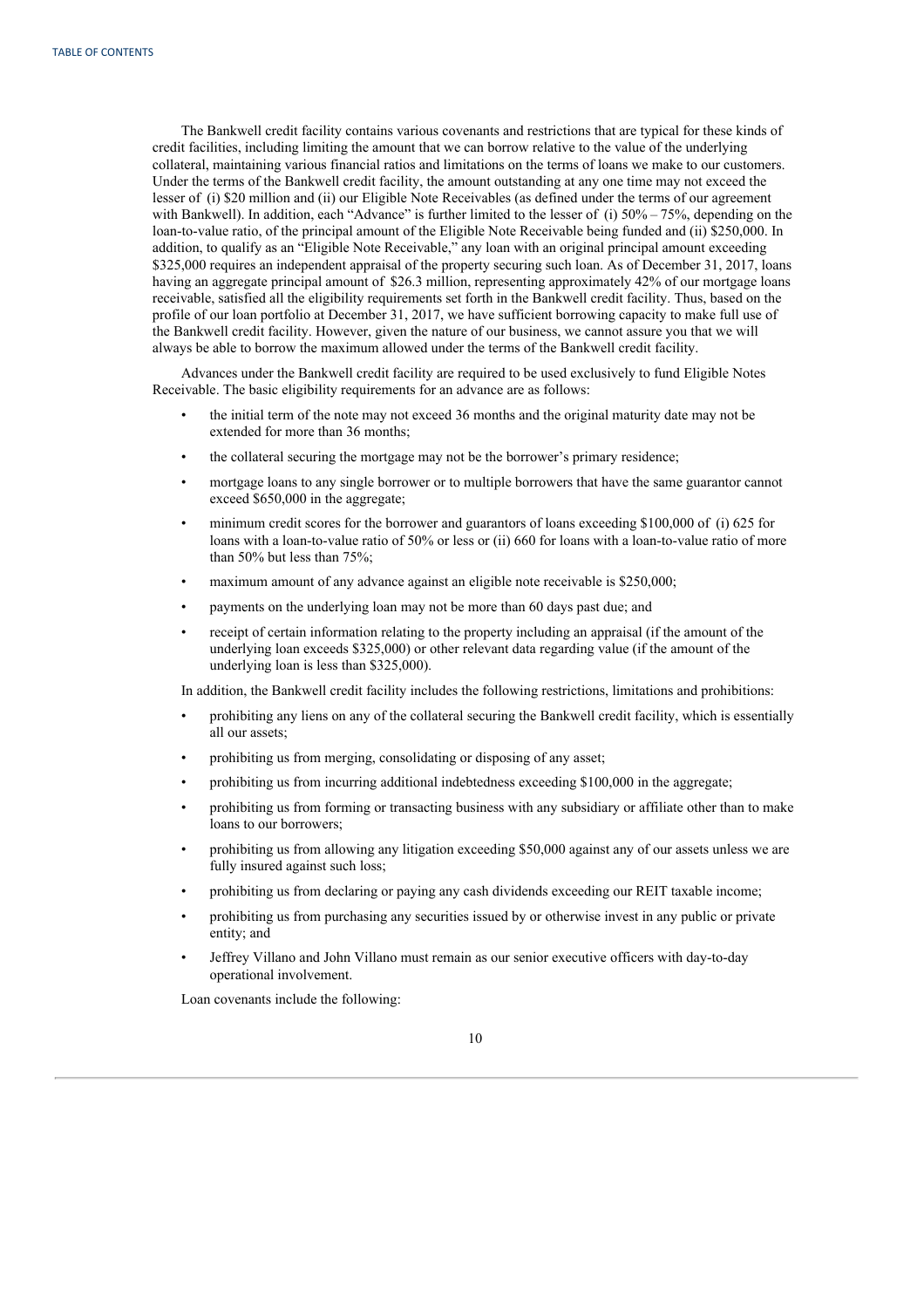- punctually pay amounts due;
- pay on demand any charges customarily incurred or levied by Bankwell;
- pay any and all taxes, assessments or other charges assessed against us or any of our assets;
- pay all insurance premiums;
- maintain our principal deposit and disbursement accounts with Bankwell;
- perfect Bankwell's lien on the assets;
- comply with all applicable laws, ordinances, rules and regulations of any governmental authority; or
- change the form of or nature of our ownership structure from a REIT.

The loan agreement also includes for the following covenants:

- we must maintain a fixed charge ratio of at least 1.35:1.00;
- we must maintain a tangible net worth of not less than \$15.0 million;
- we must maintain a tangible net worth of not less than the sum of  $(x)$  seventy-five percent (75%) of shareholders' equity immediately following the consummation of the IPO plus (y) sixty percent (60%) percent of net cash proceeds from the sale of any of our equity securities following the consummation of the IPO; and
- each of Jeffrey Villano and John Villano must own not less than 500,000 shares of our issued and outstanding capital stock.

We are in compliance with all of the foregoing covenants. At December 31, 2017:

- our fixed charge ratio was 9.20:1;
- our tangible net worth was approximately \$54.5 million, which exceeds both (i) \$15 million and (ii) approximately \$38.0 million (*i.e.,* 75% of shareholders' equity immediately after the IPO, which was approximately \$38 million) plus sixty percent (60%) percent of net cash proceeds from the sale of any of our equity securities following the consummation of the IPO.
- John Villano directly owned 1,240,569 common shares and Jeffrey Villano directly owned 1,172,221 shares (not including shares owned by his minor children and shares owned indirectly through Ultimate Brands, Inc. and Union News of New Haven Inc., companies that he controls).

The following table shows our sources of capital, including our financing arrangements, and our loan portfolio as of December 31, 2017:

#### **Sources of Capital**

| Debt:                    |              |
|--------------------------|--------------|
| Line of credit           | \$9,841,613  |
| Mortgage payable         | 301,101      |
| Total debt               | \$10,142,714 |
| Other liabilities        | 2,785,542    |
| Total liabilities        | \$12,928,256 |
| Capital (equity)         | 54,566,281   |
| Total sources of capital | \$67,494,537 |
| Assets:                  |              |
| Mortgages receivable     | \$63,270,959 |
| Other assets             | 4,223,578    |
| Total assets             | \$67,494,537 |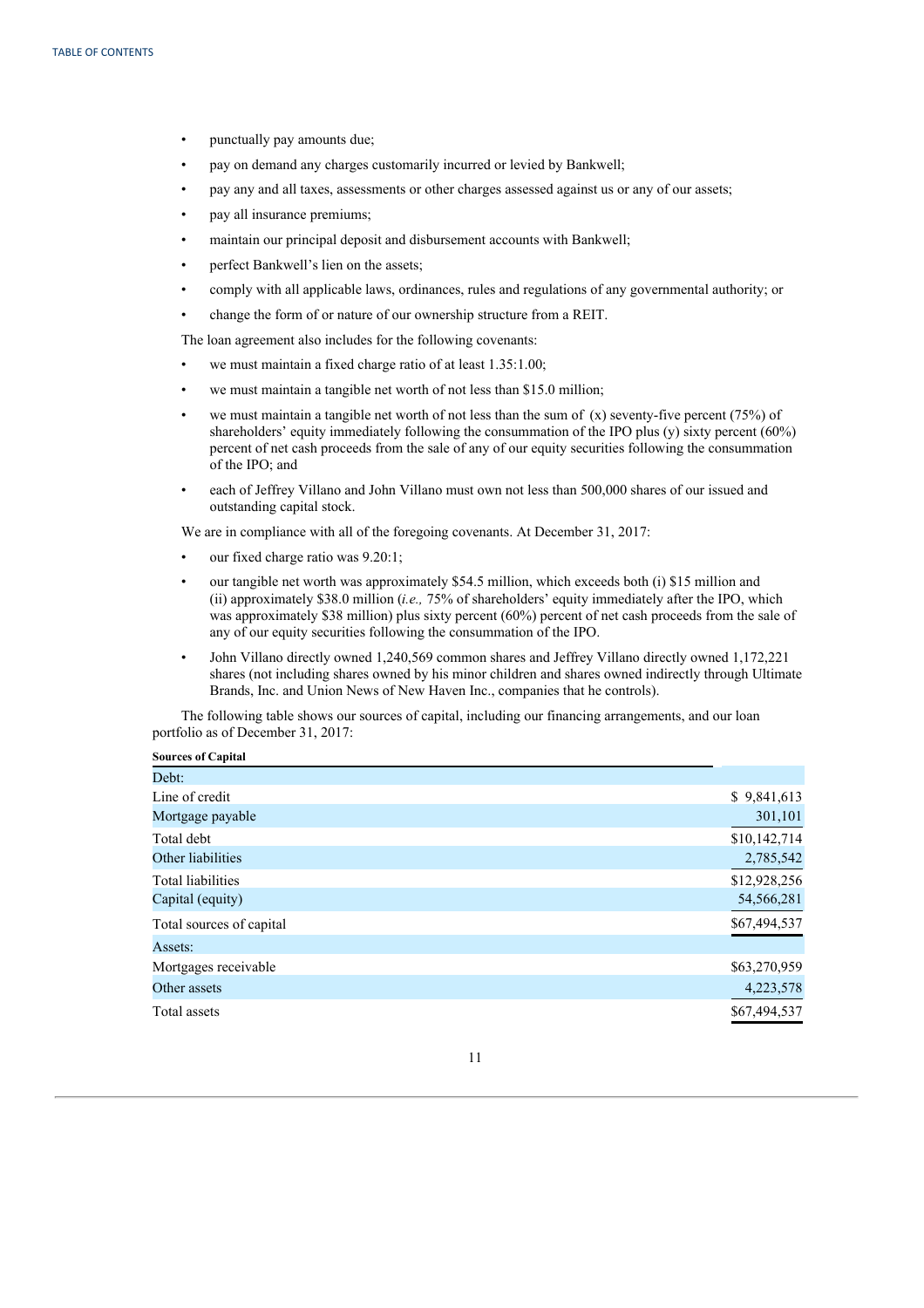### **Management**

Prior to the Exchange, our operations were managed by JJV for which it received management fees. During that period, we had no employees and no offices. All our documents and records were maintained by JJV in its offices. All JJV's activities were conducted by Jeffrey Villano and John Villano in their capacity as the managers of JJV. Simultaneously, they also engaged in other business activities. John Villano had his own private accounting practice and Jeffrey Villano owned and managed other properties that had no relationship to us.

The management fees payable to JJV in its capacity as the manager of SCP were set forth in the SCP operating agreement and include the following:

- (a) 75% of all origination fees and 100% of wire and credit fees paid by a borrower in connection with originating and funding a loan;
- (b) if we purchased an existing loan from a third party, a fee comparable to the origination fee that we would have charged if it had originated such loan;
- (c) a listing fee in connection with the sale of any property that we acquired pursuant to a foreclosure action;
- (d) a monthly servicing fee equal to the sum of (i) one-twelfth of 1% of the total assets of SCP and (ii) one-twelfth of 0.5% to one percent of the total amount of our loan portfolio; and
- (e) reimbursement of any fees paid in connection with the preparation of all tax returns and audit reports on our behalf.

In addition, JJV had the right to sell any mortgages it held to us at 10% over the principal amount thereof. JJV has never exercised this right.

Upon consummation of the Exchange, John Villano and Jeffrey Villano became our full-time employees and senior executive officers. Pursuant to their employment agreements, each of the Villanos is required to devote 100% of his time and efforts to our business and have discontinued all other business activities in which he might be engaged even if it does not conflict with our business.

#### **Competition**

The real estate finance market in Connecticut is highly competitive. Our competitors include traditional lending institutions such as regional and local banks, savings and loan institutions, credit unions and other financial institutions as well as other market participants such as specialty finance companies, REITs, investment banks, insurance companies, hedge funds, private equity funds, family offices and high net worth individuals. In addition, we estimate that, in addition to us, there are approximately five "hard money" lenders of significant size serving the Connecticut real estate market. Many of these competitors enjoy competitive advantages over us, including greater name recognition, established lending relationships with customers, financial resources, and access to capital.

Notwithstanding the intense competition and some of our competitive disadvantages, we believe we have carved a niche for ourselves among small real estate developers, owners and contractors throughout Connecticut and the rest of New England as well as in parts of New York State because we are relatively well-capitalized, our ability to structure each loan to suit the needs of each individual borrower and our ability to act quickly. In addition, we believe we have developed a reputation among these borrowers for offering reasonable terms and providing outstanding customer service. We believe our future success will depend on our ability to maintain and capitalize on our existing relationships with borrowers and brokers and to expand our borrower base by continuing to offer attractive loan products, remain competitive in pricing and terms, and provide superior service.

#### **Sales and Marketing**

We do not engage any third parties for sales and marketing. Rather, we rely on our senior executive officers to generate lending opportunities as well as referrals from existing or former borrowers, brokers, and bankers and web-based advertising. A principal source of new transactions has been repeat business from prior customers and their referral of new leads.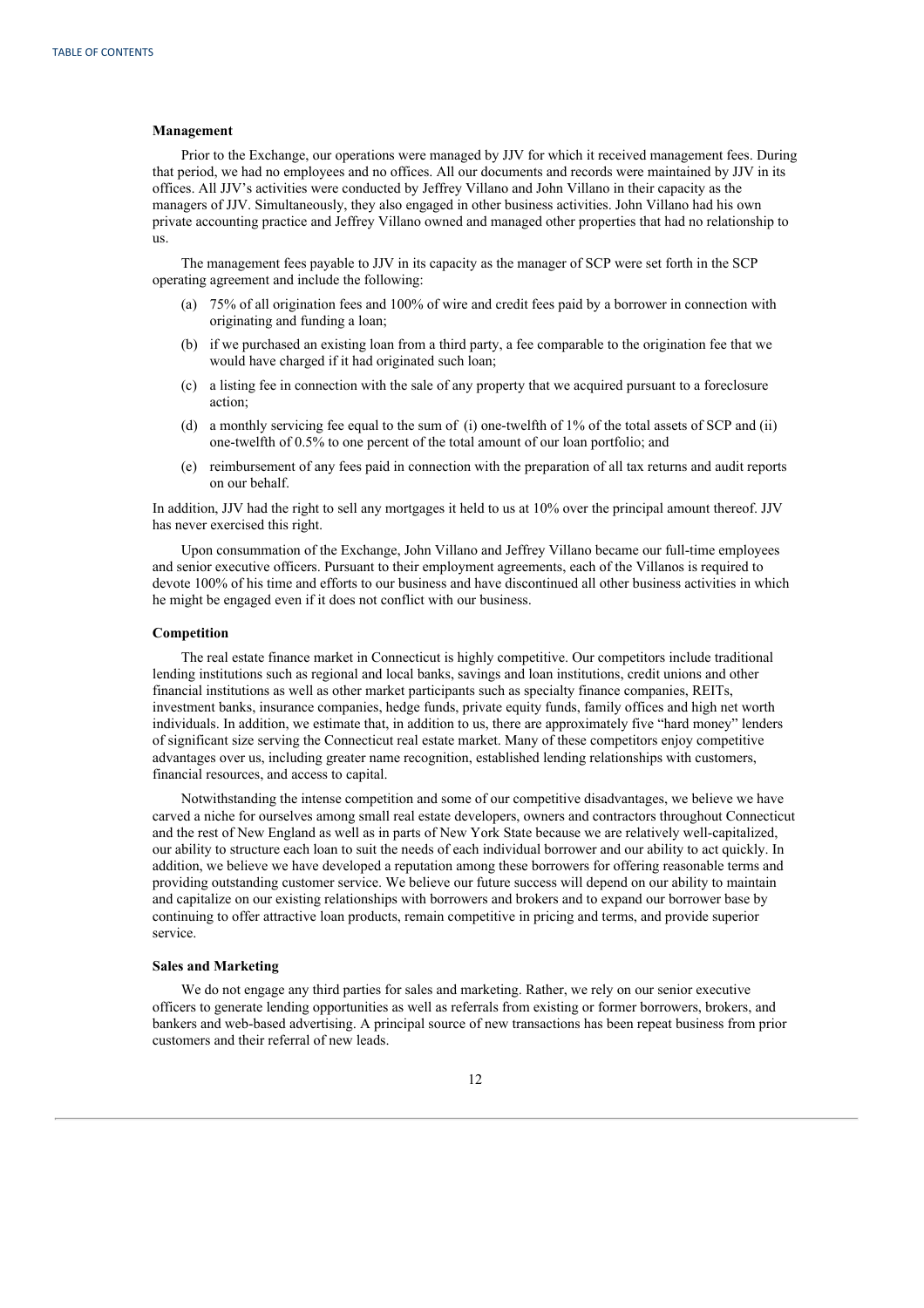# **Intellectual Property**

Our business does not depend on exploiting or leveraging any intellectual property rights. To the extent we own any rights to intellectual property, we rely on a combination of federal, state and common law trademarks, service marks and trade names, copyrights and trade secret protection. We have not registered any trademarks, trade names, service marks or copyrights in the United States Patent and Trademark Office.

#### **Employees**

As of December 31, 2017, we had seven employees, including our two executive officers, of which six were full-time.

#### **Regulation**

Our operations are subject, in certain instances, to supervision and regulation by state and federal governmental authorities and may be subject to various laws and judicial and administrative decisions imposing various requirements and restrictions. In addition, we may rely on exemptions from various requirements of the Securities Act of 1933, as amended, referred to herein as the Securities Act, the Exchange Act, the Investment Company Act and ERISA. These exemptions are sometimes highly complex and may in certain circumstances depend on compliance by third-parties who we do not control.

# *Regulatory Reform*

The Dodd-Frank Act, which went into effect on July 21, 2010, is intended to make significant structural reforms to the financial services industry. For example, pursuant to the Dodd-Frank Act, various federal agencies have promulgated, or are in the process of promulgating, regulations with respect to various issues that may affect us. Certain regulations have already been adopted and others remain under consideration by various governmental agencies, in some cases past the deadlines set in the Dodd-Frank Act for adoption. We do not believe any regulations adopted under the Dodd-Frank Act apply to us. However, it is possible that regulations that will be adopted in the future will apply to us or that existing regulations will apply to us as our business evolves.

# *Regulation of Commercial Real Estate Lending Activities*

Although most states do not regulate commercial finance, certain states impose limitations on interest rates and other charges and on certain collection practices and creditor remedies, and require licensing of lenders and financiers and adequate disclosure of certain contract terms. We also are required to comply with certain provisions of, among other statutes and regulations, certain provisions of the Equal Credit Opportunity Act that are applicable to commercial loans, The USA PATRIOT Act, regulations promulgated by the Office of Foreign Asset Control and federal and state securities laws and regulations.

#### *Investment Company Act Exemption*

Although we reserve the right to modify our business methods at any time, we are not currently required to register as an investment company under the Investment Company Act. However, we cannot assure you that our business strategy will not evolve over time in a manner that could subject us to the registration requirements of the Investment Company Act.

Section 3(a)(1)(A) of the Investment Company Act defines an investment company as any issuer that is or holds itself out as being engaged primarily in the business of investing, reinvesting or trading in securities. Section 3(a)(1)(C) of the Investment Company Act defines an investment company as any issuer that is engaged or proposes to engage in the business of investing, reinvesting, owning, holding or trading in securities and owns or proposes to acquire investment securities having a value exceeding 40% of the value of the issuer's total assets (exclusive of U.S. Government securities and cash items) on an unconsolidated basis, which we refer to as the 40% test. Real estate mortgages are excluded from the term "investment securities."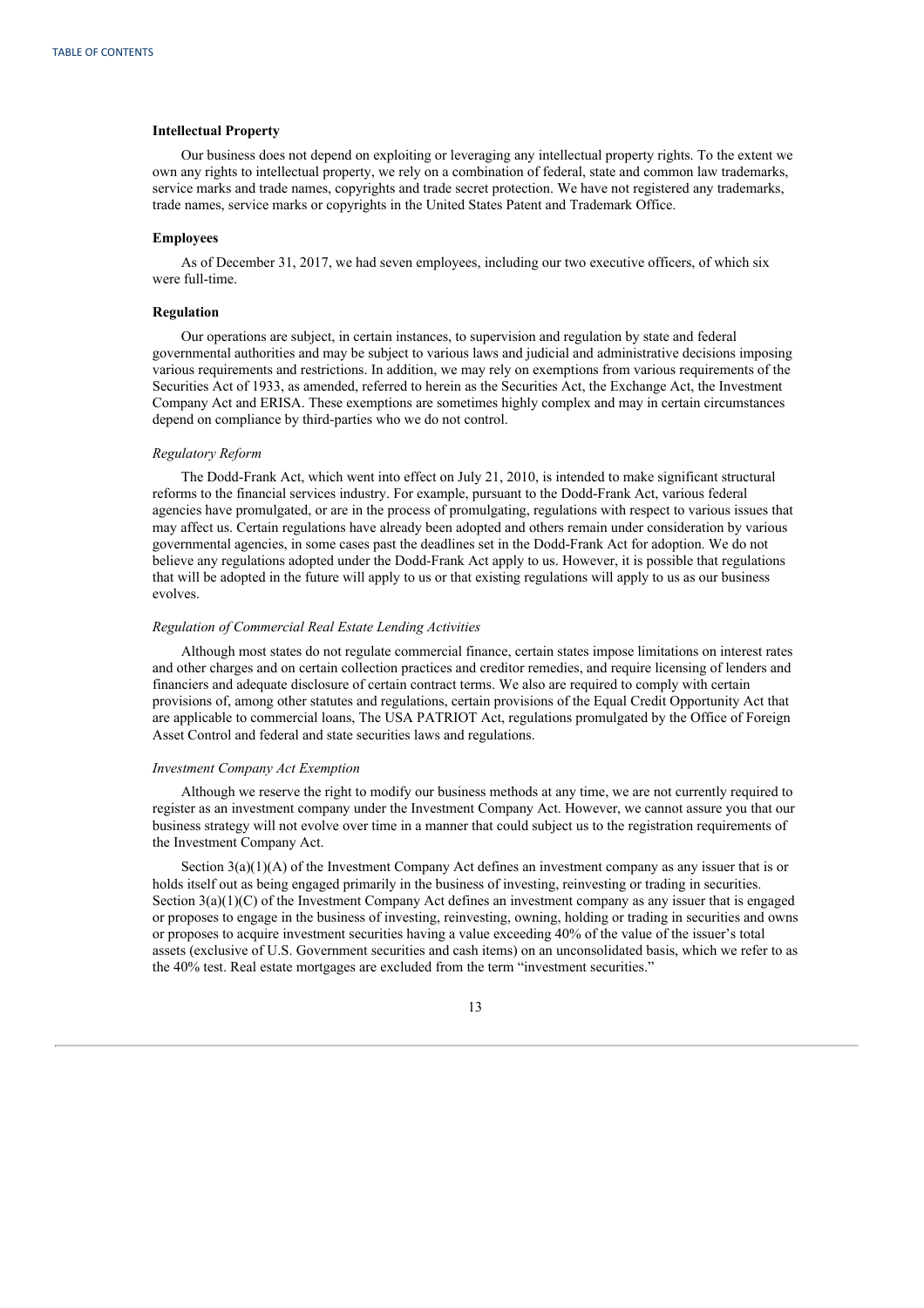We rely on the exception set forth in Section 3(c)(5)(C) of the Investment Company Act which excludes from the definition of investment company "[a]ny person who is not engaged in the business of issuing redeemable securities, face-amount certificates of the installment type or periodic payment plan certificates, and who is primarily engaged in one or more of the following businesses . . . (C) purchasing or otherwise acquiring mortgages and other liens on and interests in real estate." The SEC generally requires that, for the exception provided by Section 3(c)(5)(C) to be available, at least 55% of an entity's assets be comprised of mortgages and other liens on and interests in real estate, also known as "qualifying interests," and at least another 25% of the entity's assets must be comprised of additional qualifying interests or real estate-type interests (with no more than 20% of the entity's assets comprised of miscellaneous assets). We believe we qualify for the exemption under this section and our current intention is to continue to focus on originating short term loans secured by first mortgages on real property. However, if, in the future, we do acquire non-real estate assets without the acquisition of substantial real estate assets, we may qualify as an "investment company" and be required to register as such under the Investment Company Act, which could have a material adverse effect on us.

If we were required to register as an investment company under the Investment Company Act, we would become subject to substantial regulation with respect to our capital structure (including our ability to use leverage), management, operations, transactions with affiliated persons (as defined in the Investment Company Act), portfolio composition, including restrictions with respect to diversification and industry concentration, and other matters.

Qualification for exclusion from the definition of an investment company under the Investment Company Act will limit our ability to make certain investments. In addition, complying with the tests for such exclusion could restrict the time at which we can acquire and sell assets.

#### **Properties**

Our business is currently located at 23 Laurel Street, Branford, Connecticut, a building that is owned by an affiliate of Jeff Villano. On December 9, 2016, we acquired the property located at 698 Main Street, Branford, Connecticut. The property includes two buildings, one of which will become our new principal office. The building has one-story and measures 2,600 square feet. We recently began renovations of the property and expect that it will be ready for occupancy in the fourth quarter of 2018. The other, smaller, building on the property is subject to a month-to-month lease. The current rent is \$800 per month.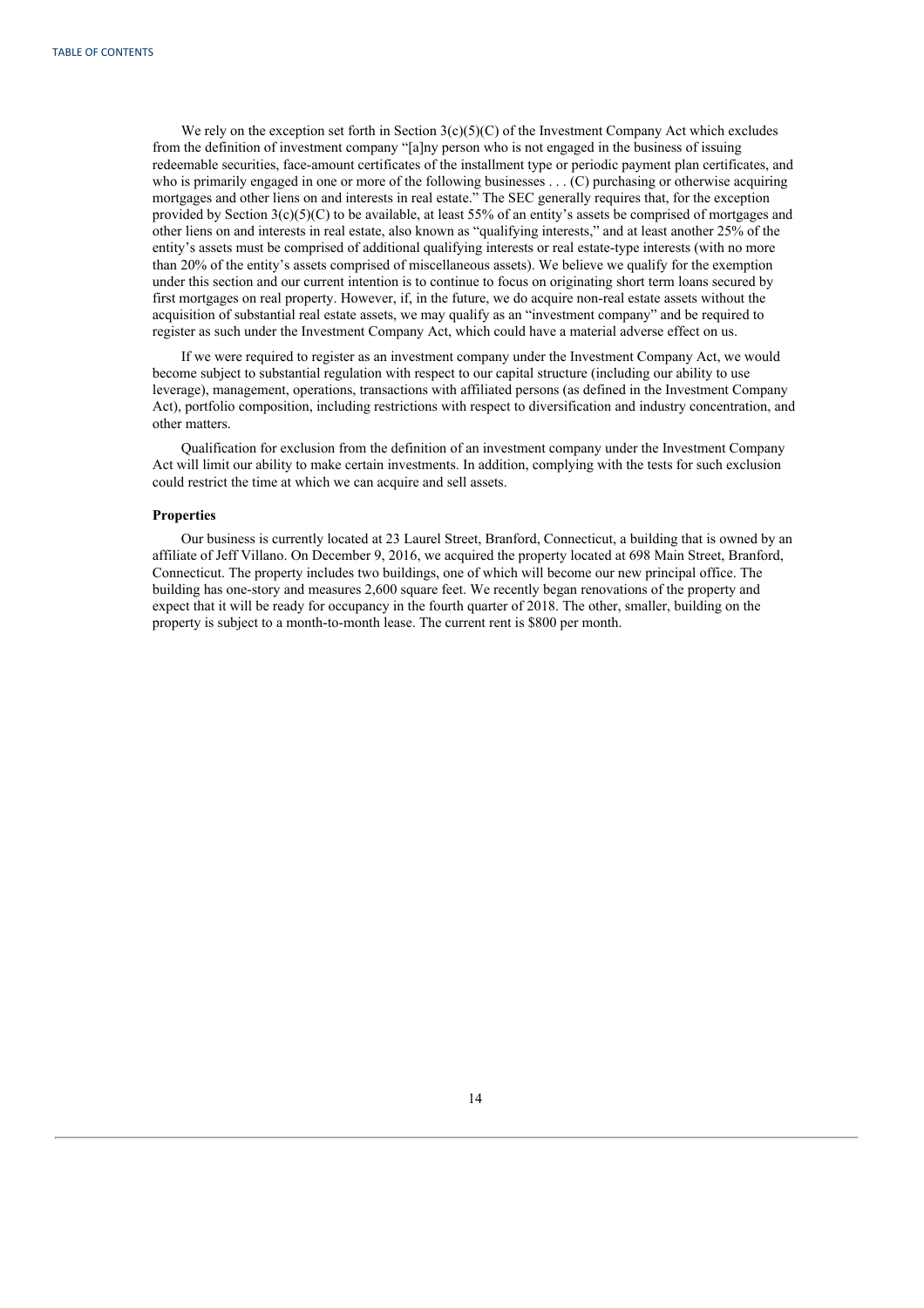# **Item 1A. Risk Factors.**

The following factors may affect our growth and profitability of and should be considered by any prospective purchaser or current holder of our securities:

### **Risks Related to Our Business**

#### Our loan origination activities, revenues and profits are limited by available funds. If we do not increase our *working capital, we will not be able to grow our business.*

As a real estate finance company, our revenue and net income is limited to interest received or accrued on our loan portfolio. Our ability to originate real estate loans is limited by the funds at our disposal. At December 31, 2017 we had cash of approximately \$1.0 million and \$10.2 million of additional borrowing available under the Bankwell credit facility. As of December 31, 2017, the outstanding balance on the Bankwell credit facility was approximately \$9.8 million. In addition, at December 31, 2017 we also had \$3.4 million unfunded commitments under construction loans. We cannot assure you that these funds, as well as the proceeds from the repayment of existing loans, will be sufficient to enable us to fully capitalize on the increasing demand for our real estate loans.

# *We operate in a highly competitive market and competition may limit our ability to originate loans with favorable interest rates.*

We operate in a highly competitive market and we believe these conditions will persist for the foreseeable future as the financial services industry continues to consolidate, producing larger, better capitalized and more geographically diverse companies with broad product and service offerings. Our existing and potential future competitors include other "hard money" lenders, mortgage REITs, specialty finance companies, savings and loan associations, banks, mortgage banks, insurance companies, mutual funds, pension funds, private equity funds, hedge funds, institutional investors, investment banking firms, non-bank financial institutions, governmental bodies, family offices and high net worth individuals. We may also compete with companies that partner with and/or receive government financing. Many of our competitors are substantially larger and have considerably greater financial, technical, marketing and other resources than we do. In addition, larger and more established competitors may enjoy significant competitive advantages, including enhanced operating efficiencies, more extensive referral networks, greater and more favorable access to investment capital and more desirable lending opportunities. Several of these competitors, including mortgage REITs, have recently raised or are expected to raise, significant amounts of capital, which enables them to make larger loans or a greater number of loans. Some competitors may also have a lower cost of funds and access to funding sources that may not be available to us, such as funding from various governmental agencies or under various governmental programs for which we are not eligible. In addition, some of our competitors may have higher risk tolerances or different risk assessments, which could allow them to consider a wider variety of possible loan transactions or to offer more favorable financing terms than we would. Finally, as a REIT and because we operate in a manner to be exempt from the requirements of the Investment Company Act, we may face further restrictions to which some of our competitors may not be subject. For example, we may find that the pool of potential qualified borrowers available to us is limited. We cannot assure you that the competitive pressures we face will not have a material adverse effect on our business, financial condition and results of operations.

# *We may change our investment, leverage, financing and operating strategies, policies or procedures without* shareholder consent, which may adversely affect the market value of our common shares and our ability to *make distributions to shareholders.*

Currently, we have no policies in place that limit or restrict our ability to borrow money or raise capital by issuing debt securities. Similarly, we have only a limited number of policies regarding underwriting criteria, loan metrics and operations in general. We may amend or revise our existing policies or adopt new ones, whether the policies relate to growth strategy, operations, indebtedness, capitalization, financing alternatives and underwriting criteria and guidelines, or approve transactions that deviate from our existing policies at any time, without a vote of, or notice to, our shareholders. For example, we may decide that to compete effectively, we should relax our underwriting guidelines and make riskier loans, which could result in a higher default rate on our portfolio. We may also decide to expand our business focus to other targeted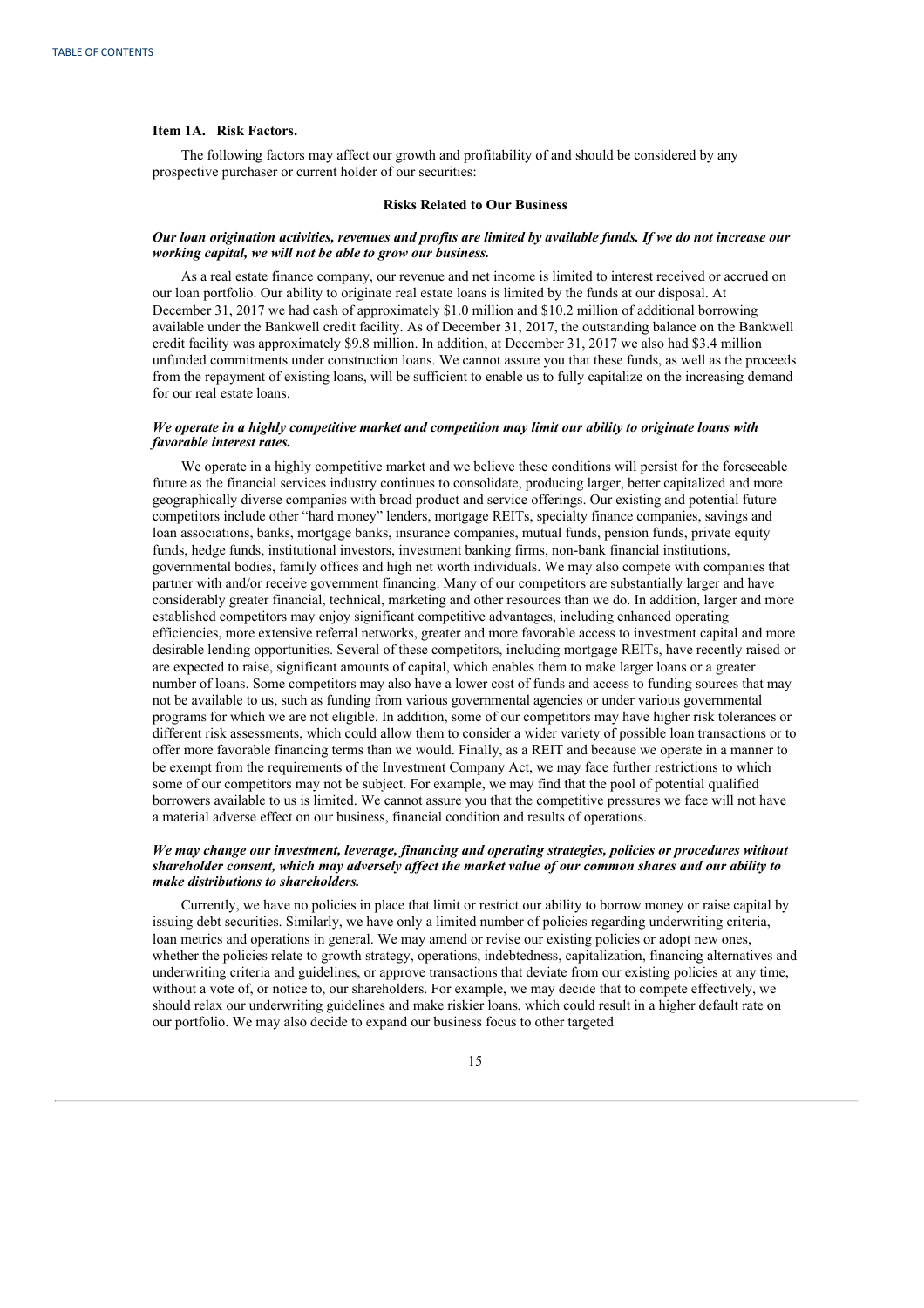asset classes, such as participation interests in mortgage loans, mezzanine loans and subordinate interests in mortgage loans. We could also decide to adopt investment strategies that include securitizing our portfolio, hedging transactions and swaps. We may even decide to broaden our business to include acquisitions of real estate assets, which we may or may not operate. Finally, as the market evolves, we may determine that the residential and commercial real estate markets do not offer the potential for attractive risk-adjusted returns for an investment strategy that is consistent with our intention to elect and qualify to be taxed as a REIT and to operate in a manner to remain exempt from registration under the Investment Company Act. If we believe it would be advisable for us to be a more active seller of loans and securities, we may determine that we should conduct such business through a taxable REIT subsidiary or that we should cease to maintain our REIT qualification. These changes may increase our exposure to interest rate risk, default risk, financing risk and real estate market fluctuations, which could adversely affect our business, operations and financial conditions as well as the market price of our common shares.

# *Management has broad authority to make lending decisions. If management fails to generate attractive risk*adjusted loans on a consistent basis, our revenue and income could be materially and adversely affected and *the market price of a share of our common shares is likely to decrease.*

Our senior executives have unrestricted authority to originate, structure and fund loans subject to whatever policies our board of directors have adopted. Thus, management could authorize transactions that may be costly and/or risky, which could result in returns that are substantially below expectations or that result in losses, which would materially and adversely affect our business operations and results. Further, management's decisions may not fully reflect the best interests of our shareholders. Our board of directors may periodically review our underwriting guidelines but will not, and will not be required to, review all our proposed loans. In conducting periodic reviews, our board of directors will rely primarily on information provided to them by management.

# Our future success depends on the continued efforts of our senior executive officers and our ability to attract *and retain additional qualified management, marketing, technical, and sales executives and personnel.*

Our future success depends to a significant extent on the continued efforts of our co-chief executive officers, Jeffrey Villano and John Villano. They review all our loan applications, supervise all aspects of the underwriting and due diligence process in connection with each loan, structure each loan and have absolute authority (subject only to the maximum amount of the loan) as to whether or not to approve the loan. We do not maintain key person life insurance for either of the Villanos. If either one of them is unable or unwilling to continue to serve as an executive officer on a full-time basis, our business and operations may be adversely affected.

As our business continues to grow, we will also need to recruit, train and retain additional managerial and administrative personnel as we begin to deploy the net proceeds and grow our business. This includes experienced real estate finance professionals, sales and marketing people, finance and accounting personnel, information technology professionals as well as administrative and clerical staff to support them. In addition, to manage our anticipated development and expansion, we must implement and upgrade our managerial, operational and financial systems and expand our facilities. Due to our limited resources, we may not be able to effectively manage the expansion of our operations or recruit and train additional qualified personnel. The loss of any of our key executives, or the failure to attract, integrate, motivate, and retain additional key personnel could have a material adverse effect on our business. We compete for such personnel against numerous companies, including larger, more established companies with significantly greater financial resources than we possess. This may result in weaknesses in our infrastructure, give rise to operational mistakes, loss of business opportunities, loss of employees and reduced productivity among remaining employees. In addition, our expanded operations could lead to significant incremental operating costs and may divert financial resources from other projects. We cannot assure you that we will be successful in attracting, training, managing or retaining the personnel we need to manage our growth, and the failure to do so could have a material adverse effect on our business, prospects, financial condition, and results of operations. If we cannot effectively manage our expected development and expansion, our expenses may increase more than expected, our ability to increase our revenue and profits could be jeopardized and we may not be able to implement our overall business strategy.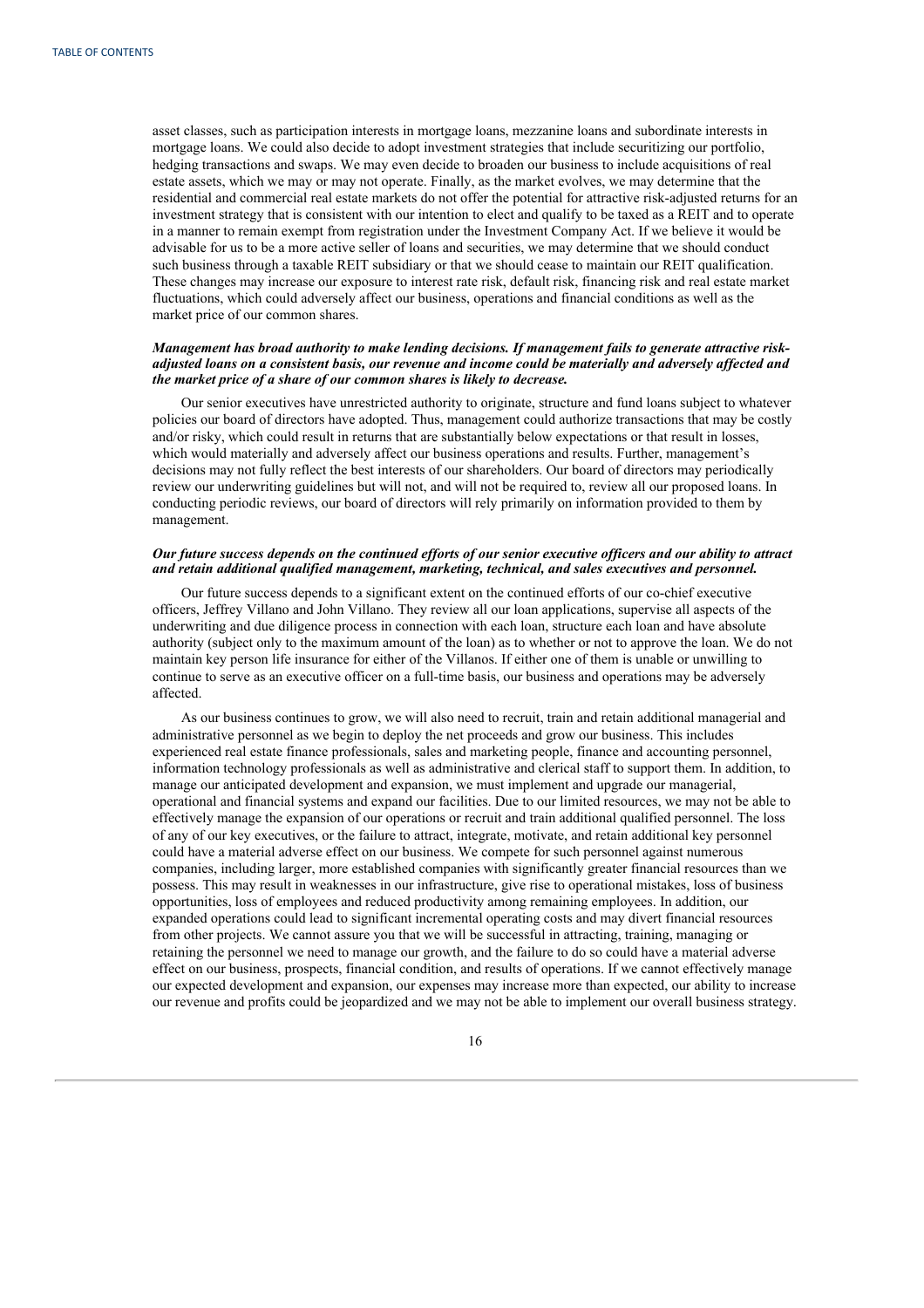# Terrorist attacks and other acts of violence or war may adversely impact the real estate industry generally *and our business, financial condition and results of operations.*

Over the last few years there have been several high profile and successful terror attacks around the world including in the United States. Any future terrorist attacks or a prolonged period of civil unrest, the anticipation of any such attacks, and the consequences of any military or other response by the United States and its allies may have an adverse impact on the U.S. financial markets and the economy in general. We cannot predict the severity of the effect that any such future events would have on the U.S. financial markets, including the real estate capital markets, the economy or our business. Terrorist attacks and prolonged periods of civil unrest could also adversely affect the credit quality of some of our loan portfolio, which could have an adverse impact on our financial condition, results of operations and the market price of our common shares.

The enactment of the Terrorism Risk Insurance Act of 2002, or the TRIA, and the subsequent enactment of the Terrorism Risk Insurance Program Reauthorization Act of 2007, which extended TRIA through the end of 2020, requires insurers to make terrorism insurance available under their property and casualty insurance policies to receive federal compensation under TRIA for insured losses. However, this legislation does not regulate the pricing of such insurance. The absence of affordable insurance coverage may adversely affect the general real estate lending market, lending volume and the market's overall liquidity and may reduce the number of suitable financing opportunities available to us and the pace at which we can make loans. If property owners are unable to obtain affordable insurance coverage, the value of their properties could decline and in the event of an uninsured loss, we could lose all or a portion of our investment.

# *Security breaches and other disruptions could compromise our information and expose us to liability, which would cause our business and reputation to suffer.*

In the ordinary course of our business, we may acquire and store sensitive data on our network, such as our proprietary business information and personally identifiable information of our prospective and current borrowers. The secure processing and maintenance of this information is critical to our business strategy. Despite our security measures, our information technology and infrastructure may be vulnerable to attacks by hackers or breached due to employee error, malfeasance or other disruptions. Any such breach could compromise our networks and the information stored there could be accessed, publicly disclosed, lost or stolen. Any such access, disclosure or other loss of information could result in legal claims or proceedings, liability under laws that protect the privacy of personal information, regulatory penalties, disruption to our operations and the services we provide to customers or damage our reputation, which could materially and adversely affect us.

### **Risks Related to Our Portfolio**

#### *If we overestimate the value the collateral securing the loan, we may experience losses.*

Loan decisions are typically made based on the value of the collateral securing the loan rather than the credit of the borrower or the cash flow from the property. We cannot assure you that our assessments will always be accurate or the circumstances relating to the collateral or, for that matter, the borrower, will not change during the loan term, which could lead to losses and write-offs. Losses and write-offs could materially and adversely affect our business, operations and financial condition and the market price of our common shares. As a real estate finance company, we deal with a variety of default situations on a regular basis. As such, we are unable to quantify the number of loans that may, at one time or another, have been in default. Since inception in December 2010 through December 31, 2017, we foreclosed on one property and acquired eight other properties from borrowers who were in default of their obligations. In 2017 we acquired one property by deed-in-lieu of foreclosure and sold one property we had previously acquired by deed-in-lieu of foreclosure. At December 31, 2017 our real estate portfolio included 8 properties with a carried value of \$1.2 million. We cannot assure you that we will be able to avoid foreclosures in the future and that such foreclosures will not have a significant adverse impact on our financial performance and cash flows.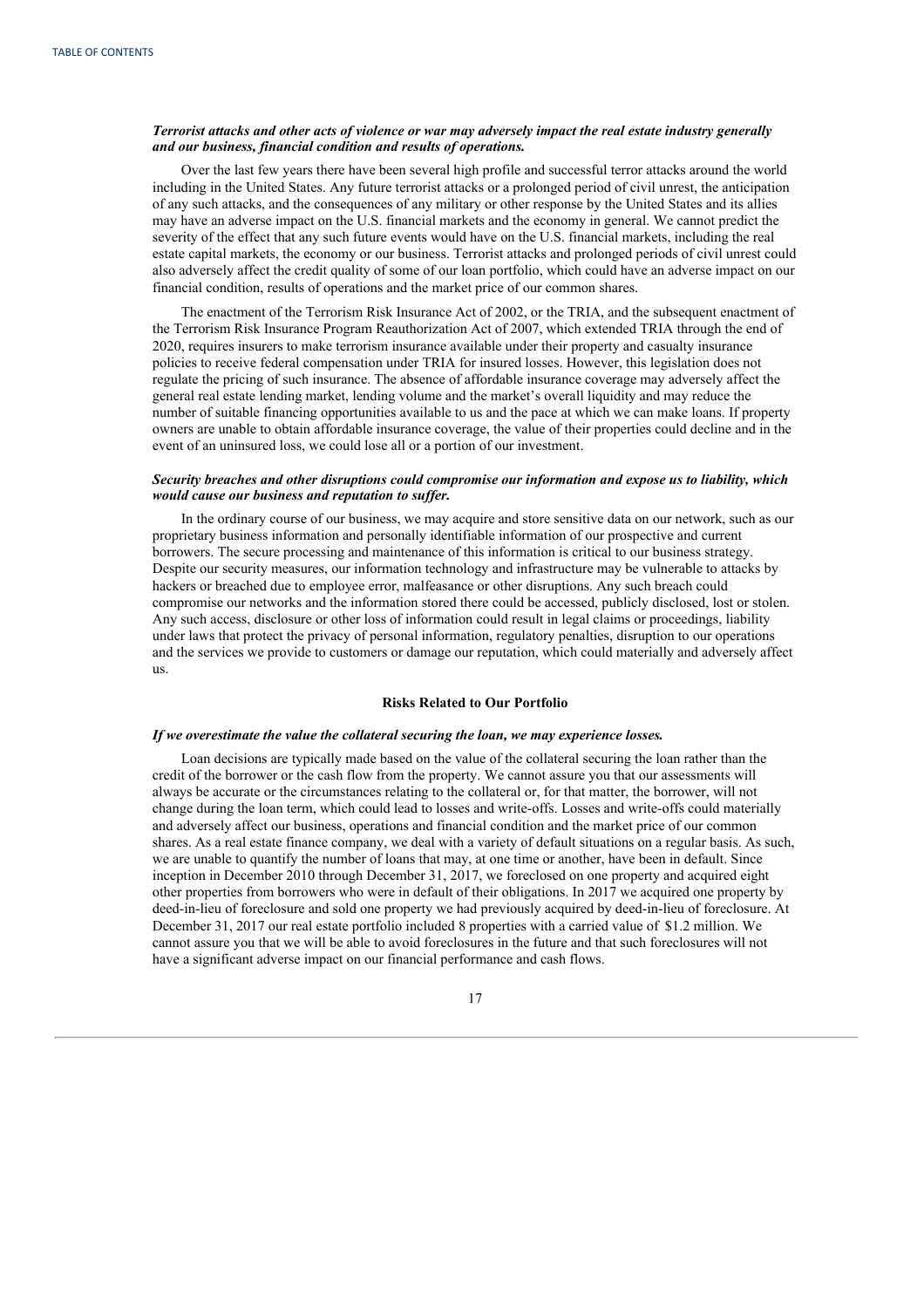# *Dif icult conditions in the markets for mortgages and mortgage-related assets as well as the broader financial markets have resulted in a significant contraction in liquidity for mortgages and mortgage-related assets, which may adversely af ect the value of the assets that we intend to originate.*

Our results of operations will be materially affected by conditions in the markets for mortgages and mortgage-related assets as well as the broader financial markets and the economy generally. In recent years, significant adverse changes in financial market conditions have resulted in a decline in real estate values, jeopardizing the performance and viability of many real estate loans. As a result, many traditional mortgage lenders suffered severe losses, and several have even failed. This situation has negatively affected both the terms and availability of financing for small non-bank real estate finance companies. This could have an adverse impact on our financial condition, business operations and the price of our common shares.

# *Short-term loans may involve a greater risk of loss than traditional mortgage loans.*

Borrowers usually use the proceeds of a long-term mortgage loan or sale to repay a short-term loan. We may therefore depend on a borrower's ability to obtain permanent financing or sell the property to repay our loan, which could depend on market conditions and other factors. In a period of rising interest rates, it may be more difficult for borrowers to obtain long-term financing, which increases the risk of non-payment. Short-term loans are also subject to risks of borrower defaults, bankruptcies, fraud, losses and special hazard losses that are not covered by standard hazard insurance. In the event of a default, we bear the risk of loss of principal and nonpayment of interest and fees to the extent of any deficiency between the value of the mortgage collateral and the principal amount and unpaid interest of the interim loan. To the extent we suffer such losses with respect to our interim loans, our enterprise value and the price of our common shares may be adversely affected.

# *We may be subject to "lender liability" claims. Our financial condition could be materially and adversely impacted if we were to be found liable and required to pay damages.*

In recent years, several judicial decisions have upheld the right of borrowers to sue lenders on the basis of various evolving legal theories, collectively termed "lender liability." Generally, lender liability is founded on the premise that a lender has either violated a duty, whether implied or contractual, of good faith and fair dealing owed to the borrower or has assumed a degree of control over the borrower resulting in the creation of a fiduciary duty owed to the borrower or its other creditors or shareholders. We cannot assure you that such claims will not arise or that we will not be subject to significant liability if a claim of this type did arise.

# If the loans that we originate or acquire do not comply with applicable laws, we may be subject to material *penalties.*

Loans that we originate or acquire may be subject to U.S. federal, state or local laws. Real estate lenders and borrowers may be responsible for compliance with a wide range of laws intended to protect the public interest, including, without limitation, truth-in-lending and consumer lending laws, and local zoning laws. If we fail to comply with such laws in relation to a loan that we have originated or acquired, legal penalties may be imposed, which could materially and adversely affect us. In addition, certain jurisdictions may have laws, regulations or rules that would limit our ability to foreclose on a collateral property or to realize on obligations secured by a collateral property. In the future, new laws may be enacted or imposed by U.S. federal, state or local governmental entities, and such laws could have a material adverse effect on us and our operations.

# An increase in the rate of prepayment of outstanding loans may have an adverse impact on the value of our *portfolio as well as our revenue and income.*

The value of our loan portfolio may be affected by prepayment rates and a significant increase in the rate of prepayments could have an adverse impact on our operating results. Recently, we have experienced an increase in the rate of prepayments, an indication that banks may be more willing to lend as general economic conditions seem to be improving. Prepayment rates cannot be predicted with certainty and no strategy can completely insulate us from prepayment or other such risks. We do not charge a penalty or premium if a loan is paid off before its maturity date. Repayment proceeds are either invested in new loans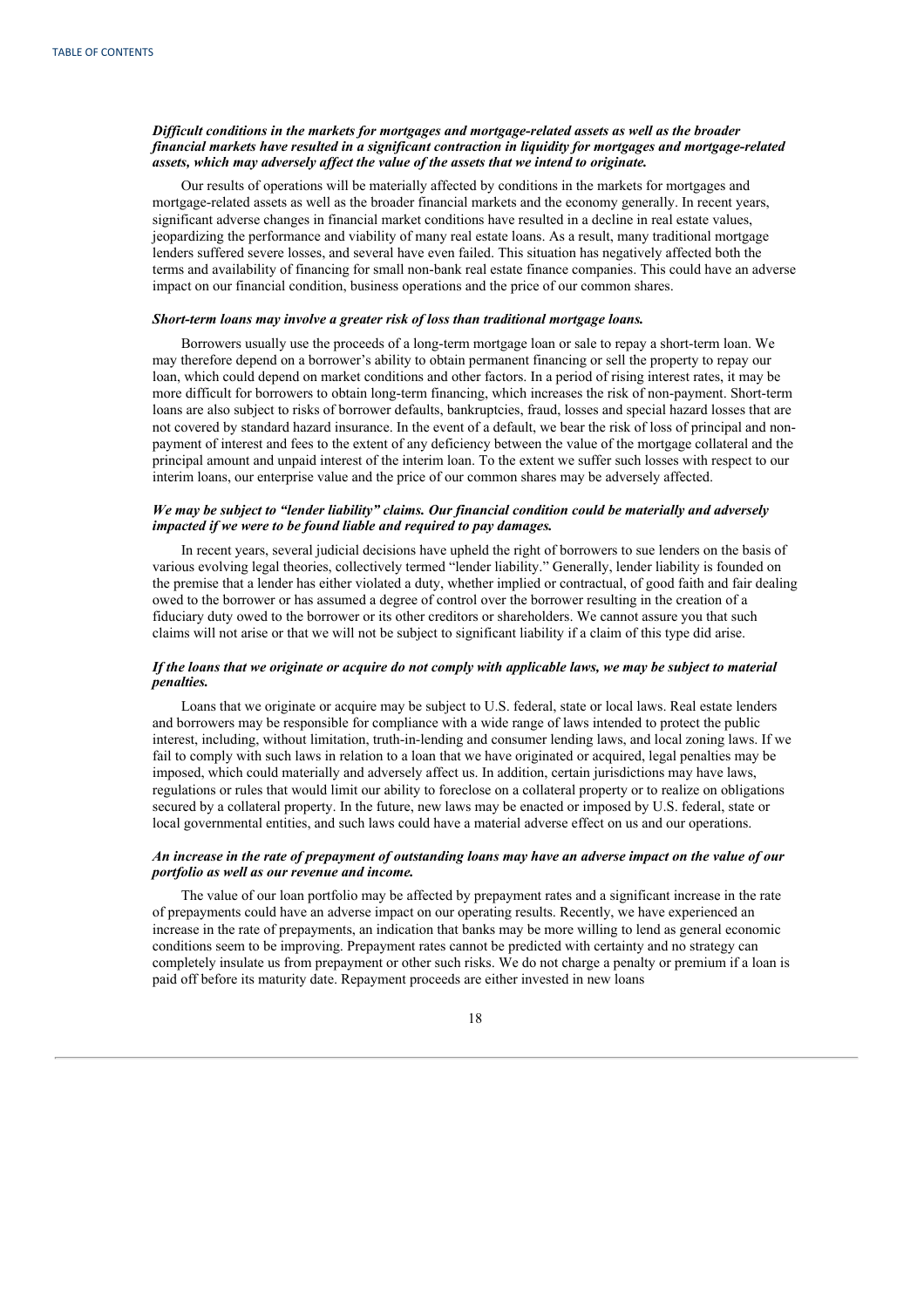or used to pay down bank debt. If we cannot reinvest the proceeds of repayments quickly in new loans with interest rates comparable to the rates on the loans being repaid, our revenue and profits will decline. Although, we also receive origination fees for new loans, we cannot assure that these fees will offset any reduction in the interest rate on the new loan.

# *The lack of liquidity in our portfolio may adversely af ect our business.*

The illiquidity of our loan portfolio may make it difficult for us to sell such assets if the need or desire arises. As a result, if we are required to liquidate all or a portion of our portfolio quickly, we may realize significantly less than the outstanding loan balance.

# *The geographic concentration of our loan portfolio may make our revenues and the values of the mortgages and real estate securing our portfolio vulnerable to adverse changes in local or regional economic conditions.*

Under our current business model, we have one asset class — mortgage loans that we originate, underwrite, fund, service and manage — and we have no current plans to diversify. Moreover, most of our loans approximately 89.5% of the aggregate outstanding principal balance at December 31, 2017 — were secured by properties located in Connecticut. The lack of asset and geographical diversification makes our mortgage portfolio more sensitive to local and regional economic conditions. A significant decline in the local or regional economy where the properties are located could result in a greater risk of default compared with the default rate for loans secured by properties in other geographic locations. This could result in a reduction of our revenues and provision for loan loss allowances, which might not be as acute if our asset base was less concerntrated and/or our loan portfolio were more geographically diverse. To the extent that our portfolio is concentrated in one region and/or one type of asset, downturns relating generally to such region or type of asset may result in several defaults within a relatively short time period, which may reduce our net income and the market price of our common shares.

# *A prolonged economic slowdown, a lengthy or severe recession or declining real estate values could impair our investments and harm our operations.*

A prolonged economic slowdown, a recession or declining real estate values could impair the performance of our assets and harm our financial condition and results of operations, increase our funding costs, limit our access to the capital markets or result in a decision by lenders not to extend credit to us. Declining real estate values are likely to have one or more of the following adverse consequences:

- reduce the level of new mortgage and other real estate-related loan originations since borrowers often use appreciation in the value of their existing properties to support the purchase or investment in additional properties;
- make it more difficult for existing borrowers to remain current on their payment obligations; and
- significantly increase the likelihood that we will incur losses on our loans in the event of default because the value of our collateral may be below the amount of our loan.

Thus, we believe the risks associated with our business will be more severe during periods of economic slowdown or recession because these periods are likely to be accompanied by declining real estate values. Any sustained period of increased payment delinquencies, foreclosures or losses could adversely affect both our net interest income from loans in our portfolio as well as our ability to originate new loans, which would materially and adversely affect our results of operations, financial condition, liquidity and the market price of our common shares.

### *Our due diligence may not reveal all liabilities of a borrower or other risks.*

Before making a loan to a borrower, we assess the strength and skills of such entity's management and other factors that we believe are material to the performance of the loan. In making the assessment and otherwise conducting customary due diligence, we rely on the resources available to us and, in some cases, services provided by third parties. This process is particularly important and subjective with respect to newly organized entities because there may be little or no information publicly available about the entities.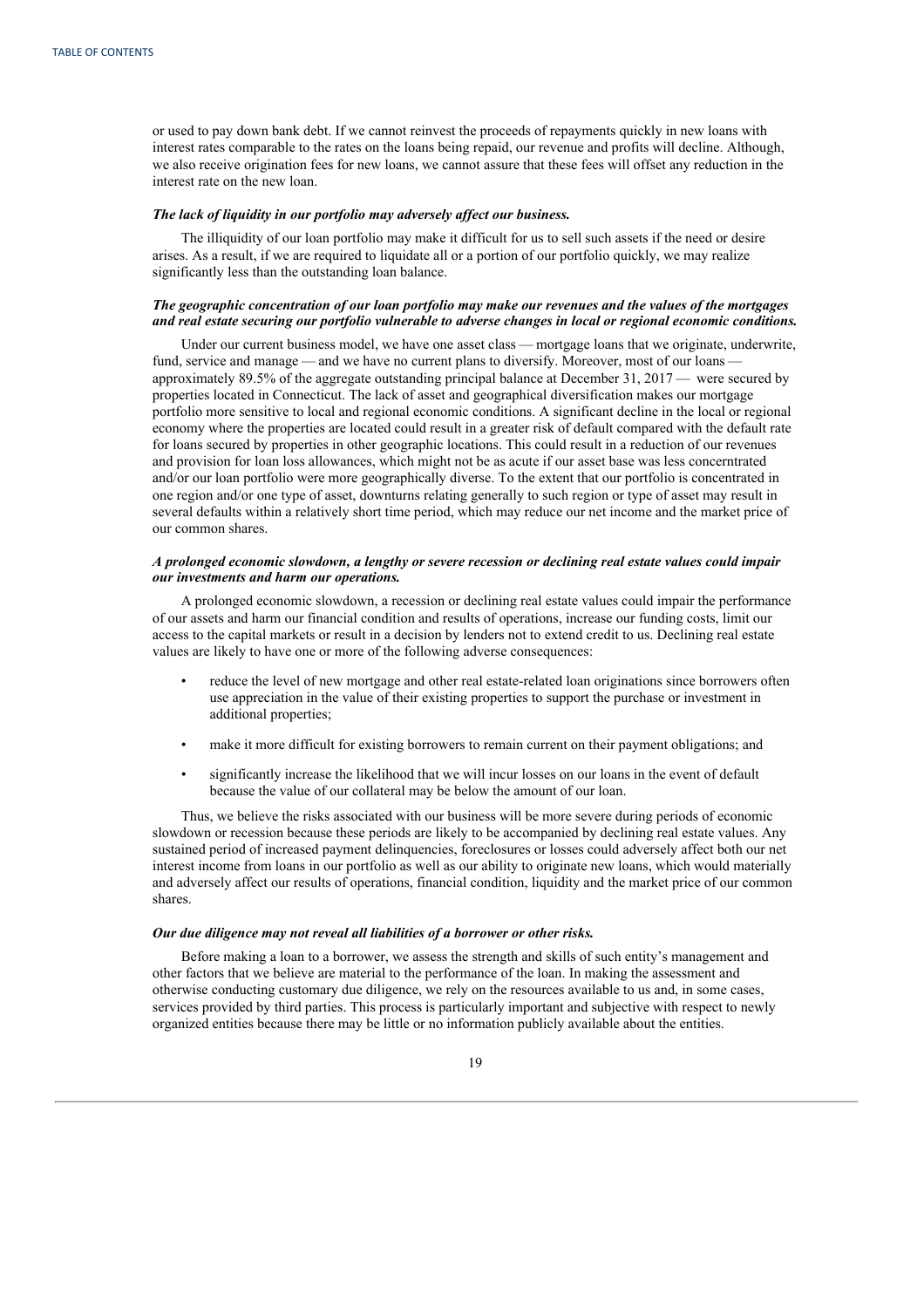There can be no assurance that our due diligence processes will uncover all relevant facts or that the borrower's circumstances will not change after the loan is funded. In either case, this could adversely impact the performance of the loan and our operating results.

# *Our loans are typically made to entities to enable them to acquire, develop or renovate residential or* commercial property, which may involve a greater risk of loss than loans to individual owners of residential *real estate.*

We make loans to corporations, partnerships, limited liability companies and individuals to fund their acquisition, renovation, rehabilitation, development and/or improvement of residential or commercial real estate held for resale or investment. In many instances, the property is under-utilized, poorly managed, or located in a recovering neighborhood. Thus, these loans may have greater risk than loans to individual property owners with respect to their primary residence or to owners of commercial operating properties. For instance, our borrowers usually do not have the need to occupy the property, or an emotional attachment to the property as borrowers of owner-occupied residential properties may have, and therefore they do not always have the same incentive to avoid foreclosure. Similarly, the properties we loan against may have little or no cash flow. If the neighborhood in which the asset is located fails to recover as the borrower anticipated, or if the borrower fails to improve the quality of the property's performance and/or the value of the property, the borrower may not receive a sufficient return on the property to satisfy the loan, and we bear the risk that we may not recover some or all of our principal. Finally, there are difficulties associated with collecting debts from entities that may be judgment proof. While we try to mitigate these risks in various ways, including by getting personal guarantees from the principals of the borrower, we cannot assure you that these lending and credit enhancement strategies will be successful.

#### *Our inability to promptly foreclose on defaulted loans could increase our costs and/or losses.*

While we have certain rights with respect to the real estate collateral underlying our loans, and rights against the borrower and guarantor(s), in the event of a default there are a variety of factors that may inhibit our ability to enforce our rights to collect the loan, whether through a non-payment action against the borrower, a foreclosure proceeding against the underlying property or a collection or enforcement proceeding against the guarantor. These factors include, without limitation, state foreclosure timelines and deferrals associated therewith (including with respect to litigation); unauthorized occupants living in the property; federal, state or local legislative action or initiatives designed to provide residential property owners with assistance in avoiding foreclosures and that serve to delay the foreclosure process; government programs that require specific procedures to be followed to explore the refinancing of a residential mortgage loan prior to the commencement of a foreclosure proceeding; and continued declines in real estate values and sustained high levels of unemployment that increase the number of foreclosures and place additional pressure on the already overburdened judicial and administrative systems. In short, foreclosure of a mortgage loan can be an expensive and lengthy process that could have a substantial negative effect on our anticipated return on the foreclosed mortgage loan. In addition, in the event of the bankruptcy of the borrower or guarantor, we may not have full recourse to the assets of the borrower, or the assets of the borrower or the guarantor may not be sufficient to satisfy the debt.

# None of our loans are funded with interest reserves and our borrowers may be unable to pay the interest *accruing on the loans when due, which could have a material adverse impact on our financial condition.*

Our loans are not funded with an interest reserve. Thus, we rely on the borrowers to make interest payments as and when due from other sources of cash. Given the fact that many of the properties securing our loans are not income producing or even cash producing and most of the borrowers are entities with no assets other than the single property that is the subject of the loan, some of our borrowers have considerable difficulty servicing our loans and the risk of a non-payment of default is considerable. We depend on the borrower's ability to refinance the loan at maturity or sell the property for repayment. If the borrower is unable to repay the loan, together with all the accrued interest, at maturity, our operating results and cash flows would be materially and adversely affected.

#### *Interest rate fluctuations could reduce our ability to generate income and may cause losses.*

Our primary interest rate exposure relates to the yield on our loan portfolio and the financing cost of our debt. Our operating results depend, in part, on differences between the interest income generated by our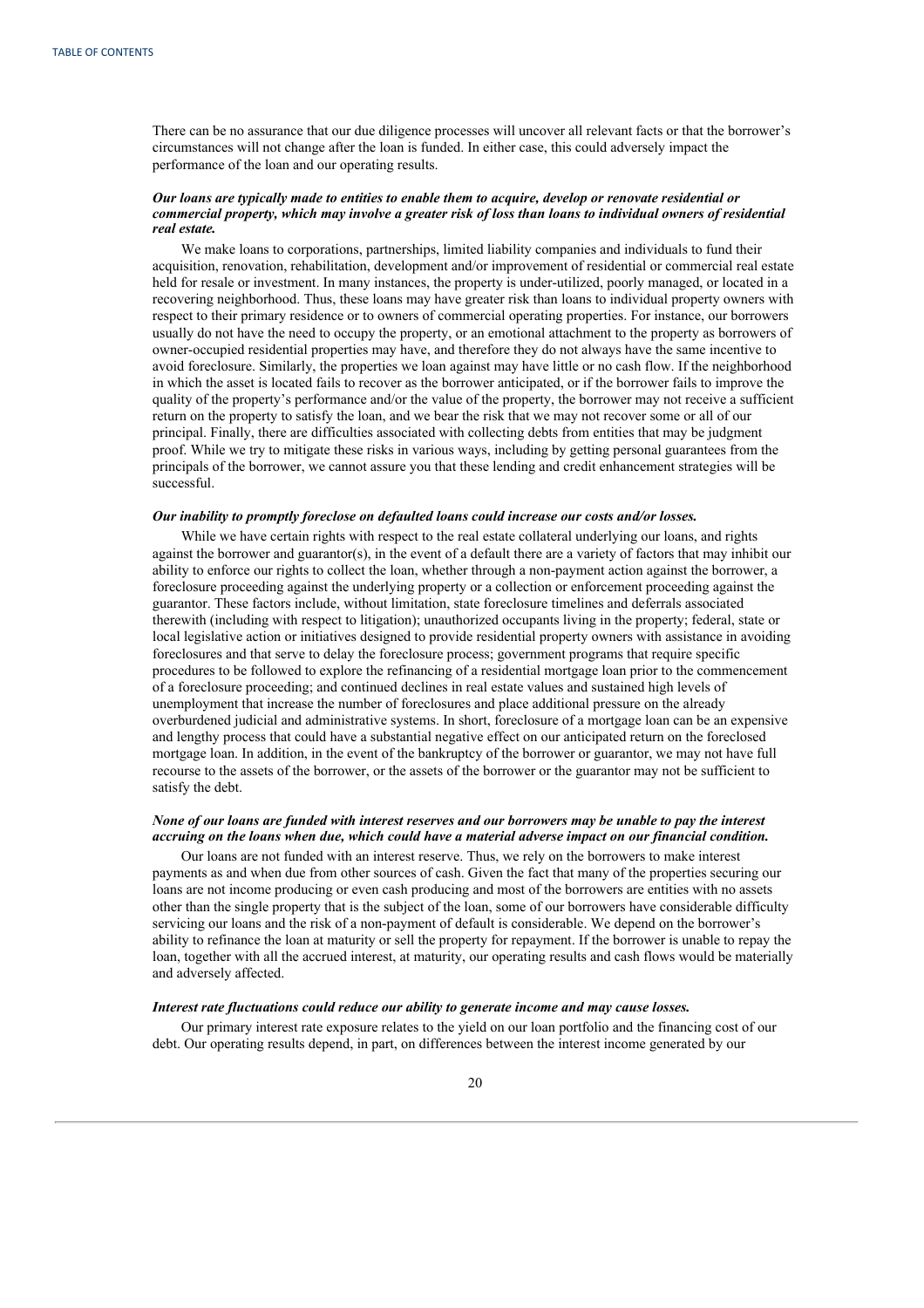loan portfolio net of credit losses and our financing costs. This exposure is exacerbated by the fact that the interest rates on our loans are fixed throughout the term of the loan, *i.e.*, one to three years, while the interest rate on our debt is variable and changes every time there is a change in the prime rate. Changes in interest rates will affect our revenue and net income in one or more of the following ways:

- our operating expenses may increase;
- our ability to originate loans may be adversely impacted;
- to the extent we use our credit line or other forms of debt financing to originate loans, our borrowing costs would rise, reducing the "spread" between our cost of funds and the yield on our outstanding mortgage loans, which tend to be fixed rate obligations;
- a rise in interest rates may discourage potential borrowers from refinancing existing loans or defer plans to renovate or improve their properties;
- increase borrower default rates:
- negatively impact property values making our existing loans riskier and new loans that we originate smaller;
- rising interest rates could also result in reduced turnover of properties which may reduce the demand for new mortgage loans.

Interest rates have been gradually increasing over the last two years and are expected to continue to increase in 2018 and 2019. Our cost of funds increases as interest rates rise. Interest on amounts outstanding under the Bankwell credit facility is adjusted every three months and is calculated at the greater of (i) the 3month LIBOR rate plus 4.5% and (ii) 5.5% per annum. At December 31, 2017, the rate was 6.19%. Further increases in interest rates will increase our borrowing costs. On the other hand, all our loans are fixed rate obligations and we cannot unilaterally increase the interest rates on our outstanding loans. Therefore, the "spread" between the interest we receive and the cost of funds to finance these loans, is shrinking. After considering the pros and cons of increasing our rates and considering our relatively low level of debt following the IPO, we believe the better strategy is to focus on building market share rather than short-term profits and cash flow. We have been able to reduce the potential adverse impact of the rate increases by reducing our borrowing costs by using the proceeds of the IPO to temporarily reduce the balance of the Bankwell credit facility and by limiting the term of new loans to one year whenever possible. However, as of December 31, 2017 the outstanding balance on the Bankwell credit facility was approximately \$9.8 million. If interest rates continue to increase, we may have to abandon this strategy and try to increase the rates on our mortgage loans as well. If we are successful, this may undermine our strategy to increase market share. If we are not successful, the "spread" between our borrowing costs and the yield on our portfolio will be squeezed and would adversely impact our net income. We cannot assure that we will be able to increase our rates on our loans at any time in the future and we cannot assure you that we can continue to increase our market share.

#### *Liability relating to environmental matters may adversely impact the value of properties securing our loans.*

Under various U.S. federal, state and local laws, an owner or operator of real property may become liable for the costs of removal of certain hazardous substances released on its property. These laws often impose liability without regard to whether the owner or operator knew of, or was responsible for, the release of such hazardous substances. The presence of hazardous substances may adversely affect an owner's ability to sell real estate or borrow using real estate as collateral. To the extent that an owner of a property underlying one of our debt instruments becomes liable for removal costs, the ability of the owner to make payments to us may be reduced, which in turn may adversely affect the value of the relevant mortgage asset held by us and our ability to make distributions to our shareholders. If we acquire any properties by foreclosure or otherwise, the presence of hazardous substances on a property may adversely affect our ability to sell the property and we may incur substantial remediation costs, thus harming our financial condition. The discovery of material environmental liabilities attached to such properties could have a material adverse effect on our results of operations and financial condition and the market price of our common shares.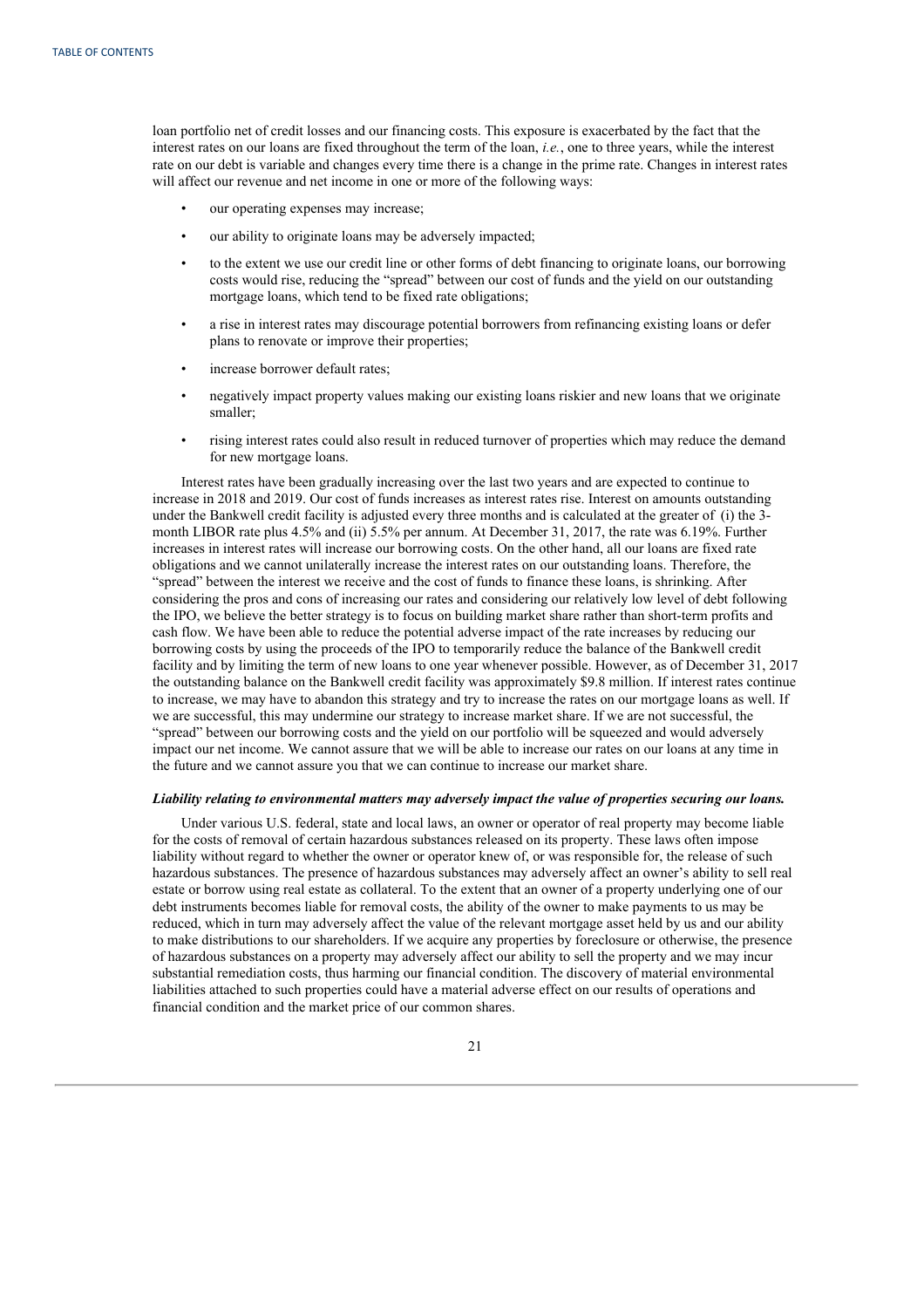# *Defaults on our loans may cause declines in revenues and net income. The impact of defaults may be exacerbated by the fact that we do not carry loan loss reserves.*

Defaults by borrowers could result in one or more of the following adverse consequences:

- a decrease in interest income, profitability and cash flow;
- the establishment of or an increase in loan loss reserves;
- write-offs and losses:
- default under our credit facility; and
- an increase in legal and enforcement costs, as we seek to protect our rights and recover the amounts owed.

As a result, we will have less cash available for paying our other operating expenses and for making distributions to our shareholders. This would have a material adverse effect on the market price of our common shares. Based on experience and periodic evaluation of our loan portfolio, we have never established a loan loss reserve. However, we cannot assure you that we will not be required to establish a loan loss reserve in the future. A loan loss reserve will have an immediate and adverse impact on our net income. The valuation process of our loan portfolio requires us to make certain estimates and judgments, which are particularly difficult to determine during a period in which the availability of real estate credit is limited and real estate transactions have decreased. These estimates and judgments are based on several factors, including projected cash flows from the collateral securing our mortgage loans, if any, loan structure, including the availability of reserves and recourse guarantees, likelihood of repayment in full at the maturity of a loan, the relative strength or weakness of the refinancing market and expected market discount rates for varying property types. If our estimates and judgments are incorrect our results of operations and financial condition could be severely impacted.

### Our revenues and the value of our portfolio may be negatively affected by casualty events occurring on *properties securing our loans.*

We require our borrowers to obtain, for our benefit, all risk property insurance covering the property and any improvements to the property collateralizing our loan in an amount intended to be sufficient to provide for the cost of replacement in the event of casualty. However, the amount of insurance coverage maintained for any property may not be sufficient to pay the full replacement cost following a casualty event. Furthermore, there are certain types of losses, such as those arising from earthquakes, floods, hurricanes and terrorist attacks, that may be uninsurable or that may not be economically feasible to insure. Changes in zoning, building codes and ordinances, environmental considerations and other factors may make it impossible for our borrowers to use insurance proceeds to replace damaged or destroyed improvements at a property. If any of these or similar events occur, the amount of coverage may not be sufficient to replace a damaged or destroyed property and/or to repay in full the amount due on loans collateralized by such property. Thus, our returns and the value of our investment may be reduced.

### *Borrower concentration could lead to significant losses, which could have a material adverse impact on our operating results and financial condition.*

At December 31, 2017, a group of four affiliated borrowers accounted for approximately 5.9% of our loan portfolio and at December 31, 2016, no single borrower or group of affiliated borrowers accounted for more than 5% of our loan portfolio. Concentration of loans to a limited number of borrowers or a group of affiliated borrowers poses a significant risk, as a default by a borrower on one loan or by one borrower in a group of affiliates is likely to result in a default by the borrower on other loans or by other borrowers in the group. To mitigate this risk, we have adopted a policy that the total amount of loans outstanding to any single borrower or group of affiliated borrowers may not exceed more than 10% of our loan portfolio after taking into account the loan under consideration. In addition, we have also adopted a policy precluding loans to related parties unless such loans are on terms no less favorable to us than similar loans to unrelated third parties taking into account all of our underwriting criteria and that such loan has been approved by a majority of our independent directors.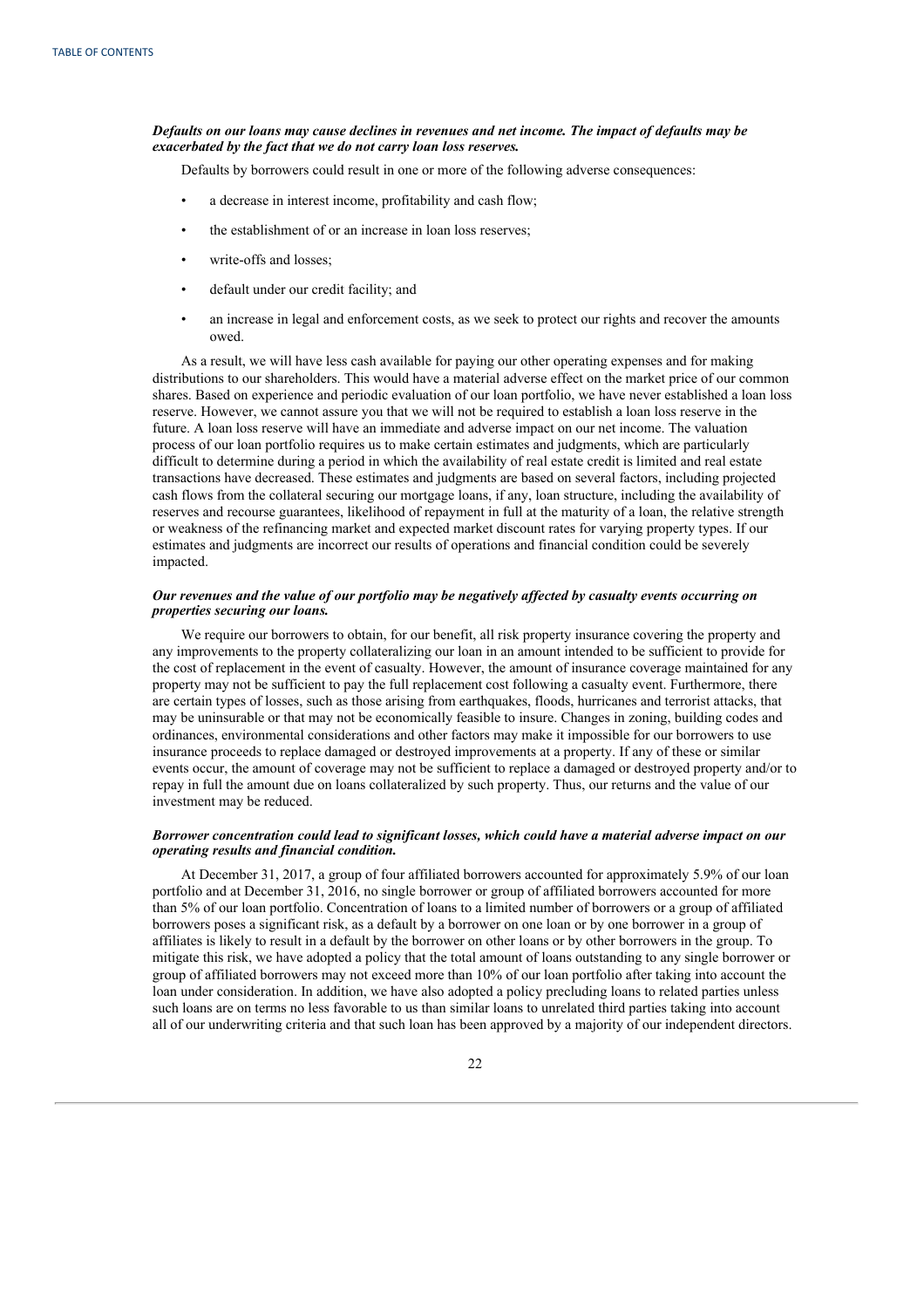# **Risks Related to Financing Transactions**

# *The Bankwell credit facility has numerous covenants. If we are unable to comply with these covenants, the* outstanding amount of the loan could become due and payable and we may have to sell off a portion of our *loan portfolio to pay of the debt.*

The Bankwell credit facility contains various covenants and restrictions that are typical for these kinds of credit facilities, including limiting the amount that we can borrow relative to the value of the underlying collateral, maintaining various financial ratios and limitations on the terms of loans we make to our customers. Under the revised terms of the Bankwell credit facility, the amount outstanding at any one time may not exceed the lesser of (i) \$20 million and (ii) our Eligible Note Receivables (as defined in the Second Amended and Restated Commercial Revolving Loan and Security Agreement). In addition, each "Advance" is further limited to the lesser of (i)  $50\% - 75\%$ , depending on the loan-to-value ratio, of the principal amount of the particular Eligible Note Receivable being funded and (ii) \$250,000. In addition, to qualify as an "Eligible Note Receivable," any loan with an original principal amount exceeding \$325,000 requires an independent appraisal of the property securing such loan. As of December 31, 2017, we estimate that loans having an aggregate principal amount of approximately \$26.3 million, representing approximately 42% of our mortgage receivables as of that date, satisfied all of the eligibility criteria under the Bankwell credit facility. The total amount outstanding under the Bankwell credit facility at December 31, 2017 was approximately \$9.8 million. Given the nature of our business, we cannot assure you that we will always be able to borrow the maximum allowed under the terms of the Bankwell credit facility.

These limitations include the following:

- prohibiting any liens on any of the collateral securing the Bankwell credit facility, which is essentially all of our assets;
- prohibiting us from merging, consolidating or disposing of any asset;
- prohibiting us from incurring additional indebtedness exceeding \$100,000 in the aggregate;
- prohibiting us from forming or transacting business with any subsidiary or affiliate other than to make loans to our borrowers;
- prohibiting us from allowing any litigation exceeding \$50,000 against any of our assets unless we are fully insured against such loss;
- prohibiting us from declaring or paying any cash dividends exceeding our REIT taxable income;
- prohibiting us from purchasing any securities issued by or otherwise invest in any public or private entity; and
- Jeffrey Villano and John Villano must remain as our senior executive officers with day-to-day operational involvement.

Loan covenants include the following:

- punctually pay amounts due;
- pay on demand any charges customarily incurred or levied by Bankwell;
- pay any and all taxes, assessments or other charges assessed against us or any of our assets;
- pay all insurance premiums;
- maintain our principal deposit and disbursement accounts with Bankwell;
- perfect Bankwell's lien on the assets;
- comply with all applicable laws, ordinances, rules and regulations of any governmental authority; or
- change the form of or nature of our ownership structure from a REIT.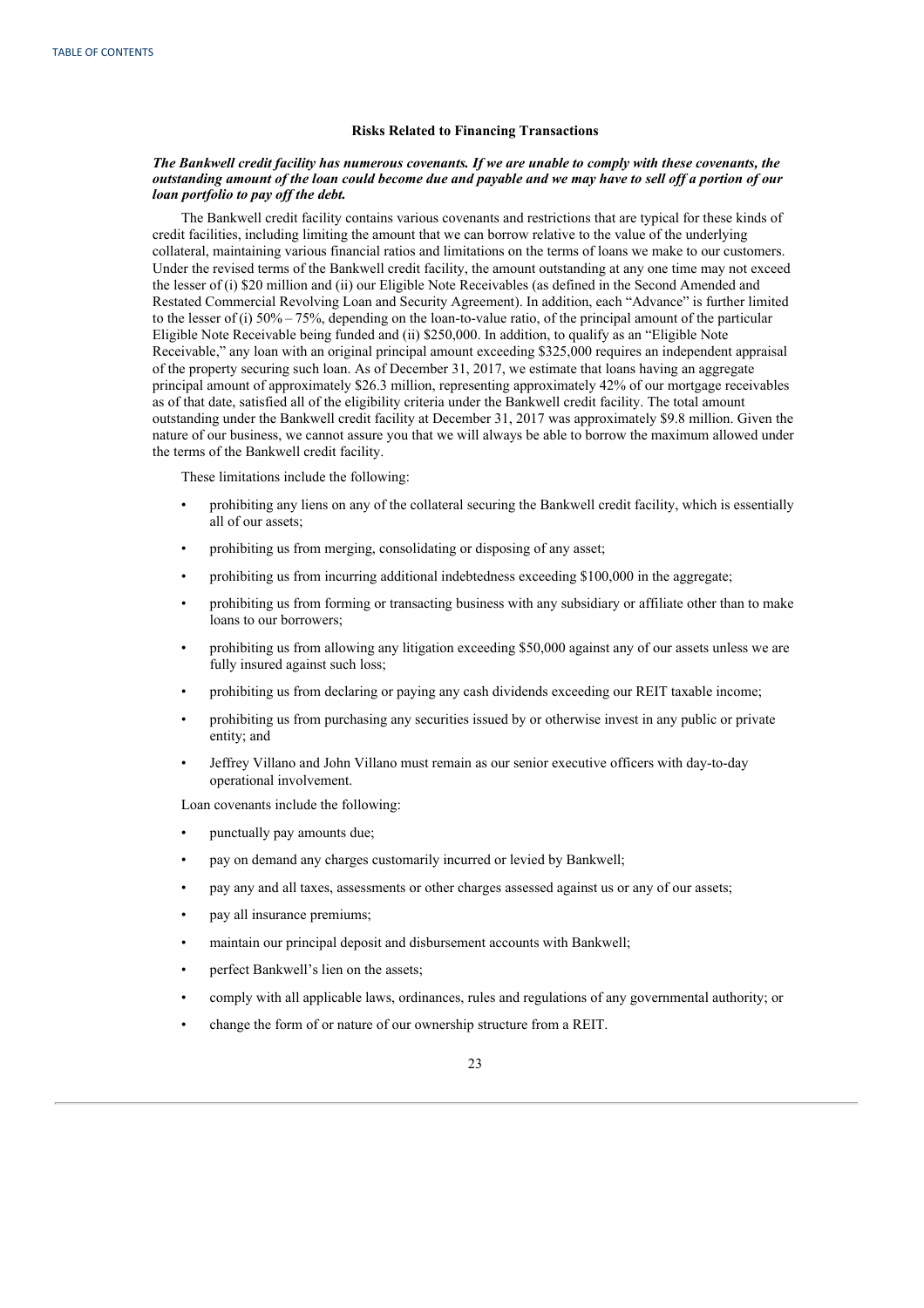The loan agreement also includes the following covenants:

- we must maintain a fixed charge coverage ratio of at least 1.35:1.00 at the end of each fiscal quarter;
- we must maintain a tangible net worth of not less than the sum of  $(x)$  seventy-five percent (75%) of shareholders' equity immediately following the consummation of the IPO plus (y) sixty percent (60%) percent of net cash proceeds from the sale of any of our equity securities following the consummation of the IPO; and
- each of Jeffrey Villano and John Villano must own not less than 500,000 shares of our issued and outstanding capital stock.

If we fail to meet or satisfy any of these covenants, we would be in default under our agreement with Bankwell, and Bankwell could elect to declare outstanding amounts due and payable, terminate its commitments to us, require us to post additional collateral and/or enforce their interests against existing collateral. Acceleration of our debt to Bankwell could also make it difficult for us to satisfy the qualification requirements necessary to maintain our status as a REIT, significantly reduce our liquidity or require us to sell our assets to repay amounts due and outstanding. This would significantly harm our business, financial condition, results of operations and ability to make distributions and could result in the foreclosure of our assets which secure our obligations, which could cause the value of our capital shares to decline. A default could also significantly limit our financing alternatives such that we would be unable to pursue our leverage strategy, which could adversely affect our returns.

If we default and Bankwell accelerates the loan we would have to repay the debt immediately from our working capital (*i.e.,* proceeds from loan repayments), proceeds from the sale of all or a portion of our loan portfolio or debt or equity securities, or refinance with another lender. We cannot assure you that we would be able to replace the Bankwell credit facility on similar terms or on any terms. If we are required to sell a portion of our loan portfolio, the amount we realize may be less than the face amount of the loans sold, resulting in a loss. If we sell a portion of our portfolio or use proceeds from loan repayments to pay the Bankwell debt, our opportunities to grow our business will be negatively impacted.

# Our access to financing may be limited and, thus, our ability to maximize our returns may be adversely *af ected.*

Our ability to grow and compete may also depend on our ability to borrow money to leverage our loan portfolio and to build and manage the cost of expanding our infrastructure to manage and service a larger loan portfolio. The Bankwell credit facility prohibits us from incurring additional indebtedness exceeding \$100,000 in the aggregate without Bankwell's consent. Even if Bankwell does consent, we cannot assure you that a subsequent financing source would agree to any conditions that Bankwell may impose and insist upon.

In general, the amount, type and cost of any financing that we obtain from another financial institution will have a direct impact on our revenue and expenses and, therefore, can positively or negatively affect our financial results. The percentage of leverage we employ will vary depending on our assessment of a variety of factors, which may include the anticipated liquidity and price volatility of our existing portfolio, the potential for losses and extension risk in our portfolio, the gap between the size and duration of our assets and liabilities, the availability and cost of financing, our opinion as to the creditworthiness of our financing counterparties, the health of the U.S. economy and commercial mortgage markets, our outlook for the level, slope, and volatility of interest rates, the credit quality of our borrowers and the collateral underlying our assets.

Our access to financing will depend upon various factors over which we have little or no control, including:

- general market conditions;
- the market's view of the quality of our assets;
- the market's perception of our growth potential;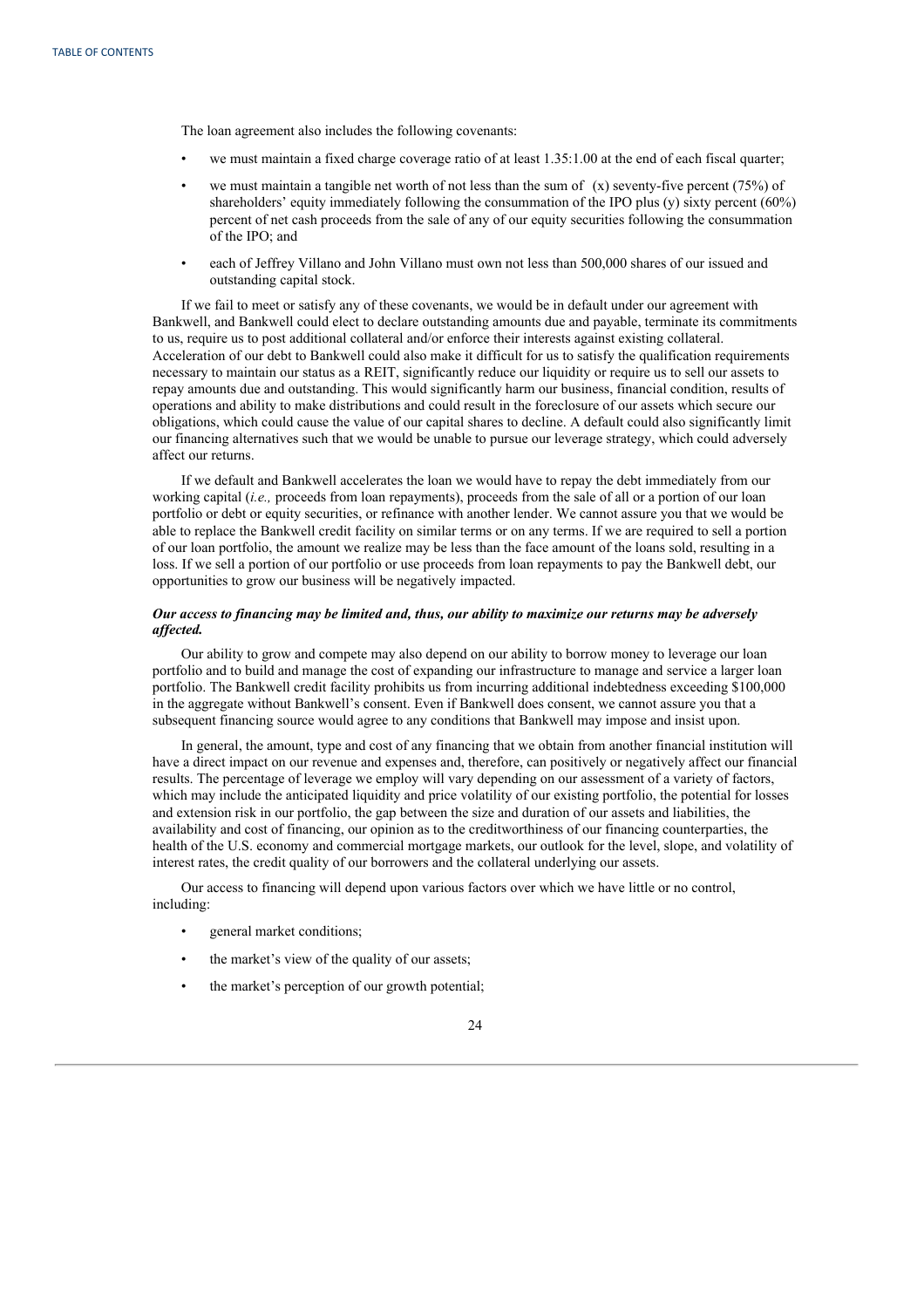- our eligibility to participate in and access capital from programs established by the governmental agencies;
- our current and potential future earnings and cash distributions; and
- the market price of our common shares.

Continuing weakness in the capital and credit markets could adversely affect our ability to secure financing on favorable terms or at all. In addition, if regulatory capital requirements imposed on lenders change, they may be required to limit, or increase the cost of, financing they provide to us. In general, this could potentially increase our financing costs and reduce our liquidity or require us to sell loans at an inopportune time or price.

We cannot assure you that we will always have access to structured financing arrangements when needed. If structured financing arrangements are not available to us we may have to rely on equity issuances, which may be dilutive to our shareholders, or on less efficient forms of debt financing that require a larger portion of our cash flow from operations, thereby reducing funds available for our operations, future business opportunities, cash distributions to our shareholders and other purposes. We cannot assure you that we will have access to such equity or debt capital on favorable terms (including, without limitation, cost and term) at the desired times, or at all, which may cause us to curtail our lending activities and/or dispose of loans in our portfolio, which could negatively affect our results of operations.

# *We have no formal corporate policy and none of our governance documents limit our ability to borrow* money. Our use of leverage may adversely affect the return on our assets and may reduce cash available for *distribution to our shareholders, as well as increase losses when economic conditions are unfavorable.*

Although our agreement with Bankwell restricts our ability to incur additional indebtedness exceeding \$100,000 in the aggregate, we do not have a formal corporate policy limiting the amount of debt we may incur and none of our governing documents contain any limitation on the amount of leverage we may use. Thus, we may significantly increase the amount of our indebtedness and the leverage we utilize at any time without approval of our shareholders. In addition, we may leverage individual assets at substantially higher levels. Incurring substantial debt could subject us to many risks that, if realized, would materially and adversely affect us, including the risk that:

- our cash flow from operations may be insufficient to make required payments of principal and interest on our outstanding indebtedness or we may fail to comply with all of the other covenants contained in the debt, which is likely to result in (i) acceleration of such debt (and any other debt containing a crossdefault or cross-acceleration provision) that we may be unable to repay from internal funds or to refinance on favorable terms, or at all, (ii) our inability to borrow unused amounts under our financing arrangements, even if we are current in payments on borrowings under those arrangements and/or (iii) the loss of some or all of our assets pledged or leined to secure our indebtedness to foreclosure or sale;
- our debt may increase our vulnerability to adverse economic and industry conditions with no assurance that yields will increase with higher financing costs;
- we may be required to dedicate a substantial portion of our cash flow from operations to payments on our debt, thereby reducing funds available for operations, future business opportunities, shareholder distributions or other purposes; and
- we may not able to refinance debt that matures prior to the asset it was used to finance on favorable terms, or at all.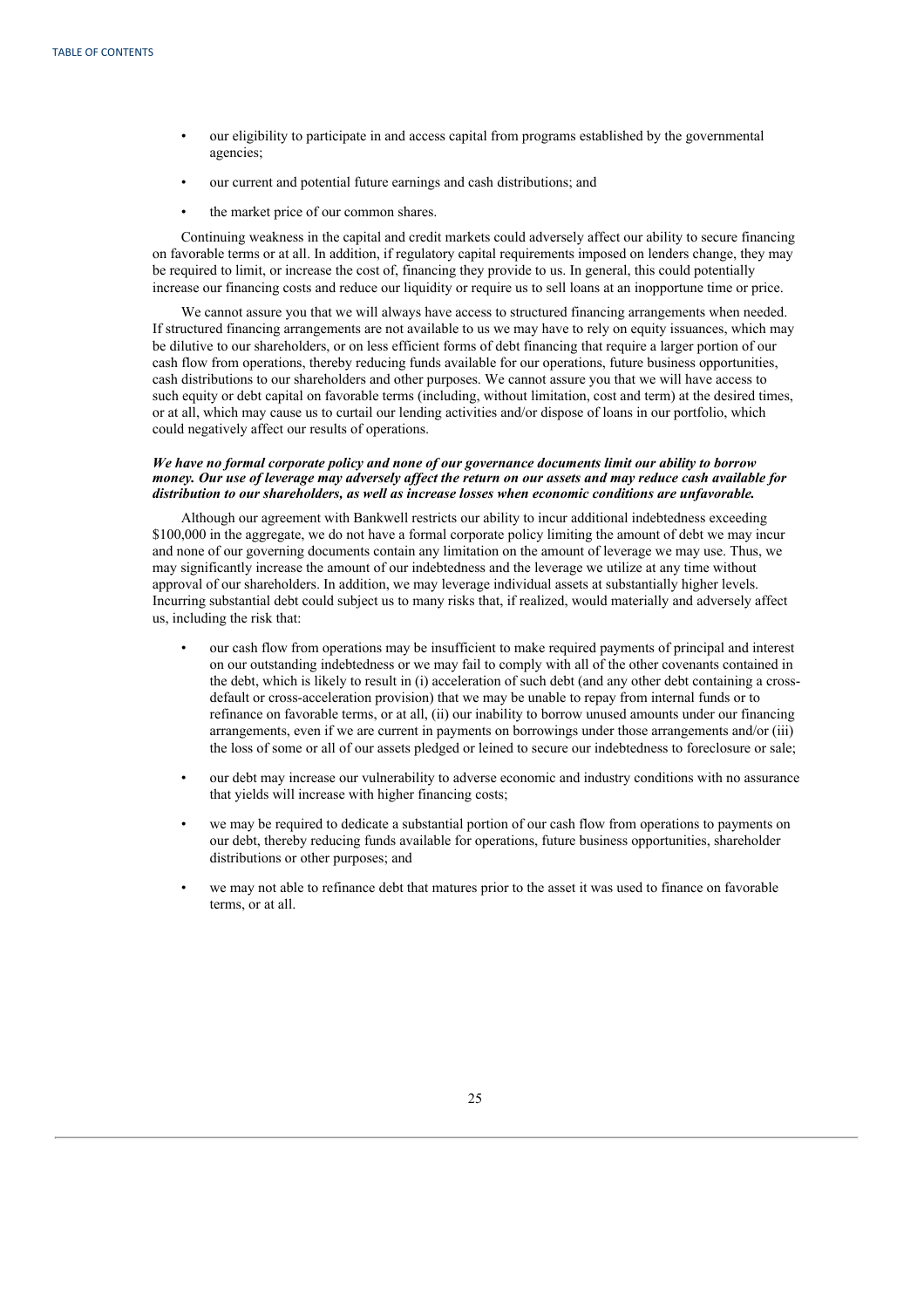# **Risks Related to REIT Status and Investment Company Act Exemption**

# We have no experience operating as a REIT or managing a portfolio of assets in the manner necessary to *maintain an exemption under the Investment Company Act, which may hinder our ability to achieve our business objectives or result in the loss of our qualification as a REIT.*

We have no experience operating as a REIT and none of our executive officers have any experience managing a loan portfolio under a set of complex laws, rules and regulations or operating a business in compliance with a set of technical limitations and restrictions as those applicable to REITs. Similarly, we have no experience operating under or avoiding being subject to the Investment Company Act. In addition, we are subject to all of the customary business risks and uncertainties associated with any new business, including the risk that we will not achieve our objectives and, as a result, the value of our common shares could decline substantially. The rules and regulations applicable to REITs under the Internal Revenue Code are highly technical and complex and the failure to comply with these rules and regulations in a timely manner could prevent us from qualifying as a REIT or could force us to pay unexpected taxes and penalties. We must also develop and implement or invest in substantial control systems and procedures to maintain our qualification as a public REIT. As a result, we cannot assure you that we will be able to successfully operate as a REIT or comply with rules and regulations applicable to REITs, which would substantially reduce our earnings and may reduce the market value of our common shares. In addition, to maintain our exemption from registration under the Investment Company Act, the assets in our portfolio will be subject to certain restrictions, which will limit our operations meaningfully.

# *Complying with REIT requirements may hinder our ability to maximize profits, which would reduce the* amount of cash available to be distributed to our shareholders. This could have an adverse impact on the *price of our shares.*

To maintain our qualification as a REIT for U.S. federal income tax purposes, we must continually satisfy tests concerning among other things, the composition of our assets, our sources of income, the amounts we distribute to our shareholders and the ownership of our capital shares. Specifically, we must ensure that at the end of each calendar quarter at least 75% of the total value of our assets consists of cash, cash items, government securities and qualified REIT real estate assets. The remainder of our investment in securities cannot include more than 10% of the outstanding voting securities of any one issuer or more than 10% of the total value of the outstanding securities of such issuer. In addition, no more than 5% of the value of our assets can consist of the securities of any one issuer, other than a qualified REIT security. If we fail to comply with these requirements, as well as additional asset diversification requirements, we must dispose of the portion of our assets exceeding such amounts within 30 days after the end of the calendar quarter in order to avoid losing our REIT status and suffering adverse tax consequences. In such event, we may be forced to sell non-qualifying assets at less than their fair market value. As a result of these requirements, our operating costs may increase to ensure compliance. For example, as a REIT, we may depend to a much greater extent than we currently do on communications and information systems. We may have to upgrade our existing systems to monitor a larger portfolio of loans, to track our revenue to make sure we do not inadvertently fail the revenue requirements for a REIT and to make sure that we distribute the requisite amount of our income to shareholders. In addition, we expect our operating expenses to increase as a result of our conversion to a REIT, becoming a publicly-held reporting company and anticipated growth and we cannot assure you that we will be able to sustain our profitability at our historical levels. In addition, we may also be required to make distributions to shareholders at times when we do not have funds readily available for distribution or are otherwise not optional for us. Accordingly, compliance with REIT requirements may hinder our ability to operate solely on the basis of maximizing profits.

# Our failure to qualify or to remain qualified as a REIT would subject us to U.S. federal income tax and *applicable state and local taxes, which would reduce the amount of cash available for distribution to our shareholders.*

We have operated and intend to continue to operate in a manner that has enabled, and will continue to enable, us to qualify as a REIT for U.S. federal income tax purposes commencing with our 2017 tax year. While we believe that we have qualified as a REIT since the consummation of the IPO, we have not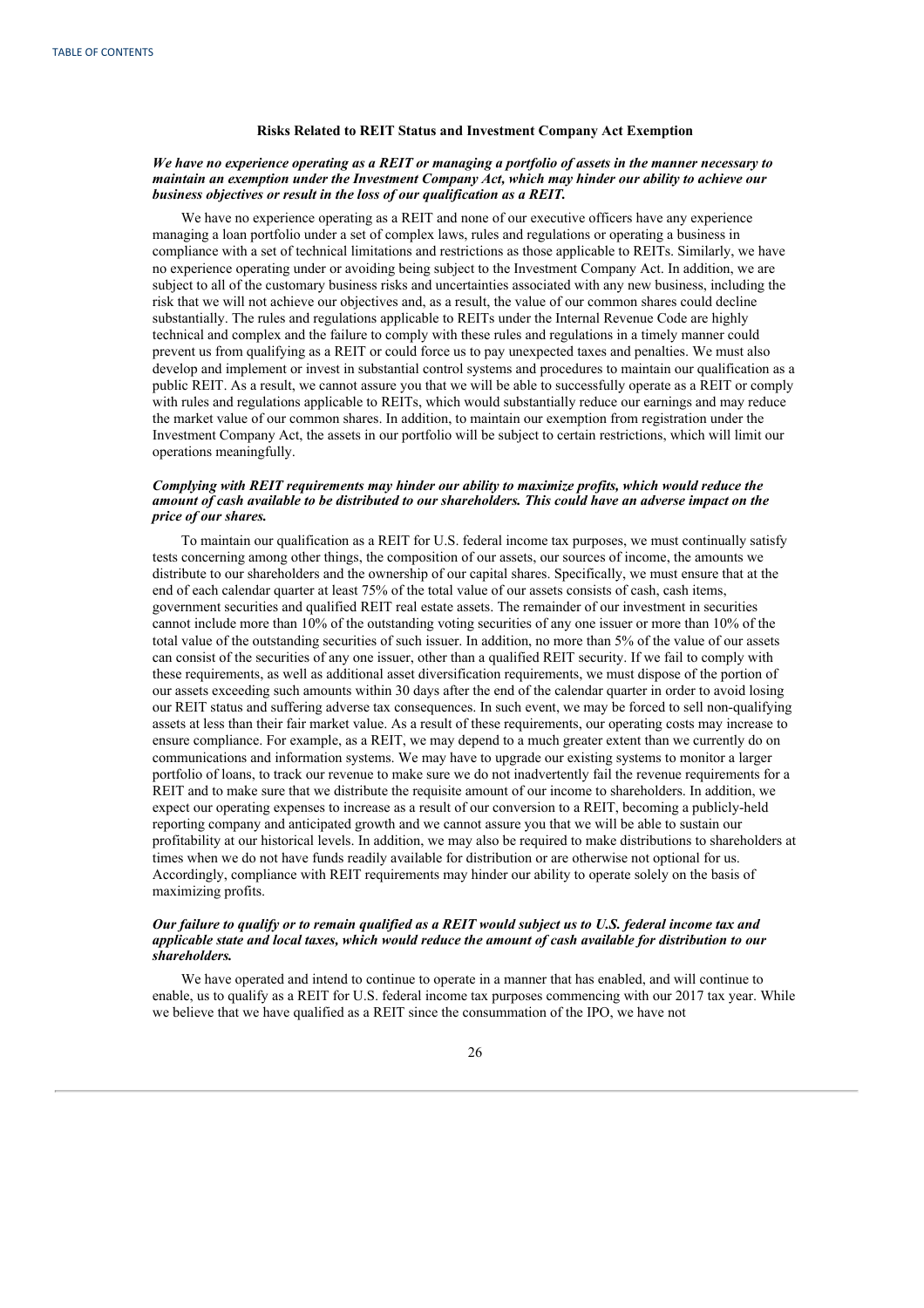requested and do not intend to request a ruling from the Internal Revenue Service, that we do or will qualify as a REIT. The U.S. federal income tax laws and the Treasury Regulations promulgated thereunder governing REITs are complex. In addition, judicial and administrative interpretations of the U.S. federal income tax laws governing REIT qualification are limited. To qualify as a REIT, we must meet, on an ongoing basis, various tests regarding the nature of our assets and our income, the ownership of our outstanding shares, and the amount of our distributions. Our ability to satisfy the asset tests depends on our analysis of the characterization and fair market values of our assets, some of which are not susceptible to a precise determination, and for which we will not obtain independent appraisals. Our compliance with the REIT income and quarterly asset requirements also depends on our ability to successfully manage the composition of our income and assets on an ongoing basis. Moreover, new legislation, court decisions or administrative guidance, in each case possibly with retroactive effect, may make it more difficult or impossible for us to qualify as a REIT. Thus, while we intend to operate so that we will continue to qualify as a REIT, given the highly complex nature of the rules governing REITs, the ongoing importance of factual determinations, and the possibility of future changes in our circumstances, no assurance can be given that we will so qualify for any particular year. These considerations also might restrict the types of assets that we can acquire in the future.

If we fail to qualify as a REIT in any taxable year, and we do not qualify for certain statutory relief provisions, we would be required to pay U.S. federal income tax on our taxable income, and distributions to our shareholders would not be deductible by us in determining our taxable income. In such a case, we might need to borrow money or sell assets to pay our taxes. Our payment of income tax would decrease the amount of our income available for distribution to our shareholders. Furthermore, if we fail to maintain our qualification as a REIT, we no longer would be required to distribute substantially all our taxable income to our shareholders. In addition, unless we were eligible for certain statutory relief provisions, we could not re-elect to qualify as a REIT until the fifth calendar year following the year in which we failed to qualify.

# *REIT distribution requirements could adversely af ect our ability to execute our business plan and may require us to incur debt or sell assets to make such distributions.*

To qualify as a REIT, we must distribute to our shareholders, each calendar year, at least 90% of our REIT taxable income (including certain items of non-cash income), determined without regard to the deduction for dividends paid and excluding net capital gain. To the extent that we satisfy the 90% distribution requirement, but distribute less than 100% of our taxable income, we are subject to U.S. federal corporate income tax on our undistributed income. In addition, we will incur a 4% nondeductible excise tax on the amount, if any, by which our distributions in any calendar year are less than a minimum amount specified under U.S. federal income tax laws. We intend to distribute our net income to our shareholders in a manner that will satisfy the REIT 90% distribution requirement and to avoid the 4% nondeductible excise tax.

Our ability to pay dividends, the amount of the dividend and the frequency at which we will pay dividends is subject to numerous factors, including the following:

- our ability to increase the interest rate on our loans to keep pace with the frequency and size of rate increases under our credit line;
- our ability to manage and control our operating and administrative expenses, particularly those relating to our status as a public reporting REIT;
- defaults by our borrowers;
- regional and national economic conditions;
- competition from banks and other financing sources;
- our cash flow from operations:
- unanticipated developments, write-offs or liabilities;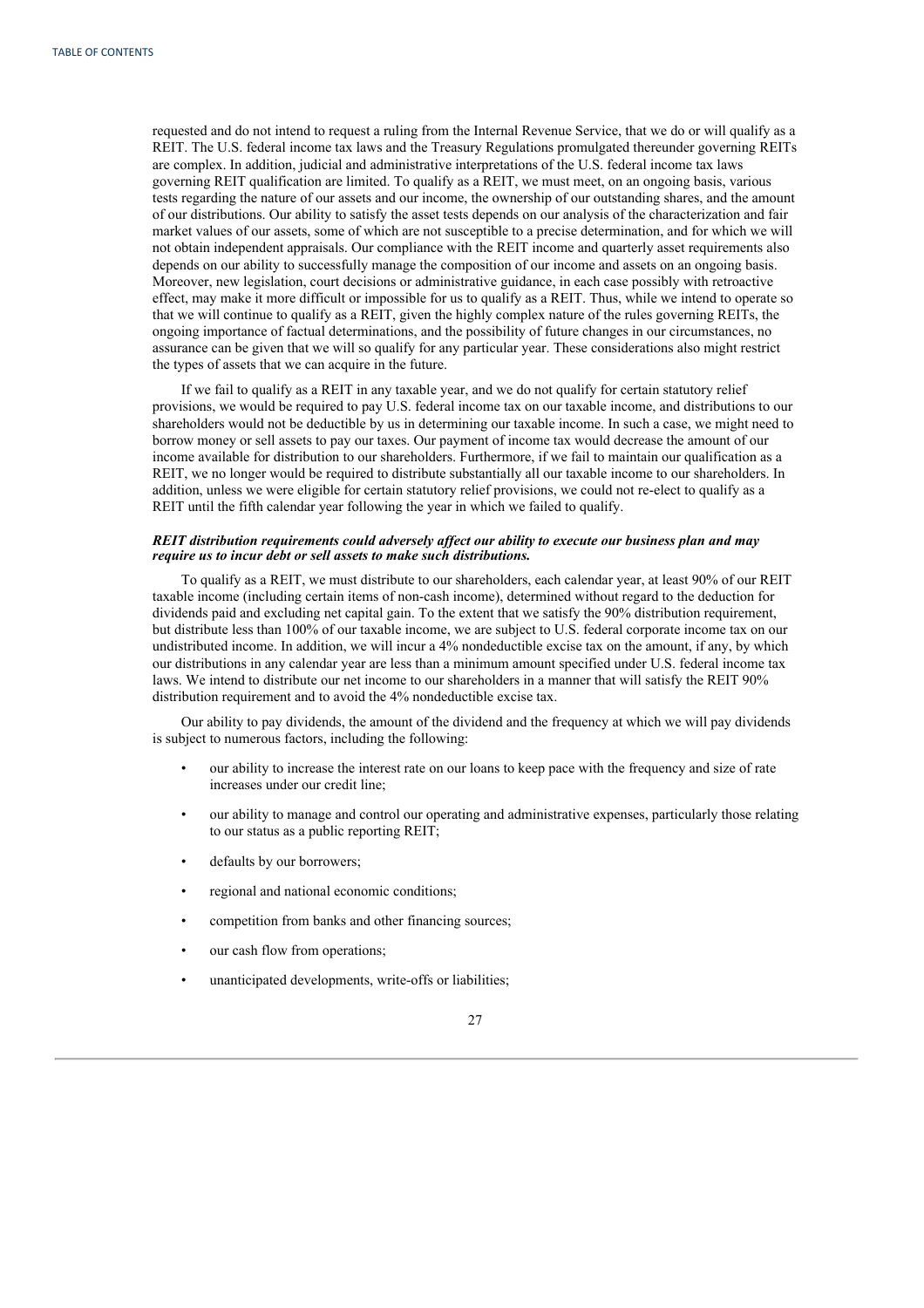- restrictions and limitations imposed by the BCL; and
- restrictions in our existing and future credit facilities.

Our taxable income may substantially exceed our net income as determined by generally accepted accounting principles in the United States, known as U.S. GAAP, and differences in timing between the recognition of taxable income and the actual receipt of cash may occur. For example, we may be required to accrue interest and discount income on mortgage loans before we receive any payments of interest or principal on such assets. We may be required under the terms of the indebtedness that we incur, to use cash received from interest payments to make principal payments on that indebtedness, with the effect that we will recognize income but will not have a corresponding amount of cash available for distribution to our shareholders.

As a result of the foregoing, we may generate less cash flow than taxable income in a particular year and find it difficult or impossible to meet the REIT distribution requirements in certain circumstances. In such circumstances, we may be required to: (i) sell assets in adverse market conditions, (ii) borrow on unfavorable terms, (iii) distribute amounts that would otherwise be invested in future acquisitions, capital expenditures or repayment of debt, (iv) make a taxable distribution of our shares as part of a distribution in which shareholders may elect to receive shares or (subject to a limit measured as a percentage of the total distribution) cash or (v) use cash reserves, in order to comply with the REIT distribution requirements and to avoid corporate income tax and the 4% nondeductible excise tax. Thus, compliance with the REIT distribution requirements may hinder our ability to grow, which could adversely affect the value of our common shares.

# *Even if we qualify as a REIT, we may face tax liabilities that reduce our cash flow.*

As a REIT, we may be subject to certain U.S. federal, state and local taxes on our income and assets, including taxes on any undistributed income, tax on income from some activities conducted as a result of a foreclosure, and state or local income, franchise, property and transfer taxes, including mortgage recording taxes. In addition, to meet the REIT qualification requirements, or to avoid the imposition of a 100% tax that applies to certain gains derived by a REIT from sales of inventory or property held primarily for sale to customers in the ordinary course of business, we may create "taxable REIT subsidiaries" to hold some of our assets. Any taxes paid by such subsidiary corporations would decrease the cash available for distribution to our shareholders.

# Our qualification as a REIT may depend on the accuracy of legal opinions or advice rendered or given and *the inaccuracy of any such opinions, advice or statements may adversely af ect our REIT qualification and result in significant corporate-level tax.*

In determining whether we qualify as a REIT, we may rely on opinions or advice of counsel as to whether certain types of assets that we hold or acquire are deemed REIT real estate assets for purposes of the REIT asset tests and produce income which qualifies under the 75% REIT gross income test. The inaccuracy of any such opinions, advice or statements may adversely affect our REIT qualification and result in significant corporatelevel tax.

# We may choose to make distributions in our common shares, in which case you may be required to pay *income taxes in excess of the cash dividends you receive.*

We may distribute taxable dividends that are payable in cash and/or common shares at the election of each shareholder. Shareholders receiving such dividends will be required to include the full amount of the dividend as ordinary income. As a result, shareholders may be required to pay income taxes with respect to such dividends in excess of the cash portion of the dividend. Accordingly, shareholders receiving a distribution of shares may be required to sell those shares or may be required to sell other assets they own at a time that may be disadvantageous to satisfy any tax imposed on the distribution they receive from us. If a shareholder sells the common shares that he or she receives as a dividend to pay this tax, the sales proceeds may be less than the amount included in income with respect to the dividend, depending on the market price of a share of our common shares at the time of the sale. Furthermore, with respect to certain non-U.S. shareholders, we may be required to withhold U.S. tax with respect to such dividends, including in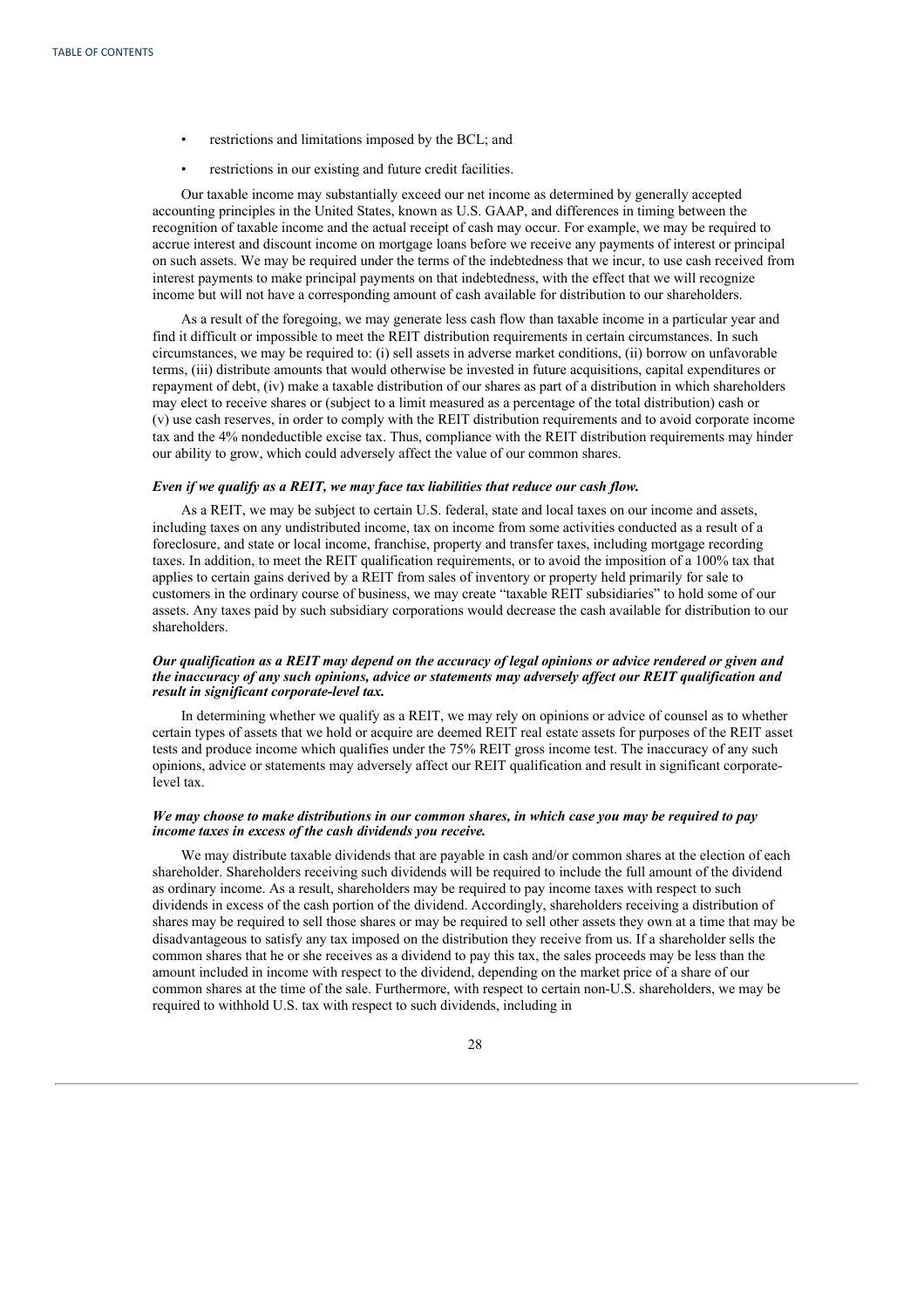respect of all or a portion of such dividend that is payable in shares, by withholding or disposing of some of the common shares in the distribution and using the proceeds of such disposition to satisfy the withholding tax imposed. In addition, if a significant number of our shareholders determine to sell their common shares to pay taxes owed on dividends, such sale may adversely impact the market price of our common shares.

# *Dividends payable by REITs do not qualify for the reduced tax rates on dividend income from regular corporations, which could adversely af ect the value of our common shares.*

Dividends payable by REITs are not eligible for the reduced rates generally applicable to dividends but are taxed at the same rate as ordinary income. Although the reduced U.S. federal income tax rate applicable to dividend income from regular corporate dividends does not adversely affect the taxation of REITs or dividends paid by REITs, the more favorable rates applicable to regular corporate dividends could cause investors who are individuals, trusts and estates to perceive investments in REITs to be relatively less attractive than investments in the stocks of non-REIT corporations that pay dividends. This could have an adverse impact on the market price of our common shares.

#### *Liquidation of our assets may jeopardize our REIT qualification.*

To qualify as a REIT, we must comply with requirements regarding our assets and our sources of income. If we are compelled to liquidate our assets to repay obligations to our lenders, we may be unable to comply with these requirements, thereby jeopardizing our qualification as a REIT. In addition, we may be subject to a 100% tax on any gain realized from the sale of assets that are treated as inventory or property held primarily for sale to customers in the ordinary course of business.

# The ownership restrictions set forth in our certificate of incorporation, as amended, may not prevent five or fewer shareholders from owning 50% or more of our outstanding shares of capital shares causing us to lose our status as a REIT. This loss of status may inhibit market activity in our common shares and restrict our *business combination opportunities.*

To qualify as a REIT, not more than 50% in value of our outstanding capital shares may be owned, directly or indirectly, by five or fewer individuals (as defined in the Code to include certain entities) at any time during the last half of each taxable year, and at least 100 persons must beneficially own shares of our capital stock during at least 335 days of a taxable year of 12 months, or during a proportionate portion of a shorter taxable year. To help insure that we meet the tests, our certificate of incorporation, as amended, restricts the acquisition and ownership of our capital shares. The ownership limitation is fixed at 4.99% of our outstanding capital shares, by value or number of shares, whichever is more restrictive. Our co-chief executive officers, Jeffrey Villano and John Villano, are exempt from this restriction. As of December 31, 2017, Jeffrey Villano and John Villano beneficially owned approximately 11.4% and 8.1%, respectively, of our outstanding common shares. In addition, our board of directors may grant such an exemption to such limitations in its sole discretion, subject to such conditions, representations and undertakings as it may determine. These ownership limits could delay or prevent a transaction or a change in control of our company that might involve a premium price for our common shares or otherwise be in the best interest of our shareholders.

Our board of directors has granted two exemptions to the ownership limitation. One exemption was granted to an investment fund allowing it to purchase up to 9.9% of our common shares. However, under the constructive ownership rules applicable to REITs, for tax purposes, these shares are deemed to be owned by the investors in the fund rather than a single shareholder. The second waiver was given to Brian Prinz, one of our independent directors. Under the constructive ownership rules applicable to REITs, for tax purposes, Mr. Prinz was deemed to beneficially own approximately 5.85% of our total number of common shares outstanding prior to the offering we completed in November 2017. Following that offering, his beneficial ownership was reduced to approximately 2.8%. We are not aware of any other shareholder owning more than 5% of our outstanding common shares for tax purposes. Accordingly, we do not believe that there are five or fewer shareholders who currently own more than 50% of our outstanding shares and we have no intention of granting any further waivers to the ownership limitation. However, if one or more shareholders were to acquire a significant number of our shares without our knowledge, we may fail the diversified ownership requirement and, as a result, fail to qualify as a REIT. The ownership limitation provided for by our charter provides a mechanism by which we may be able to force a shareholder to reduce his, her or its interest if we know about it but it may not prevent them from acquiring shares in excess of the limit in the first place.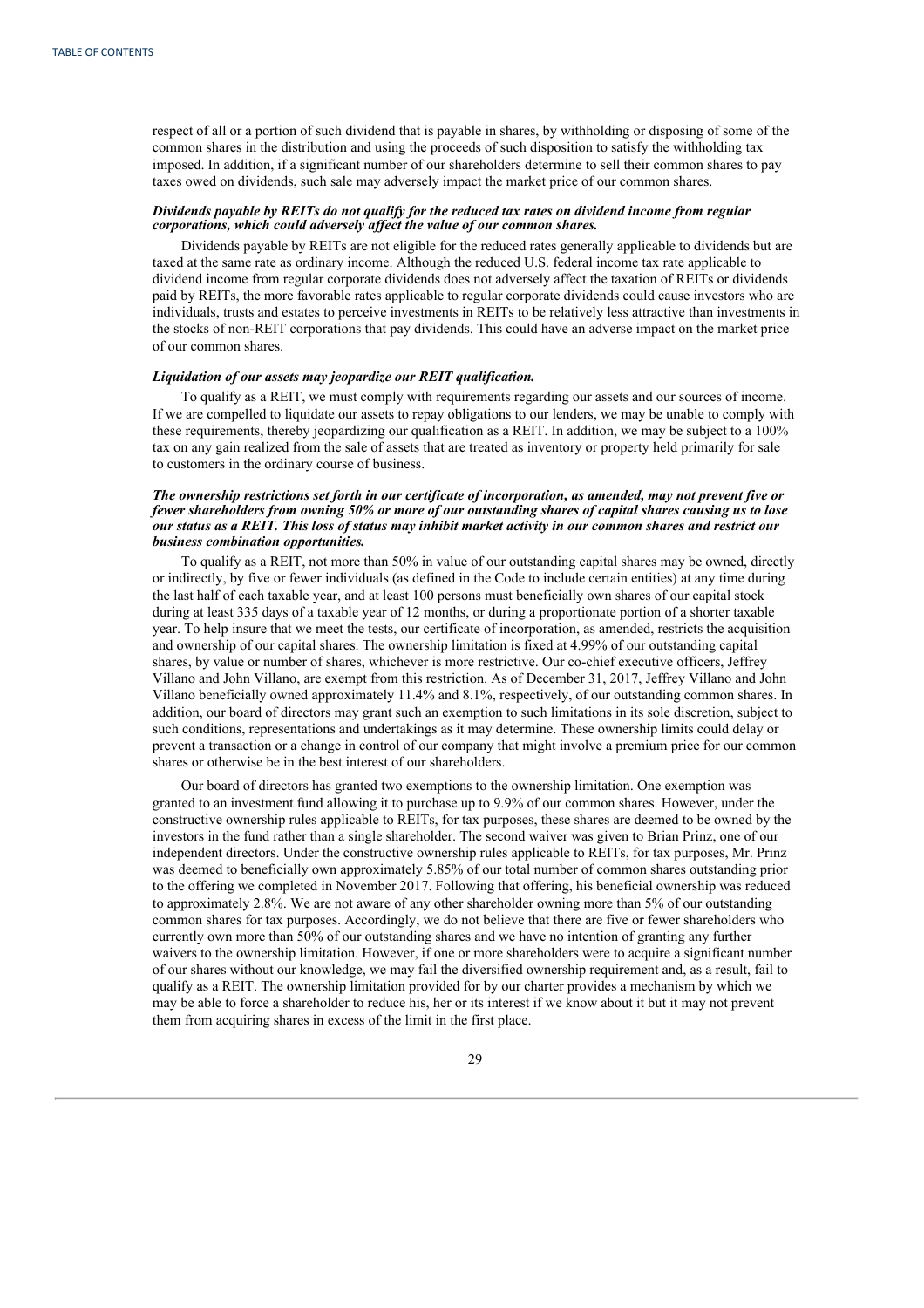# The tax on prohibited transactions may limit our ability to engage in transactions that may be beneficial to us *and/or our shareholders.*

A REIT's net income from prohibited transactions is subject to a 100% tax. In general, prohibited transactions are sales or other dispositions of property, other than foreclosure property, but including mortgage loans, held as inventory or primarily for sale to customers in the ordinary course of business. We might be subject to this tax if we were to sell or securitize loans in a manner that was treated as a sale of the loans as inventory for U.S. federal income tax purposes. Although we have no plans to sell any of our loans, in the future we may need to sell all or a portion of our portfolio to raise funds, reduce our exposure to certain risks or for other reasons. In such event, to avoid the prohibited transactions tax, we may be required to structure the sales in ways that may be less beneficial than we would if we were not a REIT.

# *We may be subject to adverse legislative or regulatory tax changes that could adversely impact the market price of our common shares.*

At any time, the U.S. federal income tax laws or regulations governing REITs or the administrative interpretations of those laws or regulations may be changed, possibly with retroactive effect. We cannot predict if or when any new U.S. federal income tax law, regulation or administrative interpretation, or any amendment to any existing U.S. federal income tax law, regulation or administrative interpretation, will be adopted, promulgated or become effective or whether any such law, regulation or interpretation may take effect retroactively. We and our shareholders could be adversely affected by any such change in, or any new, U.S. federal income tax law, regulation or administrative interpretation including comprehensive tax reform currently being discussed in the United States Congress.

# We may be unable to generate sufficient cash flows from our operations to make distributions to our *shareholders at any time in the future.*

As a REIT, we are required to distribute to our shareholders at least 90% of our taxable income each year. We intend to satisfy this requirement through quarterly distributions of all or substantially all our REIT taxable income in such year, subject to certain adjustments. Our ability to make distributions may be adversely affected by various factors, including the risk factors described herein. All distributions will be made at the discretion of our board of directors and will depend on various factors, including our earnings, our financial condition, our liquidity, our debt covenants, maintenance of our REIT qualification, applicable provisions of the BCL, and other factors as our board of directors may deem relevant from time to time. We believe that a change in any one of the following factors could adversely affect our results of operations and impair our ability to pay distributions to our shareholders:

- our ability to make loans at favorable interest rates;
- expenses that reduce our cash flow;
- defaults in our asset portfolio or decreases in the value of our portfolio; and
- the fact that anticipated operating expense levels may not prove accurate, as actual results may vary from estimates.

A change in any of these factors could affect our ability to make distributions. As a result, we cannot assure you that we will be able to make distributions to our shareholders at any time in the future or that the level of any distributions we do make to our shareholders will achieve a market yield or increase or even be maintained over time, any of which could materially and adversely affect us.

In addition, distributions that we make to our shareholders will generally be taxable to our shareholders as ordinary income. However, a portion of our distributions may be designated by us as long-term capital gains to the extent that they are attributable to capital gain income recognized by us or may constitute a return of capital to the extent that they exceed our earnings and profits as determined for tax purposes. A return of capital is not taxable, but has the effect of reducing the basis of a shareholder's investment in our common shares.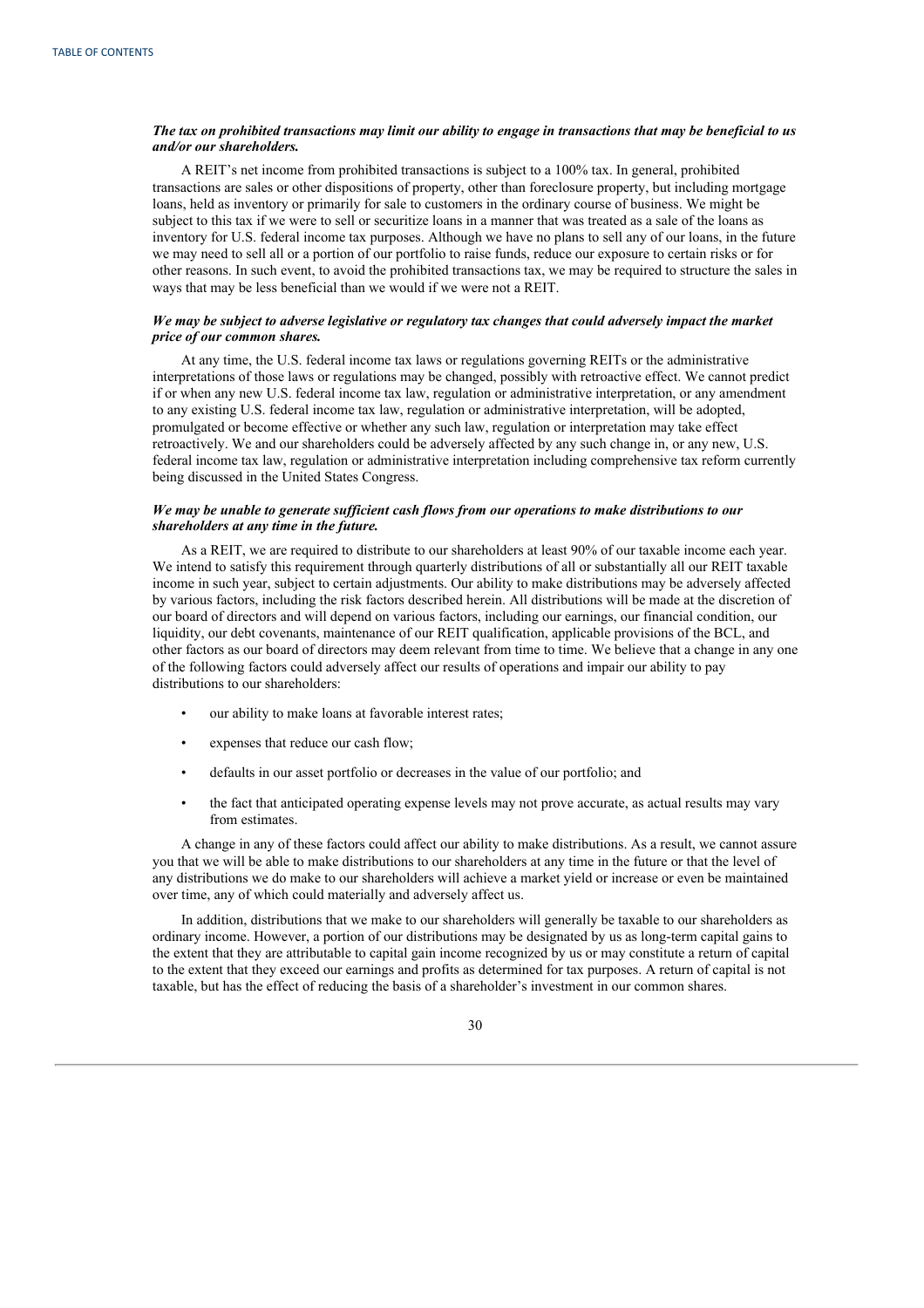# We could be materially and adversely affected if we are deemed to be an investment company under the *Investment Company Act.*

We intend to conduct our business in a manner that will qualify for the exception from the Investment Company Act set forth in Section  $3(c)(5)(C)$  of the Investment Company Act. The SEC generally requires that, for the exception provided by Section  $3(c)(5)(C)$  to be available, at least 55% of an entity's assets be comprised of mortgages and other liens on and interests in real estate, also known as "qualifying interests," and at least another 25% of the entity's assets must be comprised of additional qualifying interests or real estate-type interests (with no more than 20% of the entity's assets comprised of miscellaneous assets). Any significant acquisition by us of non-real estate assets without the acquisition of substantial real estate assets could cause us to meet the definitions of an "investment company." If we are deemed to be an investment company, we could be required to dispose of non-real estate assets or a portion thereof, potentially at a loss, to qualify for the Section  $3(c)(5)(C)$  exception. We may also be required to register as an investment company if we are unable to dispose of the disqualifying assets, which could have a material adverse effect on us.

Registration under the Investment Company Act would require us to comply with a variety of substantive requirements that impose, among other things:

- limitations on capital structure:
- restrictions on specified investments;
- restrictions on leverage or senior securities;
- restrictions on unsecured borrowings;
- prohibitions on transactions with affiliates;
- compliance with reporting, record keeping, voting, proxy disclosure and other rules and regulations that would significantly increase our operating expenses.

If we were required to register as an investment company but failed to do so, we could be prohibited from engaging in our business, and criminal and civil actions could be brought against us.

Registration with the SEC as an investment company would be costly, would subject us to a host of complex regulations and would divert attention from the conduct of our business, which could materially and adversely affect us. In addition, if we purchase or sell any real estate assets to avoid becoming an investment company under the Investment Company Act, our net asset value, the amount of funds available for investment and our ability to pay distributions to our shareholders could be materially adversely affected.

### **Risks Related to Our Common Shares**

# *Management has significant influence over all matters submitted to shareholders for approval and may act in a manner that conflicts with the interests of other shareholders.*

As of December 31, 2017, John L. Villano and Jeffrey C. Villano, our co-chief executive officers, beneficially owned approximately 8.1% and 11.4%, respectively, of our common shares. Thus, they have and will continue to have significant influence over all corporate actions, including the election of directors and all other matters requiring shareholder approval, whether pursuant to the New York Business Corporation Law (the "BCL") or our certificate of incorporation, as amended. This concentration of ownership, particularly in light of the ownership limitations imposed on other shareholders, could have an adverse impact on the market price of our common shares.

### *Our financial statements may be materially af ected if our estimates are inaccurate.*

Financial statements prepared in accordance with U.S. GAAP require the use of estimates, judgments and assumptions that affect the reported amounts. Different estimates, judgments and assumptions reasonably could be used that would have a material effect on the financial statements, and changes in these estimates, judgments and assumptions are likely to occur from period to period in the future. Significant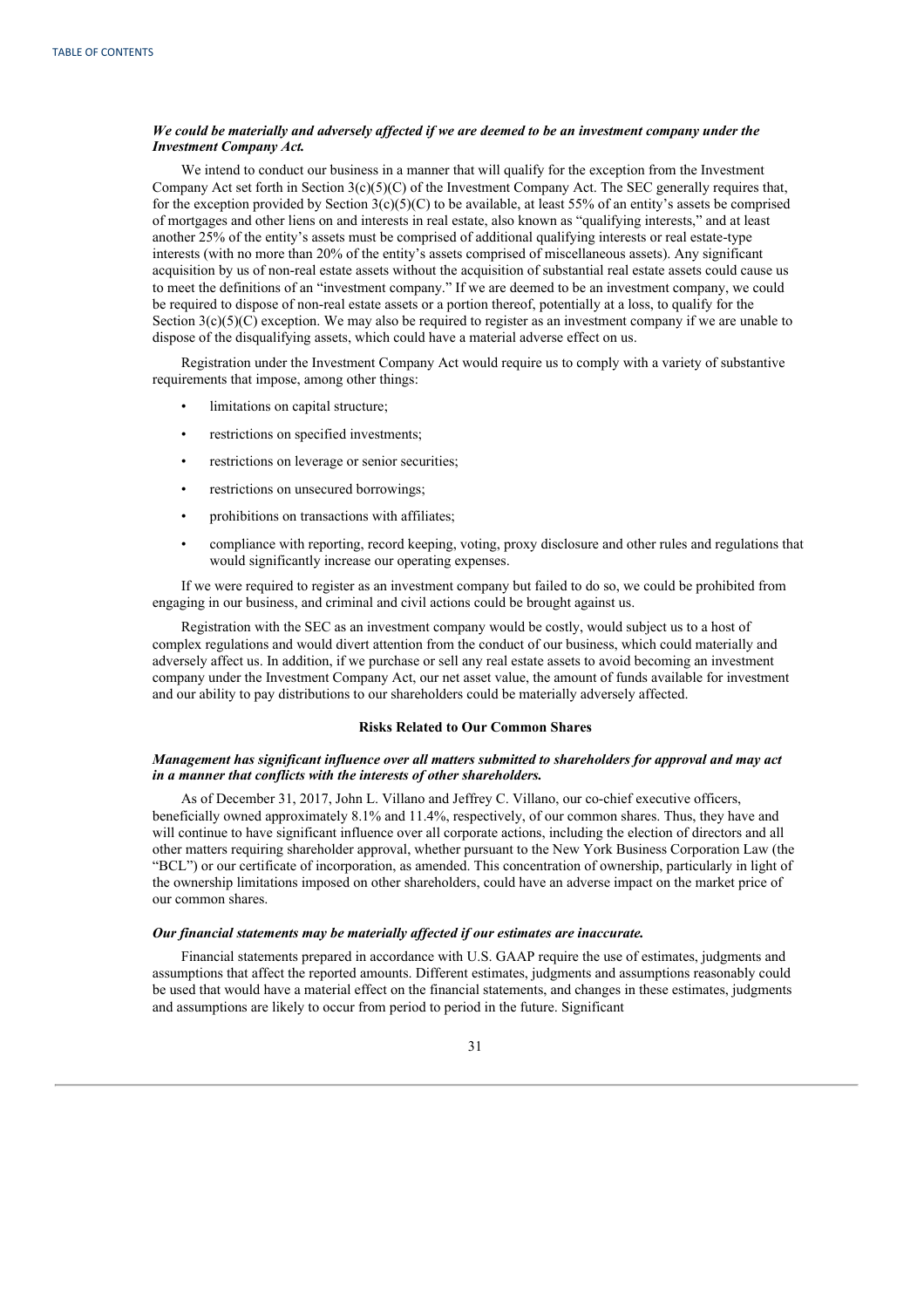areas of accounting requiring the application of management's judgment include, but are not limited to, assessing the adequacy of the allowance for loan losses. These estimates, judgments and assumptions are inherently uncertain, and, if they prove to be wrong, then we face the risk that charges to income will be required. For example, currently, we do not carry any loan loss reserves. However, a decline in economic condition could negatively impact the credit quality of our loan portfolio and require us to establish loan loss reserves, which could have an adverse impact on our net income. In addition, because we have limited operating history as a REIT and limited experience in making these estimates, judgments and assumptions, the risk of future charges to income may be greater than if we had more experience in these areas. Any such charges could significantly harm our business, financial condition, results of operations and the price of our securities.

# *There is limited trading in our common shares.*

Our common shares first began to trade on the NYSE American on February 10, 2017. Through March 21, 2018, average daily trading volume was approximately 27,000 shares. Accordingly, we cannot assure you that an active trading market for our common shares will be sustained. As a result, investors in our common shares must be able to bear the economic risk of holding those shares for an indefinite period. In addition, we cannot assure that we will, in the future, continue to meet the listing standards of the NYSE American or those of any other national securities exchange, in which case our common shares may be "delisted." In that event, our common shares will be quoted on an-over-the-counter quotation system. In those venues, you may find it difficult to obtain accurate quotations as to the market value of your common shares and it may be difficult to find buyers to purchase your common shares and relatively few market makers to support its price. These and other factors may make it difficult, if not impossible, for holders of our common shares to sell their shares at or above the price for which you purchased them, or at all. Further, an inactive market may also impair our ability to raise capital by selling additional equity in the future and may impair our ability to enter into strategic partnerships or acquire companies or products by using our common shares as consideration.

# The price for our common shares may be influenced by numerous factors, many of which are beyond our *control, resulting in extreme volatility.*

The trading price of our common shares is likely to be highly volatile and could be subject to wide fluctuations in response to various factors, some of which are beyond our control. In addition to the factors discussed in this "Risk Factors" section and elsewhere herein, these factors include:

- our operating results and financial condition;
- additions or departures of key personnel;
- changes in laws or regulations applicable to our business;
- our dependence on third parties;
- failure to meet or exceed any financial guidance or expectations that we may provide to the public;
- actual or anticipated variations in quarterly operating results;
- failure to meet or exceed the estimates and projections of the investment community;
- overall performance of the equity markets and other factors that may be unrelated to our operating performance or the operating performance of our competitors, including changes in market valuations of similar companies;
- announcements of significant acquisitions, strategic partnerships, joint ventures or capital commitments by us or our competitors;
- our ability to maintain an adequate rate of growth and manage such growth;
- issuances of debt or equity securities;
- sales of our common shares by our shareholders in the future, or the perception that such sales could occur;

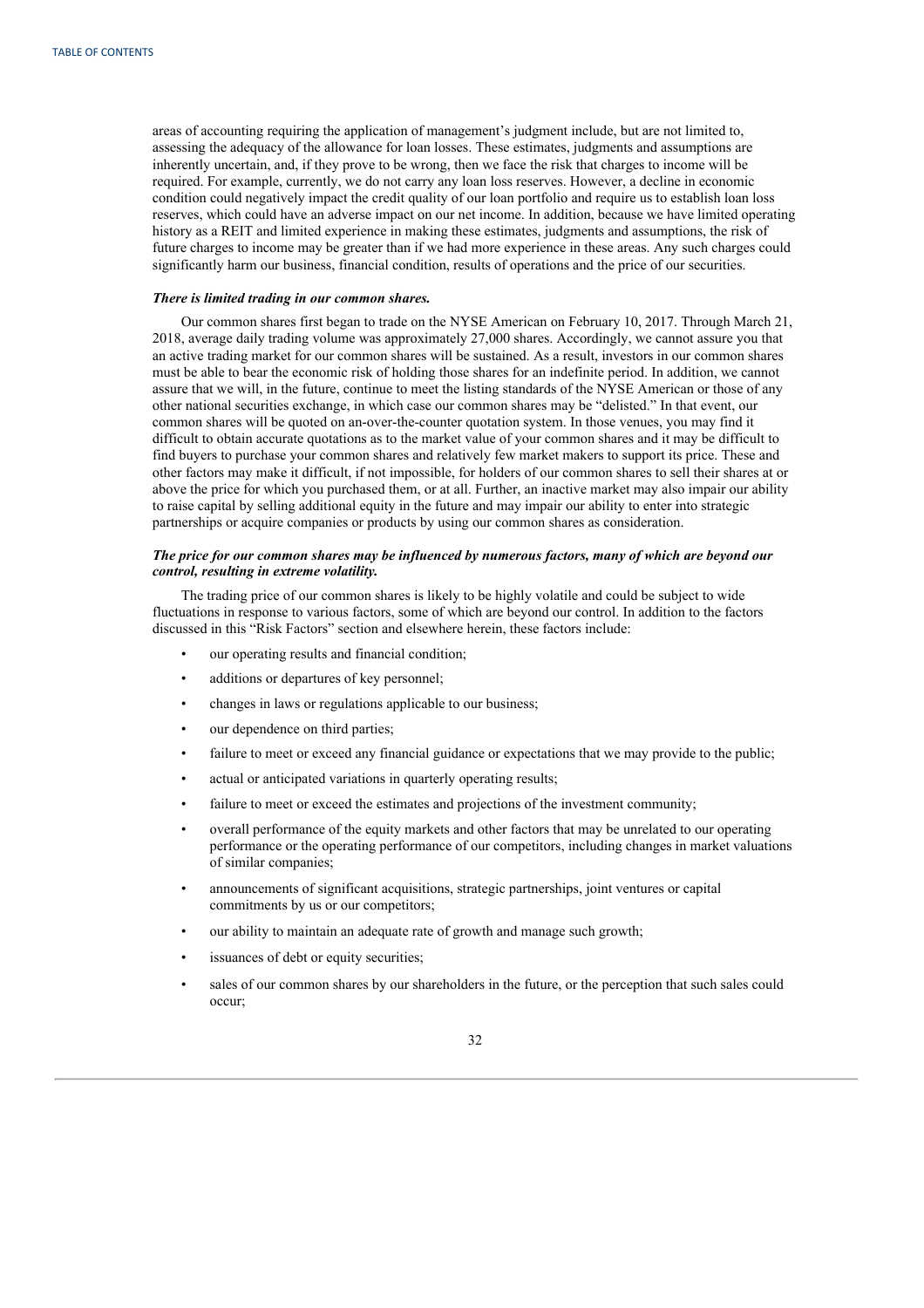- trading volume of our common shares;
- ineffectiveness of our internal control over financial reporting or disclosure controls and procedures;
- national, regional and/or local political and economic conditions;
- effects of natural or man-made catastrophic events; and
- other events or factors, many of which are beyond our control.

In addition, the stock market in general, and the stocks of real estate related companies, including REITs, have experienced extreme price and volume fluctuations that have often been unrelated or disproportionate to the operating performance of these companies. Broad market and industry factors may negatively affect the market price of our common shares, regardless of our actual operating performance. The realization of any of the above risks or any of a broad range of other risks, including those described in these "Risk Factors," could have a dramatic and material adverse impact on the market price of our common shares.

#### *FINRA sales practice requirements may limit your ability to buy and sell our common shares.*

The Financial Industry Regulatory Authority, or FINRA, has adopted rules requiring that, in recommending an investment to a customer, a broker-dealer must have reasonable grounds for believing that the investment is suitable for that customer. Prior to recommending speculative or low-priced securities to their noninstitutional customers, broker-dealers must make reasonable efforts to obtain information about the customer's financial status, tax status, investment objectives and other information. Under interpretations of these rules, FINRA has indicated its belief that there is a high probability that speculative or low-priced securities will not be suitable for at least some customers. Because these FINRA requirements are applicable to our common shares, they may make it more difficult for broker-dealers to recommend that at least some of their customers buy our common shares, which may limit the ability of our shareholders to buy and sell our common shares and could have an adverse effect on the market for and price of our common shares.

# *If securities or industry analysts do not publish research or publish inaccurate or unfavorable research about our business, our stock price and any trading volume could decline.*

Any trading market for our common shares that may develop will depend in part on the research and reports that securities or industry analysts publish about us or our business. Securities and industry analysts do not currently, and may never, publish research on us or our business. If no securities or industry analysts commence coverage of us, the trading price for our common shares could be negatively affected. If securities or industry analysts initiate coverage, and one or more of those analysts downgrade our common shares or publish inaccurate or unfavorable research about our business, the price of our common shares would likely decline. If one or more of these analysts cease to cover us or fail to publish reports on us regularly, demand for our common shares could decrease, which might cause a decline in the price and trading volume of our common shares.

# We have a substantial number of shares of authorized but unissued capital stock, and if we issue additional *shares of our capital stock in the future, our existing shareholders will be diluted.*

Our certificate of incorporation, as amended, authorizes the issuance of up to 50,000,000 common shares and up to 5,000,000 preferred shares with the rights, preferences and privileges that our board of directors may determine from time to time. At December 31, 2017, we had no preferred shares outstanding and 15,415,737 common shares outstanding, representing approximately 30.8% of our total authorized common shares. In addition to capital raising activities, which we expect to continue to pursue in order to raise the funding we will need in order to continue our operations, other possible business and financial uses for our authorized capital stock include, without limitation, future stock splits, acquiring other companies, businesses or products in exchange for shares of our capital stock, issuing shares of our capital stock to partners or other collaborators in connection with strategic alliances, attracting and retaining employees by the issuance of additional securities under our equity compensation plans, or other transactions and

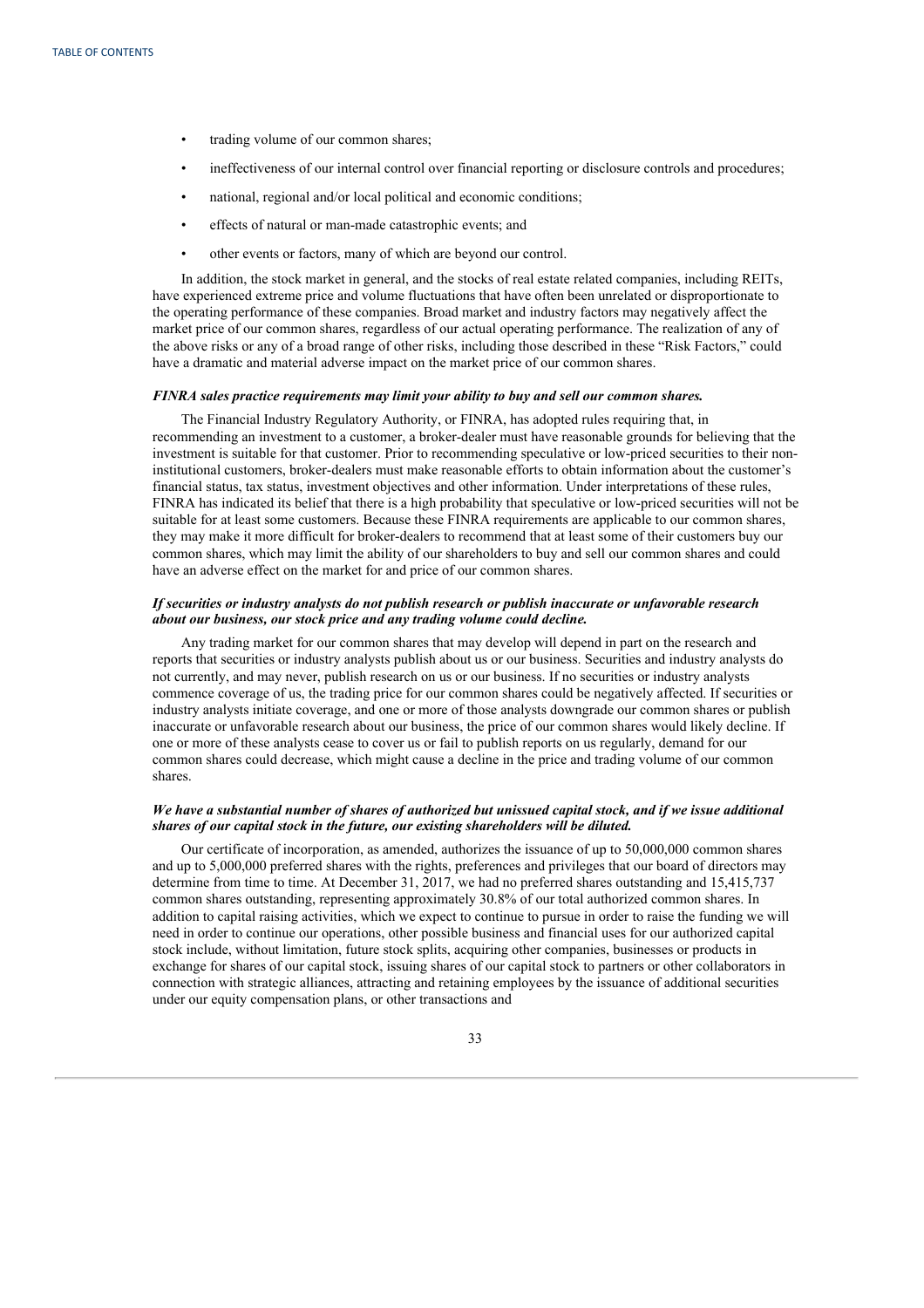corporate purposes that our board of directors deems are in our best interests. Additionally, shares of our capital stock could be used for anti-takeover purposes or to delay or prevent changes in control to our management. Any future issuances of shares of our capital stock may not be made on favorable terms or at all, they may not enhance shareholder value, they may have rights, preferences and privileges that are superior to those of our common shares, and they may have an adverse effect on our business or the trading price of our common shares. The issuance of any additional common shares will reduce the book value per share and may contribute to a reduction in the market price of the outstanding common shares. Additionally, any such issuance will reduce the proportionate ownership and voting power of all our current shareholders.

## *We are an "emerging growth company," and the reduced disclosure requirements applicable to emerging growth companies may make our common shares less attractive to investors.*

We are an "emerging growth company," as defined in the JOBS Act, and may remain an emerging growth company for up to five years. For so long as we remain an emerging growth company, we are permitted and intend to rely on exemptions from certain disclosure requirements that are applicable to other public companies that are not emerging growth companies. These exemptions include:

- being permitted to provide only two years of audited financial statements, in addition to any required unaudited interim financial statements, with correspondingly reduced "Management's Discussion and Analysis of Financial Condition and Results of Operations" disclosure;
- not being required to comply with the auditor attestation requirements in the assessment of our internal control over financial reporting;
- not being required to comply with any requirement that may be adopted by the Public Company Accounting Oversight Board regarding mandatory audit firm rotation or a supplement to the auditor's report providing additional information about the audit and the financial statements;
- reduced disclosure obligations regarding executive compensation; and
- exemptions from the requirements of holding a non-binding advisory vote on executive compensation and shareholder approval of any golden parachute payments not previously approved.

We have taken advantage of reduced reporting burdens herein. For example, we have not included all the executive compensation related information that would be required if we were not an emerging growth company. We cannot predict whether investors will find our common shares less attractive if we rely on these exemptions. If some investors find our common shares less attractive as a result, there may be a less active trading market for our common shares and our stock price may be more volatile.

## We have elected to avail ourselves of the extended transition period for adopting new or revised accounting standards available to emerging growth companies under the JOBS Act and will, therefore, not be subject to *the same new or revised accounting standards as other public companies that are not emerging growth companies, which could make our common shares less attractive to investors.*

The JOBS Act provides that an emerging growth company can take advantage of exemption from various reporting requirements applicable to other public companies and an extended transition period for complying with new or revised accounting standards. This allows an emerging growth company to delay the adoption of these accounting standards until they would otherwise apply to private companies. We intend to avail ourselves of these exemptions and the extended transition periods for adopting new or revised accounting standards and therefore, we will not be subject to the same new or revised accounting standards as other public companies that are not emerging growth companies. As a result, our financial statements may not be comparable to companies that comply with public company effective dates. We intend to avail ourselves of these options. Once adopted, we must continue to report on that basis until we no longer qualify as an emerging growth company. We cannot predict whether investors will find our stock less attractive as a result of this election. If some investors find our common shares less attractive as a result of this election, there may be a less active trading market for our common shares and our stock price may be more volatile.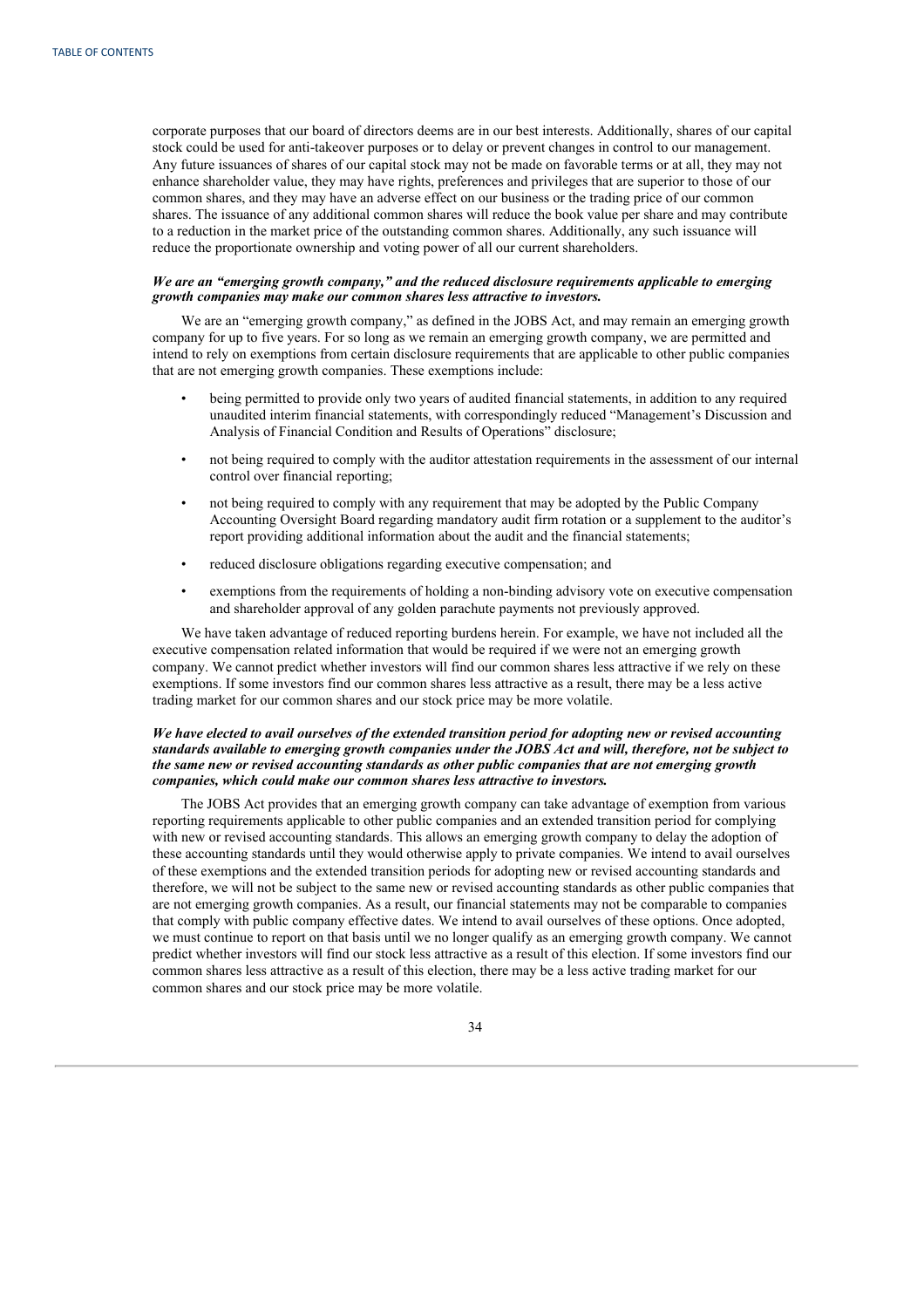## *As a publicly-held, reporting company, we incur significant costs and that management must devote substantial time to reporting and other compliance matters. We expect these costs and expenses to further increase after we are no longer an "emerging growth company."*

Pursuant to Section 404 of the Sarbanes-Oxley Act of 2002, or Section 404, we are furnishing a report by our management on our internal control over financial reporting with this annual report. However, while we remain an emerging growth company, we will not be required to include an attestation report on internal control over financial reporting issued by our independent registered public accounting firm. To achieve compliance with Section 404 within the prescribed period, we will be engaged in a process to document and evaluate our internal control over financial reporting, which is both costly and challenging. In this regard, we will need to continue to dedicate internal resources, potentially engage outside consultants and adopt a detailed work plan to assess and document the adequacy of internal control over financial reporting, continue steps to improve control processes as appropriate, validate through testing that controls are functioning as documented and implement a continuous reporting and improvement process for internal control over financial reporting. Despite our efforts, there is a risk that we will not be able to conclude, within the prescribed timeframe or at all, that our internal control over financial reporting is effective as required by Section 404. If we identify one or more material weaknesses, it could result in an adverse reaction in the financial markets due to a loss of confidence in the reliability of our financial statements.

## **Risks Related to Our Organization and Structure**

#### *Certain provisions of New York law could inhibit changes in control.*

Various provisions of the BCL may have the effect of deterring a third party from making a proposal to acquire us or of impeding a change in control under circumstances that otherwise could provide the holders of our common shares with the opportunity to realize a premium over the then-prevailing market price of our common shares. For example, we are subject to the "business combination" provisions of the BCL that, subject to limitations, prohibit certain business combinations (including a merger, consolidation, share exchange, or, in circumstances specified in the statute, an asset transfer or issuance or reclassification of equity securities) between us and an "interested shareholder" (defined generally as any person who beneficially owns 20% or more of our then outstanding voting capital shares or an affiliate thereof for five years after the most recent date on which the shareholder becomes an interested shareholder. After the five-year prohibition, any business combination between us and an interested shareholder generally must be recommended by our board of directors and approved by the affirmative vote of a majority of the votes entitled to be cast by holders of our voting capital shares other than shares held by the interested shareholder with whom or with whose affiliate the business combination is to be effected or held by an affiliate or associate of the interested shareholder. These provisions do not apply if holders of our common shares receive a minimum price, as defined under New York law, for their shares in the form of cash or other consideration in the same form as previously paid by the interested shareholder for its common shares. They also do not apply to business combinations that are approved or exempted by a board of directors prior to the time that the interested shareholder becomes an interested shareholder.

#### *Our authorized but unissued common and preferred shares may prevent a change in our control.*

Our certificate of incorporation, as amended, authorizes us to issue additional authorized but unissued common or preferred shares. We have 34,584,263 authorized but unissued common shares and 5,000,000 authorized but unissued preferred shares, all of which are available for issuance at the discretion of our board of directors. As a result, our board of directors may establish a series of common or preferred shares that could delay or prevent a transaction or a change in control that might involve a premium price for our common shares or otherwise be in the best interest of our shareholders.

## Our rights and the rights of our shareholders to take action against our directors and officers are limited, *which could limit your recourse in the event of actions not in your best interests.*

Our certificate of incorporation, as amended, limits the liability of our present and former directors to us and our shareholders for money damages to any breach of duty in such capacity, if a judgment or other final adjudication adverse to a present or former officer or director establishes that his or her acts or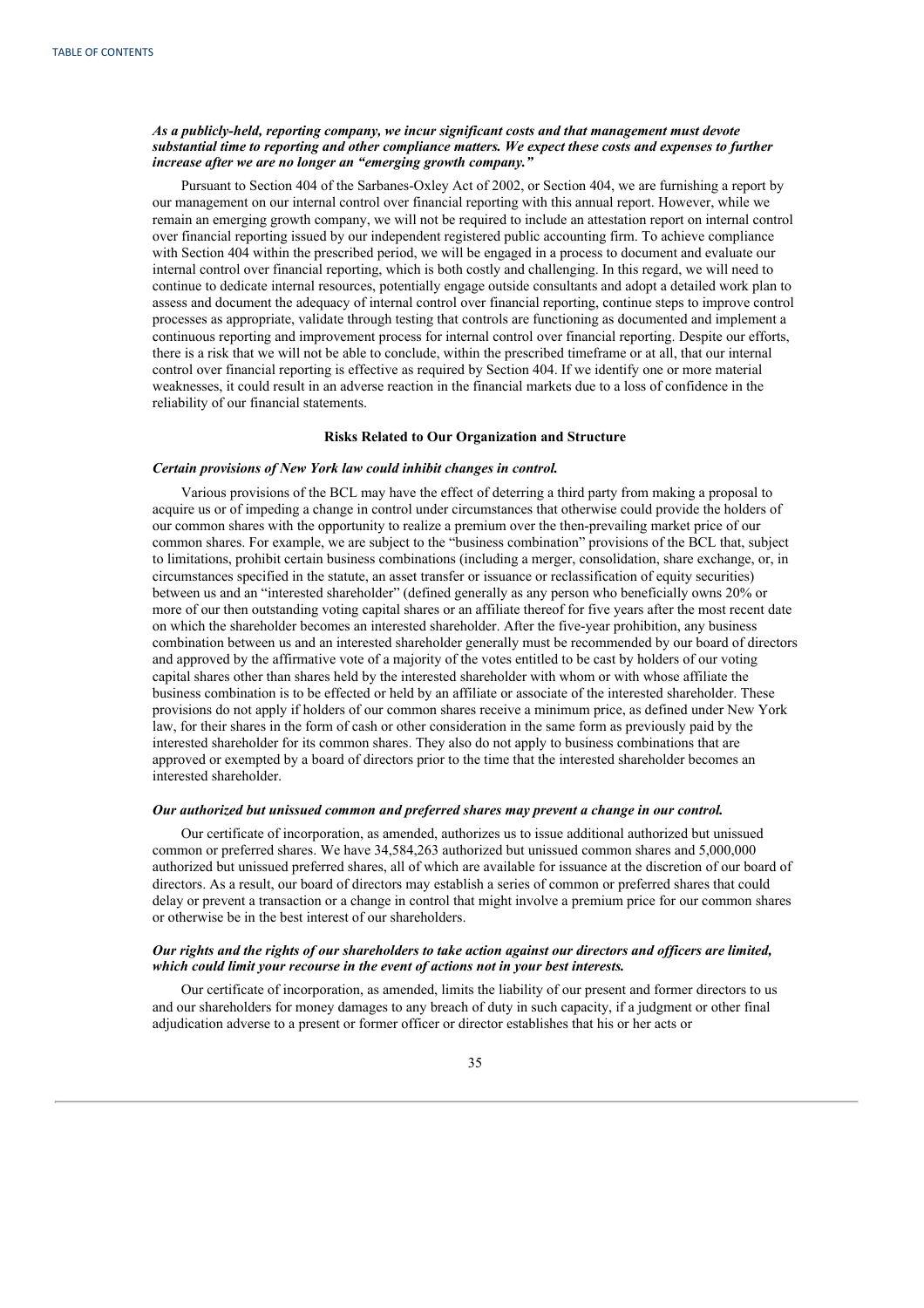omissions were in bad faith or involved intentional misconduct or a knowing violation of law or that he or she personally gained in fact a financial profit or other advantage to which he or she was not legally entitled or that his or her acts violated Section 719 of the BCL. Section 719 of the BCL limits director liability to the following four instances:

- declarations of dividends in violation of the BCL:
- a purchase or redemption by a corporation of its own shares in violation of the BCL;
- distributions of assets to shareholders following dissolution of the corporation without paying or providing for all known liabilities; and
- making any loans to directors in violation of the BCL.

Our certificate of incorporation, as amended, and bylaws authorizes us to indemnify our directors and officers for actions taken by them in those capacities to the maximum extent permitted by the BCL. In addition, we may be obligated to pay or reimburse the defense costs incurred by our present and former directors and officers without requiring a preliminary determination of their ultimate entitlement to indemnification.

## Our bylaws contain provisions that make removal of our directors difficult, which could make it difficult for *our shareholders to ef ect changes to our management.*

Our bylaws provide that a director may be removed by either the board of directors or by shareholders for cause. Vacancies may be filled only by a majority of the remaining directors in office, even if less than a quorum, unless the vacancy occurred as a result of shareholder action, in which case the vacancy must be filled by a vote of shareholders at a special meeting of shareholders duly called for that purpose. These requirements make it more difficult to change our management by removing and replacing directors and may prevent a change in control of our company that is in the best interests of our shareholders.

#### **Item 1B. Unresolved Staff Comments**

None.

## **Item 2. Properties**

Our business is currently located at 23 Laurel Street, Branford, Connecticut in a building owned by an affiliate of Jeffrey Villano, one of our co-chief executive officers and a member of our board of directors. The rent payable is \$1,500 per month. On December 9, 2016, SCP acquired the property located at 698 Main Street, Branford, Connecticut, which we then acquired in the Exchange. The property includes two buildings, one of which will become our new principal offices. The building has one-story and measures 2,600 square feet. We have obtained the required permits to renovate the building. We have obtained bids from contractors for the renovation but none of them are satisfactory. The other, smaller, building on the property is subject to a monthto-month lease. The current rent is \$800 per month.

## **Item 3. Legal Proceedings**

We are not currently a party to any material legal proceedings not in the ordinary course of business.

## **Item 4. Mine Safety Disclosure**

Not applicable.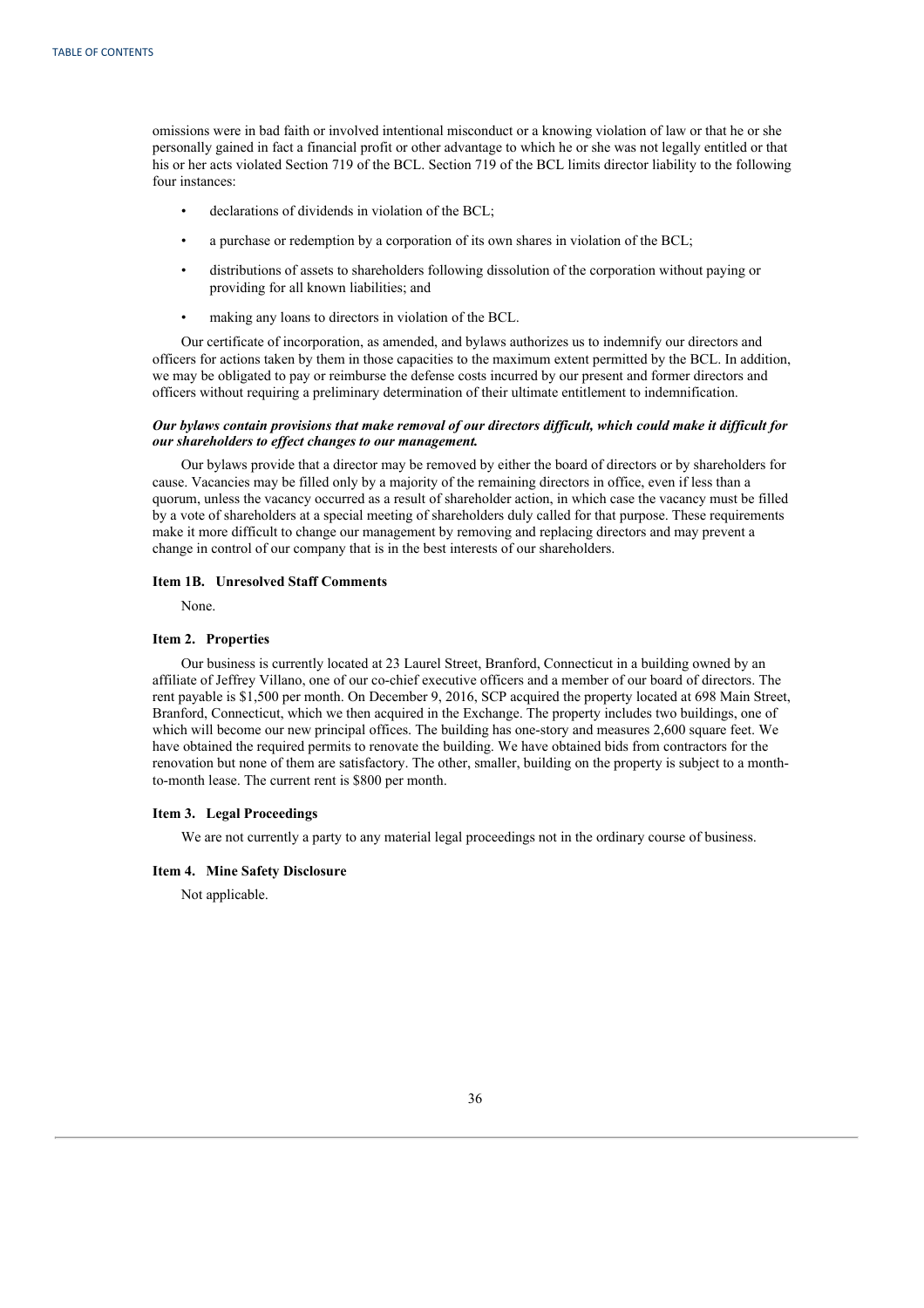## **PART II**

## **Item 5. Market for Common Equity, and Related Shareholder Matters and Small Business Issuer Purchases of Equity Securities**

## **Market Information**

On February 10, 2017, our common shares listed on the NYSE American (f/k/a NYSE MKT) and began trading under the symbol "SACH". Prior to its listing on the NYSE American, our common shares were not publicly traded. The table below sets forth the high and low sales prices of a common share as reported by NYSE American:

| 2017                             | High   | Low    |
|----------------------------------|--------|--------|
| <b>Fourth Quarter</b>            | \$5.00 | \$3.83 |
| Third Ouarter                    | \$5.02 | \$3.72 |
| <b>Second Quarter</b>            | \$5.33 | \$4.54 |
| First Quarter (from February 10) | \$5.27 | \$4.70 |

On March 29, 2018, the last reported sale price of our common shares on the NYSE American was \$3.47 per share.

#### **Holders**

As of March 29, 2018, we had 140 shareholders of record of our common shares. Computershare Trust Company, N.A. serves as transfer agent for our common shares.

## **Dividends and Distribution Policy**

The holders of our common shares are entitled to receive dividends as may be declared from time to time by our board of directors. Payments of future dividends are within the discretion of our board of directors and depend on, among other factors, our retained earnings, capital requirements, operations and financial condition.

As a REIT, we will be required, before the end of any REIT taxable year in which we have accumulated earnings and profits attributable to a non-REIT year, to declare a dividend to our shareholders to distribute such accumulated earnings and profits (a "Purging Distribution"). As of December 31, 2016, we did not have any accumulated earnings and profits attributable to a non-REIT year.

From and after the effective date of our REIT election, we intend to pay regular quarterly distributions to holders of our common shares in an amount not less than 90% of our REIT taxable income (determined before the deduction for dividends paid and excluding any net capital gains). U.S. federal income tax law generally requires that a REIT distribute annually at least 90% of its REIT taxable income, without regard to the deduction for dividends paid and excluding net capital gains, and that it pay tax at regular corporate rates to the extent that it annually distributes less than 100% of its taxable income. We intend to make distributions to our shareholders to comply with the REIT requirements of the Code. In 2017 we made three dividend payments: \$0.05 per share on April 27, 2017; \$0.105 per share on July 27, 2017 and \$0.105 per share on November 17, 2017. In addition, we made a dividend payment of \$0.105 per share on February 27, 2018 of which a portion is attributable to 2017 income.

Our ability to pay dividends, the amount of the dividend and the frequency at which we will pay dividends is subject to numerous factors, many of which are discussed elsewhere herein including under the caption "Risk Factors". The payment of dividends (including the amount and frequency) will depend on numerous factors, including the following:

- how quickly we can deploy available funds to make new loans;
- our ability to increase the interest rate on our loans to keep pace with the frequency and size of rate increases under our credit line;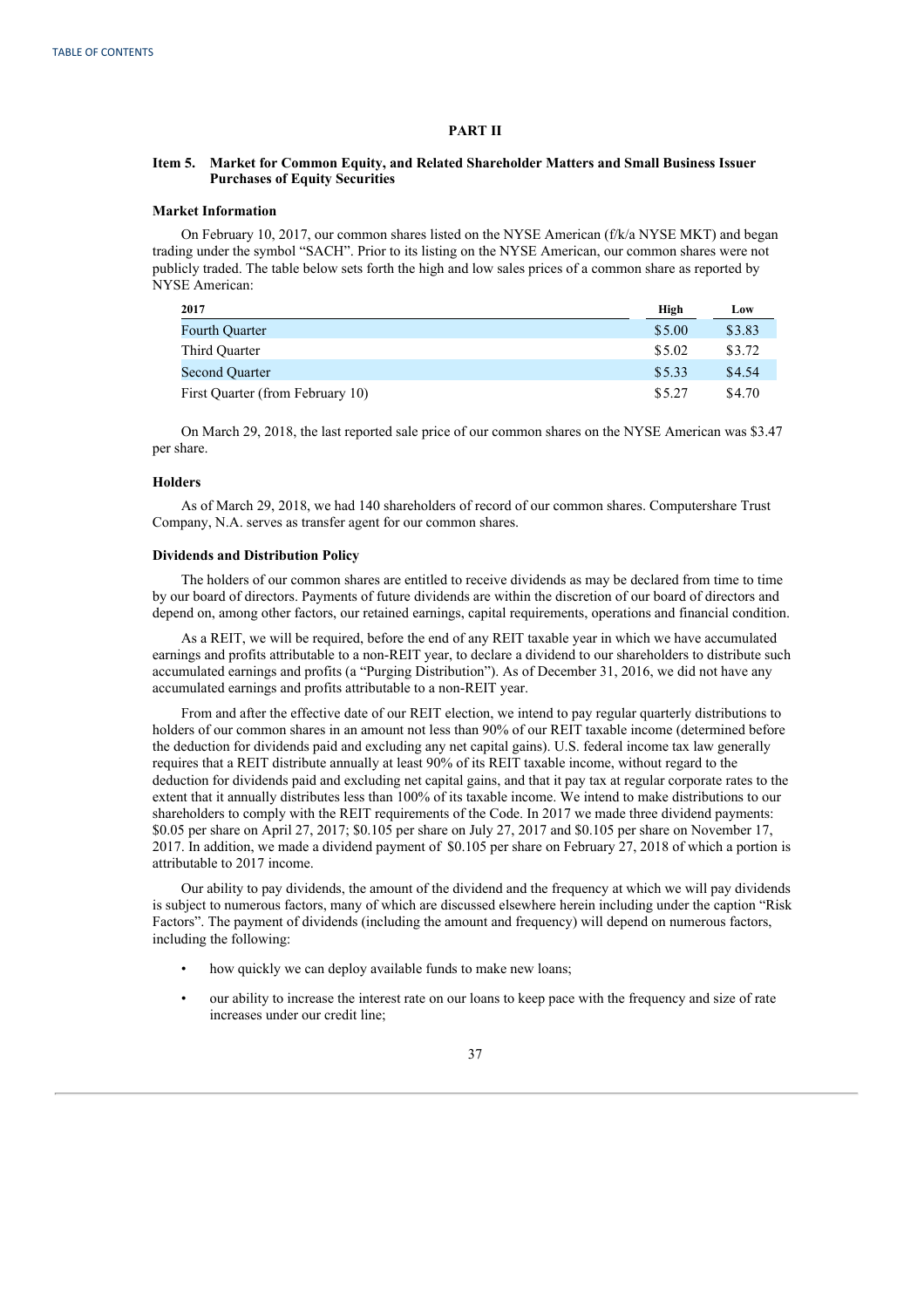- our ability to manage and control our operating and administrative expenses, particularly those relating to our status as a public reporting REIT;
- defaults by our borrowers;
- the rate of prepayments on our outstanding loans and our ability to reinvest those payments in new loans;
- regional and national economic conditions;
- competition from banks and other financing sources;
- our cash flow from operations;
- unanticipated developments, write-offs or liabilities;
- restrictions and limitations imposed by the BCL; and
- restrictions in our existing and future credit facilities.

For information regarding securities authorized under the equity compensation plan, see Item 12.

### **Item 6. Selected Financial Data**

We are a "smaller reporting company" as defined by Regulations S-K and as such, are not required to provide the information contained in this item pursuant to Regulation S-K.

## **Item 7. Management's Discussion and Analysis of Financial condition and Results of Operations**

The following discussion of our financial condition and results of operations should be read in conjunction with the financial statements and the notes to those statements included elsewhere in this annual report. Certain statements in this discussion and elsewhere in this report constitute forward-looking statements, within the meaning of section 21E of the Exchange Act, that involve risks and uncertainties. The actual results may differ materially from those anticipated in these forward-looking statements.

In February 2017, we completed our IPO in which we sold 2.6 million common shares at \$5.00 per share, or \$13 million of gross proceeds. The net proceeds from the IPO were approximately \$11.1 million. The primary purpose of the IPO was to raise additional equity capital to fund mortgage loans and expand our mortgage loan portfolio. The IPO was also intended to diversify our ownership so that we could qualify, for federal income tax purposes, as a real estate investment trust, or REIT. Initially, we used the net proceeds from the IPO to reduce to zero the outstanding balance on the Bankwell credit facility, which, at the time, was \$10.8 million. Since the IPO, our business has grown substantially. By the end of the first quarter of 2017, we had used the balance of the net proceeds from the IPO to fund new loans and the outstanding balance on the Bankwell credit facility was approximately \$4.15 million. In order to address our need for additional capital, we entered into a modification agreement with Bankwell, which, among other things, increased the size of the Bankwell credit facility to \$20 million, effectively reduced the interest rate on the outstanding balance and extended the term of the facility to June 30, 2019. In addition, in November 2017 we completed another public offering of our common shares in which we sold 4,312,500 shares at a public offering price of \$4.00 per share. The net proceeds from this offering, approximately \$15.3 million, were used immediately to reduce the outstanding balance of the Bankwell credit facility. At December 31, 2017, the outstanding balance on the Bankwell credit facility was approximately \$9.8 million and we also had \$3.4 million of unfunded commitments under construction loans.

#### **Company Overview**

Sachem Capital Corp. was formed as HML Capital Corp. in January 2016 under the New York Business Corporation Law. On February 8, 2017, we acquired all the assets of Sachem Capital Partners, LLC, a Connecticut limited liability company, through which our business was conducted prior to the IPO, in exchange for 6,283,237 of our common shares and our assumption of all of SCP's liabilities, including its obligations to Bankwell (the "Exchange"). Immediately thereafter, on February 9, 2017, we completed the IPO. Prior to the consummation of the Exchange, we were not engaged in any business or investment activities and had only nominal assets and no liabilities.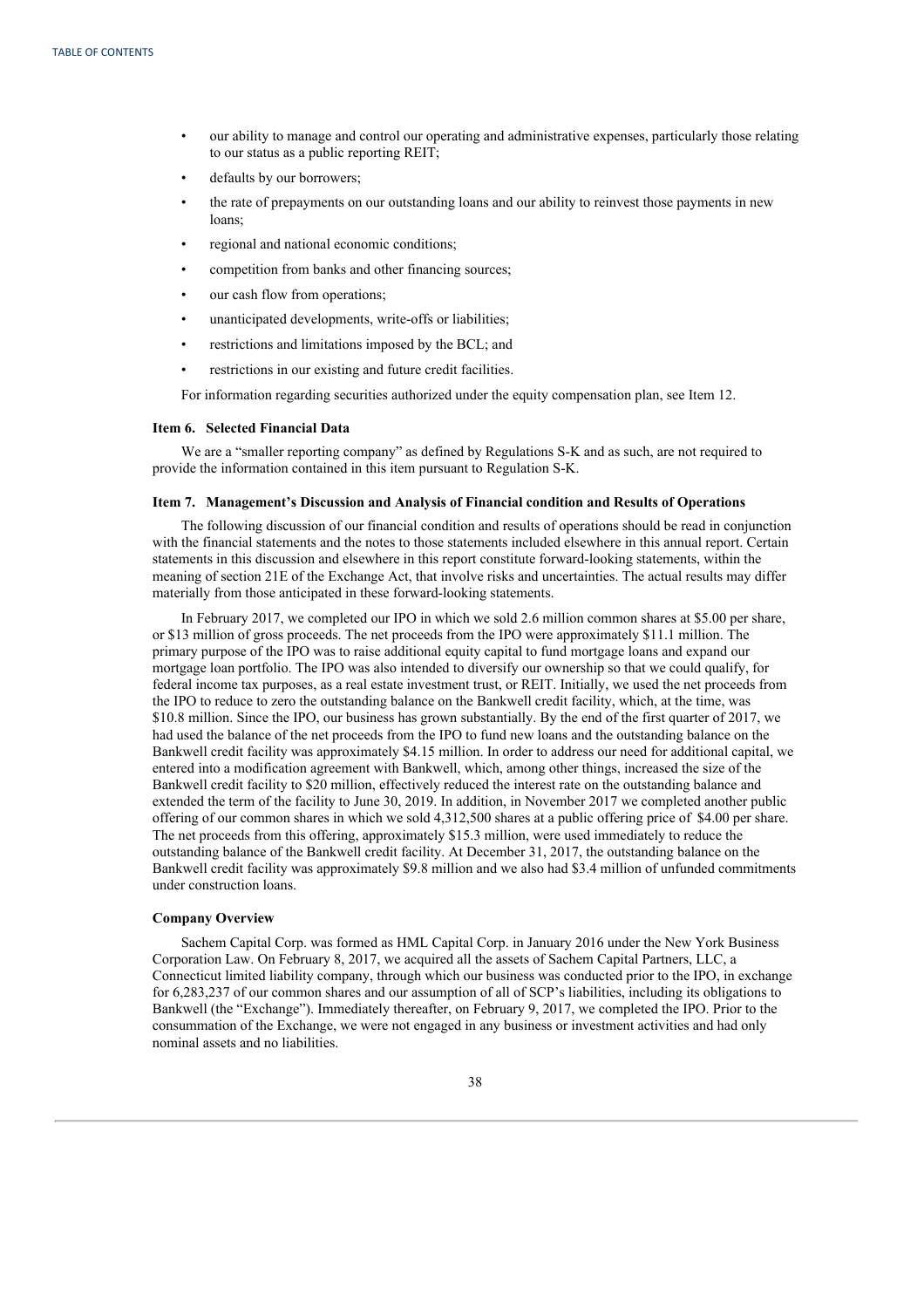We believe that since the consummation of the IPO we have met all the requirements to qualify as a REIT for federal income tax purposes and intend to elect to be taxed as a REIT beginning with our 2017 tax year. As a REIT, we are entitled to claim deductions for distributions of taxable income to our shareholders thereby eliminating any corporate tax on such taxable income. Any taxable income not distributed to shareholders is subject to tax at the regular corporate tax rates and may also be subject to a 4% exercise tax to the extent it exceeds 10% of our total taxable income. To maintain our qualification as a REIT, we are required to distribute each year at least 90% of our taxable income. As a REIT, we may also be subject to federal excise taxes and state taxes.

#### **Operational and Financial Overview**

Since commencing operations in 2010 through December 31, 2017, we have made an aggregate of 659 loans, which includes renewals and extensions of existing loans. At December 31, 2017, (i) our loan portfolio included 337 mortgage loans, with individual principal loan amounts ranging from \$16,900 to \$1.67 million and an aggregate loan amount of approximately \$63.3 million, (ii) the average original principal amount of the mortgage loans in the portfolio was \$188,000 and the median mortgage loan amount was \$122,000 and (iii) approximately 81% of the mortgage loans had a principal amount of \$250,000 or less. In comparison, at December 31, 2016, (i) our loan portfolio included 217 loans, with individual principal mortgage loan amounts ranging from \$35,000 to \$1.1 million and an aggregate loan amount of approximately \$33.75 million, (ii) the average original principal amount of the mortgage loans in the portfolio was \$155,000 and the median mortgage loan amount was \$105,000 and (iii) approximately 81% of the mortgage loans had a principal amount of \$250,000 or less. At December 31, 2017 and 2016, unfunded commitments for future advances under construction loans totaled approximately \$3.4 million and \$1.6, respectively.

Similarly, our revenues and net income have been growing. For 2017, revenues and net income were approximately \$7.0 million and \$4.9 million, respectively. For 2016, revenues and net income were approximately \$4.1 million and \$3.0, respectively. We cannot assure you that we will be able to sustain these growth rates indefinitely.

Our loans typically have a maximum initial term of one to three years and bear interest at a fixed rate of 9.5% to 12% per year and a default rate for non-payment of 18% per year. We usually receive origination fees, or "points," ranging from 2% to 5% of the original principal amount of the loan as well as other fees relating to underwriting, funding and managing the loan. Since we treat an extension or renewal of an existing loan as a new loan, we also receive additional "points" and other loan-related fees in connection with those transactions. Interest is always payable monthly in arrears. As a matter of policy, we do not make any loans if the loan-to value ratio exceeds 65%. In the case of construction loans, the loan-to-value ratio is based on the postconstruction value of the property. Under the terms of the Bankwell credit facility (described below), loans exceeding \$325,000 require an independent appraisal of the collateral. Failure to obtain such an appraisal would render the loan ineligible for financing under the credit facility. In the case of smaller loans, we rely on readily available market data, including tax assessment rolls, recent sales transactions and brokers to evaluate the strength of the collateral. Finally, we have adopted a policy that limits the maximum amount of any loan we fund to a single borrower or a group of affiliated borrowers to 10% of the aggregate amount of our loan portfolio after taking into account the loan under consideration.

Our revenue consists primarily of interest earned on our loan portfolio and our net income is the spread between the interest we earn and our cost of funds. Our capital structure is more heavily weighted to equity rather than debt (approximately 80.1% vs. 19.9% of our total capitalization at December 31, 2017) and the interest rate on the Bankwell credit facility was 6.19% per annum. As of December 31, 2017, the annual yield on our loan portfolio was 12.08% per annum. The yield has remained steady over the past few years as older loans come due and are either being repaid or refinanced at similar rates. The yield reflected above does not include other amounts collected from borrowers such as origination fees and late payment fees prior to the Exchange. We expect our borrowing costs to continue to increase in 2017 as interest rates continue to increase. To date, we have not raised rates on our loans to match the recent increases in our borrowing rate. After considering the pros and cons of increasing our rates, considering our relatively low level of debt and the recent reduction in the interest rate on the Bankwell credit facility, we believe the better strategy is to focus on building market share rather than short-term profits and cash flow,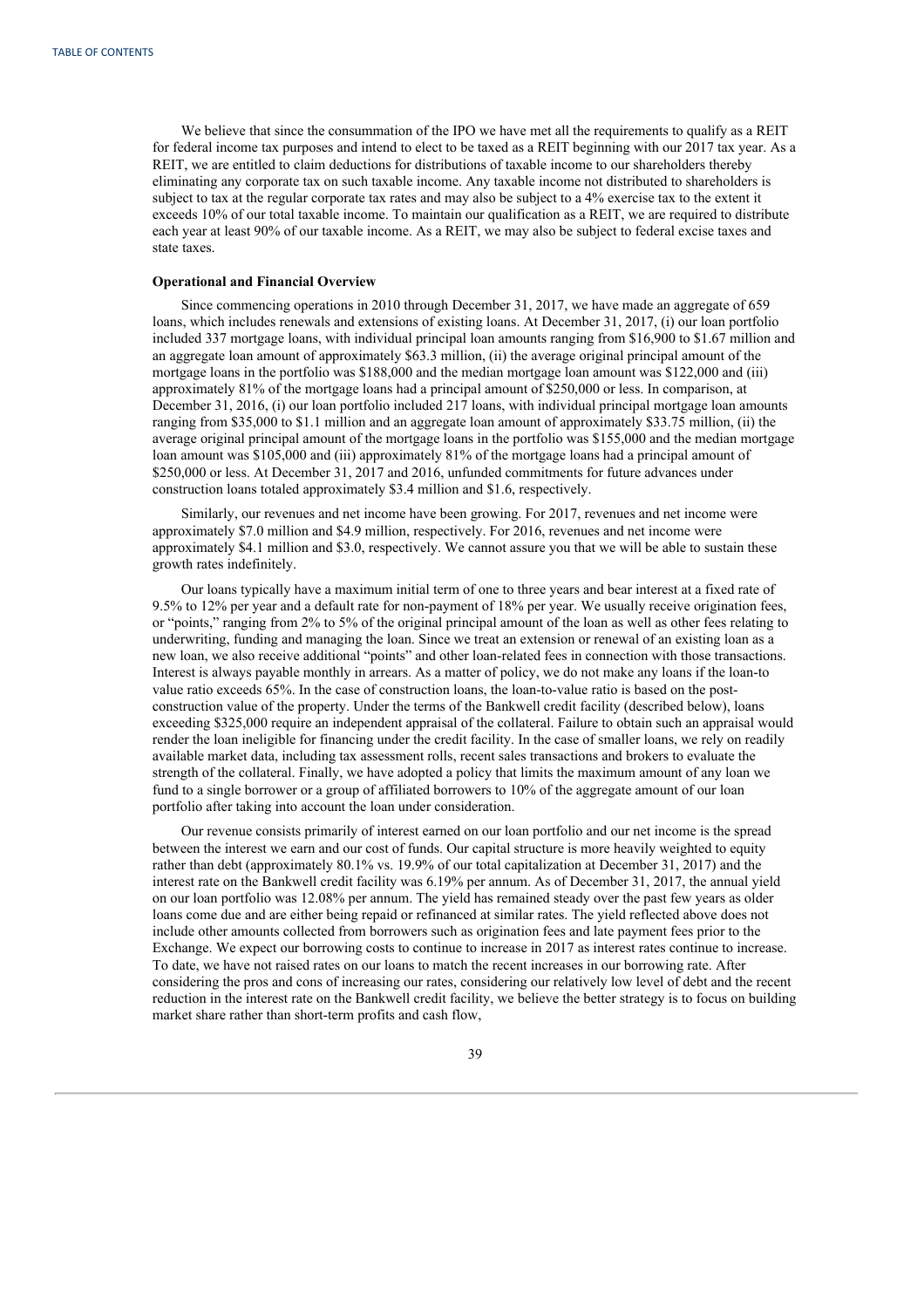although this strategy could adversely impact our profits and cash flow in the short-term. In addition, we seek to mitigate some of the risk associated with rising rates by limiting the term of new loans to one year, whenever possible. If, at the end of the term, the loan is not in default and meets our other underwriting criteria, we will consider an extension or renewal of the loan at our then prevailing interest rate. However, if interest rates continue to increase, we may find it necessary to change our strategy and try to increase the rates on our mortgage loans as well. If we are successful, this may undermine our strategy to increase market share. If we are not successful, the "spread" between our borrowing costs and the yield on our portfolio will be squeezed and would adversely impact our net income. We cannot assure investors that we will be able to increase our rates at any time in the future and we cannot assure you that we can continue to increase our market share.

As a real estate finance company, we deal with a variety of default situations, including breaches of covenants, such as the obligation of the borrower to maintain adequate liability insurance on the mortgaged property, to pay the taxes on the property and to make timely payments to us. As such, we may not be aware that a default occurred. As a result, we are unable to quantify the number of loans that may have, at one time or another, been in default. From our inception in December 2010 through December 31, 2017, we made an aggregate of 659 mortgage loans having an aggregate original principal amount of \$118.5 million. Until 2015, we never had a situation where a borrower was unable to service a loan during its term or unable to repay the entire outstanding balance, interest and principal, in full at maturity.

At December 31, 2017, of the 337 mortgage loans in our portfolio, 12 are treated by us as "nonperforming", typically because the borrower is more than 90 days in arrears on its interest payment obligations or because the borrower has failed to make timely payments of real estate taxes or insurance premiums. The aggregate outstanding principal balance of these non-performing loans and the accrued but unpaid interest as of December 31, 2017 was approximately \$2.2 million. The non-performing loans have all been referred to counsel to commence foreclosure proceedings or to negotiate settlement terms. In the case of each nonperforming loan, we believe the value of the collateral exceeds the outstanding balance on the loan.

At December 31, 2016, of the 217 mortgage loans in our portfolio, five are treated by us as nonperforming. The aggregate outstanding principal balance of these non-performing loans and the accrued but unpaid interest as of December 31, 2016 was approximately \$532,000. By the end of 2017, we settled all five loans by accepting deeds-in-lieu of foreclosure. Three of the properties were sold in 2016 and one was sold in 2017. We had a net aggregate loss on the sale of the four properties of approximately \$88,000. The fifth property is held for rental.

## **Financing Strategy Overview**

To continue to grow our business, we must increase the size of our loan portfolio, which requires that we raise additional capital either by selling shares of our capital stock or by incurring additional indebtedness. We do not have a policy limiting the amount of indebtedness that we may incur. Thus, our operating income in the future will depend on how much debt we incur and the spread between our cost of funds and the yield on our loan portfolio. Rising interest rates could have an adverse impact on our business if we cannot increase the rates on our loans to offset the increase in our cost of funds and to satisfy investor demand for yield. In addition, rapidly rising interest rates could have an unsettling effect on real estate values, which could compromise some of our collateral.

We do not have any formal policy limiting the amount of indebtedness we may incur. However, under the terms of the Bankwell credit facility, we may not incur any additional indebtedness exceeding \$100,000 in the aggregate without Bankwell's consent. Depending on various factors we may, in the future, decide to take on additional debt to expand our mortgage loan origination activities to increase the potential returns to our shareholders. Although we have no pre-set guidelines in terms of leverage ratio, the amount of leverage we will deploy will depend on our assessment of a variety of factors, which may include the liquidity of the real estate market in which most of our collateral is located, employment rates, general economic conditions, the cost of funds relative to the yield curve, the potential for losses and extension risk in our portfolio, the gap between the duration of our assets and liabilities, our opinion regarding the creditworthiness of our borrowers, the value of the collateral underlying our portfolio, and our outlook for interest rates and property values. At December 31, 2017, debt proceeds represented approximately 19.9%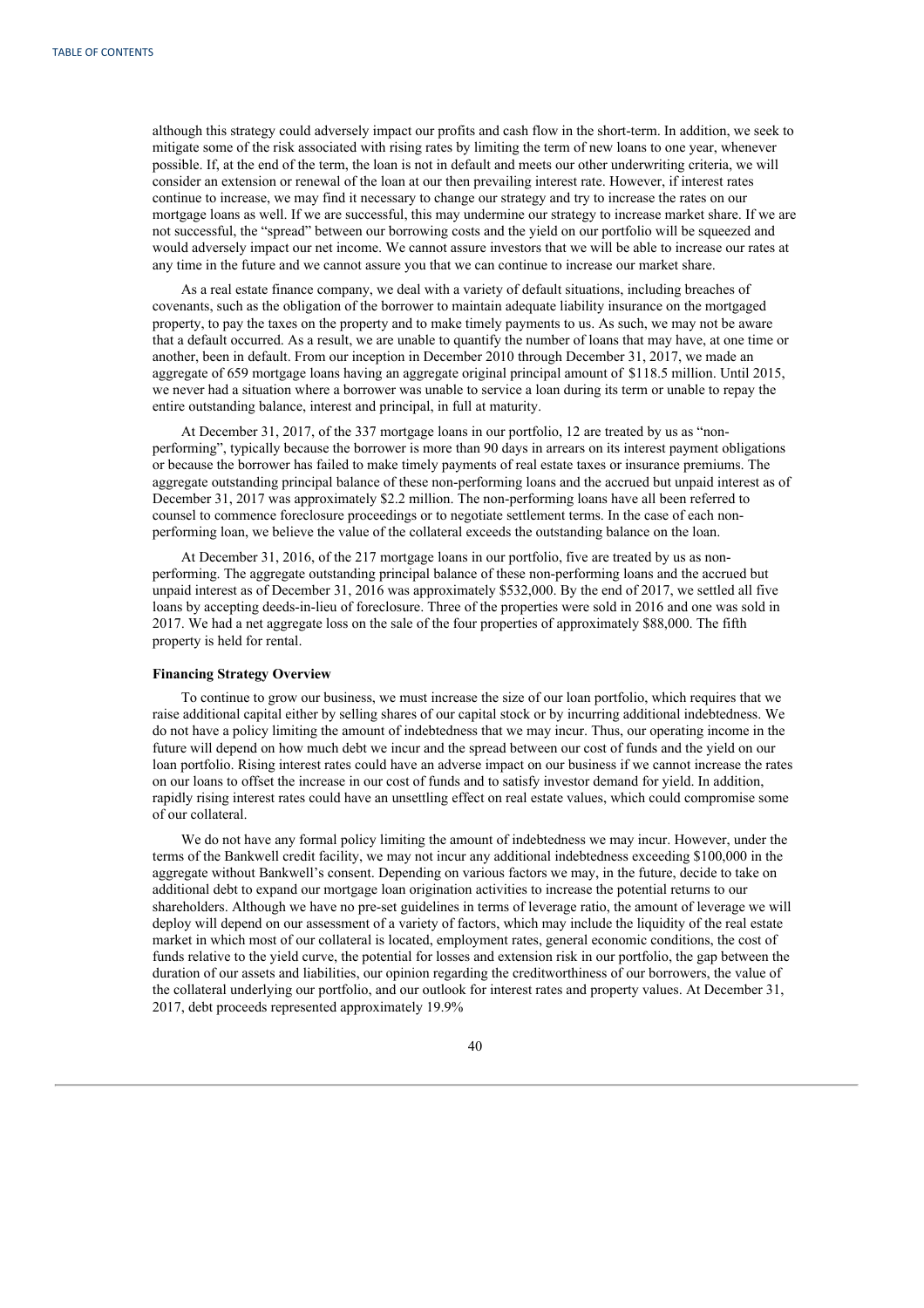of our total capital. However, to grow the business and satisfy the requirement to pay out 90% of net profits, we expect to increase our level of debt over time to approximately 50% of our total capital. We intend to use leverage for the sole purpose of financing our portfolio and not for speculating on changes in interest rates.

We consummated the IPO in February 2017 and sold 2,600,000 common shares at a price of \$5.00 per share. The net proceeds, after payment of underwriting discounts and commissions and transaction fees were approximately \$11.1 million. We used a portion of the net proceeds immediately to pay down the entire outstanding balance on the Bankwell credit facility. In November 2017 we completed a second public offering in which we sold an aggregate of 4,312,500 common shares at a public offering price of \$4.00 per share. The gross proceeds from the November offering were \$17.25 million and the net proceeds were approximately \$16.0 million, which were also used to reduce the outstanding balance on the Bankwell credit facility.

The Bankwell credit facility is a \$20 million revolving credit facility that we use to fund the loans we originate. Assuming we are not then in default under the terms of the Bankwell credit facility, upon its expiration, we have the option to repay the outstanding balance, together with all accrued interest thereon in 36 equal monthly installments beginning July 30, 2019.

The Bankwell credit facility is secured by assignment of notes and mortgages and other collateral and is jointly and severally guaranteed by JJV, Jeffrey C. Villano and John L. Villano, CPA, our co-chief executive officers. The liability of each guarantor is capped at \$1 million. As of December 31, 2017, we estimate that loans having an aggregate principal amount of approximately \$26.3 million, representing approximately 42% of our mortgages receivable, satisfied all of the eligibility requirements set forth in the Bankwell credit facility. As of December 31, 2017, the total amount outstanding under the Bankwell credit facility was approximately \$9.8 million.

## **Corporate Reorganization and REIT Qualification**

Our operating expenses have begun to increase significantly as a result of the IPO due to various factors including our conversion from a limited liability company to a regular C corporation, operating as a REIT, our status as a publicly-held reporting company and growth in our operations. As a corporation, we incur various costs and expenses that we did not have as a limited liability company, such as director fees, directors' and officers' insurance and state and local franchise taxes and we incur significant compensation and other employee-related costs for services rendered by our senior executive officers. Moreover, because of various laws, rules and regulations that prohibit or severely limit our ability to enter into agreements with related parties, certain operating expenses, such as rent, have increased as well. Finally, we anticipate increases in professional fees, filing fees, printing and mailing costs, exchange listing fees, transfer agent fees and other miscellaneous costs related to our compliance with various laws, rules and regulations applicable to REITs and a publicly-held reporting company. For example, we are required to, among other things, file annual, quarterly and current reports with respect to our business and operating results. Also, as a public reporting company, we must establish and maintain effective disclosure and financial controls. As a result, we may need to hire additional accounting and finance personnel with appropriate public company experience and technical accounting knowledge, which will also increase our operating expenses.

## **Emerging Growth Company Status**

We are an "emerging growth company", as defined in the JOBS Act, and, for as long as we continue to be an emerging growth company, we may choose to take advantage of exemptions from various reporting requirements applicable to other public companies but not to emerging growth companies, including, but not limited to, not being required to have our independent registered public accounting firm audit our internal control over financial reporting under Section 404 of the Sarbanes-Oxley Act, reduced disclosure obligations regarding executive compensation in our periodic reports and proxy statements and exemptions from the requirements of holding a nonbinding advisory vote on executive compensation and shareholder approval of any golden parachute payments not previously approved. As an emerging growth company, we can also delay adopting new or revised accounting standards until those standards apply to private companies. We intend to avail ourselves of these options. Once adopted, we must continue to report on that basis until we no longer qualify as an emerging growth company.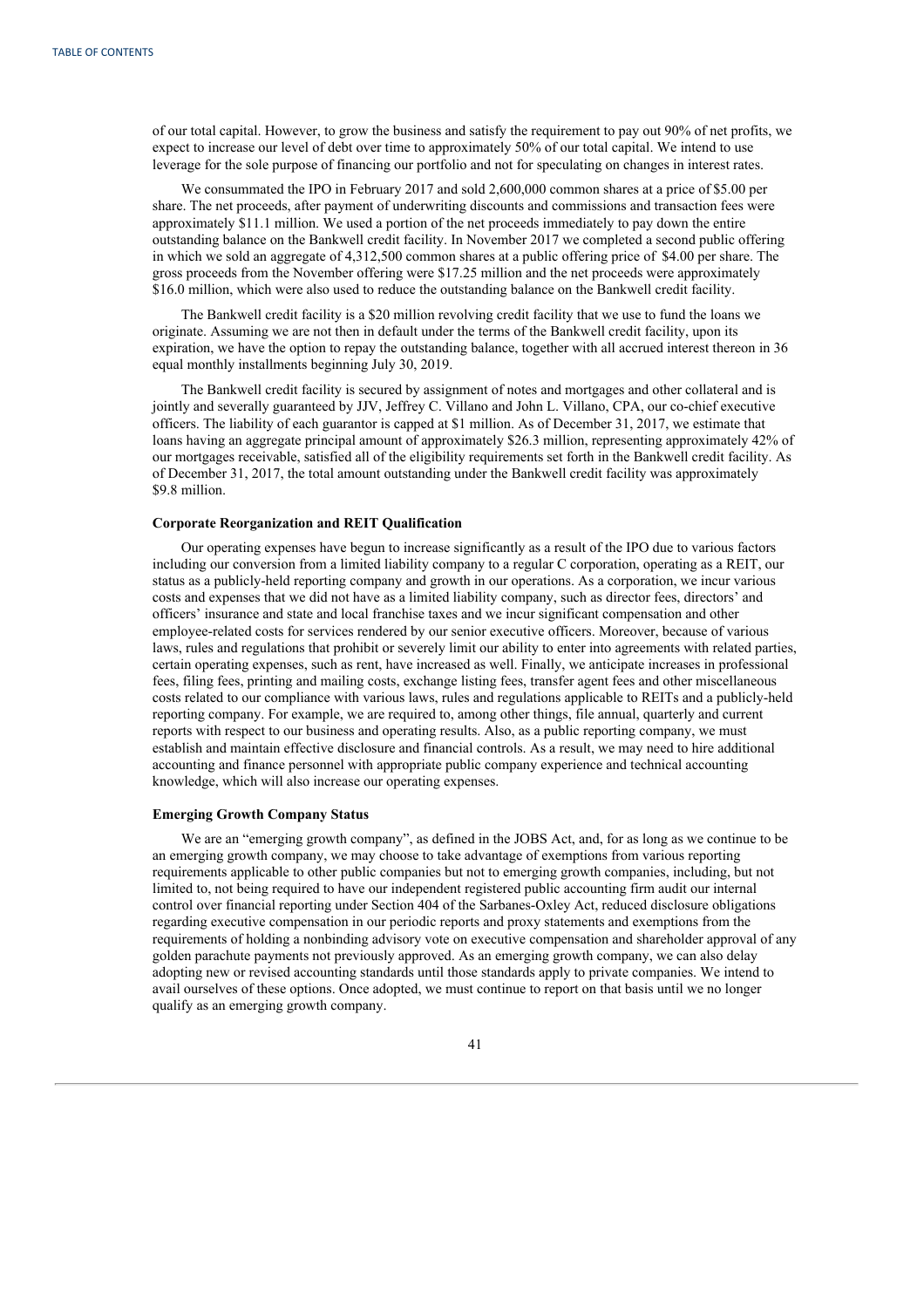We will cease to be an emerging growth company upon the earliest of: (i) the end of the 2022 fiscal year; (ii) the first fiscal year after our annual gross revenue are \$1.07 billion or more; (iii) the date on which we have, during the previous three-year period, issued more than \$1.0 billion in non-convertible debt securities; or (iv) the end of any fiscal year in which the market value of our common shares held by non-affiliates exceeded \$700 million as of the end of the second quarter of that fiscal year. We cannot predict if investors will find our common shares less attractive if we choose to rely on these exemptions. If, as a result of our decision to reduce future disclosure, investors find our common shares less attractive, there may be a less active trading market for our common shares and the price of our common shares may be more volatile.

## **Critical Accounting Policies and Use of Estimates**

The preparation of financial statements in conformity with U.S. GAAP in the United States of America requires management to make estimates and assumptions that affect the reported amounts of assets and liabilities and disclosure of contingent assets and liabilities at the date of the financial statements and the reported amounts of revenues and expenses during the reporting period. We base our use of estimates on (a) a preset number of assumptions that consider past experience, (b) future projections and (c) general financial market conditions. Actual amounts could differ from those estimates.

We recognize revenues in accordance with ASC 605, which provides guidance on the recognition, presentation and disclosure of revenue in financial statements. ASC 605 outlines the basic criteria that must be met to recognize revenue and provides guidance for disclosure related to revenue recognition policies. In general, we recognize revenue when (i) persuasive evidence of an arrangement exists, (ii) delivery of the product has occurred or services have been rendered, (iii) the sales price charged is fixed or determinable and (iv) collectability is reasonably assured. Accordingly, interest income from commercial loans is recognized, as earned, over the loan period and origination fee revenue on commercial loans is amortized over the term of the respective note.

As an "emerging growth company," we intend to avail ourselves of the reduced disclosure requirements and extended transition periods for adopting new or revised accounting standards that would otherwise apply to us as a public reporting company. Once adopted, we must continue to report on that basis until we no longer qualify as an emerging growth company. As a result, our financial statements may not be comparable to those of other public reporting companies that either are not emerging growth companies or that are emerging growth companies but have opted not to avail themselves of these provisions of the JOBS Act and investors may deem our securities a less attractive investment relative to those other companies, which could adversely affect our stock price.

## **Results of operations**

We were formed in January 2016 and, prior to the consummation of the Exchange, had not engaged in any *business activity. Except as otherwise stated, the results of operations discussed below for the year ended* December 31, 2017, include those of SCP for the portion of the period prior to the consummation of the *Exchange on February 8, 2017. The results of operations for the year ended December 31, 2016 discussed* below are entirely those of SCP. Given the significant changes to our operations in the first quarter of 2017, *comparisons of operating results in 2017 and 2016 may not be appropriate.*

## *Years ended December 31, 2017 and 2016*

#### *Total Revenue*

Total revenue for 2017 was approximately \$7.0 million compared to approximately \$4.1 million for 2016, an increase of approximately \$2.9 million, or 69.3%. The increase in revenue represents an increase in lending operations. For 2017, interest income from mortgage loans was approximately \$5.4 million compared to approximately \$3.6 million for 2016, an increase of approximately \$1.8 million, or approximately 50.0%. Origination fees quadrupled to approximately \$800,000 in 2017 from approximately \$200,000 in 2016. Other income also increased significantly from approximately \$47,000 in 2016 to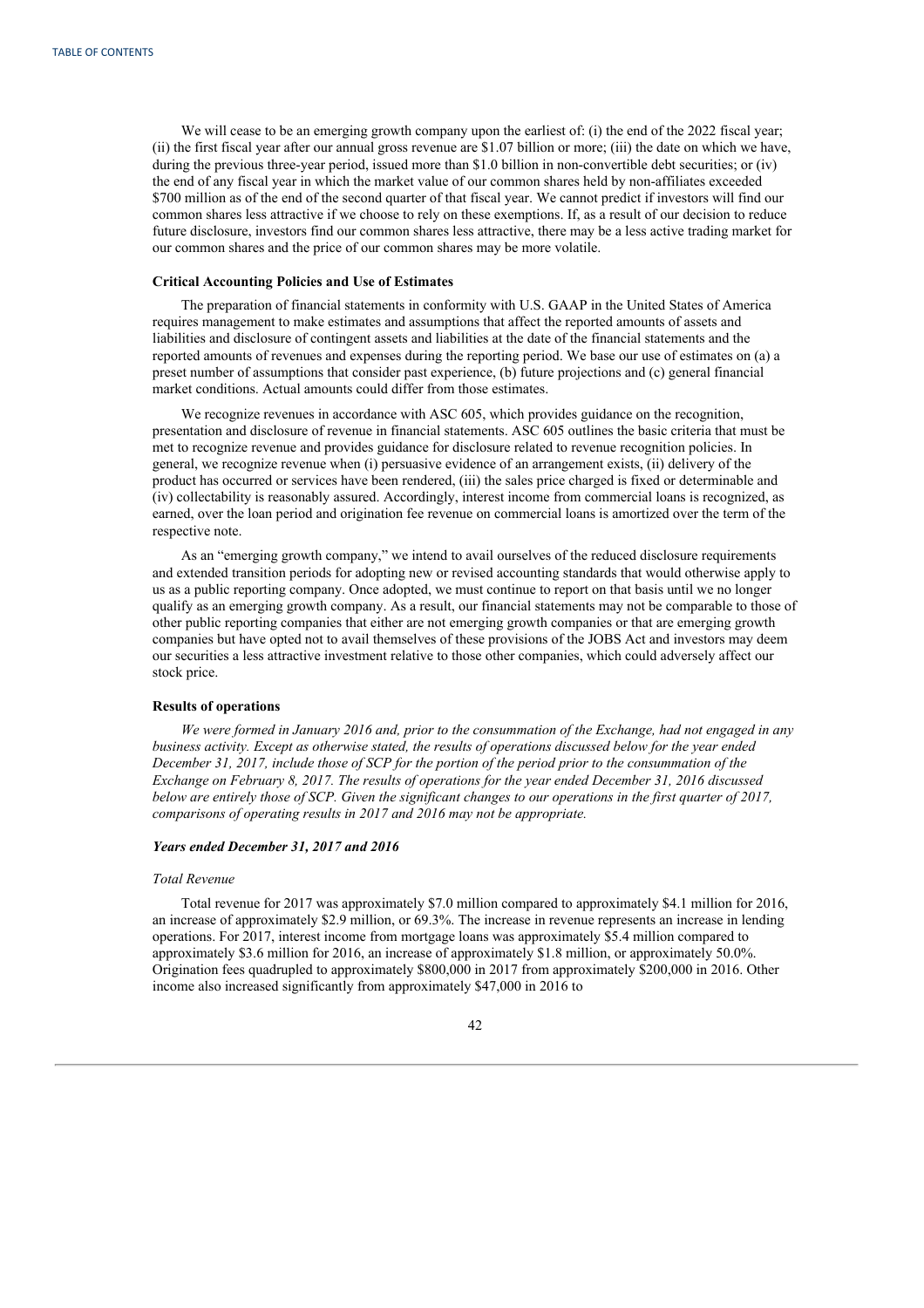approximately \$410,000 in 2017. Components of other income include earnings from advances to borrowers, approximately \$136,000, lender fees from closings other than origination fees, approximately \$154,000, and legal fees from closing performed in-house, approximately \$61,000.

## *Total Operating Costs and Expenses*

Total operating costs and expenses for 2017 were approximately \$2.1 million compared to approximately \$1.1 million in 2016, an increase of approximately \$1.0 million, or 97.3%. The increase in operating costs and expenses is due to the increase in our lending operations as well as a change in our status from a limited liability company to a publicly-held real estate investment trust (REIT) subject to the reporting requirements of the Securities and Exchange Act of 1934. Interest expense and amortization of deferred financing costs in 2017 were approximately \$664,000 compared to approximately \$505,000 in 2016, an increase of approximately 31.5%, reflecting the increase in the amount outstanding under the Bankwell credit line. Similarly, as a result of our various financing activities in 2017 and our status as a public company, we experienced significant increases in professional fees (approximately \$300,000 in 2017 compared to approximately \$87,000 in 2016), listing fees (\$32,000 in 2017 compared to none in 2016), other expenses and taxes (approximately \$155,000 in 2017 compared to none in 2016) and general and administrative expenses (approximately \$222,000 in 2017 compared to approximately \$17,000 in 2016). In addition, compensation and related costs in 2017 was approximately \$700,000 compared to approximately \$35,000 in 2016. However, this was offset, in part, by a decrease in compensation to manager to approximately \$36,000 in 2017 compared to approximately \$350,000 in 2016. Other expenses and taxes includes excise taxes of \$32,500 imposed because we failed to distribute 85% of our 2017 taxable income in 2017.

## *Net Income*

Net income for 2017 was approximately \$4.9 million compared to approximately \$3.1 million for 2016, an increase of approximately \$1.8 million, or 59.3%. Basic and diluted net income per weighted average common shares outstanding for 2017 was \$0.38. There is no comparable figure for 2016. Net income per weighted average number of shares is calculated based on net income and shares outstanding for the period beginning on February 9, 2017 (the effective date of our IPO) through December 31, 2017. Net income for that period was approximately \$4.6 million. We returned approximately 100% of our net income to shareholders in the form of dividends paid in 2017 and the first quarter of 2018.

## **Liquidity and Capital Resources**

Net cash provided by operating activities for 2017 was approximately \$4.8 million compared to approximately \$3.7 million for 2016. This increase, approximately \$1.1 million, is due almost entirely to the increase in our net income of approximately \$1.8 million and deferred revenue of approximately \$792,000, offset by increases in the amounts due to member of approximately \$1.1 million and a net increase in advances from borrowers of approximately \$309,000.

Net cash used in investing activities for 2017 was approximately \$28.9 million compared to approximately \$6.9 million for 2016. The principal driver for this increase was the increase in our lending activity. For 2017, mortgage originations were approximately \$53.5 million and mortgage principal repayments were approximately \$24.0 million, reflecting an \$29.5 million increase in our loan portfolio. For 2016, the comparable figures were approximately \$21.6 million and \$14.9 million, respectively, reflecting a \$6.7 million increase in our loan portfolio. Other contributing factors including: proceeds from the sale of mortgage notes in the amount of approximately \$2.7 million offset by the repurchase of such notes for \$2.0 million; proceeds from the sale of real estate, which declined to approximately \$530,000 in 2017 from approximately \$1.1 million in 2016; acquisitions of and improvements to real estate, which declined to approximately \$532,000 in 2017 from approximately \$886,000 in 2016; and purchases of property and equipment of approximately \$133,000 in 2017 compared to approximately \$397,000 in 2016.

Cash flows from financing activities for 2017 were approximately \$23.5 million compared to approximately \$3.0 million in 2016. The primary contributor to this increase was \$30.25 million of gross proceeds from our two public equity offerings in 2017, offset, in part, by approximately \$3.35 million of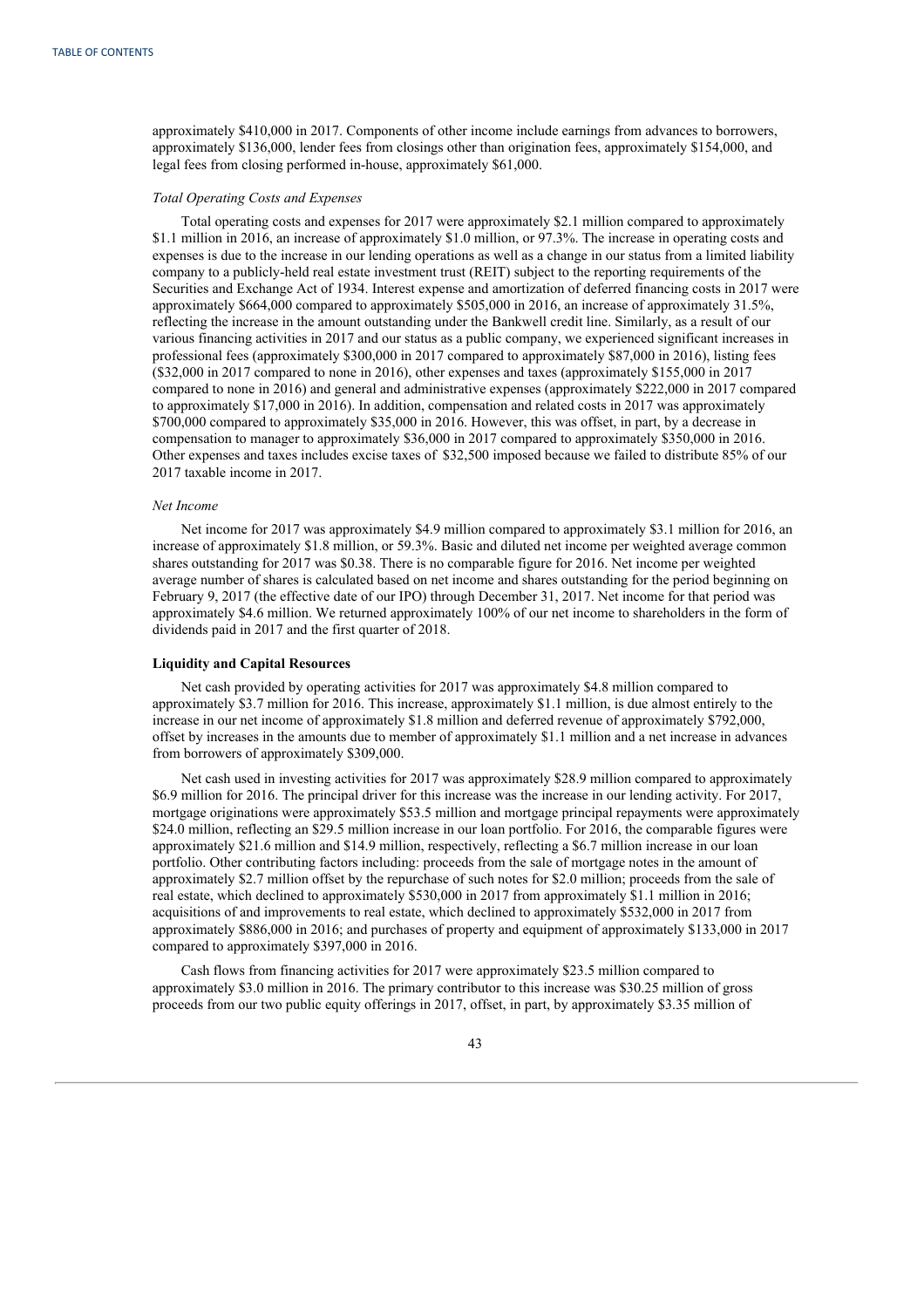offering and financing costs (including underwriting commissions and discounts, legal fees, accounting fees and listing fees) and approximately \$3.3 million of dividends paid in 2017. In addition, in 2017, prior to our IPO, net member distributions were approximately \$1.8 million.

We project anticipated cash requirements for our operating needs as well as cash flows generated from operating activities available to meet these needs. Our short-term cash requirements primarily include funding of loans and payments for usual and customary operating and administrative expenses, such as employee compensation, rent, sales, marketing expenses and dividends. Based on this analysis, we believe that our current cash balances, the amount available to us under the Bankwell credit facility and our anticipated cash flows from operations will be sufficient to fund the operations for the next 12 months.

Our long-term cash needs will include principal payments on outstanding indebtedness and funding of new mortgage loans. Funding for long-term cash needs will come from our cash on hand, operating cash flows, and unused capacity of the Bankwell credit facility or any replacement thereof.

From and after the effective date of our REIT election, we intend to pay regular quarterly distributions to holders of our common shares in an amount not less than 90% of our REIT taxable income (determined before the deduction for dividends paid and excluding any net capital gains).

### *Of -Balance Sheet Arrangements*

We are not a party to any off-balance sheet transactions, arrangements or other relationships with unconsolidated entities or other persons that are likely to affect liquidity or the availability of our requirements for capital resources.

#### *Contractual Obligations*

As of December 31, 2017, our contractual obligations include unfunded amounts of any outstanding construction loans and unfunded commitments for loans as well as contractual obligations consisting of operating leases for equipment and software licenses.

|                                                     | Total       | Less than<br>1 year | $1 - 3$<br>vears | $3 - 5$<br>vears | More than<br>5 years |
|-----------------------------------------------------|-------------|---------------------|------------------|------------------|----------------------|
| Operating lease obligations                         | 10.695      | 8.021               | \$2,674          | $s-$             | $S -$                |
| Unfunded portions of outstanding construction loans | 3,356,143   | 3,356,143           |                  |                  |                      |
| Unfunded loan commitments                           |             |                     |                  |                  |                      |
| Total contractual obligations                       | \$3,366,838 | \$3,364,164         | \$2,674          | $S-$             | $S -$                |

As of the date of the Exchange, SCP owed \$910,211 to JJV of which \$64,794 represented borrower charges advanced by JJV and \$845,417 represented expenses paid by JJV for and on behalf of SCP for professional and other costs associated with the IPO, services rendered to SCP in connection with originating, underwriting, closing and servicing loans on our behalf and other miscellaneous items. The entire amount due to JJV was paid by SCP from its cash on hand on February 9, 2017. Since the IPO, JJV is no longer entitled to any management or other fees for services rendered to SCP or to us unless specifically authorized by our board of directors, which majority must also include a majority of the "independent" directors.

#### **Recent Accounting Pronouncements**

See "Note 2 — Significant Accounting Policies" to the financial statements for explanation of recent accounting pronouncements impacting us.

#### **Item 7A. Quantitative and Qualitative Disclosures about Market Risk**

We are a "smaller reporting company" as defined by Regulation S-K and, as such, are not required to provide the information required by this item.

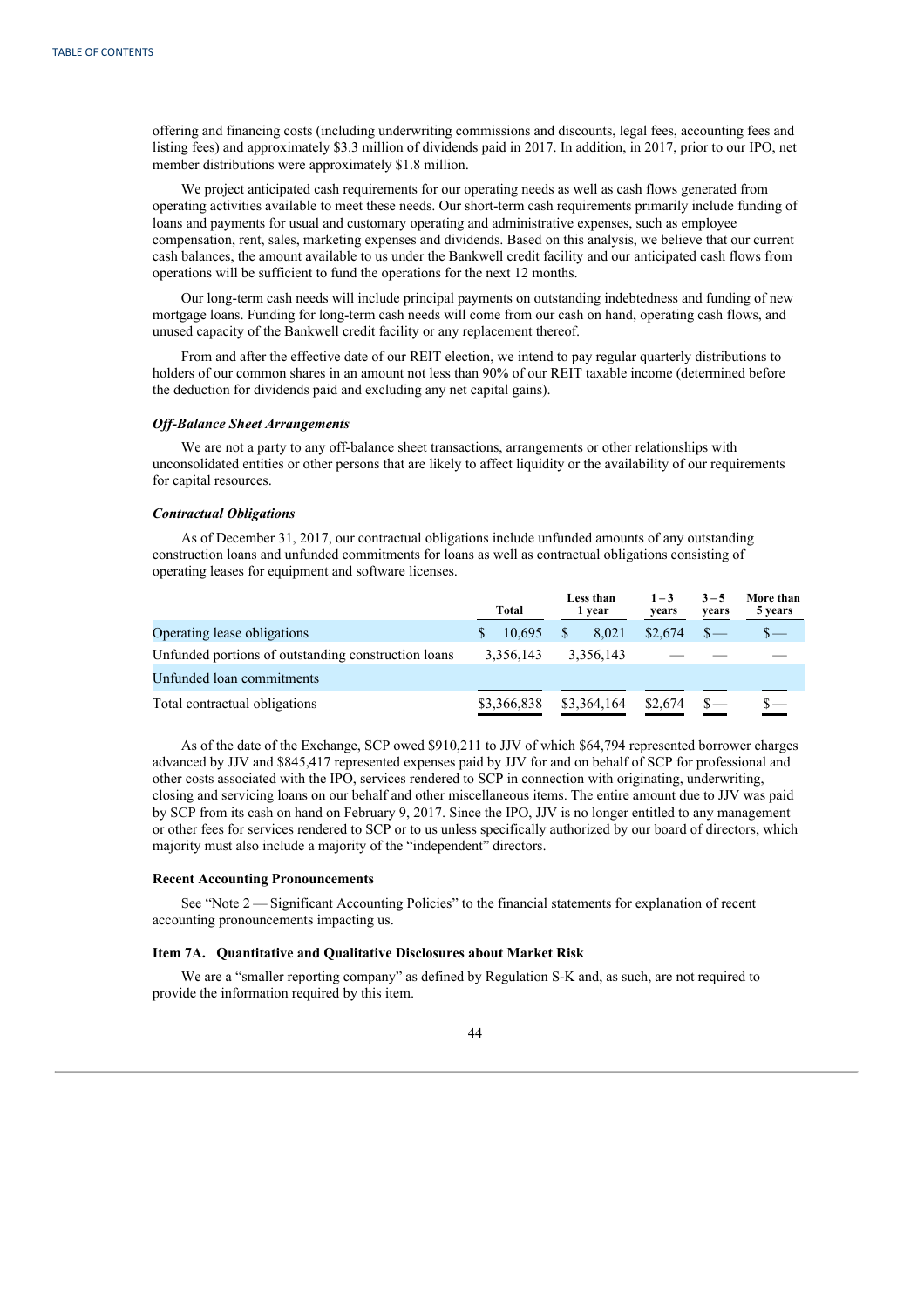## **Item 8. Financial Statements and Supplementary Data**

The financial statements of our predecessor, Sachem Capital Partners, LLC, required by this Item are set forth beginning on page F-1.

## **Item 9. Change in and Disagreements with Accountants on Accounting and Financial Disclosure**

None.

#### **Item 9A. Controls and Procedures**

## **Evaluation of Disclosure Controls and Procedures**

Our management, with the participation of our co-chief executive officer and chief financial officer, evaluated the effectiveness of our disclosure controls and procedures (as defined in Rule 13a-15(e) and 15d-15(e) under the Exchange Act) as of December 31, 2017 (the "Evaluation Date"). Based upon that evaluation, the co-chief executive officer and the chief financial officer concluded that, as of the Evaluation Date, our disclosure controls and procedures are effective to ensure that information required to be disclosed by us in the reports that we file or submit under the Exchange Act (i) are recorded, processed, summarized and reported, within the time periods specified in the SEC's rules and forms and (ii) are accumulated and communicated to our management, including our co-chief executive and chief financial officer, as appropriate to allow timely decisions regarding required disclosure.

## **Management's Annual Report on Internal Control Over Financial Reporting**

Management is responsible for establishing and maintaining adequate internal control over financial reporting and for the assessment of the effectiveness of internal control over financial reporting. As defined by the SEC, internal control over financial reporting is defined in Rule 13a-15(f) or 15d-15(f) promulgated under the Exchange Act as a process designed by, or under the supervision of our principal executive and principal financial officers and effected by the Board, management and other personnel, to provide reasonable assurance regarding the reliability of financial reporting and the preparation of financial statements for external purposes in accordance with generally accepted accounting principles. Our internal control over financial reporting is supported by written policies and procedures that: (1) pertain to the maintenance of records that, in reasonable detail, accurately and fairly reflect the transactions and dispositions of our assets; (2) provide reasonable assurance that transactions are recorded as necessary to permit preparation of financial statements in accordance with generally accepted accounting principles and that our receipts and expenditures are being made only in accordance with authorizations of our management and directors; and (3) provide reasonable assurance regarding prevention or timely detection of unauthorized acquisition, use or disposition of our assets that could have a material effect on the financial statements.

Our internal control system was designed to provide reasonable assurances to our management and the Board regarding the preparation and fair presentation of published financial statements. All internal control systems, no matter how well designed, have inherent limitations which may not prevent or detect misstatements. Therefore, even those systems determined to be effective can provide only reasonable assurance with respect to financial statement preparation and presentation. Projections of any evaluation of effectiveness to future periods are subject to the risk that controls may become inadequate because of changes in conditions, or that the degree of compliance with the policies or procedures may deteriorate.

Management conducted an evaluation of the effectiveness of our internal control over financial reporting as of December 31, 2017. In making this assessment, management used the framework set forth in the report entitled *Internal Control — Integrated Framework* issued by the Committee of Sponsoring Organizations of the Treadway Commission, or COSO in 2013 (the "2013 Framework"). The 2013 Framework summarizes each of the components of a company's internal control system, including (i) the control environment, (ii) risk assessment, (iii) control activities, (iv) information and communication, and (v) monitoring. Based on this evaluation, management concluded that our internal control over financial reporting was effective as of December 31, 2017.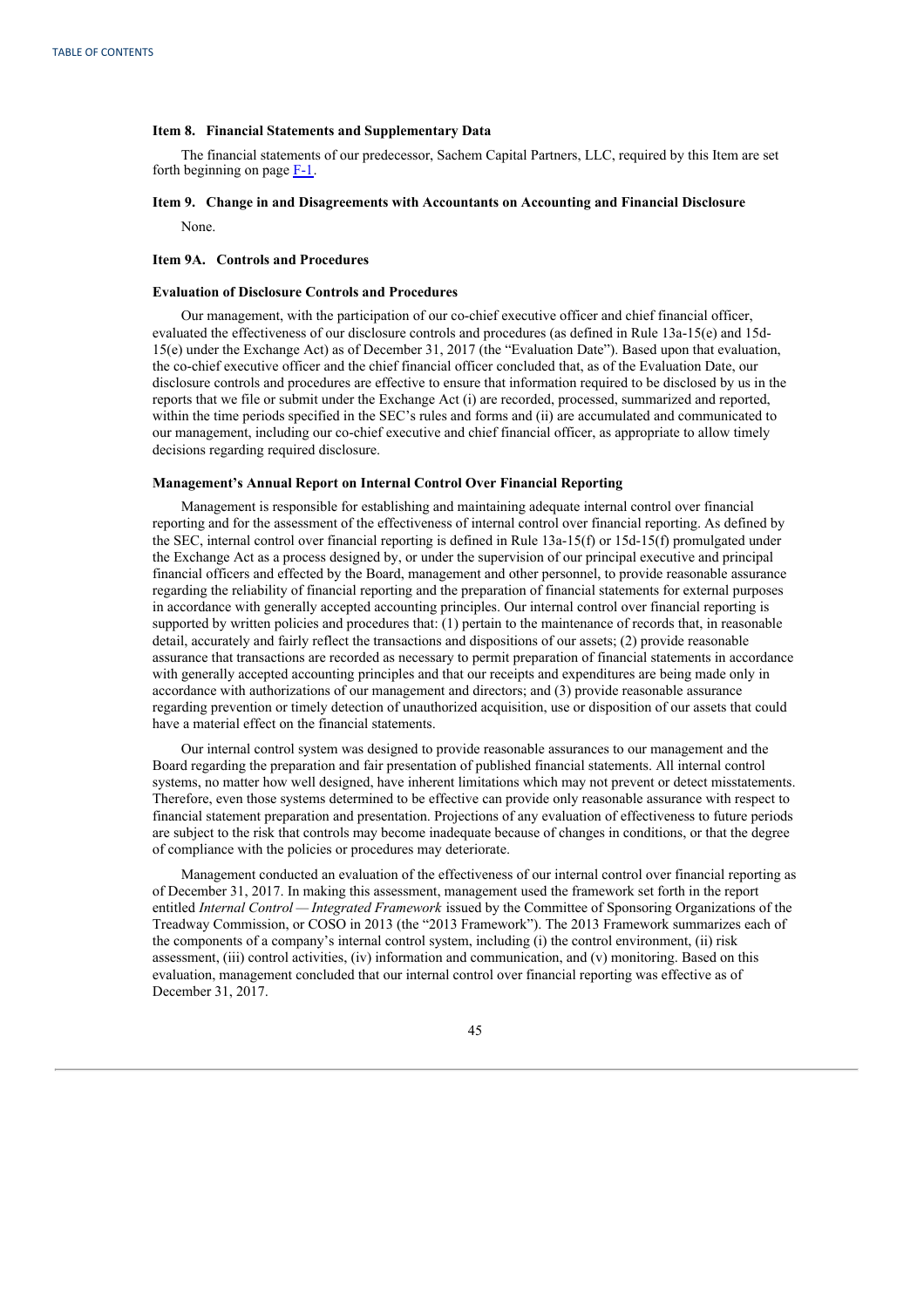This Report does not include an attestation report of the company's independent registered public accounting firm regarding internal control over financial reporting. Management's report was not subject to attestation by the Company's independent registered public accounting firm pursuant to rules of the Securities and Exchange Commission that permit the Company to provide only management's report in this Report.

## **Changes in Internal Control Over Financial Reporting**

There was no change in our internal control over financial reporting (as defined in Rules 13a-15(f) or 15d-15(f) under the Exchange Act) identified in connection with the evaluation required by Rules 13a-15(d) or 15d-15(d) that occurred during the fiscal quarter ended December 31, 2017 that has materially affected, or is reasonably likely to materially affect, our internal control over financial reporting.

## **Item 9B. Other Information**

None.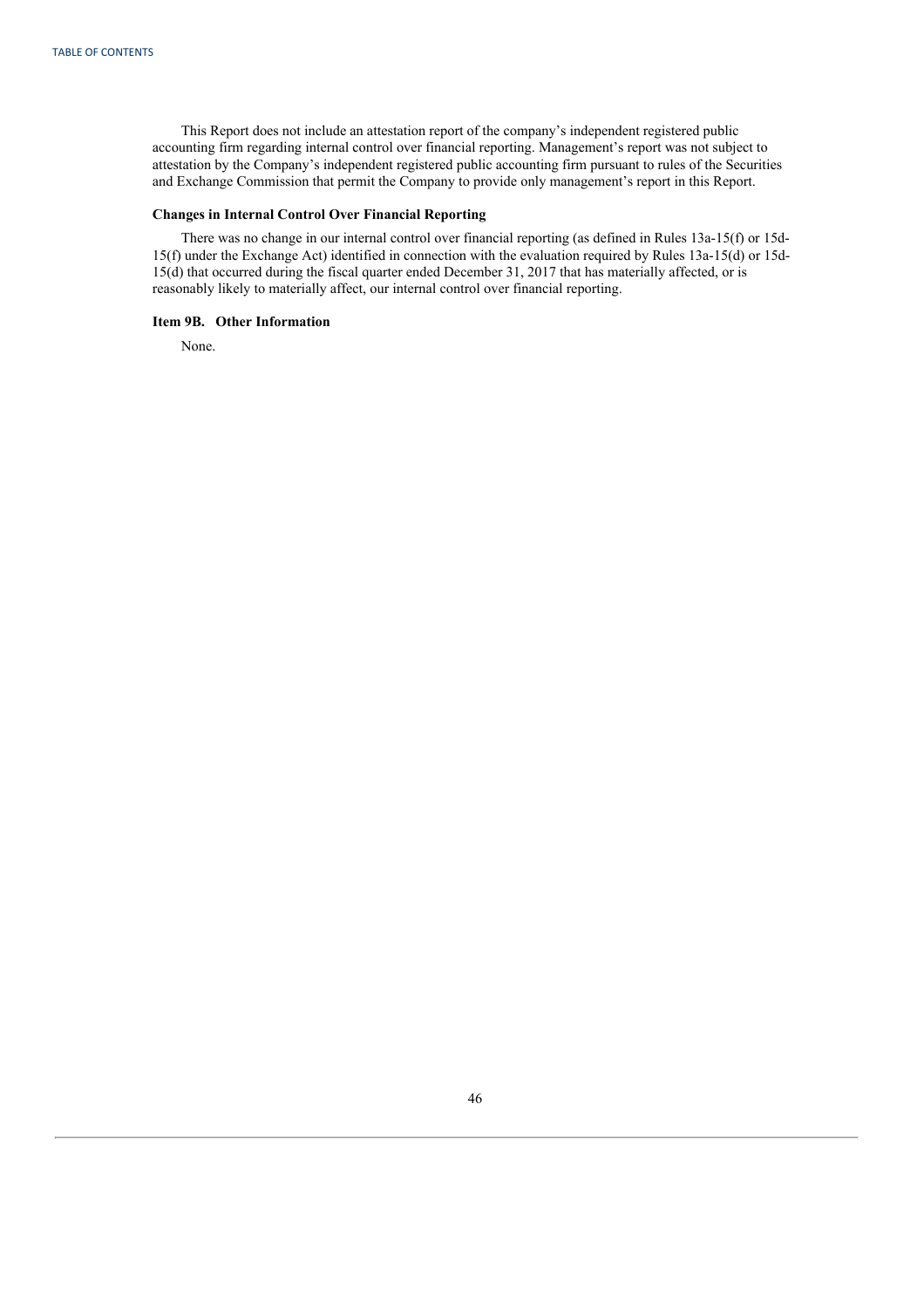### **PART III**

## **Item 10. Directors, Executive Officers and Corporate Governance.**

Our directors are elected annually by our shareholders and serve for one-year terms until his/her successor is elected and qualified or until such director's earlier death, resignation or removal. The executive officers and key personnel are appointed by and serve at the pleasure of our board of directors.

Our executive officers and directors, and their respective ages as of March 29, 2018, are as follows:

| <b>Name</b>                                     | Age | <b>Position</b>                                                                             |
|-------------------------------------------------|-----|---------------------------------------------------------------------------------------------|
| John L. Villano                                 | 57  | Chairman of the Board, Co-Chief Executive Officer,<br>Chief Financial Officer and Secretary |
| Jeffrey C. Villano                              | 52  | President, Co-Chief Executive Officer, Treasurer<br>and Director                            |
| Leslie Bernhard $(1)$ , $(2)$                   | 74  | Director                                                                                    |
| Arthur Goldberg <sup><math>(1),(3)</math></sup> | 79  | Director                                                                                    |
| Brian Prinz $^{(1),(4)}$                        | 65  | Director                                                                                    |

(1) Member of the Audit, Compensation and Nominating and Corporate Governance Committees.

- (2) Chair of the Compensation Committee.
- (3) Chair of the Audit Committee.
- (4) Chair of the Nominating and Corporate Governance Committee.

Set forth below is a brief description of the background and business experience of our executive officers and directors:

**John L. Villano**, is our Chairman, Co-Chief Executive Officer, Chief Financial Officer and Secretary. He is also a founder of SCP and a founder, member and manager of JJV, the manager of SCP since their inception in December 2010. Mr. Villano is a certified public accountant and has also been engaged in the private practice of accounting and auditing for almost 30 years. He became a full-time employee and a director as of February 8, 2017. His responsibilities include overseeing all aspects of our business operations, including loan origination and servicing, investor relations, brand development and business development. He is also responsible for all our accounting and financial matters. Mr. Villano is the brother of our other co-chief executive officer, Jeffrey C. Villano. Mr. Villano holds a bachelor's degree in Accounting from the University of Rhode Island in 1982. We believe that Mr. Villano's experience in managing our business for the last six years and his professional background as a certified public accountant make him an important part of our management team and make him a worthy candidate to serve on our board of directors.

**Jeffrey C. Villano**, is our Co-Chief Executive Officer, President and Treasurer. He is also a founder of SCP and a founder, member and manager of JJV, the manager of SCP since their inception in December 2010. He became a full-time employee and director as of February 8, 2017. His responsibilities include overseeing all aspects of our business operations, including loan origination and servicing, investor relations, brand development and business development. Mr. Villano is the brother of our other co-chief executive officer, John L. Villano. Mr. Villano received an associate degree from Eastern Connecticut State University in 1985. We believe that Mr. Villano's knowledge of the Connecticut real estate market and his experience in underwriting, structuring and managing real estate loans in general and his experience managing our business over the last six years make him well-qualified to serve as a member of our board of directors.

**Leslie Bernhard** became a member of our board of directors as of February 9, 2017. She has served as the non-executive chairman of the board of Milestone Scientific Inc. (NYSE American: MLSS), a developer and manufacturer of medical and dental devices, since October 2009, and an independent director of Milestone since May 2003. She was appointed as Interim Chief Executive Officer of Milestone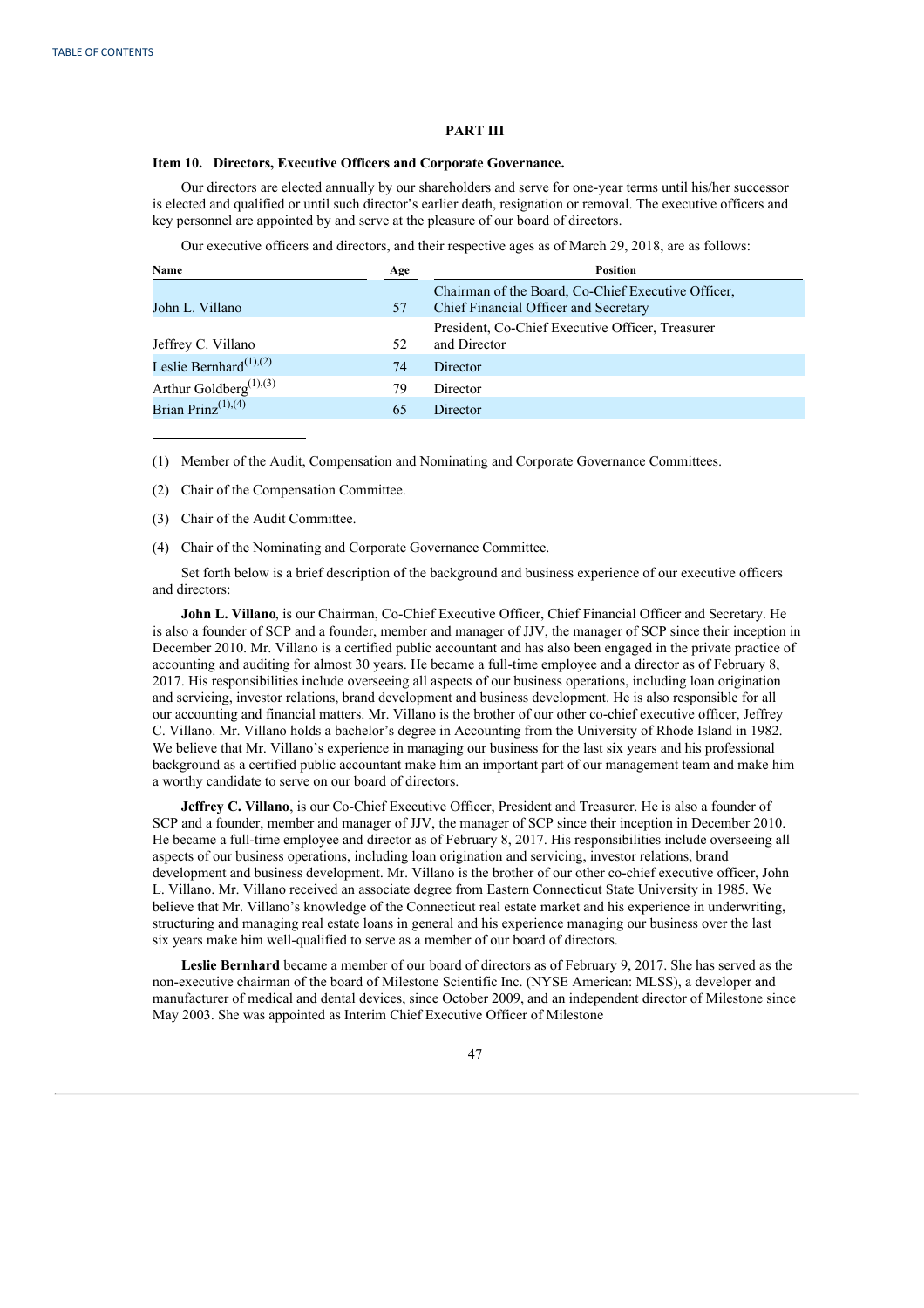on October 5, 2017. Ms. Bernhard has also served as an independent director of Universal Power Group, Inc. (OTC Markets: UPGI), a global supplier of power solutions, since 2007. In 1986 she co-founded AdStar, Inc., an electronic ad intake service to the newspaper industry, and served as its president, chief executive officer and executive director until 2012. Ms. Bernhard holds a BS Degree in Education from St. John's University. We believe that Ms. Bernhard's experience as an entrepreneur and her service as a director of other public corporations will enable her to make an important contribution to our board of directors.

**Arthur Goldberg** became a member of our board of directors as of February 9, 2017. He has been a private accounting and business consultant since April 2012. From March 2011 through June 2015 he served as a director of Sport Haley Holdings, Inc., a manufacturer and distributor of sportswear and furniture. From January 2008 through March 2013, he served as a member of the board of directors of SED International Holdings, Inc. (OTC: SEDN), a distributor of consumer electronics. From January 2008 through March 2012, he served as the chief financial officer of Clear Skies Solar, Inc., an installer of solar panels. Mr. Goldberg has held senior executive positions, including chief financial officer and chief operating officer, and served as a director of several public companies. From January 2008 through June 2008, he served as the chief financial officer of Milestone Scientific, Inc. (NYSE American: MLSS), a medical device company. From June 1999 through April 2005, Mr. Goldberg was a partner with Tatum CFO Partners, LLP which provided interim CFO staffing services for public and private companies. Mr. Goldberg is an attorney and a certified public accountant and holds a B.B.A. degree from the City College of New York, an M.B.A. from the University of Chicago and J.D. and LL.M. degrees from the New York University School of Law. Mr. Goldberg was selected as a director because of his experience as the senior executive, operations and financial officer of several public companies and because of his background in law and accounting. We believe that his background and experience will provide our board or directors with a perspective on corporate finance matters. Given his financial experience, the board of directors has also determined that Mr. Goldberg qualifies as the Audit Committee financial expert, pursuant to Item 407(d)(5) of Regulation S-K promulgated by the SEC.

**Brian Prinz** became a member of our board of directors as of February 9, 2017. Since 1976, Mr. Prinz has been employed by Current, Inc., a leading manufacturer of laminated products including sheeting, tubes, rods, spacers and standoffs, as well as electrical grade laminates, a variety of carbon fiber products and other industrial products, which are used in various industries including construction, recreation, energy exploration and defense. He began his career at Current initially as a foreman, then as a production manager, then as vice president of sales and, since 2011, as President and Chief Financial Officer. Mr. Prinz graduated from Bryant College with a B.A. in 1976. We believe that his background and experience make him well qualified to serve as a member of our board of directors.

## **Director Independence and Committees of the Board**

The members of our board of directors are John L. Villano, Jeffrey C. Villano, Leslie Bernhard, Arthur Goldberg and Brian Prinz. The board of directors has determined, in accordance with the NYSE American LLC Company Guide, that: (i) Ms. Bernhard and Messrs. Goldberg and Prinz are independent and represent a majority of its members; (ii) Ms. Bernhard and Messrs. Goldberg and Prinz, as the members of the Audit Committee, the Nominating and Corporate Governance and Compensation Committee, are independent for such purposes. In determining director independence, our board of directors applies the independence standards set by NYSE American. In applying these standards, our board of directors considers all transactions with the independent directors and the impact of such transactions, if any, on any of the independent directors' ability to continue to serve on our board of directors.

We have three standing committees: an Audit Committee, a Compensation Committee and a Nominating and Corporate Governance Committee. Each committee is made up entirely of independent directors as defined under the NYSE American LLC Company Guide. Mr. Goldberg is the chairman of the Audit Committee and qualifies as the "audit committee financial expert"; Ms. Bernhard is the chairman of the Compensation Committee; and Mr. Prinz is the chairman of the Nominating and Corporate Governance Committee.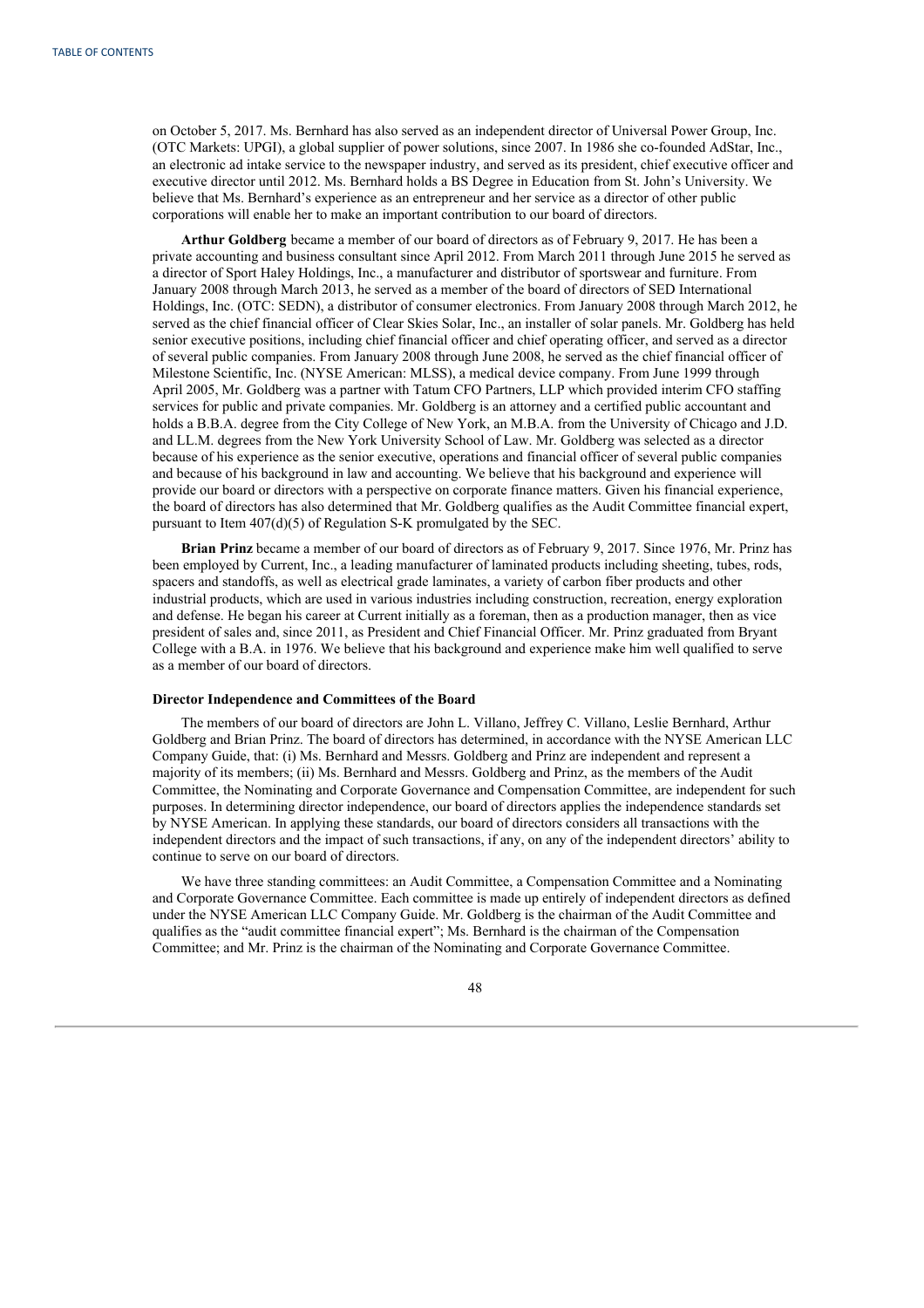*Audit Committee.* The Audit Committee oversees our accounting and financial reporting processes, internal systems of accounting and financial controls, relationships with auditors and audits of financial statements. Specifically, the Audit Committee's responsibilities include the following:

- selecting, hiring and terminating our independent auditors;
- evaluating the qualifications, independence and performance of our independent auditors;
- approving the audit and non-audit services to be performed by the independent auditors;
- reviewing the design, implementation and adequacy and effectiveness of our internal controls and critical policies;
- overseeing and monitoring the integrity of our financial statements and our compliance with legal and regulatory requirements as they relate to our financial statements and other accounting matters;
- with management and our independent auditors, reviewing any earnings announcements and other public announcements regarding our results of operations; and
- preparing the report that the SEC requires in our annual proxy statement.

*Compensation Committee.* The Compensation Committee assists the board of directors in determining the compensation of our officers and directors. The Compensation Committee is comprised entirely of directors who satisfy the standards of independence applicable to compensation committee members established under 162(m) of the Internal Revenue Code and Section 16(b) of the Exchange Act. Specific responsibilities include the following:

- approving the compensation and benefits of our executive officers;
- reviewing the performance objectives and actual performance of our officers; and
- administering our stock option and other equity and incentive compensation plans.

*Nominating and Corporate Governance Committee.* The corporate governance and nominating committee assists the board by identifying and recommending individuals qualified to become members of the board of directors. Specific responsibilities include the following:

- evaluating the composition, size and governance of our Board and its committees and making recommendations regarding future planning and the appointment of directors to our committees;
- establishing a policy for considering shareholder nominees to our Board;
- reviewing our corporate governance principles and making recommendations to the Board regarding possible changes; and
- reviewing and monitoring compliance with our Code of Ethics and insider trading policy.

# **Section 16(a) Beneficial Ownership Reporting Compliance**

Section 16(a) of the Exchange Act requires the Company's officers and directors, and persons who own more than 10% of a registered class of our equity securities to file reports of ownership and changes in ownership with the SEC. Officers, directors and greater than ten percent (10%) shareholders are required by SEC regulations to furnish us with copies of all Section 16(a) forms they file.

To the best of our knowledge, based solely on review of the copies of such forms furnished to us, or written representations that no other forms were required, we believe that all Section 16(a) filing requirements applicable to its officers, directors and greater than 10% shareholders were complied with during the year ended December 31, 2017, except that Brian Prinz untimely filed his Form 5 for the year ended December 31, 2017.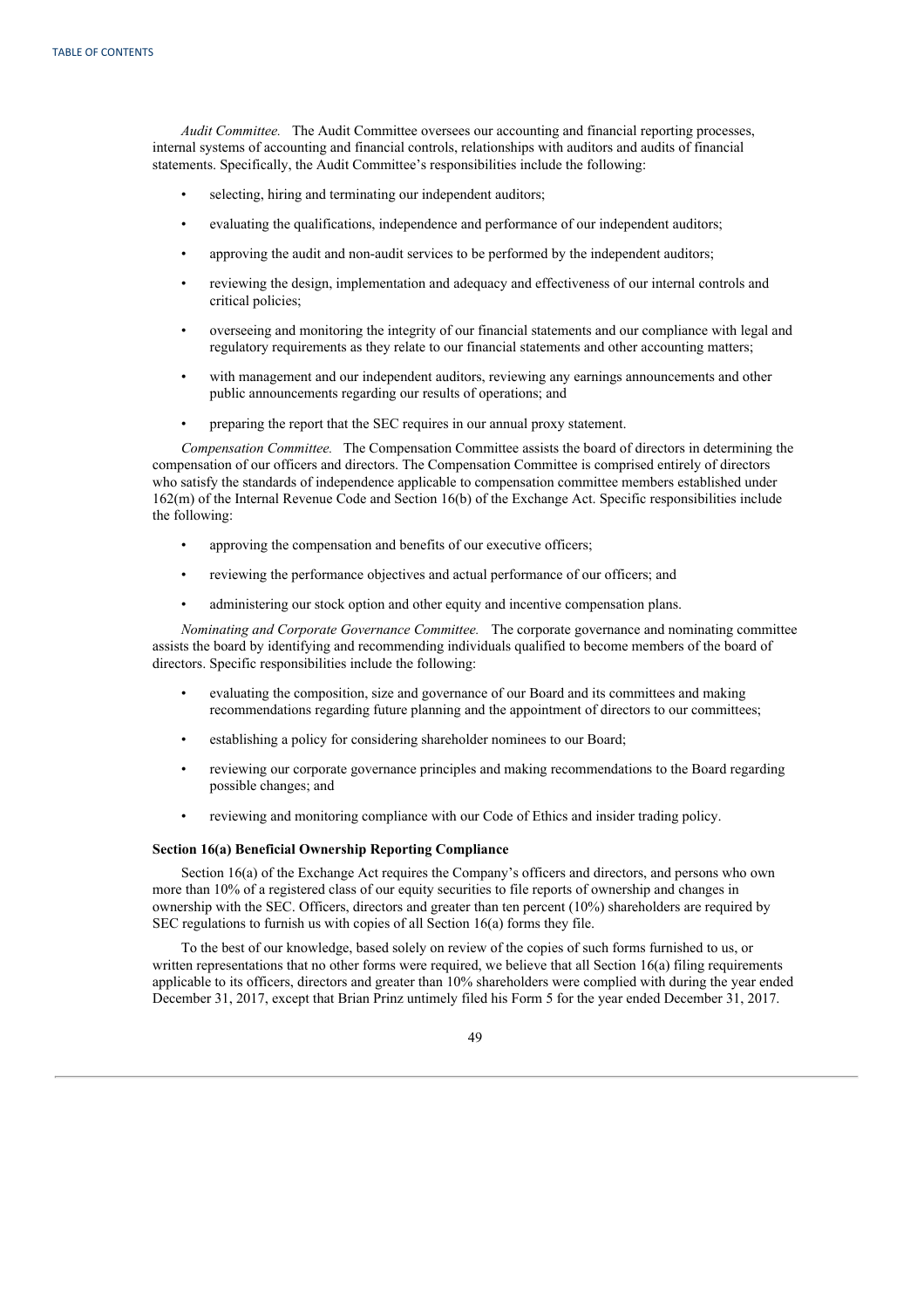## **Code of Ethics**

We have adopted a code of ethics that applies to its directors, principal executive officer, principal financial officer and other persons performing similar functions. The Code of Ethics is posted on our web site at *www.sachemcapitalcorp.com*. We will also provide a copy of the Code of Ethics to any person without charge, upon written request addressed to John L. Villano, CPA at our principal executive office, located at 23 Laurel Street, Branford, CT 06405.

#### **Item 11. Executive Compensation.**

The following Summary Compensation Table sets forth all compensation earned by or paid to, in all capacities, during the years ended December 31, 2017 and 2016 to our Co-Chief Executive Officers (the "Named Executives"):

## **Summary Compensation Table**

| <b>Name and Principal Position</b>                                                                 | Year | Salary<br><b>(S)</b> | <b>Bonus</b><br><b>(S)</b>      | Total<br>(S) |
|----------------------------------------------------------------------------------------------------|------|----------------------|---------------------------------|--------------|
| John L. Villano, CPA                                                                               | 2017 | \$230,000            |                                 | \$230,000    |
| Chairman of the Board, Co-Chief Executive Officer, Chief Financial<br><b>Officer and Secretary</b> | 2016 | <b>NA</b>            | <b>NA</b>                       | <b>NA</b>    |
| Jeffrey C. Villano                                                                                 | 2017 | \$230,000            | $\hspace{0.1mm}-\hspace{0.1mm}$ | \$230,000    |
| President, Co-Chief Executive Officer, Treasurer and Director                                      | 2016 | NΑ                   | NΑ                              | NA.          |

Prior to the Exchange on February 8, 2017, we had no employees. Rather, JJV, in its capacity as the manager of SCP, provided management and administrative services to SCP for which it received management fees. In addition, JJV also paid certain expenses on behalf of SCP for which it was entitled to reimbursement. For the year ended December 31, 2016, the amount paid or accrued to JJV in its capacity as the manager of SCP totaled \$350,229. On February 9, 2017, SCP paid \$910,211 to JJV in full satisfaction of all amount due and owing to JJV through the date of the Exchange. These amounts do not include loan origination fees that SCP paid to JJV. Origination fees paid to JJV for the period beginning January 1, 2017 and ending February 8, 2017 were \$52,902. Origination fees paid to JJV for the year ended December 31, 2016 were \$636,260. Since consummation of the Exchange, JJV has no longer been entitled to any management fees or any origination fees.

The management fees payable to JJV in its capacity as the manager of SCP are set forth in the SCP operating agreement and include the following:

- (a) 75% of loan origination fees and 100% of credit and wire fees paid by a borrower in connection with originating and funding a loan;
- (b) if SCP purchased an existing loan from a third party, a fee comparable to the origination fee that SCP would have charged if it had originated such loan;
- (c) a listing fee in connection with the sale of any property that SCP acquired pursuant to a foreclosure action;
- (d) a monthly servicing fee equal to the sum of (i) one-twelfth of 1% of the total assets of SCP and (ii) one-twelfth of 0.5% to one percent of the total amount of SCP's loan portfolio; and
- (e) reimbursement of any fees paid in connection with the preparation of all tax returns and audit reports on behalf of SCP.

In addition, JJV had the right to sell any mortgages it holds to SCP at 10% over the principal amount thereof. JJV has never exercised this right.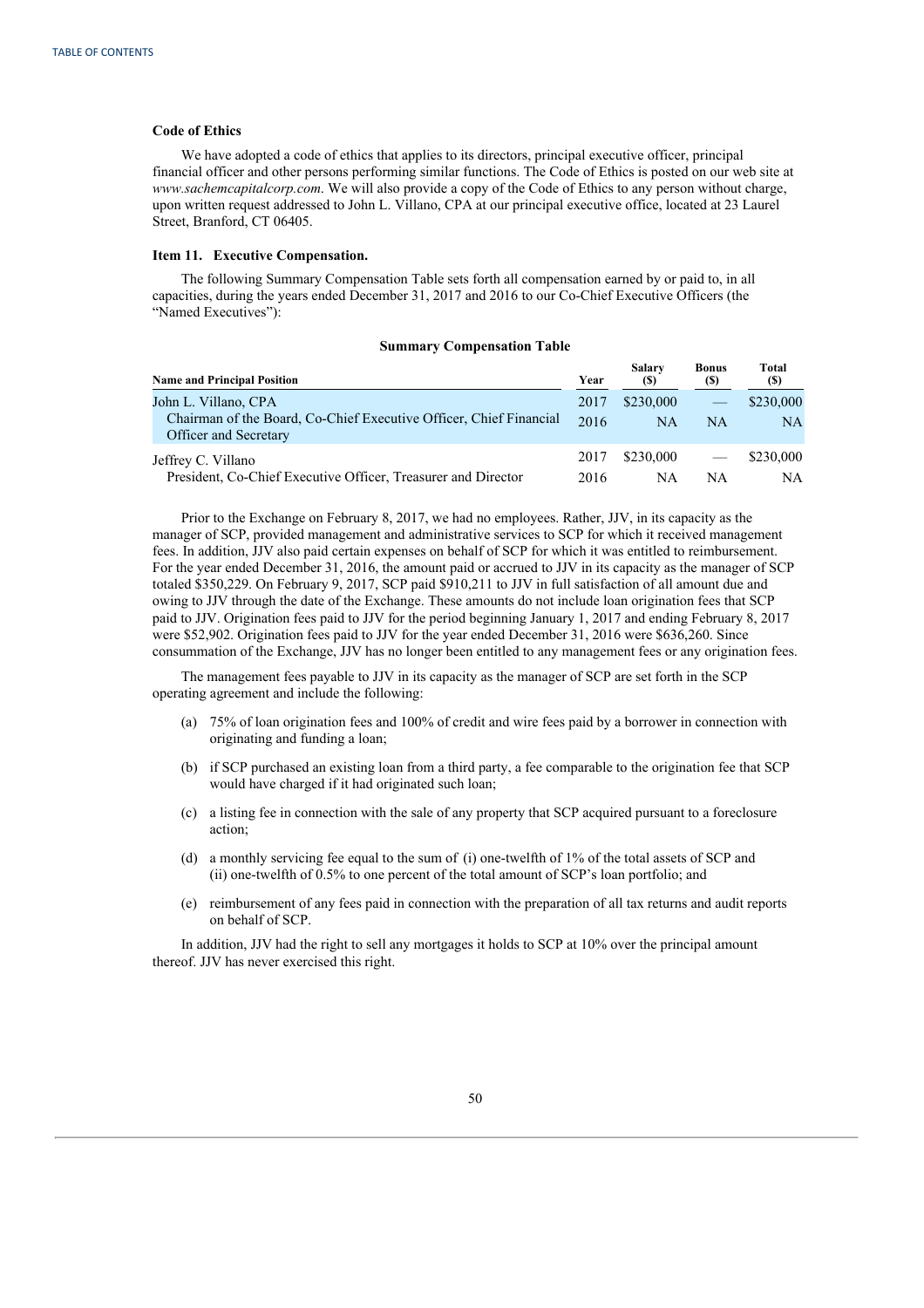## **Employment Agreements**

We have entered into employment agreements with each of John Villano and Jeffrey Villano which were effective as of February 9, 2017. The material terms of the employment agreements are as follows:

- John Villano will serve as our co-chief executive officer, chief financial officer and secretary and Jeffrey Villano will serve as our co-chief executive officer, president and treasurer.
- The term of employment is five years, which commenced on February 9, 2017, unless terminated earlier pursuant to the terms of the agreement. The termination date will be extended one year on each anniversary date of the agreement unless either party to the agreement provides written notice at least 180 days before the next anniversary date that it is electing not to renew the agreement, in which case the agreement will terminate at the end of the fourth year from the next anniversary date.
- Base compensation of \$260,000 per annum, which amount may be increased in the discretion of the compensation committee of the board of directors in its sole and absolute discretion.
- Incentive compensation in such amount as shall be determined by the compensation committee of the board of directors in its sole and absolute discretion, based on our achievement of the financial performance goals set by the Board.
- Incentive compensation for certain capital transactions in such amount as shall be determined by the compensation committee of the board of directors in its sole and absolute discretion.
- The right to participate in all retirement, pension, deferred compensation, insurance and other benefit plans adopted and maintained by us for the benefit of employees and be entitled to additional compensation in an amount equal to the cost of any such benefit plan or program if he chooses not to participate.
- Indemnification to the full extent permitted by law against and for any claims, liabilities, losses, expenses and costs incurred that relate to any acts or omission taken in his capacity as an officer or director.
- We have the right to terminate the employment agreement at any time with or without cause and for death or disability (as defined in the employment agreement). See below for the payments due upon a termination.
- Two-year non-competition provision if we terminate the employment agreement for cause.
- In the event any payment to the employee is subject to an excise tax under the Internal Revenue Code, we will pay the employee an additional amount equal to the amount of the excise tax and any other taxes (whether in the nature of excise taxes or income taxes) due with respect to such payment.

## **Termination and Change of Control Arrangement**

Each employment agreement provides that we may terminate the executive's employment at any time with or without cause. It also provides that employment will terminate upon the death or disability of the executive. If we terminate the executive's employment for cause, we will only be liable for his base salary and benefits through the date of termination. In addition, the executive will not forfeit any rights to payments, options or benefits that have vested or have been earned or to which he is entitled as of the date of termination. If we terminate the executive's employment without cause or the agreement terminates because of the death or disability of the executive or the executive terminates for Good Reason (as defined in the employment agreement), the executive is also entitled to receive (i) a lump sum payment equal to 48 times his monthly salary on the date of termination; (ii) any deferred compensation or accrued vacation pay; (iii) continuation for a 12 month period after termination of health and welfare and long-term disability benefits; and (iv) a pro rata share of any incentive compensation and any other compensation or benefits to which he would have been entitled had he not been wrongfully terminated.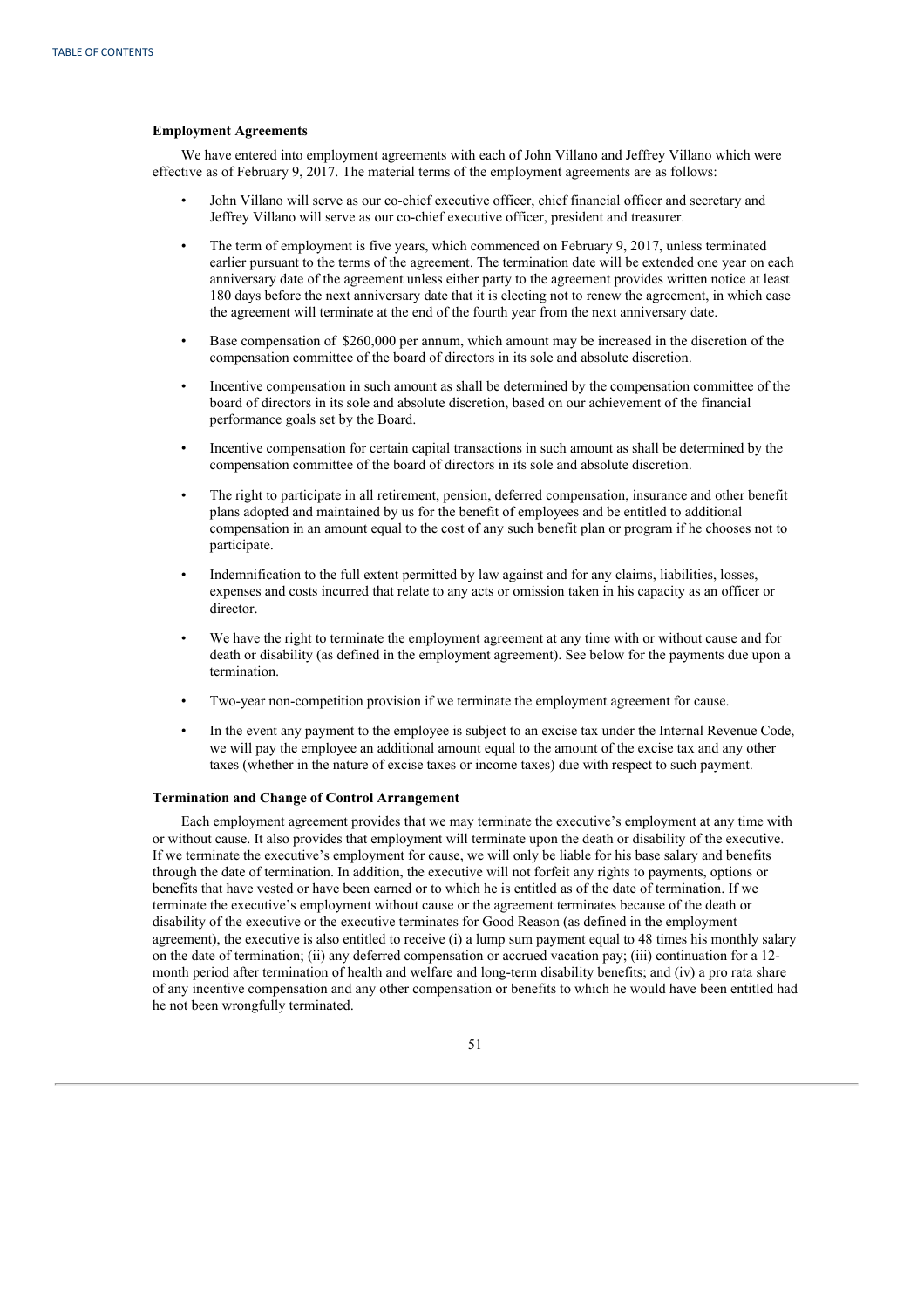Good Reason includes a "change in control" with respect to us. A "change in control" means (1) if we merge into another corporation and, as a result of such merger, our shareholders immediately prior to such merger own less than 50% of the surviving corporation; (2) we sell, lease or otherwise dispose of all or substantially all of our assets; (3) the acquisition of beneficial ownership, directly or indirectly, of our common shares or any other securities having voting rights that we may issue in the future, rights to acquire our voting securities (including, without limitation, securities that are convertible into voting securities and rights, options warrants and other agreements or arrangements to acquire such voting securities) by any person, corporation or other entity or group thereof acting jointly, in such amount or amounts as would permit such person, corporation or other entity or group thereof acting jointly to elect a majority of the members of our board of directors, as then constituted; or (4) the acquisition of beneficial ownership, directly or indirectly, of voting securities and rights to acquire voting securities having voting power equal to 40% percent or more of the combined voting power of our then outstanding voting securities by any person, corporation or other entity or group thereof acting jointly unless such acquisition is expressly approved by resolution of our board of directors passed upon affirmative vote of not less than a majority of the board of directors and adopted at a meeting of the board of directors held not later than the date of the next regularly scheduled or special meeting held following the date we obtain actual knowledge of such acquisition (which approval may be limited in purpose and effect solely to affecting the rights of the executive under his employment agreement). Notwithstanding the preceding sentence, any transaction that involves a mere change in identity form or place of organization within the meaning of Section 368(a)(1)(F) of the Internal Revenue Code, or a transaction of similar effect, will not constitute a "change in control."

### **Outstanding Equity Awards at December 31, 2017**

None.

### **Compensation of Directors**

We have adopted a compensation plan for our independent directors (the "Director Plan") that contemplates the following:

- each non-employee director shall receive cash compensation at a rate of \$12,500 per year, which amount shall be paid in equal quarterly installments of \$3,125 no later than the third  $(3^{rd})$  business day of each calendar quarter, *provided, however,* that the first quarterly installment was prorated amount for the period beginning February 9, 2017 and ending March 31, 2017 and was paid together with the installment for the second quarter of 2017;
- the chairman of the Audit Committee will receive additional cash compensation of \$5,000 per year, payable in equal quarterly installments of \$1,250 no later than the third  $(3<sup>rd</sup>)$  business day of each calendar quarter, *provided, however,* that the first quarterly installment was prorated amount for the period beginning February 9, 2017 and ending March 31, 2017 and was paid together with the installment for the second quarter of 2017; and
- the chairman of the Compensation Committee will receive additional cash compensation of \$2,500 per year, payable in equal quarterly installments of \$625 no later than the third  $(3^{rd})$  business day of each calendar quarter, *provided, however,* that the first quarterly installment was prorated amount for the period beginning February 9, 2017 and ending March 31, 2017 and was paid together with the installment for the second quarter of 2017.

John L. Villano and Jeffrey C. Villano, who are executive officers as well as directors, do not receive compensation in connection with their positions as members of our board of directors.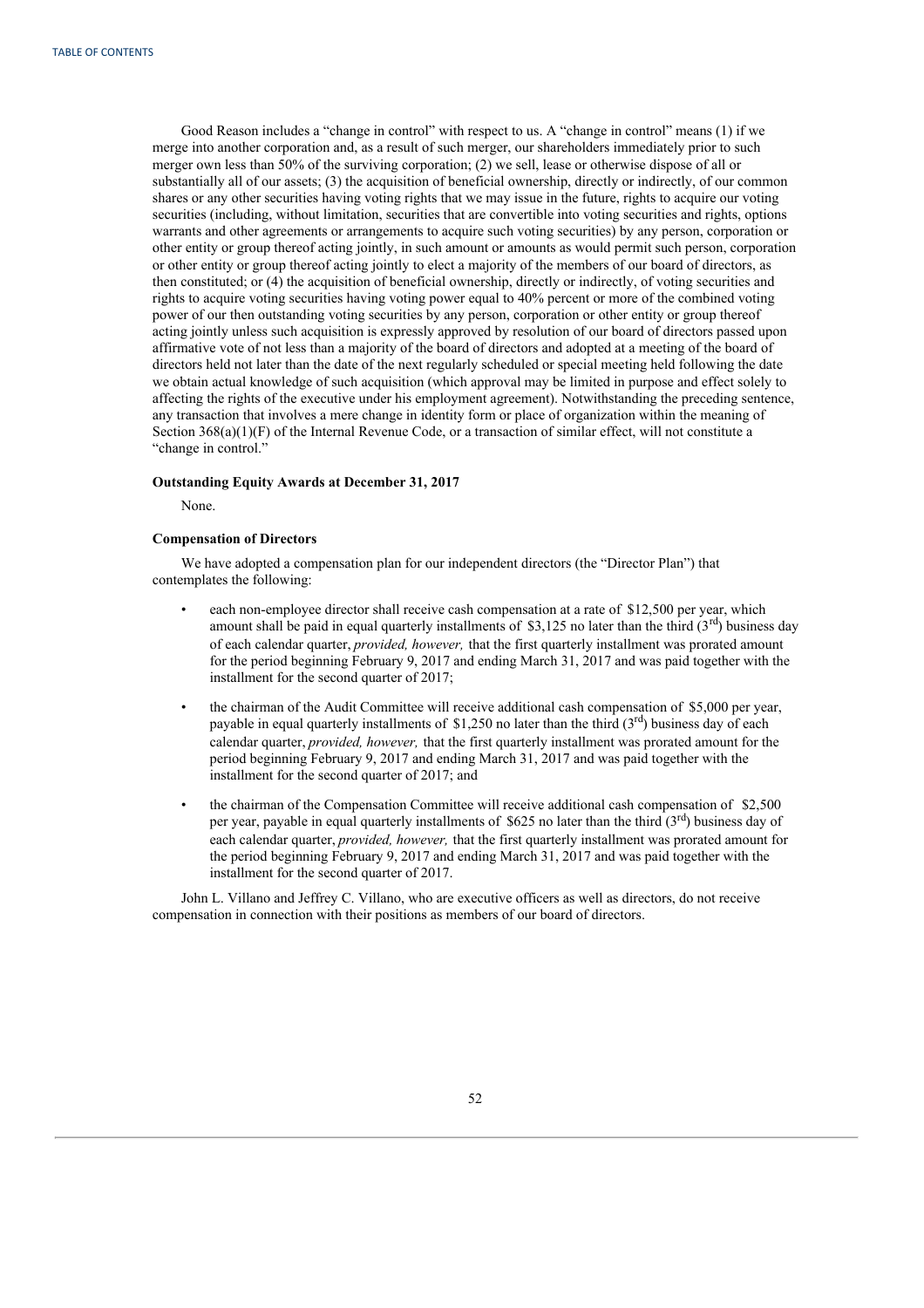The following table provides compensation information for the year ended December 31, 2017 for each of the Independent Directors.

| Name               | <b>Fees Earned or</b><br>Paid in Cash<br>$(S)^{(1)}$ | Total<br><b>(\$)</b> |
|--------------------|------------------------------------------------------|----------------------|
| Leslie Bernhard    | \$13,375                                             | \$13,375             |
| Arthur Goldberg    | \$15,604                                             | \$15,604             |
| <b>Brian Prinz</b> | \$11,145                                             | \$11,145             |

(1) For the period beginning February 9, 2017 through December 31, 2017.

## **Item 12. Security Ownership of Certain Beneficial Owners and Management and Related Shareholder Matters**

The following table, together with the accompanying footnotes, sets forth information, as of March 29, 2018, regarding stock ownership of all persons known by us to own beneficially more than 5% of our outstanding common shares, Named Executives, all directors, and all directors and officers of Sachem Capital as a group:

| Name of Beneficial Owner <sup>(1)</sup>                     | <b>Number of Common</b><br><b>Shares Beneficially</b><br>Owned <sup>(2)</sup> | Percentage of<br>Class <sup>(3)</sup> |
|-------------------------------------------------------------|-------------------------------------------------------------------------------|---------------------------------------|
| <b>Executive Officers and Directors</b>                     |                                                                               |                                       |
| John L. Villano <sup>(4)</sup>                              | 1,247,396                                                                     | $8.09\%$                              |
| Jeffrey C. Villano <sup>(5)</sup>                           | 1,753,722                                                                     | 11.38%                                |
| Leslie Bernhard                                             |                                                                               |                                       |
| Arthur Goldberg                                             | 5,000                                                                         | $\ast$                                |
| Brian Prinz                                                 | 324,102                                                                       | $2.10\%$                              |
| All officers and directors as a group (5 persons)           | 3,330,220                                                                     | 21.60%                                |
| Greater Than 5% Shareholders                                |                                                                               |                                       |
| Resource Real Estate Diversified Income Fund <sup>(6)</sup> | 850,000                                                                       | $5.51\%$                              |

Less than  $1\%$ .

- (1) Unless otherwise provided, the address of each of the individuals above is c/o Sachem Capital Corp., 23 Laurel Road, Branford, CT 06405.
- (2) A person is deemed to be a beneficial owner of securities that can be acquired by such person within 60 days upon the exercise of options and warrants or conversion of convertible securities. Each beneficial owner's percentage ownership is determined by assuming that options, warrants and convertible securities that are held by such person (but not held by any other person) and that are exercisable or convertible within 60 days have been exercised or converted. Except as otherwise indicated, and subject to applicable community property and similar laws, each of the persons named has sole voting and investment power with respect to the shares shown as beneficially owned.
- (3) All percentages are determined based on 15,415,737 common shares outstanding as of the March 29, 2018.
- (4) Includes 6,827 common shares owned by Mr. Villano's wife. Mr. Villano disclaims beneficial ownership of the 6,827 Common Shares owned by his wife for the purposes of section 13(d) or 13(g) of the Exchange Act.
- (5) Includes 394,718 and 183,532 common shares owned by Ultimate Brands Inc. and Union News of New Haven, Inc., respectively, each a corporation of which he is the founder and chief executive officer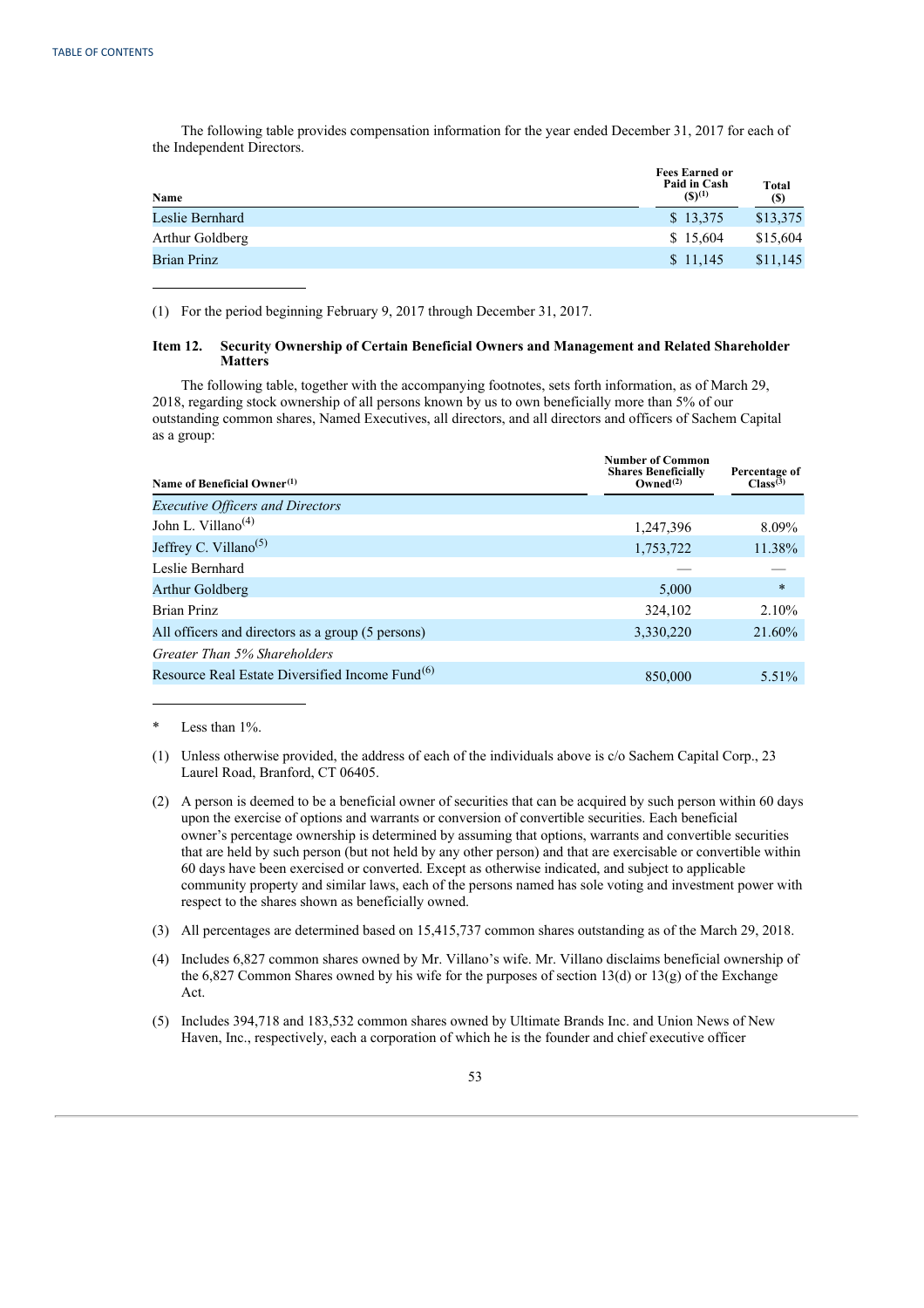and over which he has full voting and dispositive control, and 3,251 common shares owned by his daughter. Mr. Villano disclaims beneficial ownership of the 3,251 Common Shares owned by his daughter for the purposes of section 13(d) or 13(g) of the Exchange Act.

(6) Based on the Schedule 13G filed on February 27, 2017, Resource Real Estate, Inc., a Delaware corporation, the Advisor, is the investment advisor of Resource Real Estate Diversified Income Fund, a Delaware statutory Trust, the Fund. Pursuant to Rule 13d-3 of the Exchange Act, the Advisor may be deemed to beneficially own the shares owned by the Fund. Darshan Patel, is the chief compliance officer of both the Advisor and the Fund. The principal address of both the Advisor and the Fund is One Crescent Drive, Suite 203, Philadelphia, PA 19112.

#### **Equity Compensation Plan Information**

On October 27, 2016, we adopted the 2016 Equity Compensation Plan, the Plan, the purpose of which is to align the interests of our officers, other employees, advisors and consultants or any subsidiary, if any, with those of our shareholders and to afford an incentive to such officers, employees, consultants and advisors to continue as such, to increase their efforts on our behalf and to promote the success of our business. The basis of participation in the Plan is upon discretionary grants of awards by the board of directors. The Plan is administered by the Compensation Committee. The maximum number of common shares reserved for the grant of awards under the Plan is 1,500,000, subject to adjustment as provided in Section 5 of the Plan. Approximately seven individuals are eligible to participate in the Plan including, our two executive officers, two other employees and three independent directors.

## *Types and Terms of Awards*

Awards under the Plan may take the form of stock options (either incentive stock options or non-qualified stock options) or restricted shares. Subject to restrictions that are set forth in the Plan, the Compensation Committee will have complete and absolute authority to set the terms, conditions and provisions of each award, including the size of the award, the exercise or base price, the vesting and exercisability schedule (including provisions regarding acceleration of vesting and exercisability) and termination and forfeiture provisions.

The Compensation Committee is subject to the following specific restrictions regarding the types and terms of awards:

- The exercise price for a stock option may not be less than 100% of the fair market value of the stock on the date of grant.
- No award may be granted after the expiration of the Plan (more than ten years after the Plan adoption date).

No stock option can be "repriced" without the consent of the shareholders and of the option holder if the effect would be to reduce the exercise price per share.

## *Amendment and Termination of the Plan*

The Plan expires on the tenth anniversary of the date of its adoption by the board of directors. Prior to the expiration date, the board of directors may at any time, and from time to time, suspend or terminate the Plan in whole or in part or amend it from time to time; *provided, however,* that unless otherwise determined by the board of directors, an amendment that requires shareholder approval in order for the Plan to continue to comply with Section 162(m) or any other law, regulation or stock exchange requirement shall not be effective unless approved by the requisite vote of shareholders. Notwithstanding the foregoing, no amendment to or termination of the Plan shall affect adversely any of the rights of any grantee under any outstanding award granted under the Plan without such grantee's consent.

#### *Exercise Price of an Option Granted Under the Plan*

The exercise price of an option granted under the Plan may be no less than the fair market value of a common share on the date of grant, unless, with respect to nonqualified stock options that are not intended as incentive stock options within the meaning of Section 422 of the Internal Revenue Code from time to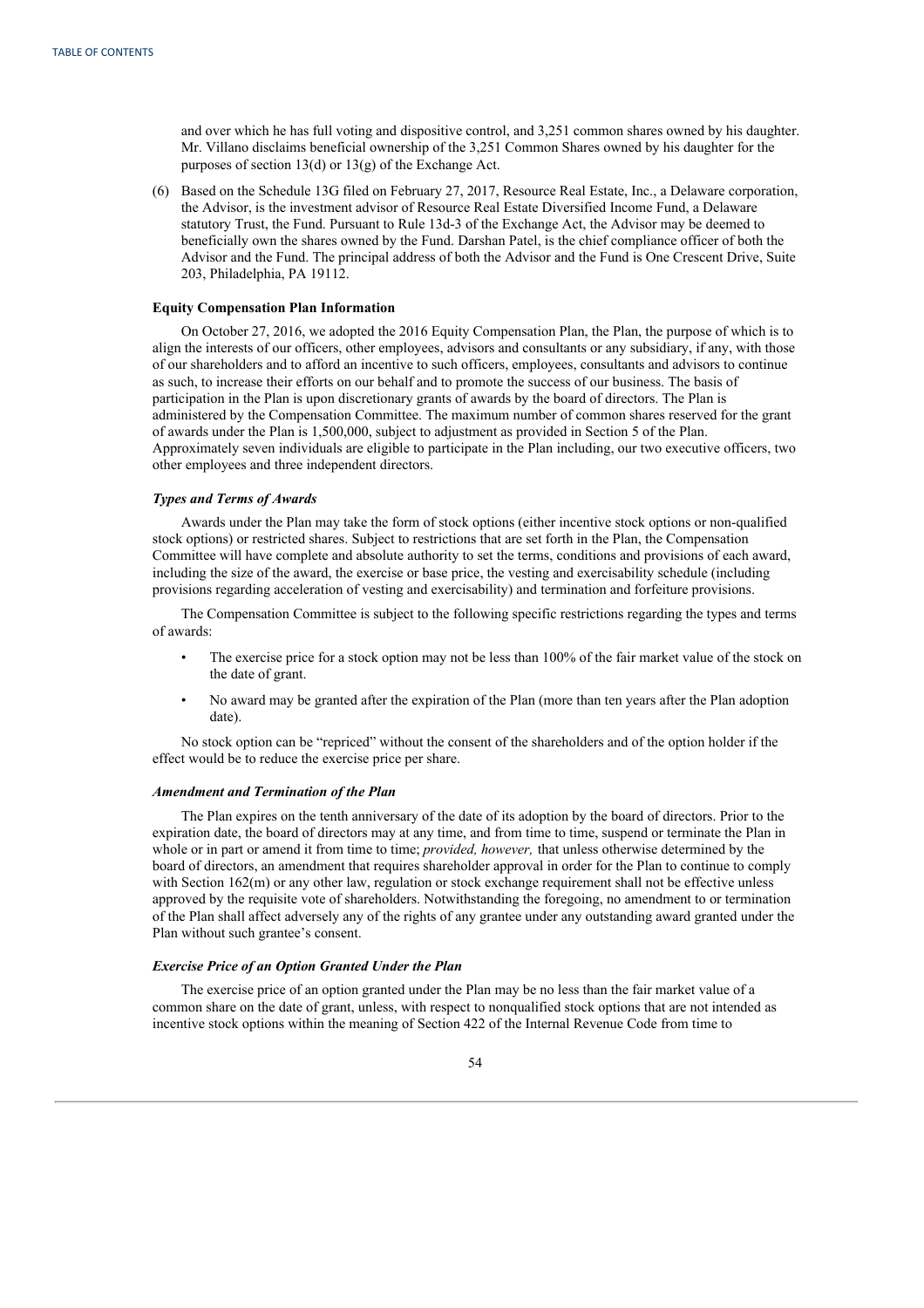time, otherwise determined by the Compensation Committee. However, incentive stock options granted to a ten percent shareholder must be priced at no less than 110% of the fair market value of our common shares on the date of grant and their term may not exceed five years. All options granted under the Plan are for a term of no longer than ten years unless otherwise determined by the Compensation Committee. The Compensation Committee also determines the exercise schedule of each option grant.

## *Federal Income Tax Consequences*

The following is a summary of the effect of federal income taxation upon the recipients and us with respect to the shares under the Plan and does not purport to be complete.

**Non-qualified Stock Options.** The grant of non-qualified stock options will have no immediate tax consequences to us or the grantee. The exercise of a non-qualified stock option will require a grantee to include in his gross income the amount by which the fair market value of the acquired shares on the exercise date (or the date on which any substantial risk of forfeiture lapses) exceeds the option price. Upon a subsequent sale or taxable exchange of the shares acquired upon exercise of a non-qualified stock option, a grantee will recognize long or short-term capital gain or loss equal to the difference between the amount realized on the sale and the tax basis of such shares. We will be entitled (provided applicable withholding requirements are met) to a deduction for Federal income tax purposes at the same time and in the same amount as the grantee is in receipt of income in connection with the exercise of a non-qualified stock option.

**Incentive Stock Options.** The grant of an incentive stock option will have no immediate tax consequences to us or our employee. If the employee exercises an incentive stock option and does not dispose of the acquired shares within two years after the grant of the incentive stock option nor within one year after the date of the transfer of such shares to him (a "disqualifying disposition"), he will realize no compensation income and any gain or loss that he realizes on a subsequent disposition of such shares will be treated as a longterm capital gain or loss. For purposes of calculating the employee's alternative minimum taxable income, however, the option will be taxed as if it were a non-qualified stock option.

**Restricted Shares.** Generally, unless the participant elects, pursuant to Section 83(b) of the Internal Revenue Code to recognize income in the taxable year in which restricted shares have been awarded, the participant is required to recognize income for federal income tax purposes in the first taxable year during which the participant's rights over the restricted shares are transferable or are not subject to a substantial risk of forfeiture, whichever occurs earlier. At such time, we will be entitled (provided applicable withholding requirements are met) to a deduction for Federal income tax purposes except to the extent that such participant's total compensation for the taxable year exceeds \$1.0 million, in which case such deduction may be limited by Section 162(m) of the Internal Revenue Code unless any such grant of restricted shares is made pursuant to a performance-based benchmark established by the Compensation Committee.

As of December 31, 2017, there were no options or shares granted under the Plan.

We have agreed to limit the maximum number of common shares that can be issued under the Plan and any individual awards to new employees to 100,000 common shares per annum, in the aggregate, for each of 2017 and 2018.

## **Item 13. Certain Relationships and Related Transactions and Director Independence.**

Prior to February 8, 2017, our business was conducted by Sachem Capital Partners, LLC ("SCP"). JJV was the managing member of SCP and John Villano and Jeffrey Villano were the managing members of JJV. Thus, in effect, they were the managers of SCP. They have also been our senior executive officers and directors since our formation in January 2016. Following consummation of the Exchange on February 8, 2017, JJV was no longer entitled to receive any management fees from SCP and John Villano and Jeffrey Villano became our fulltime employees. In addition, following the consummation of the IPO, each continued to own more than 10% of our issued and outstanding common shares.

Prior to the Exchange, SCP had no employees. Rather, JJV, in its capacity as the manager of SCP, provided management and administrative services to SCP for which it received management fees. In addition, JJV also paid certain expenses on behalf of SCP for which it was entitled to reimbursement. For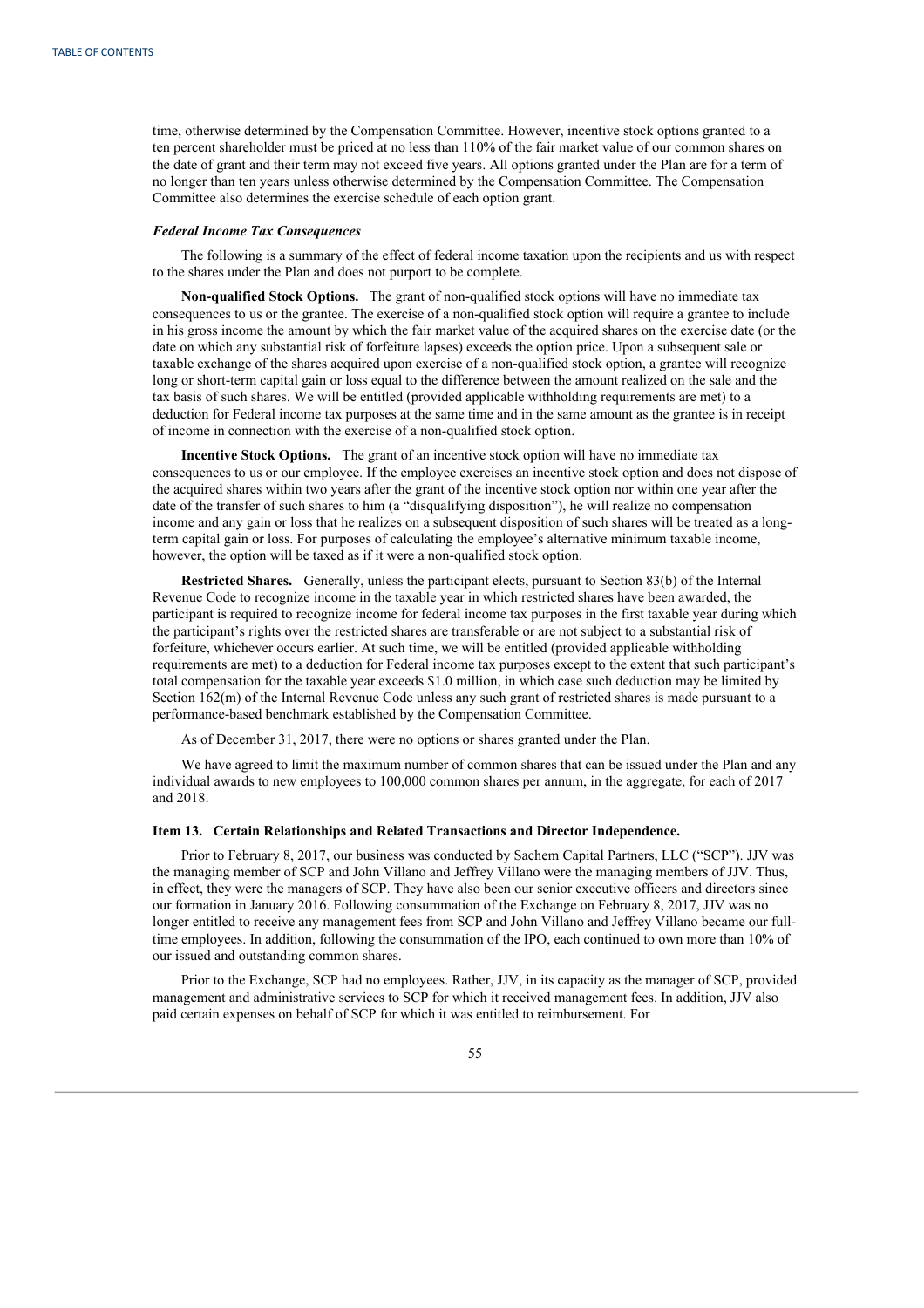the years ended December 31, 2017 and 2016, the amounts paid or accrued to JJV in its capacity as the manager of SCP were approximately \$36,000 and \$350,000, respectively. On February 9, 2017, SCP paid approximately \$900,000 to JJV in full satisfaction of all amounts due and owing to JJV through the date of the Exchange. These amounts do not include loan origination fees that SCP paid to JJV. Origination fees paid to JJV for the years ended December 31, 2017 and 2016 were approximately \$53,000 (which was paid prior to the IPO) and \$636,000, respectively. Following consummation of the Exchange, JJV was no longer entitled to any management fees or any origination fees.

All our records are kept at and all our operations are conducted from our offices, which are located in a building owned by Union News of New Haven, Inc. Jeffrey Villano is the chief executive officer of Union News and owns 20% of its outstanding stock. The other 80% is owned by his and John Villano's mother, Shirley Villano. On December 9, 2016, we acquired the property located at 698 Main Street, Branford, Connecticut. The property includes two buildings, one of which will become our new principal office. We expect to relocate to Main Street in the fourth quarter of 2018.

Our loan portfolio includes three loans made to JJV. The principal balance of the loans to JJV at December 31, 2017 and December 31, 2016 were approximately \$1.1 million and \$1.2 million, respectively. Interest paid to us by JJV for the years ended December 31, 2017 and 2016 was approximately \$134,000 and \$166,000, respectively. These loans were made in connection with JJV's purchase of real property from third parties who, for various reasons, did not meet our loan criteria. We believe that the terms of these loans are no less beneficial to us than they would have been if we made the loans to unrelated third parties and are all properly documented.

We have adopted a policy that prohibits any transaction between us and a related party unless the terms of that transaction are no less favorable to us than if we had entered into the same transaction with an unrelated party and the transaction is approved by our Audit Committee or other independent committee of our board of directors, in the case where it is inappropriate for our Audit Committee to review such a transaction due to a conflict of interest.

## **Item 14. Principal Accounting Fees and Services**

The aggregate fees billed by Hoberman  $&$  Lesser, LLP, our principal accounting firm, for the fiscal years ended December 31, 2017 and 2016, are set forth below**.**

|                    | 2011      | 2010      |
|--------------------|-----------|-----------|
| Audit fees*        | \$230,700 | \$128,000 |
| Audit related fees |           |           |
| Tax fees           |           |           |
| All other fees     |           |           |
| Total fees         | \$230,700 | \$128,000 |
|                    |           |           |

**2017 2016**

Includes fees for professional services rendered (i) for the audit of SCP's 2016 quarterly and annual financial statements, (ii) for the review of Sachem Capital Corp.'s 2017 quarterly and annual financial statements, (iii) in connection with our IPO in February 2017 and our second public offering in November 2017, and (iv) for other services that are normally provided in connection with statutory and regulatory filings.

## **Audit Committee Pre-Approval Policies and Procedures**

The Audit Committee charter provides that the Audit Committee will pre-approve audit services and nonaudit services to be provided by the independent auditors before the accountant is engaged to render these services. The Audit Committee may consult with management in the decision-making process but may not delegate this authority to management. The Audit Committee may delegate its authority to preapprove services to one or more committee members, provided that the designees present the pre-approvals to the full committee at the next committee meeting. All audit and non-audit services performed by the independent accountants must be pre-approved by the Audit Committee to assure that such services do not impair the auditors' independence from us.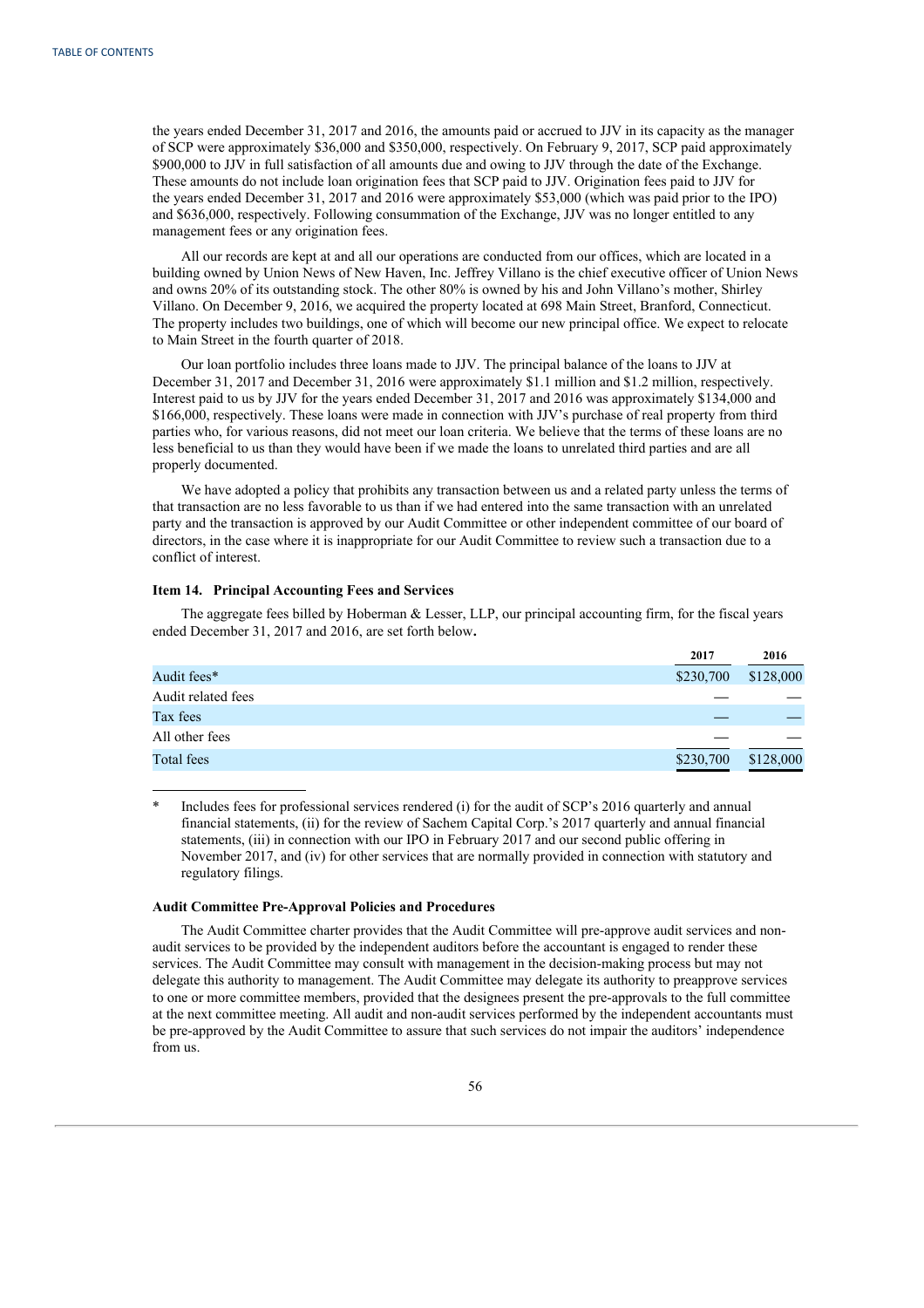## **PART IV**

# **Item 15. Exhibits and Financial Statement Schedules**

- (a) 1. Financial Statements See Index to Financial Statements on page  $F-1$ .
	- 2. Financial Statement Schedules See (c) below.
	- 3. Exhibits See (b) below.
- (b) Certain of the following exhibits were filed as Exhibits to the registration statement on Form S-11, Registration No. 333-214323 and amendments thereto (the "Registration Statement") filed by us under the Securities Act and are hereby incorporated by reference.

| <b>Exhibit</b><br>No. | <b>Description</b>                                                                                                                                                                                                                                                                             |
|-----------------------|------------------------------------------------------------------------------------------------------------------------------------------------------------------------------------------------------------------------------------------------------------------------------------------------|
| 2.1                   | Form of Amended and Restated Exchange Agreement <sup>(1)</sup>                                                                                                                                                                                                                                 |
| 3.1                   | Certificate of Incorporation <sup><math>(1)</math></sup>                                                                                                                                                                                                                                       |
| 3.1(a)                | Certificate of Amendment to Certificate of Incorporation <sup>(1)</sup>                                                                                                                                                                                                                        |
| 3.2                   | Bylaws, as amended <sup><math>(2)</math></sup>                                                                                                                                                                                                                                                 |
| 4.1                   | Form of Representative's Warrants <sup>(1)</sup>                                                                                                                                                                                                                                               |
| 4.2                   | Form of Representatives' Warrants issued on October 27, 2017 in connection with the follow-on<br>underwritten public offering <sup>(4)</sup>                                                                                                                                                   |
| $10.1**$              | <u>Employment Agreement by and between John C. Villano and Sachem Capital Corp.</u> <sup>(1)</sup>                                                                                                                                                                                             |
| $10.2**$              | Employment Agreement by and between Jeffrey L. Villano and Sachem Capital Corp. <sup>(1)</sup>                                                                                                                                                                                                 |
| 10.3                  | Sachem Capital Corp. 2016 Equity Compensation Plan <sup>(1)</sup>                                                                                                                                                                                                                              |
| 10.4.1                | Amended and Restated Revolving Note, dated March 15, 2016, in the principal amount of<br>$$15,000,000.00^{(1)}$                                                                                                                                                                                |
| 10.4.2                | Form of Second Amended and Restated Commercial Revolving Loan and Security Agreement,<br>February 8, 2017, among Bankwell Bank, as Lender, and Sachem Capital Partners, LLC, as Existing<br>Borrower, and Sachem Capital Corp., as Borrower <sup>(1)</sup>                                     |
| <u>10.4.3</u>         | Guaranty Agreement, dated December 18, 2014 <sup>(1)</sup>                                                                                                                                                                                                                                     |
| 10.4.4                | Form of Second Reaffirmation of Guaranty Agreement, dated February 8, 2017 <sup>(1)</sup>                                                                                                                                                                                                      |
| 10.4.5                | Amended and Restated Revolving Note, dated June 30, 2017, in the principal amount of<br>$$20,000,000.00^{(3)}$                                                                                                                                                                                 |
| 10.4.6                | Modification of Second Amended and Restated Commercial Revolving Loan and Security<br>Agreement, dated as of June 30, 2017, among Bankwell Bank (as lender), Sachem Capital Corp. (as<br><u>borrower), and John L. Villano, Jeffrey C. Villano and JJV, LLC, (as guarantors)<sup>(3)</sup></u> |
| 10.4.7                | Third Reaffirmation of Guaranty Agreement, dated June 30, 2017 <sup>(3)</sup>                                                                                                                                                                                                                  |
| 14.1                  | Code of Ethics <sup>(2)</sup>                                                                                                                                                                                                                                                                  |
| 21.1                  | List of Subsidiaries <sup>(5)</sup>                                                                                                                                                                                                                                                            |
| <u>31.1</u>           | Chief Executive Officer Certification as required under section 302 of the Sarbanes Oxley Act*                                                                                                                                                                                                 |
| 31.2                  | Chief Financial Officer Certification as required under section 302 of the Sarbanes Oxley Act*                                                                                                                                                                                                 |
| 32.1                  | Chief Executive Officer Certification pursuant to 18 U.S.C. section 1350 as adopted pursuant to<br>section 906 of the Sarbanes Oxley Act***                                                                                                                                                    |
| 32.2                  | Chief Financial Officer Certification pursuant to 18 U.S.C. section 1350 as adopted pursuant to<br>section 906 of the Sarbanes Oxley Act***                                                                                                                                                    |
| 101.INS               | XBRL Instance Document*                                                                                                                                                                                                                                                                        |
| 101.SCH               | XBRL Taxonomy Extension Schema Document*                                                                                                                                                                                                                                                       |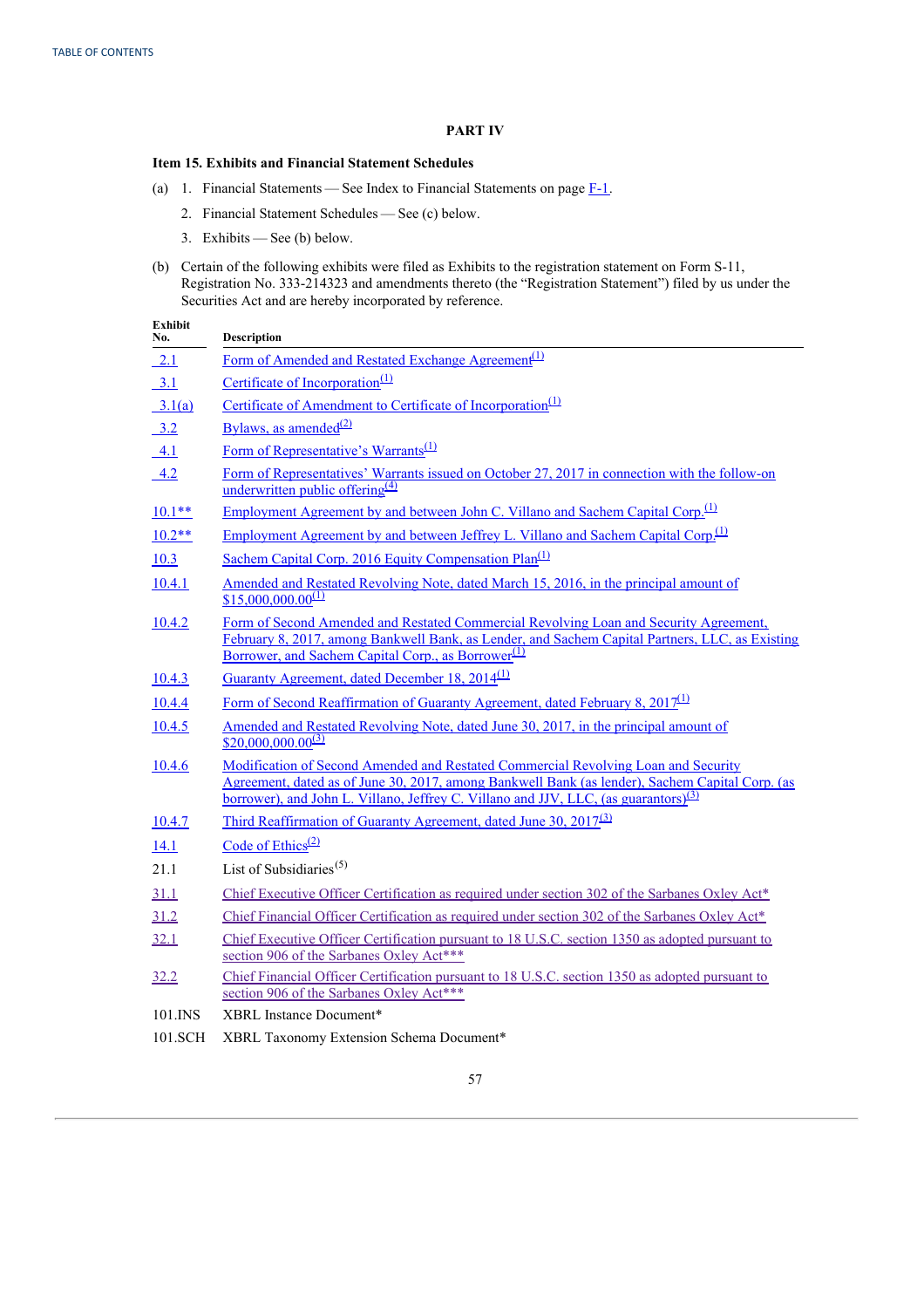| <b>Exhibit</b><br>No. | <b>Description</b>                                              |
|-----------------------|-----------------------------------------------------------------|
|                       | 101.CAL XBRL Taxonomy Extension Calculation Linkbase Document*  |
|                       | 101.DEF XBRL Taxonomy Extension Definition Linkbase Document*   |
|                       | 101.LAB XBRL Taxonomy Extension Label Linkbase Document*        |
|                       | 101.PRE XBRL Taxonomy Extension Presentation Linkbase Document* |

- \* Filed herewith.
- \*\* Compensation plan or arrangement for current or former executive officers and directors.
- \*\*\* Furnished, not filed, in accordance with item 601(32)(ii) of Regulation S-K.
- (1) Previously filed as an exhibit to the Registration Statement on Form S-11, as amended, (SEC File No.: 333-214323) and incorporated herein by reference.
- (2) Previously filed as an exhibit to the Annual Report on Form 10-K for the year ended December 31, 2016 and incorporated herein by reference.
- (3) Previously filed as an exhibit to the Current Report on Form 8-K on July 6, 2017 and incorporated herein by reference.
- (4) Previously filed on October 20, 2017, as Exhibit A to Exhibit 1.1 of the Registration Statement on Form S-11, as amended, (SEC File No.: 333-218954) and incorporated herein by reference.
- (5) None.
- (c) No financial statement schedules are included because the information is either provided in the financial statements or is not required under the related instructions or is inapplicable and such schedules therefore have been omitted.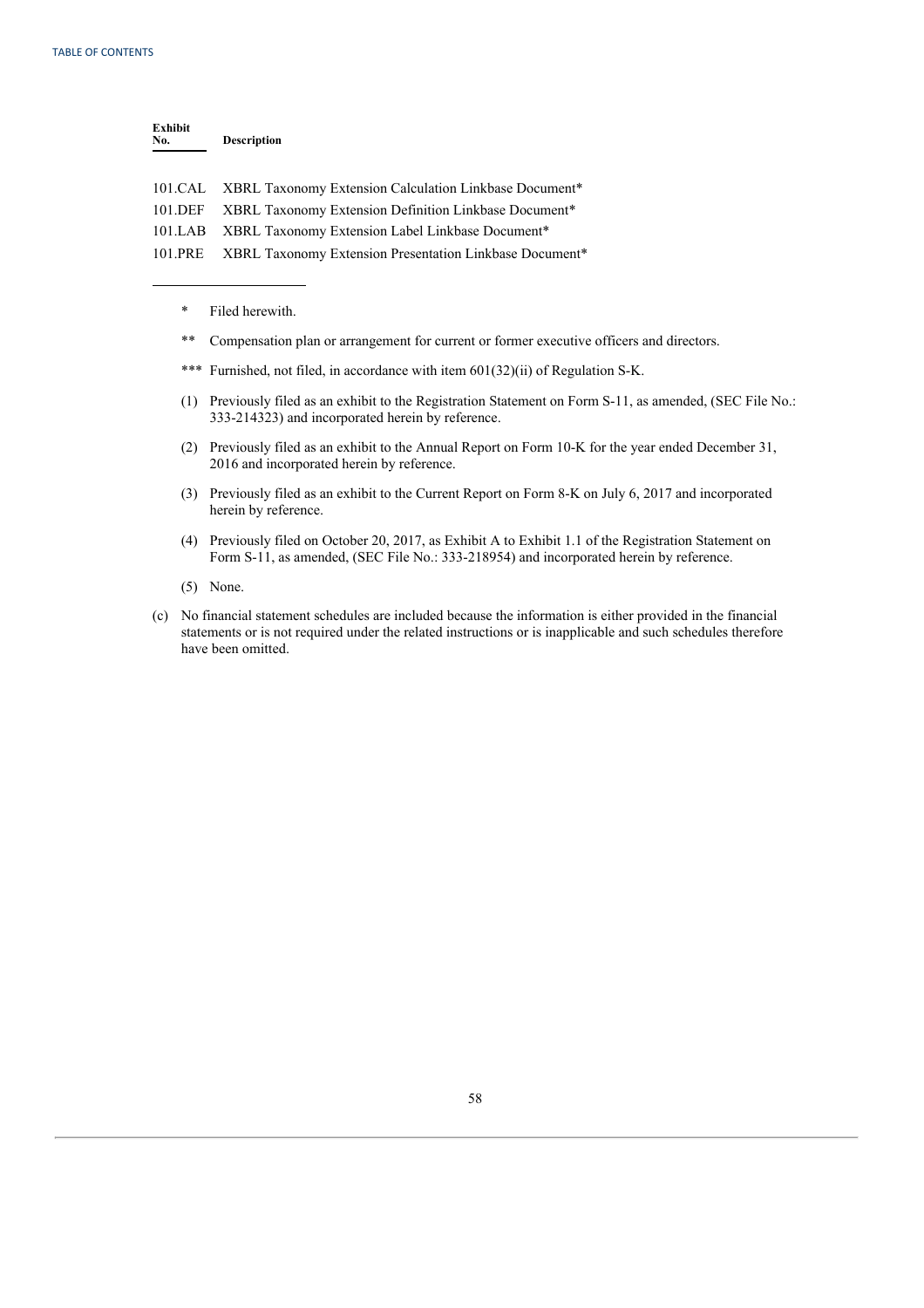# **SIGNATURES**

Pursuant to the requirements of Section 13 or 15(d) of the Securities Exchange Act of 1934, the Registrant has duly caused this Report to be signed on its behalf by the undersigned, thereunto duly authorized.

# **SACHEM CAPITAL CORP.**

By: /s/ Jeffrey C. Villano

Jeffrey C. Villano Co-Chief Executive Officer (Principal Executive Officer)

Date: April 2, 2018

In accordance with the Exchange Act, this report has been signed below by the following persons on behalf of the Registrant and in the capacities indicated on April 2, 2018:

| Signature              | Title                                                              |  |  |
|------------------------|--------------------------------------------------------------------|--|--|
| /s/ John L. Villano    | Chairman, Co-Chief Executive Officer,                              |  |  |
| John L. Villano, CPA   | Chief Financial Officer and Director (Principal Financial Officer) |  |  |
| /s/ Jeffrey C. Villano | Co-Chief Executive Officer, President and                          |  |  |
| Jeffrey C. Villano     | Director (Principal Executive Officer)                             |  |  |
| /s/ Leslie Bernhard    | Director                                                           |  |  |
| Leslie Bernhard        |                                                                    |  |  |
| /s/ Arthur Goldberg    | Director                                                           |  |  |
| Arthur Goldberg        |                                                                    |  |  |
| $/s/$ Brian Prinz      | Director                                                           |  |  |
| <b>Brian Prinz</b>     |                                                                    |  |  |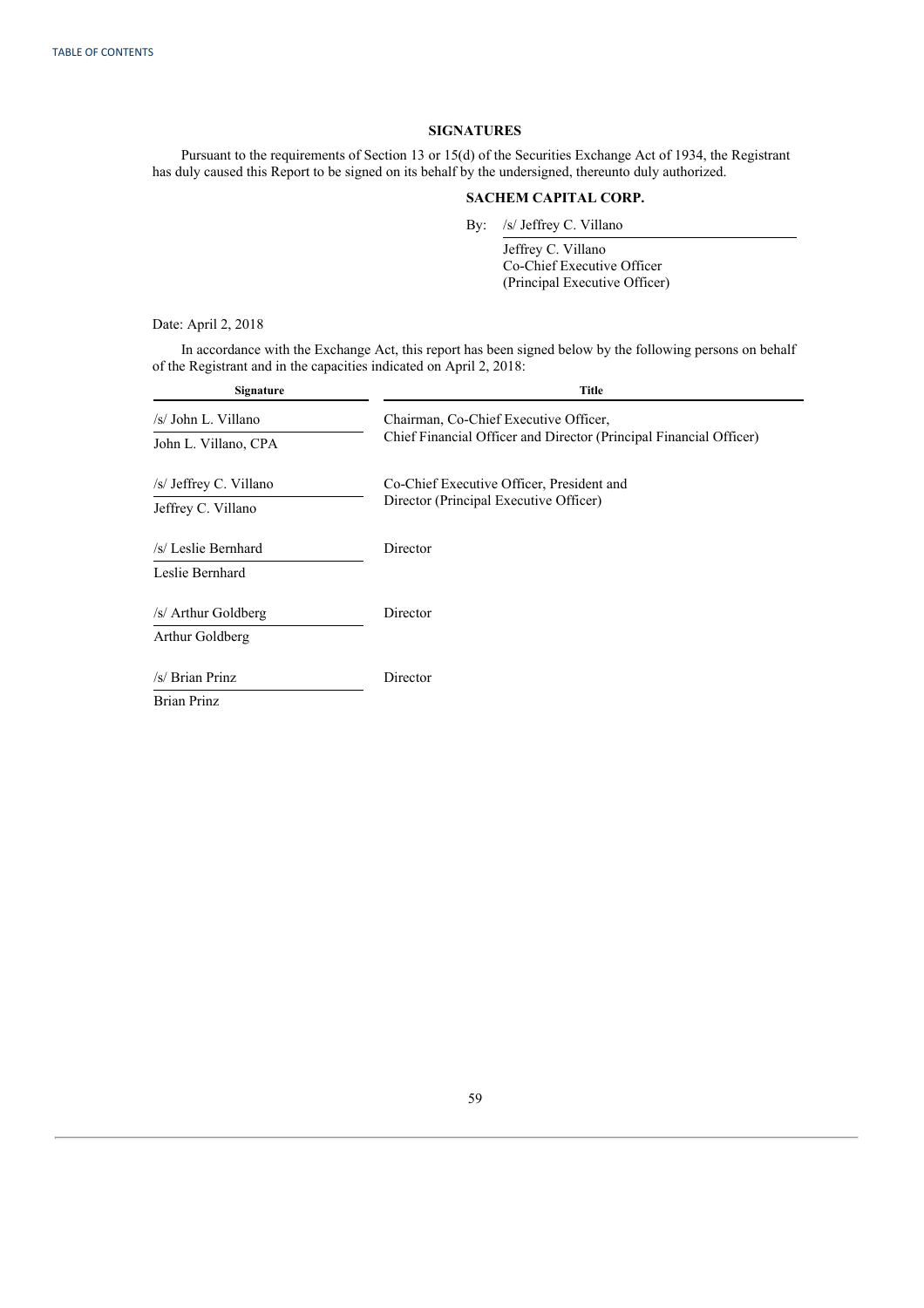# **INDEX TO FINANCIAL STATEMENTS**

# **For the Years ended December 31, 2017 and 2016**

| Reports of Independent Registered Public Accounting Firms | $F-2$      |
|-----------------------------------------------------------|------------|
| Financial Statements:                                     |            |
| <b>Balance Sheets</b>                                     | $F-3$      |
| <b>Statements of Operations</b>                           | $F-4$      |
| Statements of Changes in Shareholders'/Members' Equity    | $F-5$      |
| <b>Statements of Cash Flows</b>                           | $F-6$      |
| <b>Notes to Financial Statements</b>                      | $F-8-F-17$ |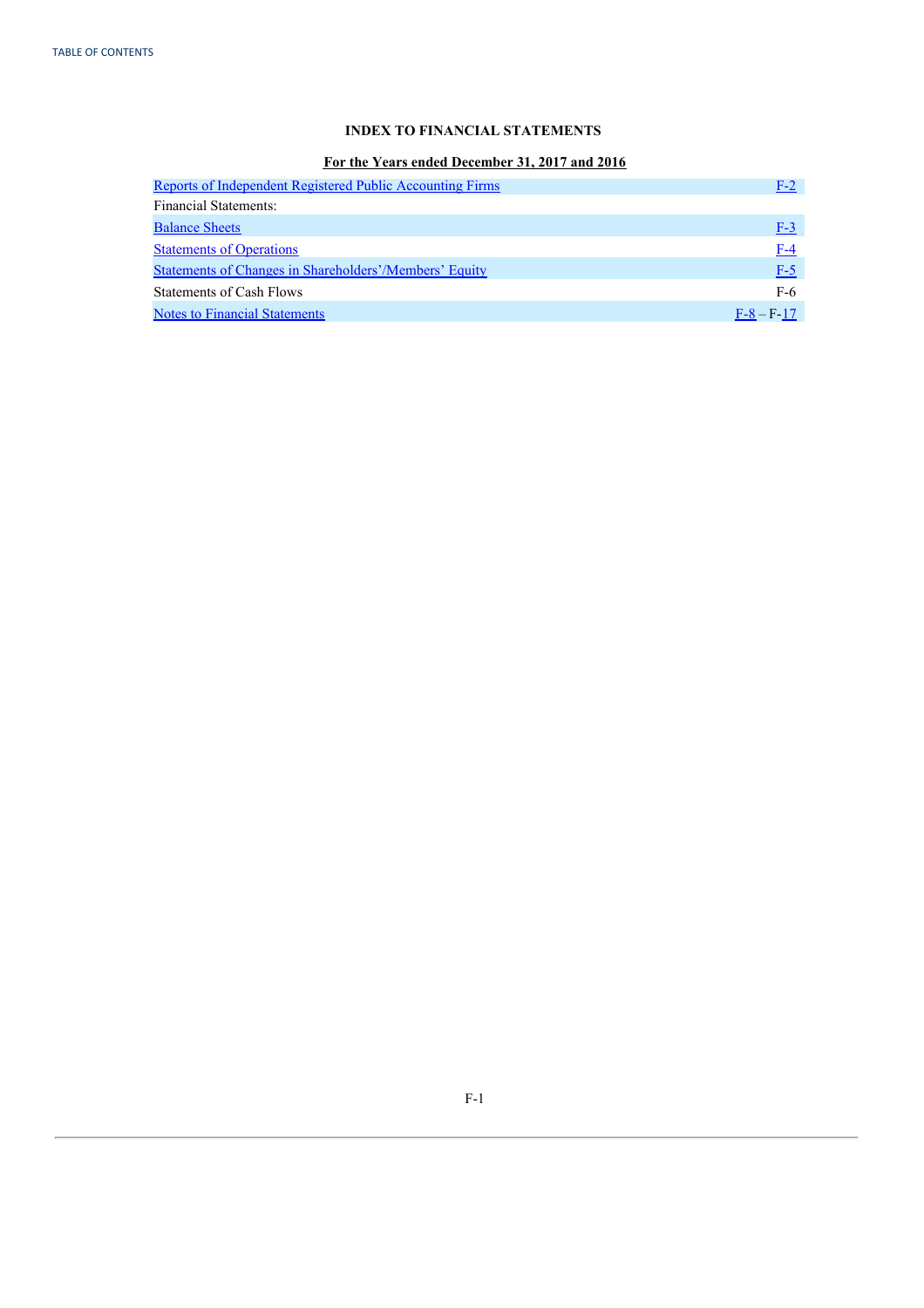# **REPORT OF INDEPENDENT REGISTERED PUBLIC ACCOUNTING FIRM**

To the Board of Directors and Shareholders Sachem Capital Corp.

## **Opinion on the Financial Statements**

We have audited the accompanying balance sheets of Sachem Capital Corp. (the Company) as of December 31, 2017 and 2016, and the related statements of operations, changes in shareholders'/members' equity, and cash flows for each of the years in the two-year period ended December 31, 2017, and the related notes (collectively referred to as the financial statements). In our opinion, the financial statements present fairly, in all material respects, the financial position of the Company as of December 31, 2017 and 2016, and the results of its operations and its cash flows for each of the years in the two-year period ended December 31, 2017, in conformity with accounting principles generally accepted in the United States of America.

## **Basis of Opinion**

These financial statements are the responsibility of the Company's management. Our responsibility is to express an opinion on the Company's financial statements based on our audits. We are a public accounting firm registered with the Public Company Accounting Oversight Board (United States) (PCAOB) and are required to be independent with respect to the Company in accordance with the U.S. federal securities laws and the applicable rules and regulations of the Securities and Exchange Commission and the PCAOB.

We conducted our audits in accordance with the standards of the PCAOB. Those standards require that we plan and perform the audit to obtain reasonable assurance about whether the financial statements are free of material misstatement, whether due to error or fraud. The Company is not required to have, nor were we engaged to perform, an audit of its internal control over financial reporting. As part of our audits, we are required to obtain an understanding of internal control over financial reporting, but not for the purpose of expressing an opinion on the effectiveness of the Company's internal control over financial reporting. Accordingly, we express no such opinion.

Our audits included performing procedures to assess the risks of material misstatement of the financial statements, whether due to error or fraud, and performing procedures that respond to those risks. Such procedures included examining, on a test basis, evidence regarding the amounts and disclosures in the financial statements. Our audits also included evaluating the accounting principles used and significant estimates made by management, as well as evaluating the overall presentation of the financial statements. We believe that our audits provide a reasonable basis for our opinion.

We have served as the Company's auditors since 2015.

/s/ Hoberman & Lesser, LLP

Hoberman & Lesser, CPA's, LLP

New York, New York April 2, 2018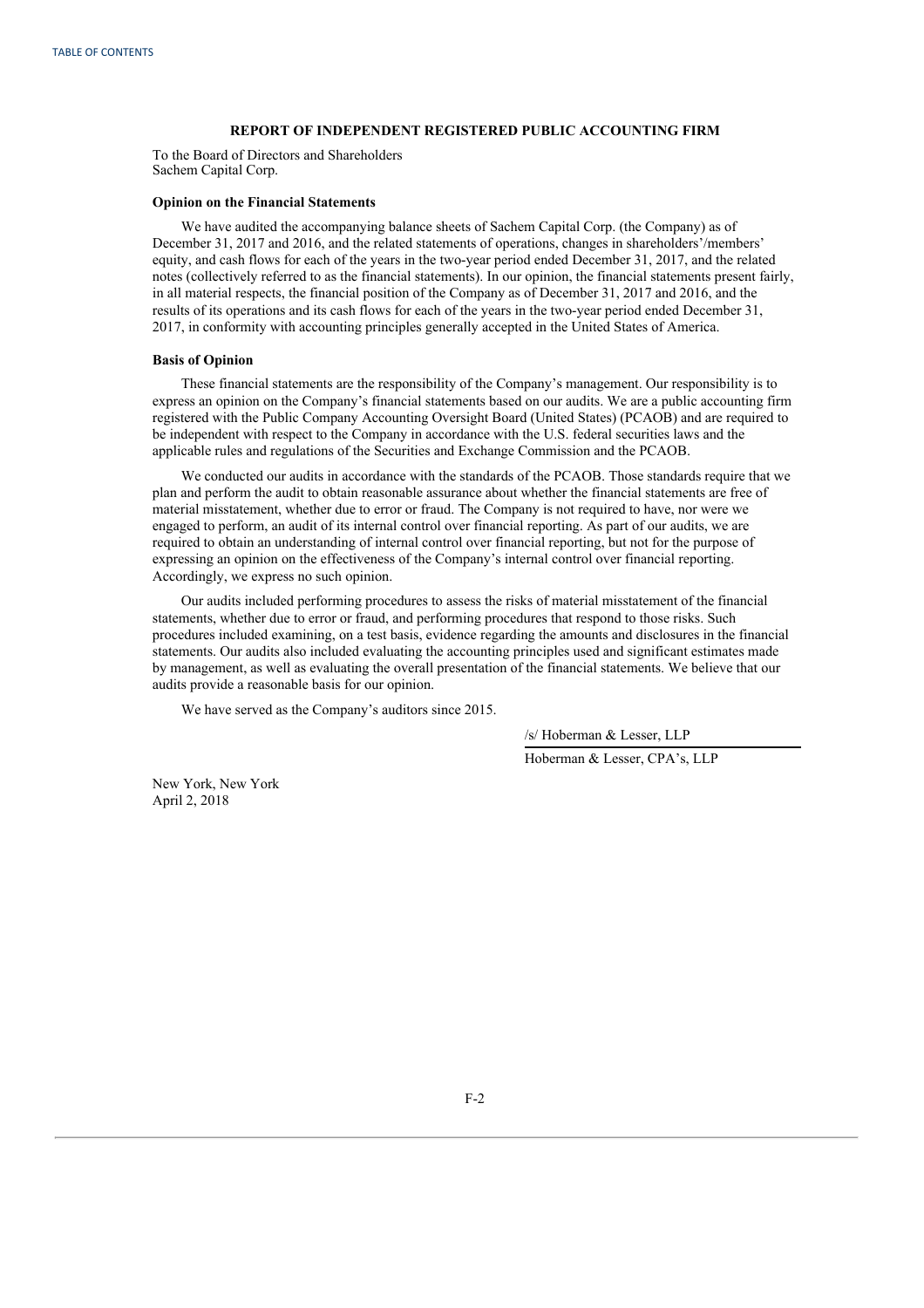# **BALANCE SHEETS**

|                                                                                                      | December 31,  |              |
|------------------------------------------------------------------------------------------------------|---------------|--------------|
|                                                                                                      | 2017          | 2016         |
| <b>Assets</b>                                                                                        |               |              |
| Assets:                                                                                              |               |              |
| Cash                                                                                                 | \$<br>954,223 | \$1,561,863  |
| Escrow deposits                                                                                      | 111,189       |              |
| Mortgages receivable                                                                                 | 62,166,937    | 32,521,588   |
| Mortgages receivable affiliate                                                                       | 1,104,022     | 1,229,022    |
| Interest and fees receivable                                                                         | 645,493       | 478,928      |
| Other receivables                                                                                    | 234,570       | 182,842      |
| Due from borrowers                                                                                   | 451,795       | 81,911       |
| Prepaid expenses                                                                                     | 4,520         |              |
| Property and equipment, net                                                                          | 501,819       | 397,448      |
| Real estate owned                                                                                    | 1,224,409     | 1,222,454    |
| Pre-offering costs                                                                                   |               | 625,890      |
| Deferred financing costs                                                                             | 95,560        | 67,475       |
| <b>Total assets</b>                                                                                  | \$67,494,537  | \$38,369,421 |
| Liabilities and Shareholders'/Members' Equity                                                        |               |              |
| Liabilities:                                                                                         |               |              |
| Line of credit                                                                                       | \$9,841,613   | \$8,113,943  |
| Mortgage payable                                                                                     | 301,101       | 310,000      |
| Accounts payable and accrued expenses                                                                | 390,758       | 196,086      |
| Security deposit held                                                                                | 2,550         | 800          |
| Advances from borrowers                                                                              | 519,764       | 291,875      |
| Due to member                                                                                        |               | 656,296      |
| Due to note purchaser                                                                                | 723,478       |              |
| Deferred revenue                                                                                     | 1,108,400     | 290,456      |
| Accrued interest                                                                                     | 40,592        | 24,350       |
| <b>Total liabilities</b>                                                                             | 12,928,256    | 9,883,806    |
| Shareholders'/members' equity:                                                                       |               |              |
| Preferred shares - \$.001 par value; 5,000,000 shares authorized; no shares issued                   |               |              |
| Common shares - \$.001 par value; 50,000,000 shares authorized; 15,415,737<br>issued and outstanding | 15,416        |              |
| Paid-in capital                                                                                      | 53, 315, 772  |              |
| Members' equity                                                                                      |               | 28,485,615   |
| Retained earnings                                                                                    | 1,235,093     |              |
| Total shareholders'/members' equity                                                                  | 54,566,281    | 28,485,615   |
| Total liabilities and shareholders'/members' equity                                                  | \$67,494,537  | \$38,369,421 |

The accompanying notes are an integral part of these financial statements.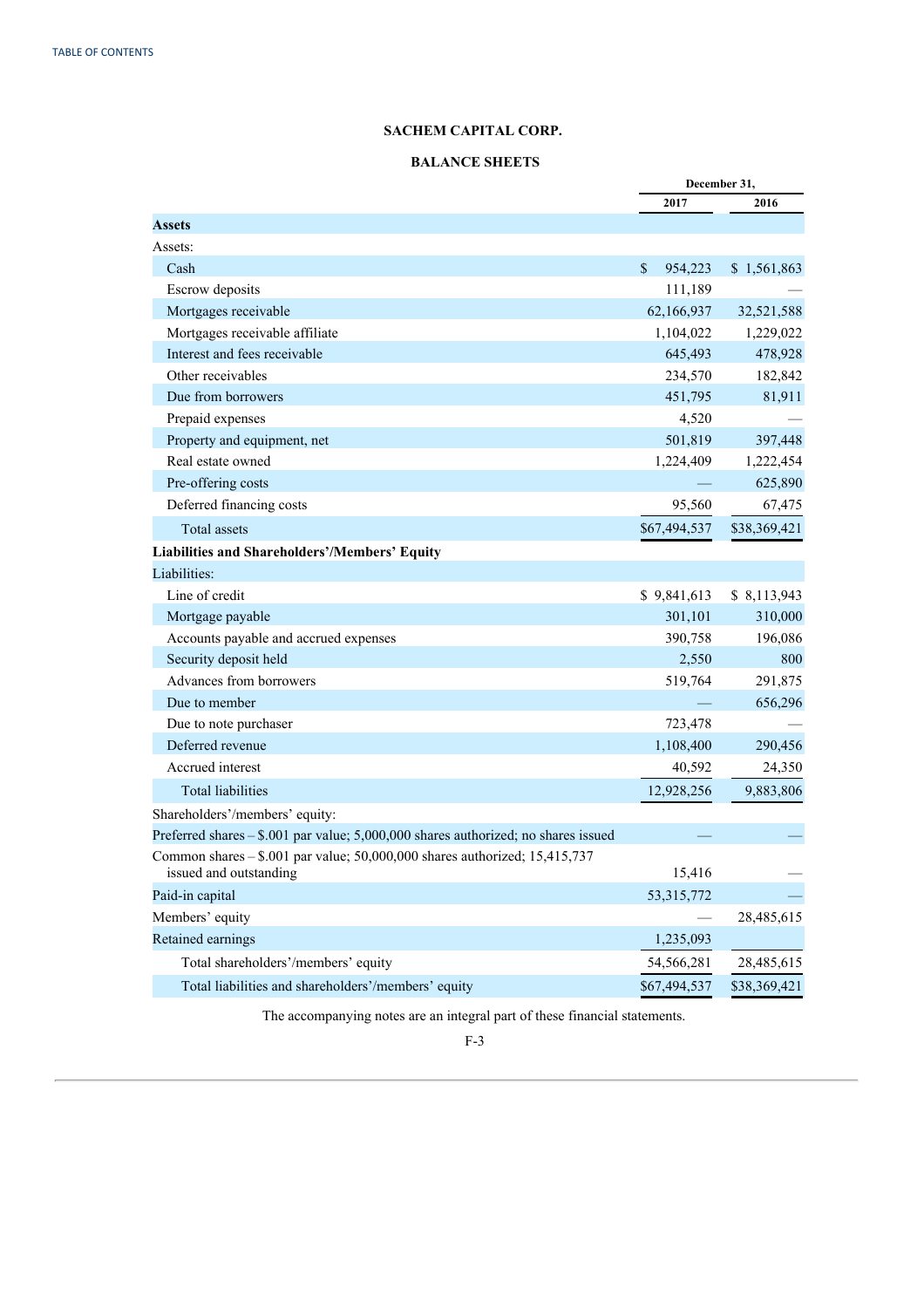# **STATEMENTS OF OPERATIONS**

|                                                             |              | <b>Years Ended</b><br>December 31. |  |
|-------------------------------------------------------------|--------------|------------------------------------|--|
|                                                             | 2017         | 2016                               |  |
| <b>Revenue:</b>                                             |              |                                    |  |
| Interest income from loans                                  | \$ 5,434,502 | \$3,648,427                        |  |
| Origination fees, net                                       | 802,264      | 197,378                            |  |
| Late and other fees                                         | 136,834      | 105,911                            |  |
| Processing fees                                             | 124,240      | 65,935                             |  |
| Rental income, net                                          | 88,364       | 68,417                             |  |
| Other income                                                | 410,494      | 47,427                             |  |
| Net gain on sale of real estate                             | 179          |                                    |  |
| Total revenue                                               | 6,996,877    | 4,133,495                          |  |
| <b>Operating costs and expenses:</b>                        |              |                                    |  |
| Interest and amortization of deferred financing costs       | 664,134      | 505,135                            |  |
| Compensation to manager                                     | 35,847       | 350,229                            |  |
| Professional fees                                           | 299,935      | 87,493                             |  |
| Compensation and related costs                              | 698,227      | 34,662                             |  |
| Other expenses and taxes                                    | 155,343      |                                    |  |
| Depreciation                                                | 28,358       |                                    |  |
| General and administrative expenses                         | 254,185      | 17,382                             |  |
| Loss on sale of real estate                                 |              | 87,967                             |  |
| Total operating costs and expenses                          | 2,136,029    | 1,082,868                          |  |
| Net income                                                  | \$4,860,848  | \$3,050,627                        |  |
| Basic and diluted net income per common share outstanding*: |              |                                    |  |
| <b>Basic</b>                                                | \$<br>0.38   | \$                                 |  |
| <b>Diluted</b>                                              | \$<br>0.38   | \$                                 |  |
| Weighted average number of common shares outstanding*:      |              |                                    |  |
| <b>Basic</b>                                                | 11,956,246   |                                    |  |
| Diluted                                                     | 11,956,246   |                                    |  |

\* Basic and diluted net income per common share outstanding and weighted average number of shares outstanding are calculated for the period beginning February 9, 2017 (the effective date of the Company's initial public offering) through December 31, 2017.

The accompanying notes are an integral part of these financial statements.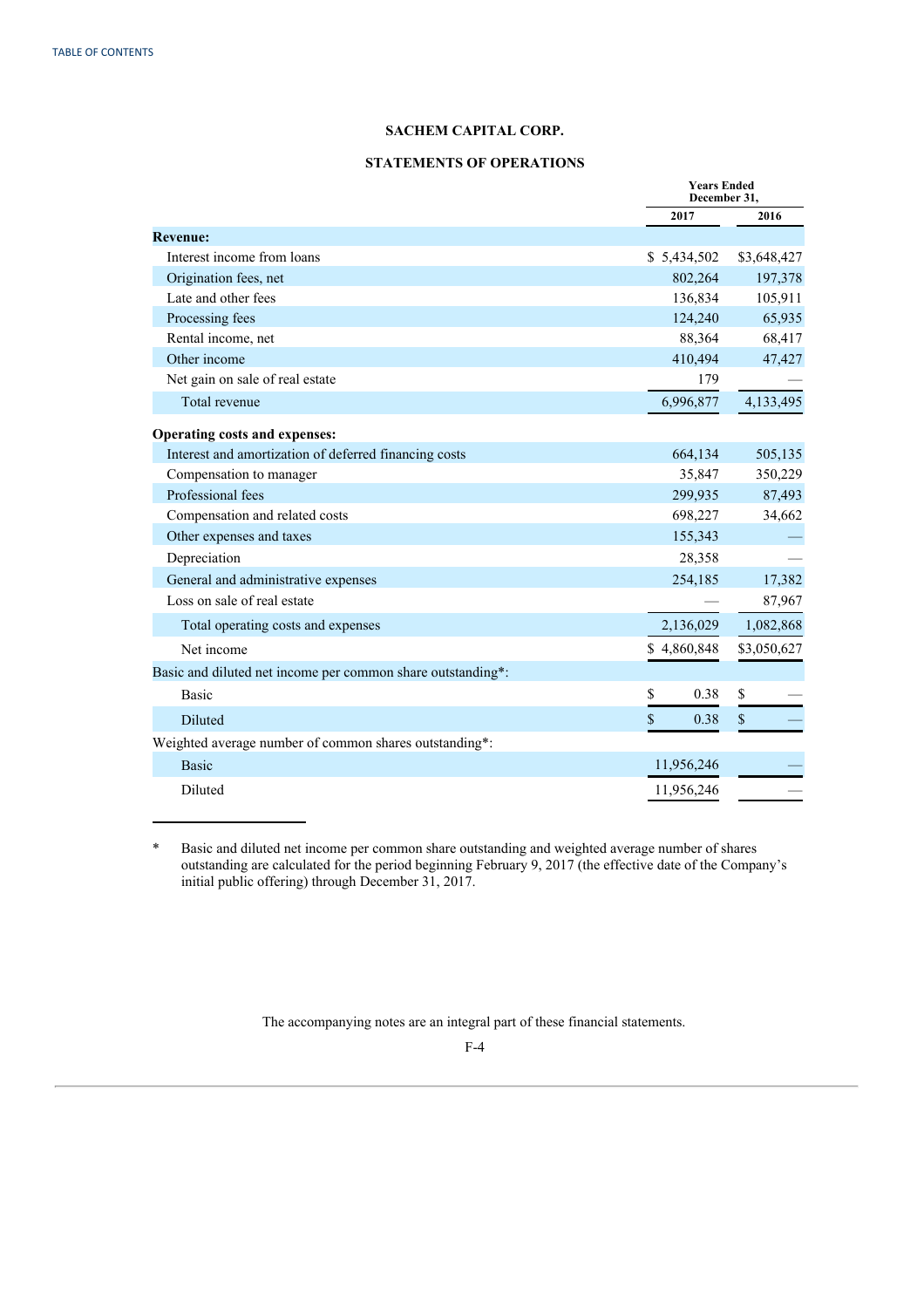## **STATEMENT OF CHANGES IN SHAREHOLDERS'/MEMBERS' EQUITY FOR THE YEARS ENDED DECEMBER 31, 2017 AND 2016**

|                                                                   | SACHEM CAPITAL CORP. (F/K/A HML CAPITAL CORP.) |               |                                         |                                    | <b>SACHEM</b><br><b>CAPITAL</b><br>PARTNERS,<br><b>LLC</b> |
|-------------------------------------------------------------------|------------------------------------------------|---------------|-----------------------------------------|------------------------------------|------------------------------------------------------------|
|                                                                   | Common<br><b>Shares</b>                        | <b>Amount</b> | <b>Additional</b><br>Paid in<br>Capital | <b>Retained</b><br><b>Earnings</b> | Predecessor's<br>Members'<br><b>Equity</b>                 |
| Beginning balance, January 1, 2016                                |                                                |               |                                         |                                    | \$24,229,517                                               |
| Issuance of common shares                                         | 2,220,000                                      | \$2,220       | <sup>\$</sup><br>(2,220)                |                                    |                                                            |
| Member contributions                                              |                                                |               |                                         |                                    | 5,084,730                                                  |
| Member distributions                                              |                                                |               |                                         |                                    | (3,879,259)                                                |
| Net income                                                        |                                                |               |                                         |                                    | 3,050,627                                                  |
| Balance December 31, 2016                                         | 2,220,000                                      | 2,220         | (2,220)                                 |                                    | 28,485,615                                                 |
| Member contributions                                              |                                                |               |                                         |                                    | 653,646                                                    |
| Member distributions                                              |                                                |               |                                         |                                    | (2,460,125)                                                |
| Net income for the period January 1,<br>2017 – February 8, 2017   |                                                |               |                                         |                                    | 286,100                                                    |
| Conversion of members' equity into<br>common stock                | 6,283,237                                      | 6,283         | 26,958,953                              |                                    | (26,965,236)                                               |
| Initial public offering                                           | 2,600,000                                      | 2,600         | 11,023,400                              |                                    |                                                            |
| Public offering                                                   | 4,312,500                                      | 4,313         | 15,335,639                              |                                    |                                                            |
| Dividends paid                                                    |                                                |               |                                         | (3,339,655)                        |                                                            |
| Net income for the period February 9.<br>2017 – December 31, 2017 |                                                |               |                                         | 4,574,748                          |                                                            |
| Balance December 31, 2017                                         | 15,415,737                                     | \$15,416      | \$53,315,772                            | <sup>\$</sup><br>1,235,093         | $\mathbf S$                                                |

The accompanying notes are an integral part of these financial statements.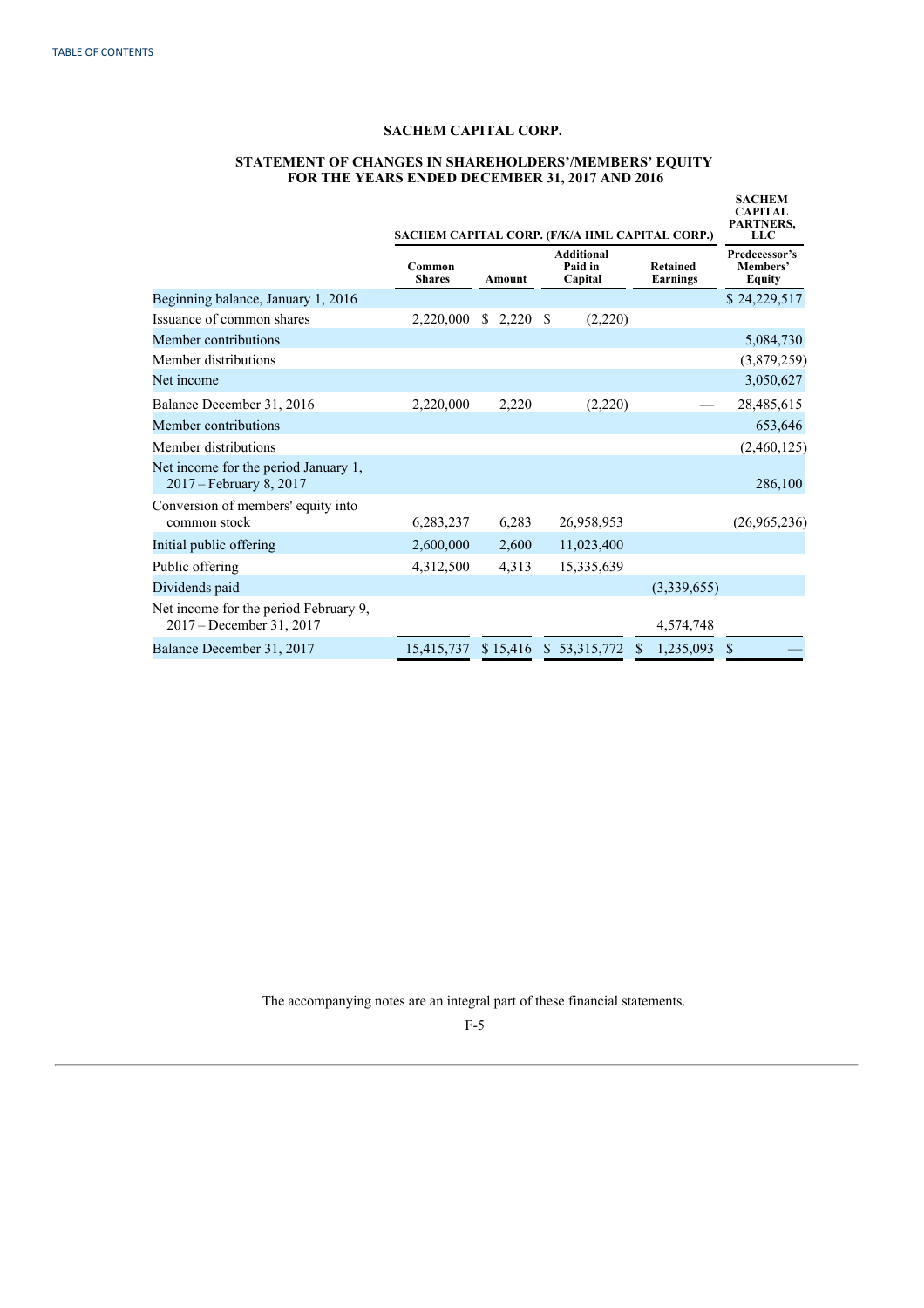# **STATEMENTS OF CASH FLOWS**

|                                                                       | <b>Years Ended December 31,</b><br>2017<br>2016 |                 |
|-----------------------------------------------------------------------|-------------------------------------------------|-----------------|
| <b>CASH FLOWS FROM OPERATING ACTIVITIES</b>                           |                                                 |                 |
| Net income                                                            | 4,860,848<br>S.                                 | \$<br>3,050,627 |
| Adjustments to reconcile net income to net cash provided by operating |                                                 |                 |
| activities:                                                           |                                                 |                 |
| Amortization of deferred financing costs                              | 59,118                                          | 47,676          |
| Depreciation expense                                                  | 28,358                                          |                 |
| (Gain) loss on sale of real estate                                    | (179)                                           | 87,967          |
| Changes in operating assets and liabilities:                          |                                                 |                 |
| (Increase) decrease in:                                               |                                                 |                 |
| Escrow deposits                                                       | (111, 189)                                      |                 |
| Interest and fees receivable                                          | (166, 565)                                      | (213, 438)      |
| Other receivables                                                     | (51, 728)                                       | (72, 374)       |
| Prepaid Insurance                                                     | (4,520)                                         |                 |
| (Decrease) increase in:                                               |                                                 |                 |
| Due to member                                                         | (656,296)                                       | 421,592         |
| Accrued interest                                                      | 16,242                                          | (13, 479)       |
| Accrued expenses                                                      | 194,674                                         | 196,086         |
| Deferred revenue                                                      | 817,944                                         | 25,484          |
| Advances from borrowers                                               | (141, 995)                                      | 167,044         |
| Total adjustments                                                     | (16, 136)                                       | 646,558         |
| NET CASH PROVIDED BY OPERATING ACTIVITIES                             | 4,844,712                                       | 3,697,185       |
| CASH FLOWS FROM INVESTING ACTIVITIES                                  |                                                 |                 |
| Proceeds from sale of real estate owned                               | 530,181                                         | 1,059,629       |
| Acquisitions of and improvements to real estate owned                 | (531,961)                                       | (886,009)       |
| Purchase of land and building                                         | (39, 923)                                       | (397, 448)      |
| Purchase of property and equipment                                    | (92, 806)                                       |                 |
| Security deposit                                                      | 1,750                                           | 800             |
| Principal disbursements for mortgages receivable                      | (53, 468, 949)                                  | (21, 580, 103)  |
| Principal collections on mortgages receivable                         | 23,948,601                                      | 14,861,360      |
| Repurchase of notes sold                                              | (2,000,000)                                     |                 |
| Proceeds from notes sold                                              | 2,723,478                                       |                 |
| NET CASH USED FOR INVESTING ACTIVITIES                                | (28,929,629)                                    | (6,941,771)     |
| CASH FLOWS FROM FINANCING ACTIVITIES                                  |                                                 |                 |
| Proceeds from line of credit                                          | 44, 177, 225                                    | 7,475,000       |
| Repayment of line of credit                                           | (42, 449, 555)                                  | (5,361,057)     |
| (Principal payments on) proceeds from mortgage payable                | (8,899)                                         | 310,000         |
| <b>Dividends</b>                                                      | (3,339,655)                                     |                 |
| Proceeds from public offerings                                        | 30,250,000                                      |                 |
| Offering costs incurred                                               | (3,258,158)                                     |                 |
| Pre-offering costs incurred                                           |                                                 | (580, 890)      |
| Financing costs incurred                                              | (87,202)                                        | (76, 159)       |
| Members contributions                                                 | 653,646                                         | 5,084,732       |
| Members distributions                                                 | (2,460,125)                                     | (3,879,259)     |
| NET CASH PROVIDED BY FINANCING ACTIVITIES                             | 23,477,277                                      | 2,972,367       |
| NET DECREASE IN CASH                                                  | (607, 640)                                      | (272, 219)      |
|                                                                       |                                                 |                 |
| <b>CASH-BEGINNING OF YEAR</b>                                         | 1,561,863                                       | 1,834,082       |
| <b>CASH-END OF YEAR</b>                                               | \$<br>954,223                                   | 1,561,863<br>S. |
| SUPPLEMENTAL DISCLOSURES OF CASH FLOWS INFORMATION                    |                                                 |                 |
| Interest paid                                                         | \$<br>587,442                                   | \$<br>470,821   |

The accompanying notes are an integral part of these financial statements.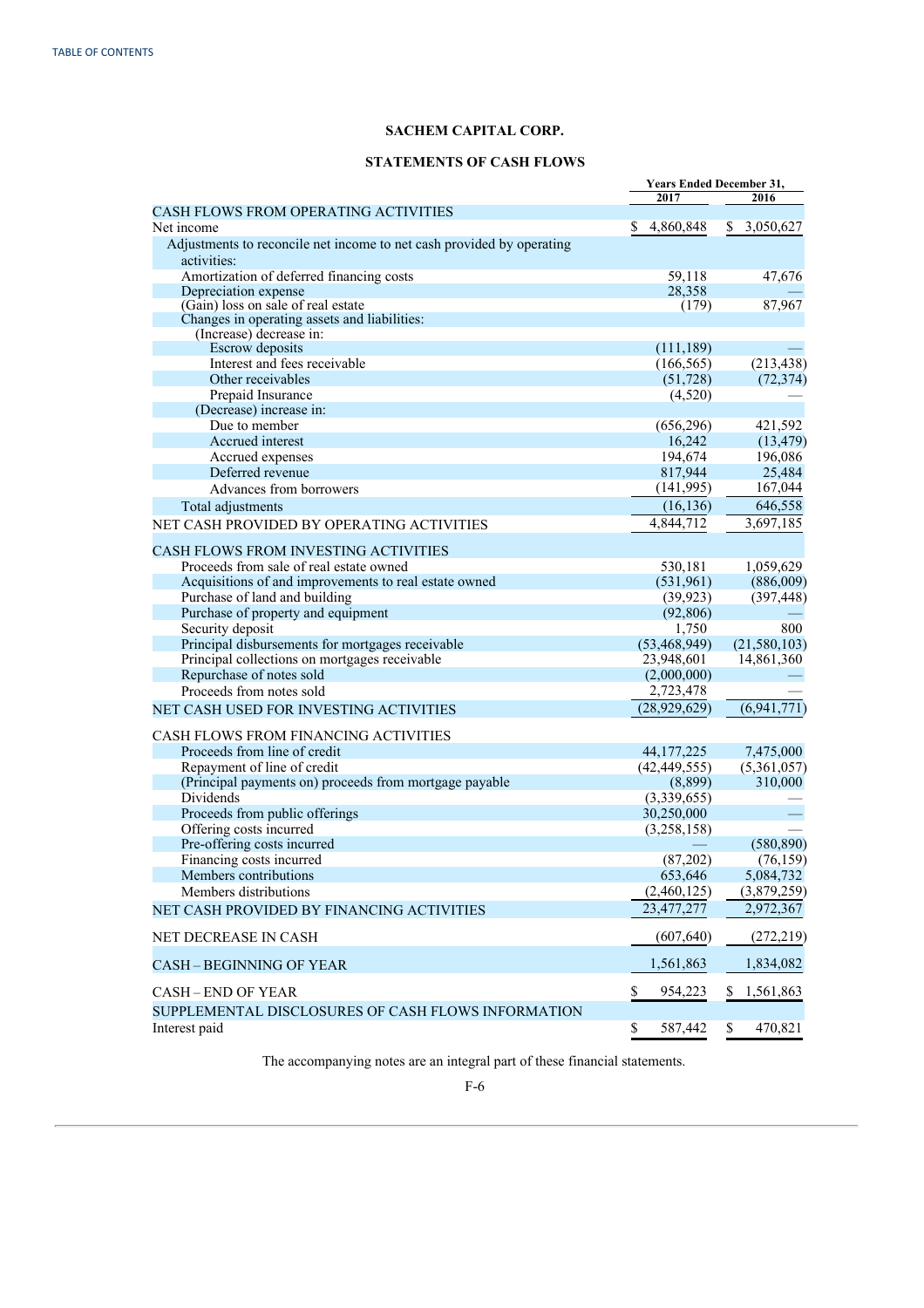# **STATEMENTS OF CASH FLOWS (Continued)**

## SUPPLEMENTAL DISCLOSURES OF NONCASH INVESTING AND FINANCING ACTIVITIES

On February 8, 2017, Sachem Capital Partners, LLC transferred all its assets and liabilities to the Company in exchange for 6,283,237 of the Company's common shares.

Prior year's pre-offering costs in the amount of \$625,890 were charged to paid-in-capital during the year ended December 31, 2017.

During the year ended December 31, 2016, \$644,450 of mortgages receivable and \$39,000 of accrued interest receivable and late fees receivable were converted to real estate owned.

As of December 31, 2016, the Company is obligated for the repayment of certain expenses paid by the managing member on behalf of the Company for certain borrowers in the amounts of \$64,794.

During the year ended December 31, 2016, the Company reissued a mortgage receivable in the amount of \$107,498 in connection with the transfer of real estate owned to a relative of the former borrower.

During the year ended December 31, 2016, the Company purchased a mortgage from a third party at a discount in the amount of \$74,954.

The accompanying notes are an integral part of these financial statements.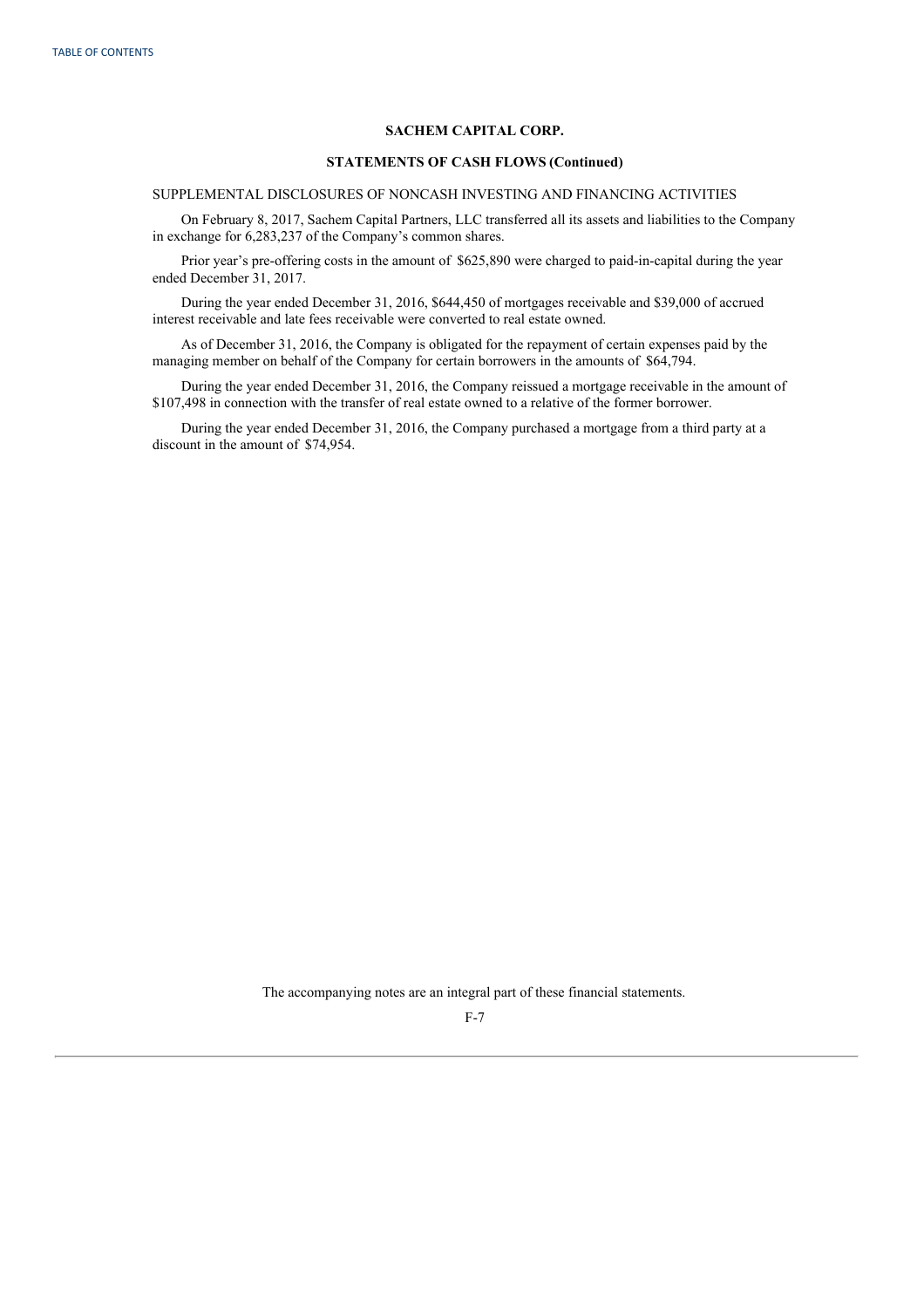# **NOTES TO FINANCIAL STATEMENTS**

## **1. The Company**

Sachem Capital Corp. (the "Company") was formed under the name HML Capital Corp in January 2016 under the State of New York Business Corporation Law. On February 8, 2017, the Company completed an exchange transaction (the "Exchange") with Sachem Capital Partners, LLC ("SCP"), a Connecticut limited liability company located in Branford, Connecticut, which commenced operations on December 8, 2010, pursuant to which SCP transferred all its assets to the Company and, in exchange therefor, the Company issued 6,283,237 of its common shares to SCP and assumed all of SCP's liabilities. Prior to the consummation of the Exchange, the Company was not engaged in any business or investment activities and had only nominal assets and no liabilities. Prior to the Exchange, SCP was managed by JJV, LLC (the "Manager"), a Connecticut limited liability company and related party.

On February 9, 2017, the Company's registration statement on Form S-11 was declared effective by the U.S. Securities and Exchange Commission. Pursuant to such registration statement, the Company issued and sold 2,600,000 common shares at a price of \$5.00 per share, or \$13 million of gross proceeds (the "IPO"). The net proceeds, after payment of underwriting discounts and commissions and transaction fees, were approximately \$11.1 million. The IPO was consummated on February 15, 2017.

Following the consummation of the IPO, the Company believes it meets all of the qualifications to be taxed as a Real Estate Investment Trust ("REIT") for federal income tax purposes. Since then, the Company has been conducting its operations as if it is a REIT and plans to make the election to be taxed as a REIT when it files its federal corporate income tax return for its 2017 tax year, which ended December 31, 2017. See note 2 — "Significant Accounting Policies — *Income Taxes*" below.

In addition on October 27, 2017, the Company issued and sold 3,750,000 of its common shares in an underwritten follow-on public offering at an offering price per share of \$4.00. The gross proceeds from the offering were \$15 million and the net proceeds, after deducting underwriting discounts and commissions and other offering expenses, from the sale of the common shares were approximately \$13.2 million. On November 3, 2017, the Company issued and sold 562,500 of its common shares as an over-allotment pursuant to the underwritten secondary offering at an offering price per share of \$4.00. The gross proceeds from the offering were \$2.25 million and the net proceeds, after deducting underwriting discounts and commissions and other offering expenses, from the sale of the common shares were approximately \$2.1 million.

The Company specializes in originating, underwriting, funding, servicing and managing a portfolio of first mortgage loans. The Company offers short term (i.e. three years or less) secured, non-banking loans (sometimes referred to as "hard money" loans) to real estate investors to fund their acquisition, renovation, development, rehabilitation or improvement of properties located primarily in Connecticut. The properties securing the Company's loans are generally classified as residential or commercial real estate and, typically, are held for resale or investment. Each loan is secured by a first mortgage lien on real estate and may also be secured with additional real estate collateral. Each loan is also personally guaranteed by the principal(s) of the borrower, which guaranty may be collaterally secured by a pledge of the guarantor's interest in the borrower. The Company does not lend to owner occupants. The Company's primary underwriting criteria is a conservative loan to value ratio. In addition, the Company may make opportunistic real estate purchases apart from its lending activities.

The accompanying balance sheet, statements of operations, changes in shareholders'/members' equity and cash flows as at and for the year ended December 31, 2016, are those of SCP. The accompanying statement of operations for the year ended December 31, 2017 includes the operations of SCP from January 1 through February 8, 2017.

## **2. Significant Accounting Policies**

#### *Use of Estimates*

The preparation of financial statements in conformity with generally accepted accounting principles in the United States of America requires management to make estimates and assumptions that affect the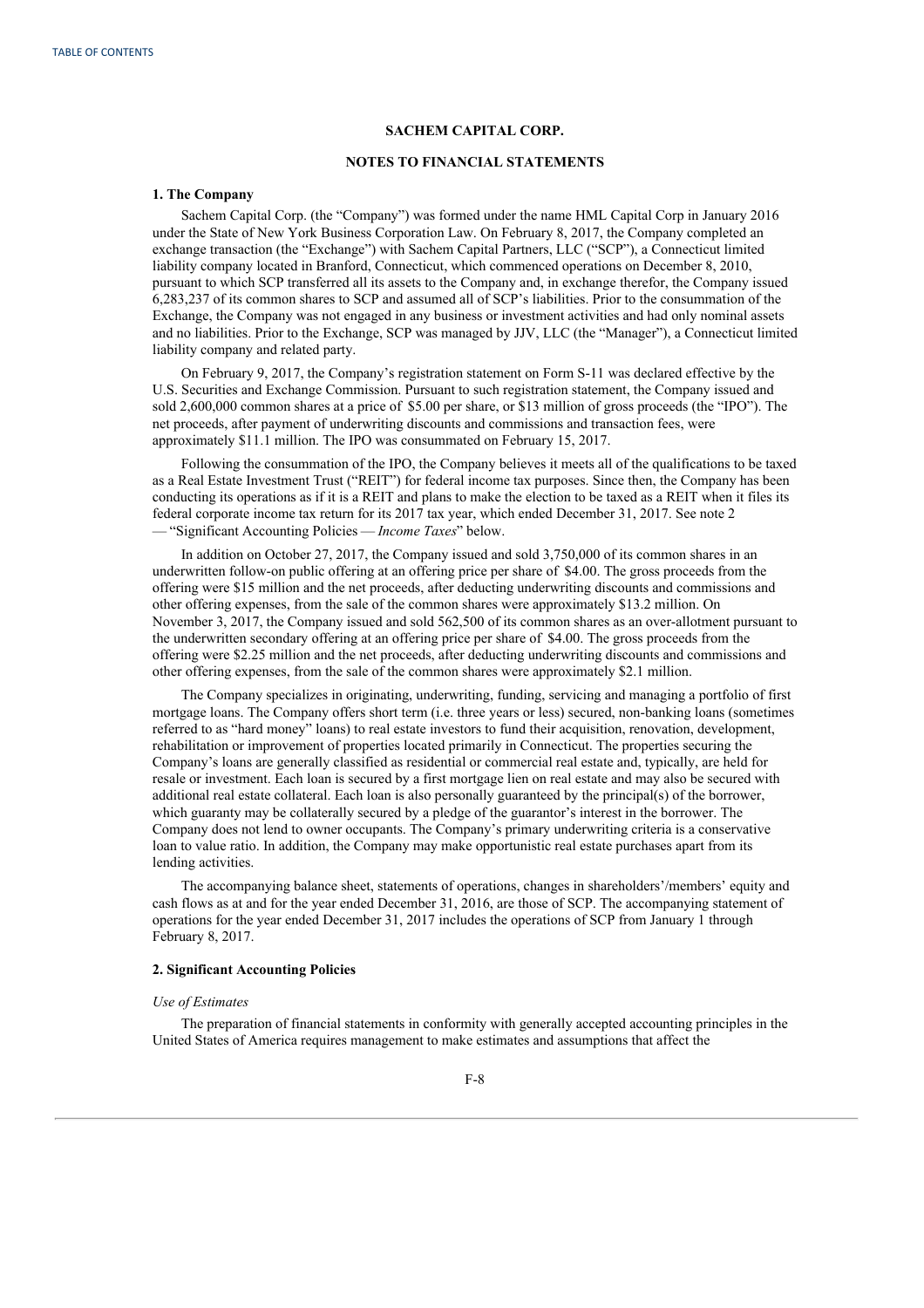## **NOTES TO FINANCIAL STATEMENTS**

reported amounts of assets and liabilities and disclosure of contingent assets and liabilities at the date of the financial statements and the reported amounts of revenues and expenses during the reporting period. Management will base the use of estimates on (a) various assumptions that consider its past experience, (b) the Company's projections regarding future operations, and (c) general financial market and local and general economic conditions. Actual amounts could differ from those estimates.

## *Property and Equipment*

Property and equipment principally consists of land and building acquired in December 2016, to house the Company's office facilities is stated at cost. The building will be depreciated using the straight-line method over its estimated useful life of 40 years. Expenditures for repairs and maintenance are charged to expense as incurred.

## *Concentrations of Credit Risk*

Financial instruments that potentially subject the Company to concentrations of credit risk consist primarily of cash and mortgage loans. The Company maintains its cash with one financial institution. Accounts at the financial institution are insured by the Federal Deposit Insurance Corporation up to \$250,000.

Credit risks associated with the Company's mortgage loan portfolio and related interest receivable are described in Note 3 entitled "Mortgages Receivable."

## *Impairment of long-lived assets*

The Company continually monitors events or changes in circumstances that could indicate carrying amounts of long lived assets may not be recoverable. When such events or changes in circumstances occur, the Company assesses the recoverability of long-lived assets by determining whether the carrying value of such assets will be recovered through undiscounted expected future cash flows. If the total of the undiscounted cash flows is less than the carrying amount of these assets, the Company recognizes an impairment loss based on the excess of the carrying amount over the fair market value of the assets.

#### *Income Taxes*

Subsequent to the Exchange and the IPO, the Company believes it qualifies as a Real Estate Investment Trust (REIT) for federal income tax purposes and intends to make the election to be taxed as a REIT when it files its 2017 federal income tax return. As a REIT, the Company is required to distribute at least 90% of its taxable income to its shareholders on an annual basis. The Company's qualification as a REIT depends on its ability to meet on a continuing basis, through actual investment and operating results, various complex requirements under the Internal Revenue Code of 1986, as amended, relating to, among other things, the sources of its income, the composition and values of its assets, its compliance with the distributions requirements applicable to REITs and the diversity of ownership of its outstanding common shares. So long as it qualifies as a REIT, the Company, generally, will not be subject to U.S. federal income tax on its taxable income distributed to its shareholders. However, if it fails to qualify as a REIT in any taxable year and does not qualify for certain statutory relief provisions, it will be subject to U.S. federal income tax at regular corporate rates and may also be subject to various penalties and may be precluded from re-electing REIT status for the four taxable years following the year during in which it lost its REIT qualification.

The Company has adopted the provisions of FASB ASC Topic 740-10 "Accounting for Uncertainty in Income Taxes". The standard prescribes a recognition threshold and measurement attribute for financial statement recognition and measurement of a tax position taken or expected to be taken in a tax return and disclosure required. Under this standard, an entity may only recognize or continue to recognize tax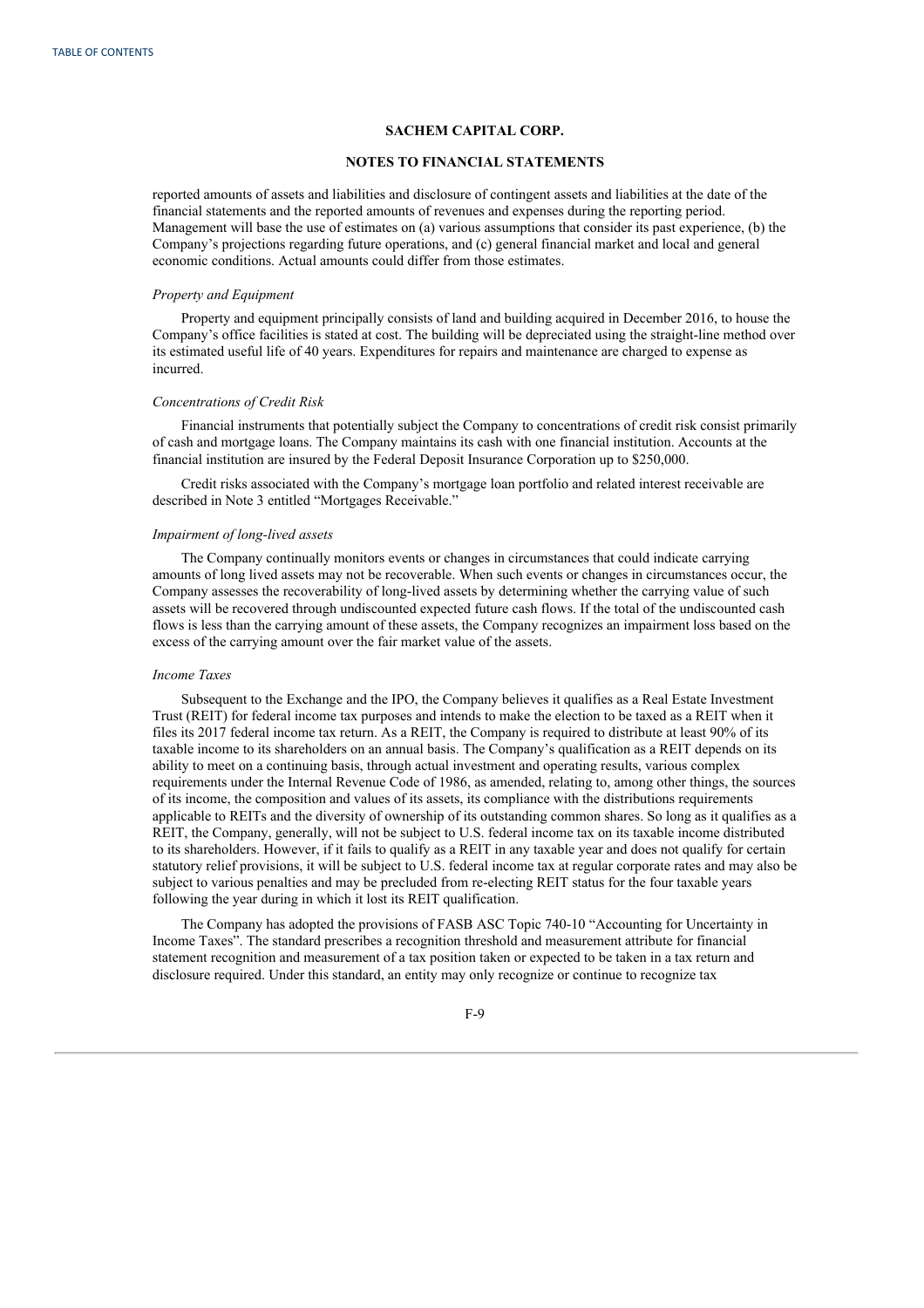## **NOTES TO FINANCIAL STATEMENTS**

positions that meet a "more likely than not" threshold. The Company recognizes interest and penalties, if any, related to unrecognized tax benefits in interest expense. The Company has determined that there are no uncertain tax positions requiring accrual or disclosure in the accompanying financial statements as of December 31, 2017 and 2016.

## *Revenue Recognition*

The Company recognizes revenues in accordance with ASC 605, which provides guidance on the recognition, presentation and disclosure of revenue in financial statements. ASC 605 outlines the basic criteria that must be met to recognize revenue and provides guidance for disclosure related to revenue recognition policies. In general, the Company recognizes revenue when (i) persuasive evidence of an arrangement exists, (ii) delivery of the product has occurred or services have been rendered, (iii) the sales price charged is fixed or determinable, and (iv) collectability is reasonably assured.

Interest income from the Company's loan portfolio is earned, over the loan period and is calculated using the simple interest method on principal amounts outstanding. Generally, the Company's loans provide for interest to be paid monthly in arrears.

Origination fee revenue is recognized ratably over the contractual life of the loan in accordance with ASC 310.

## *Deferred Financing Costs*

Costs incurred in connection with the Company's line of credit, as discussed in Note 7, are amortized over the term of the line of credit, using the straight-line method.

### *Fair Value of Financial Instruments*

For the line of credit, mortgage payable and interest-bearing mortgages receivable held by the Company, the carrying amount approximates fair value due to the relative short-term nature of such instruments.

#### *Subsequent Events*

Management has evaluated subsequent events through April 2, 2018, the date on which the financial statements were available to be issued. Based on the evaluation, no adjustments were required in the accompanying financial statements.

## *Earnings Per Share*

Basic and diluted earnings per share are calculated in accordance with ASC 260 "Earnings Per Share". Under ASC 260, basic earnings per share is computed by dividing income available to common shareholders by the weighted-average number of common shares outstanding for the period. The computation of diluted earnings per share is similar to basic earnings per share, except that the denominator is increased to include the potential dilution from the exercise of stock options and warrants for common shares using the treasury stock method. The numerator in calculating both basic and diluted earnings per common share for each period is the reported net income.

Prior to the Exchange, the Company's business was conducted by SCP, a limited liability company. Accordingly, earnings per share for the year ended December 31, 2017, does not include the net income per share for the period prior to the Exchange, and there are no earnings per share for the year ended December 31, 2016.

#### *Recent Accounting Pronouncements*

In May 2017, the Financial Accounting Standards Board (the "FASB") issued ASU 2017-09, "Compensation — Stock Compensation (Topic 718): Scope of Modification Accounting." The ASU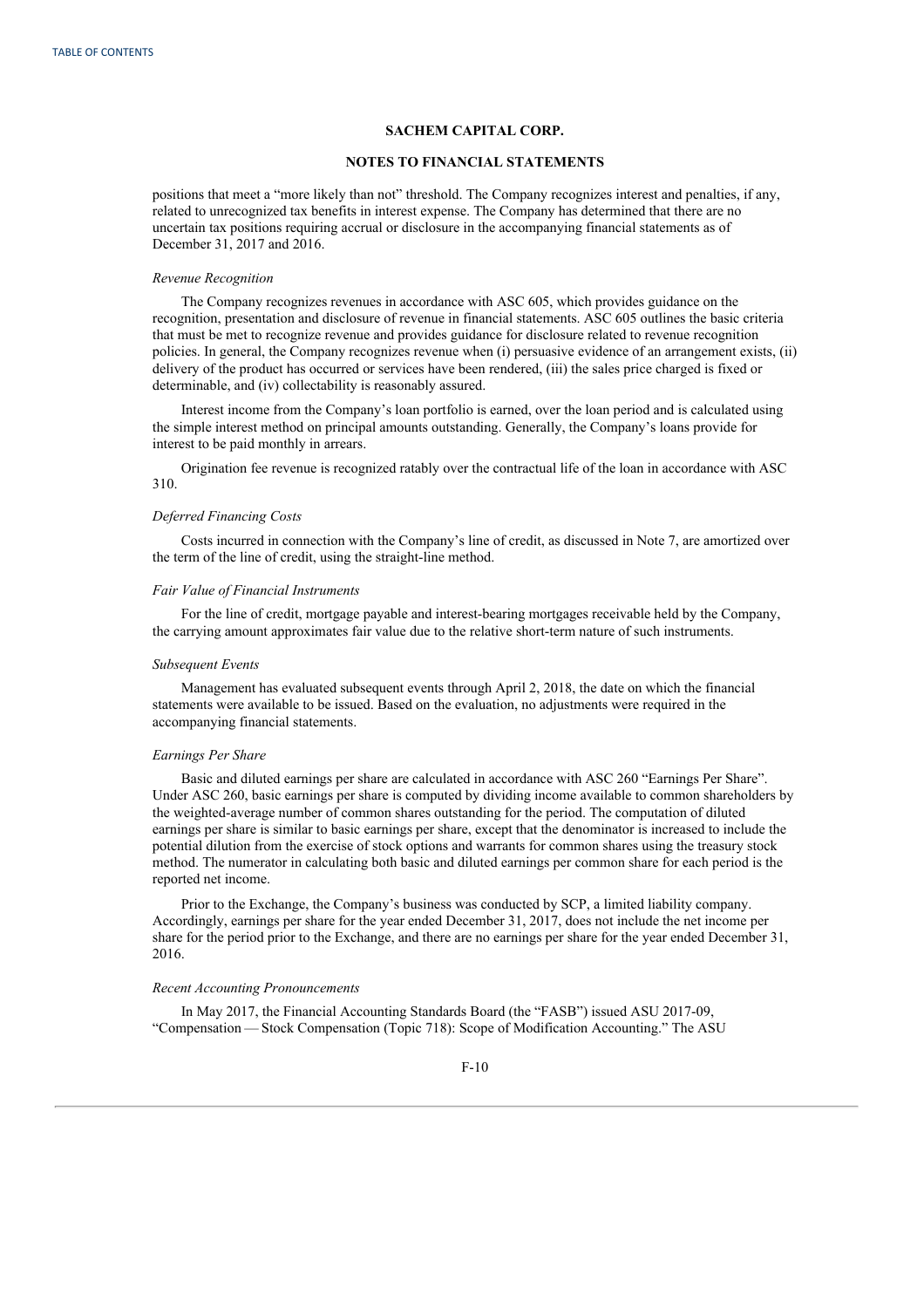# **NOTES TO FINANCIAL STATEMENTS**

provides guidance on the types of changes to the terms or conditions of share-based payment awards to which an entity would be required to apply modification accounting under ASC 718. Under the new guidance, modification accounting is required only if the fair value, the vesting conditions, or the classification of the award changes as a result of the change in terms or conditions. For all entities, the standard is effective for financial statements issued for fiscal years beginning after December 15, 2017, and interim periods within those fiscal years. Early adoption is permitted, including adoption in any interim period. The adoption of this guidance is not expected to have a material impact on the Company's financial statements.

In August 2017, the FASB issued ASU 2017-12, "Derivatives and Hedging (Topic 815): Targeted Improvements to Accounting for Hedging Activities." The ASU expands the activities that qualify for hedge accounting and simplifies the rules for reporting hedging transactions. For public companies that file with the Securities Exchange Commission ("SEC"), the standard is effective for financial statements issued for fiscal years beginning after December 15, 2018, and interim periods within those fiscal years. Early adoption is permitted. The adoption of this guidance is not expected to have a material impact on the Company's financial statements.

In November 2017, the FASB issued ASU 2017-14, "Income Statement — Reporting Comprehensive Income (Topic 220), Revenue Recognition (Topic 605), and Revenue from Contracts with Customers (Topic 606)." The ASU adds, amends, and supersedes certain paragraphs of the ASC pursuant to Staff Accounting Bulletin No. 116 and SEC Release 33-10403, which amends the ASC to align SEC guidance with the new guidance in ASC Topic 606. Adoption of ASU 2017-14 should be concurrent with an entity's adoption of the guidance contained in ASU 2014-09, "Revenue from Contracts with Customers (Topic 606)." The adoption of this guidance did not have a material impact on the Company's financial statements.

In February 2018, the FASB issued ASU 2018-02, "Income Statement — Reporting Comprehensive Income (Topic 220): Reclassification of Certain Tax Effects from Accumulated Other Comprehensive Income." The ASU amends ASC 220, "Income Statement — Reporting Comprehensive Income," to allow a reclassification from accumulated other comprehensive income to retained earnings for stranded tax effects resulting from the Tax Cuts and Jobs Act. In addition, under the ASU, an entity will be required to provide certain disclosures regarding stranded tax effects. For all entities, the ASU is effective for financial statements issued for fiscal years beginning after December 15, 2018, and interim periods within those fiscal years. Early adoption is permitted. The adoption of this guidance is not expected to have a material impact on the Company's financial statements.

Management does not believe that any other recently issued, but not yet effective, accounting standards if currently adopted would have a material effect on the Company's financial statements.

### **3. Mortgages Receivable**

## *Mortgages Receivable*

The Company offers secured non-banking loans to real estate investors (also known as "hard money" loans) to fund their acquisition and construction of properties located mainly in Connecticut. The loans are principally secured by first mortgages on one or more properties owned by the borrower or related parties. In addition, each loan is personally guaranteed by the borrower or its principals, which guarantees may be collaterally secured as well. The loans are generally for a term of one to three years. The loans are initially recorded and carried thereafter, in the financial statements, at cost. Most of the loans provide for monthly payments of interest only (in arrears) during the term of the loan and a "balloon" payment of the principal on the maturity date.

For the years ended December 31, 2017 and 2016, the aggregate amounts of loans funded by the Company were \$53,468,949 and \$21,580,103 respectively, offset by principal repayments of \$23,948,661 and \$14,861,360 respectively.

F-11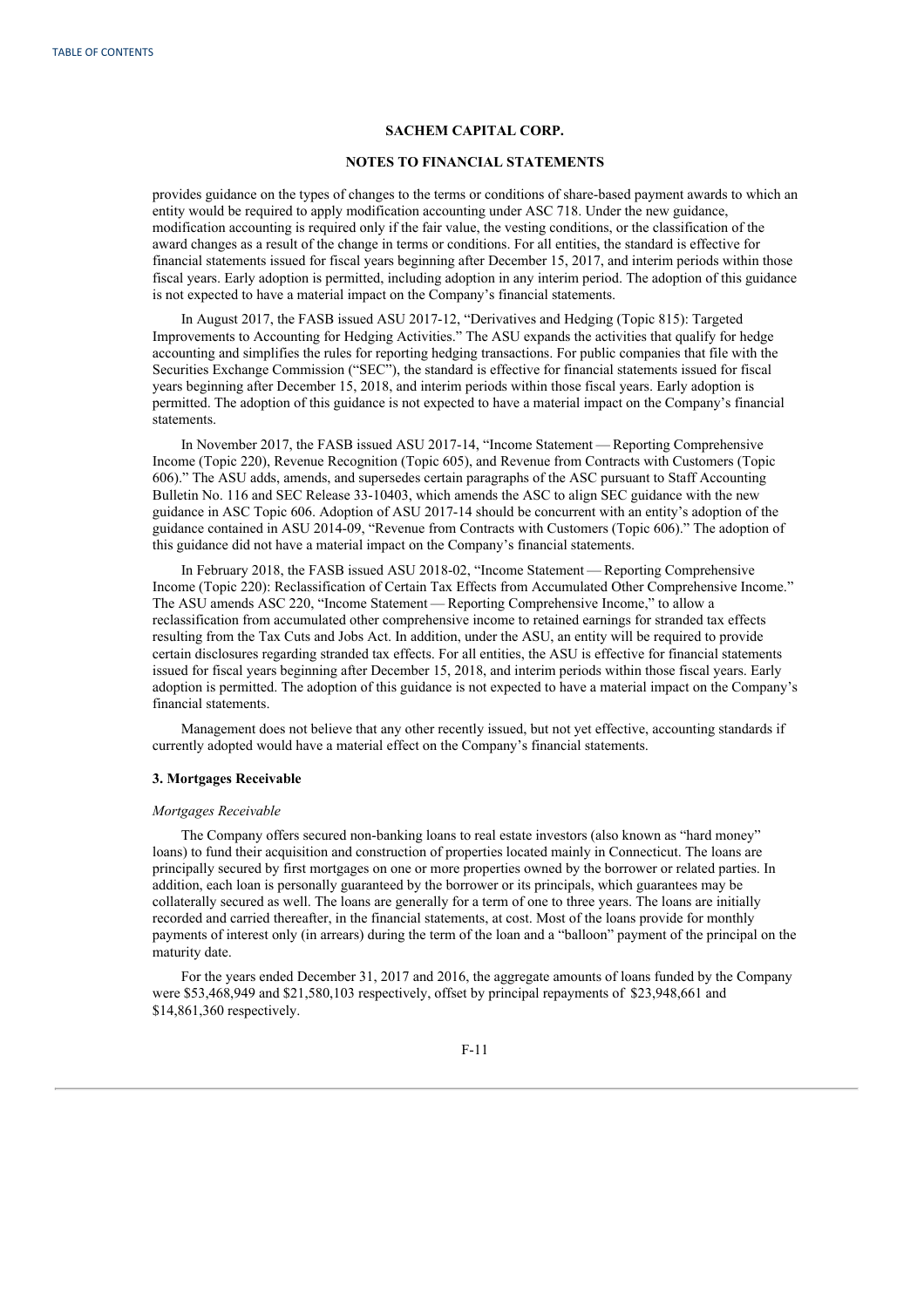# **NOTES TO FINANCIAL STATEMENTS**

As of December 31, 2017, the Company's portfolio included closed loans ranging in size from \$16,900 to \$1,662,000 with stated interest rates ranging from 9.5% to 12% and a default interest rate for non-payment of 18%.

At December 31, 2017 and 2016, no single borrower had loans outstanding representing more than 10% of the total balance of the loans outstanding.

The Company generally grants loans for a term of one to three years. In some cases, the Company has agreed to extend the term of the loans. A loan that is extended is treated as a new loan. However, prior to granting an extension, the loan underwriting process is repeated.

In November 2016, the Company purchased a mortgage note at a discount of \$74,954 and then subsequently refinanced the note obtaining additional collateral and payment terms consistent with similar notes held by the Company. The discount is being amortized over the three-year life of the refinanced loan.

### *Credit Risk*

Credit risk profile based on loan activity as of December 31, 2017 and 2016:

| <b>Mortgages Receivable</b> | Residential  | Commercial   | Land        | <b>Mixed Use</b> | Total<br>Outstanding<br>Mortgages |
|-----------------------------|--------------|--------------|-------------|------------------|-----------------------------------|
| December 31, 2017           | \$43,855,827 | \$12,480,612 | \$6,676,060 | \$258,460        | \$63,270,959                      |
| December 31, 2016           | \$21,343,927 | \$9.049.942  | \$3,149,602 | \$207.139        | \$33,750,610                      |

As of December 31, 2017, the following is the maturities of mortgages receivable for the years ending December 31:

| 2018  | \$36,334,463 |
|-------|--------------|
| 2019  | 12,555,659   |
| 2020  | 11,985,837   |
| 2021  | 2,395,000    |
| Total | \$63,270,959 |

At December 31, 2017, of the 337 mortgage loans in the Company's portfolio, 12 were treated by the Company as "non-performing", typically because the borrower is more than 90 days in arrears on its interest payment obligations or because the borrower has failed to make timely payments of real estate taxes or insurance premiums. The aggregate outstanding principal balance of these non-performing loans and the accrued but unpaid interest as of December 31, 2017 was approximately \$2.2 million. The non-performing loans have all been referred to counsel to commence foreclosure proceedings or to negotiate settlement terms. In the case of each non-performing loan, the Company believes the value of the collateral exceeds the outstanding balance on the loan.

At December 31, 2016, of the 217 mortgage loans in the Company's portfolio, five were treated by the Company as non-performing. The aggregate outstanding principal balance of these non-performing loans and the accrued but unpaid interest as of December 31, 2016 was approximately \$532,000. By the end of 2017, the Company had settled all five loans by accepting deeds-in-lieu of foreclosure. Three of the properties were sold in 2016 and one was sold in 2017. The Company had a net aggregate loss on the sale of the four properties of approximately \$88,000. The fifth property is held for rental.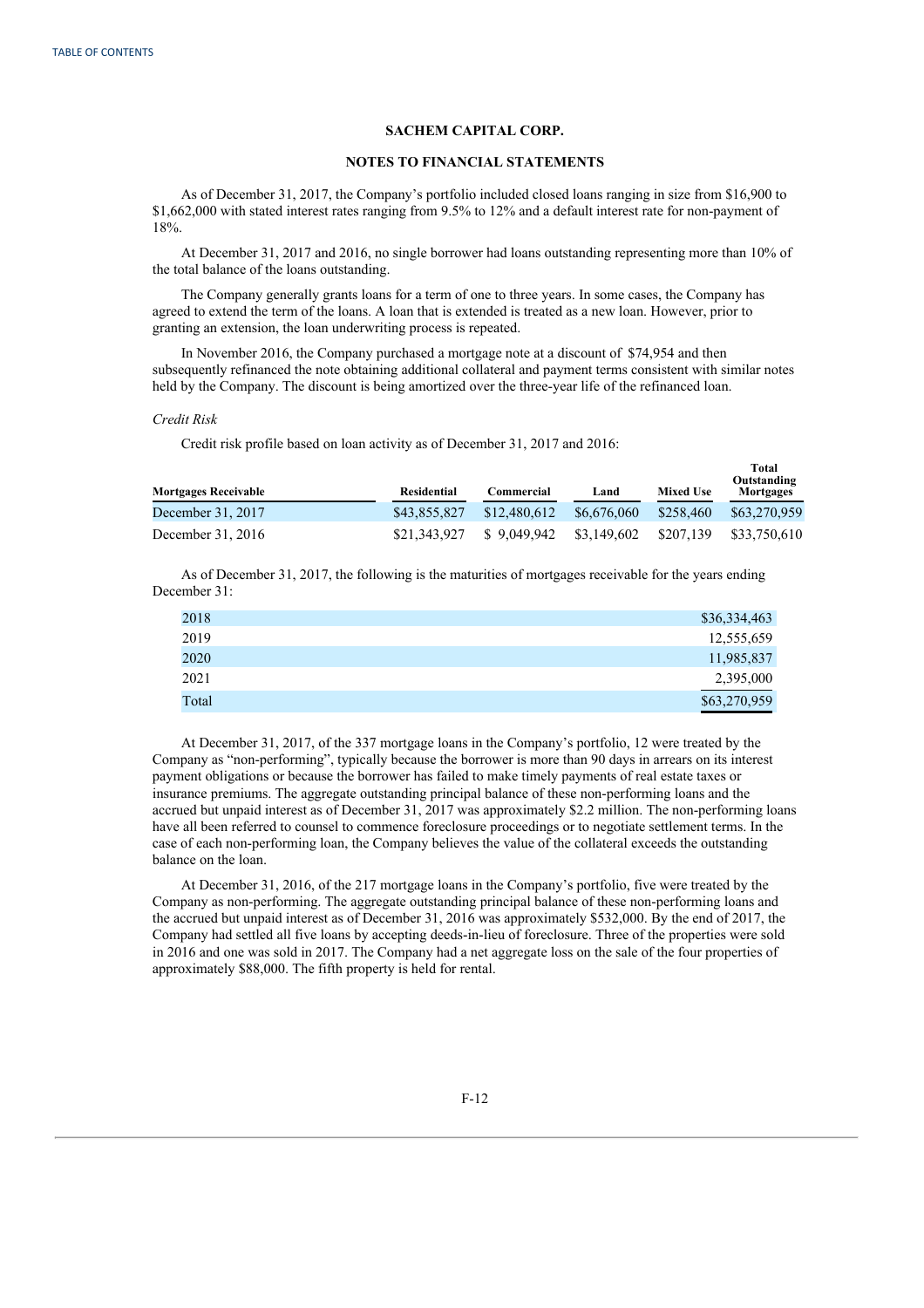# **NOTES TO FINANCIAL STATEMENTS**

# **4. Real Estate Owned**

Property purchased for rental or acquired through foreclosure are included on the balance sheet as real estate owned.

As of December 31, 2017, and 2016, real estate owned totaled \$1,224,409 and \$1,222,454, respectively, with no valuation allowance. As of December 31, 2017, real estate owned included \$1,224,409 of real estate held for rental and \$-0- of real estate held for sale. As of December 31, 2016, real estate owned included \$789,126 of real estate held for rental and \$433,328 of real estate held for sale.

#### *Properties Held for Sale*

As of December 31, 2017, no properties were held for sale.

On March 17, 2017, property held for sale was sold for a gain of approximately \$26,000, not including a release fee paid to the prior owner of \$17,000.

On June 14, 2017, property held for sale was sold at a loss of approximately \$25,000.

On August 21, 2017, property held for rental was sold for a gain of approximately \$16,000.

#### *Properties Held for Rental*

As of December 31, 2017, eight properties were held for rental. Six of the properties are single family residences and the other two are multi-family dwellings. Two of the properties are leased on a month-month basis and the other six are subject to term leases that expire at various time from June 1, 2018 through September 2020. Five of the properties are subject to an option to purchase in favor of the current lessee.

Rental payments due from real estate held for rental are as follows:

| Year ending December 31, 2018 | \$166,516 |
|-------------------------------|-----------|
| 2019                          | 135,956   |
| 2020                          | 89,039    |
| Total                         | \$391,511 |

## **5. Other Receivables**

In June and July 2016, the Company sold two properties that it acquired through foreclosure. Both original mortgages were from the same borrower and were collateralized by property owned by a relative of the borrower. The proceeds from the sale of both properties in the aggregate were less than the carrying value of the properties, previously reflected in real estate owned. As of December 31, 2017 and 2016, the amount due from the borrower was \$182,466 and \$182,842, respectively. Since the value of the collateral was in excess of the amount due from the borrower, the Company reflected these amounts as "other receivable" in the accompanying balance sheets as of December 31, 2017 and 2016. The outstanding balance on the notes continued to accrue interest at the rate of 12% per annum and on March 9, 2018, the borrower paid this loan in full resulting in additional interest income of \$14,877.

#### **6. Escrow Deposits**

In the case of constructions loans, prior to closing, the Company will deposit the full amount of the loan with the closing attorney. Following the closing, the closing attorney will return the undisbursed funds to the Company.

#### **7. Line of Credit and Mortgage Payable**

#### *Line of Credit*

On December 18, 2014, the Company entered into a two-year revolving Line of Credit Agreement with Bankwell Bank (the "Bank") pursuant to which the Bank agreed to advance up to \$5 million (the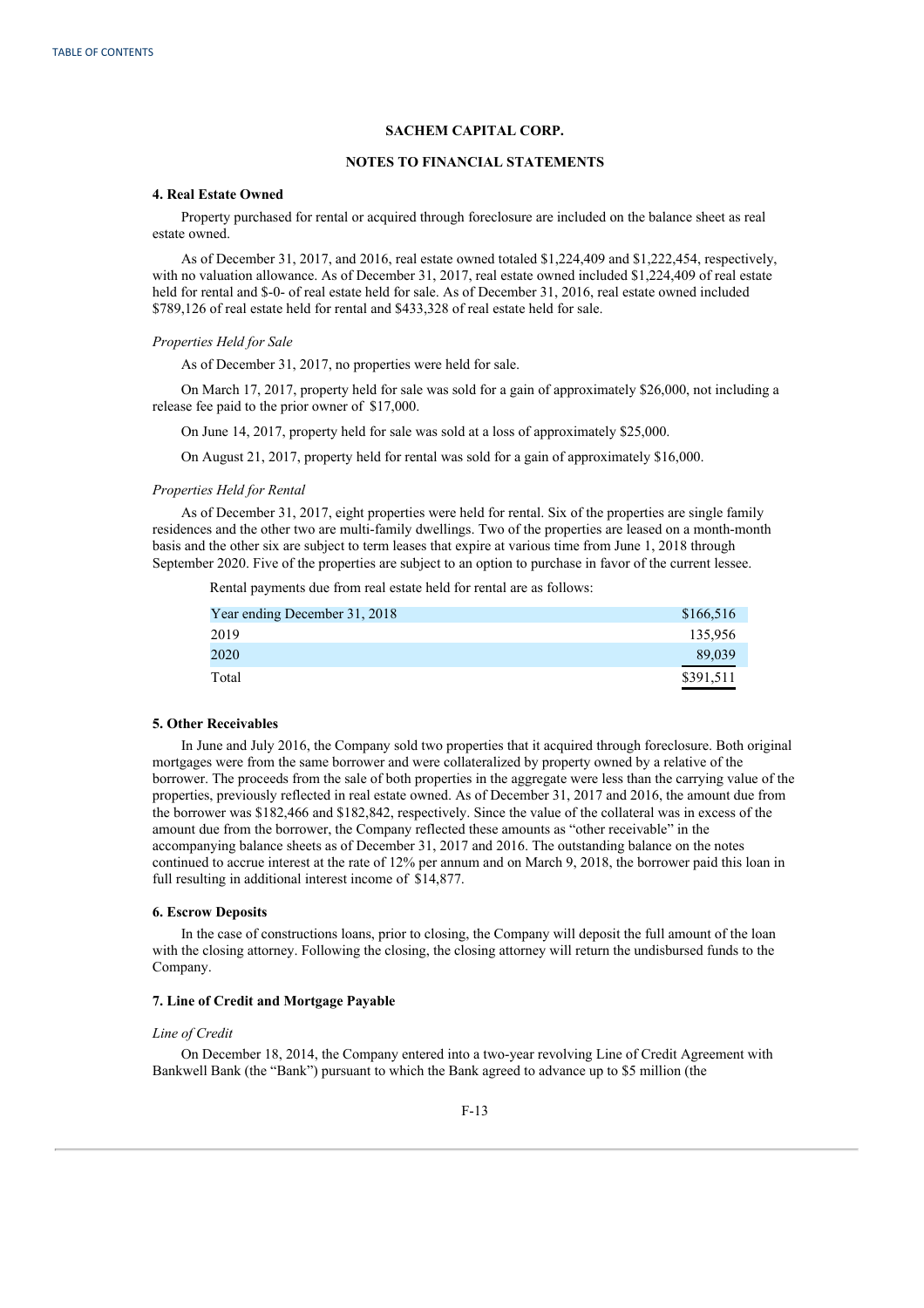# **NOTES TO FINANCIAL STATEMENTS**

"Bankwell Credit Line") against assignments of mortgages and other collateral requiring monthly payments of interest only. On December 30, 2015, the Bankwell Credit Line was amended to increase available borrowings to \$7,000,000. On March 15, 2016, the Credit Line was amended again to increase available borrowings to \$15,000,000. The interest rate on the Bankwell Credit Line is variable at 3% in excess of the Wall Street Journal prime rate (3.75% at December 31, 2016), but in no event less than 6.25%, per annum, on the money in use. On June 30, 2017, the Bankwell Credit Line was again amended. The amendments included the following: (i) an increase in the amount available to  $$20,000,000$ , (ii) interest would be calculated at the greater of (x)  $5.5\%$  and (y) the three-month LIBOR Rate plus 4.50%; (iii) the maturity date of the Credit Line was extended to June 30, 2019. As of December 31, 2017, the interest rate on the Bankwell Credit Line was 6.19%.

The Bankwell Credit Line matures on June 30, 2019, at which time the entire unpaid principal balance and any accrued and unpaid interest are due and payable. The Company has the option to extend the term of the loan for the sole purpose of repaying the principal balance over a thirty-six-month period in equal monthly installments. The Bankwell Credit Line is secured by substantially all Company assets and is subject to borrowing base limitations and financial covenants including, maintaining a minimum fixed charge coverage ratio and maintaining minimum tangible net worth. In addition, among other things, provisions of the agreement prohibit Company merger, consolidation or disposal of assets or declaring and paying dividends in certain circumstances. The Company may prepay the balance due on the Bankwell Credit Line at any time, provided, however, if the credit line is refinanced with another lender, there is an "exit fee" of \$200,000.

JJV and each of the Company's co-chief executive officers have, jointly and severally, guaranteed the Company's obligations under the Bankwell Credit Line up to a maximum of \$1,000,000 each. Each of the Company's co-chief executive officers is required to maintain minimum ownership in the company (*i.e.*, 500,000 common shares each).

Financing costs incurred for the Bankwell Credit Line were approximately \$87,000 for the year ended December 31, 2017 and \$65,000 for the year ended December 31, 2016. These costs are being amortized over the life of the Bankwell Credit Line, using the straight-line method. The amortization costs for the years ended December 31, 2017 and 2016 were \$59,118 and \$47,676, respectively.

At December 31, 2017 and 2016, the outstanding amount under the Bankwell Credit Line was \$9,841,613 and \$8,113,943, respectively.

### *Mortgage Payable*

The Company also has a mortgage payable to Bankwell Bank, collateralized by land and a building purchased by the Company to be used as its primary business location. The property is in the early stages of renovation and the Company expects to move its operations to the new location in the fourth quarter of 2018. The original principal amount of the mortgage loan is \$310,000 and bears interest at the rate of 4.52%. Interest and principal are payable in monthly installments of \$1,975 commencing in February 2017. The entire outstanding principal balance of the mortgage loan and all accrued and unpaid interest thereon is due and payable in January 2022.

Principal payments on the mortgage payable are due as follows:

| Year ending December 31, 2018 | \$10,176  |
|-------------------------------|-----------|
| 2019                          | 10,645    |
| 2020                          | 11,136    |
| 2021                          | 11,650    |
| 2022                          | 257,494   |
| Total                         | \$301,101 |

F-14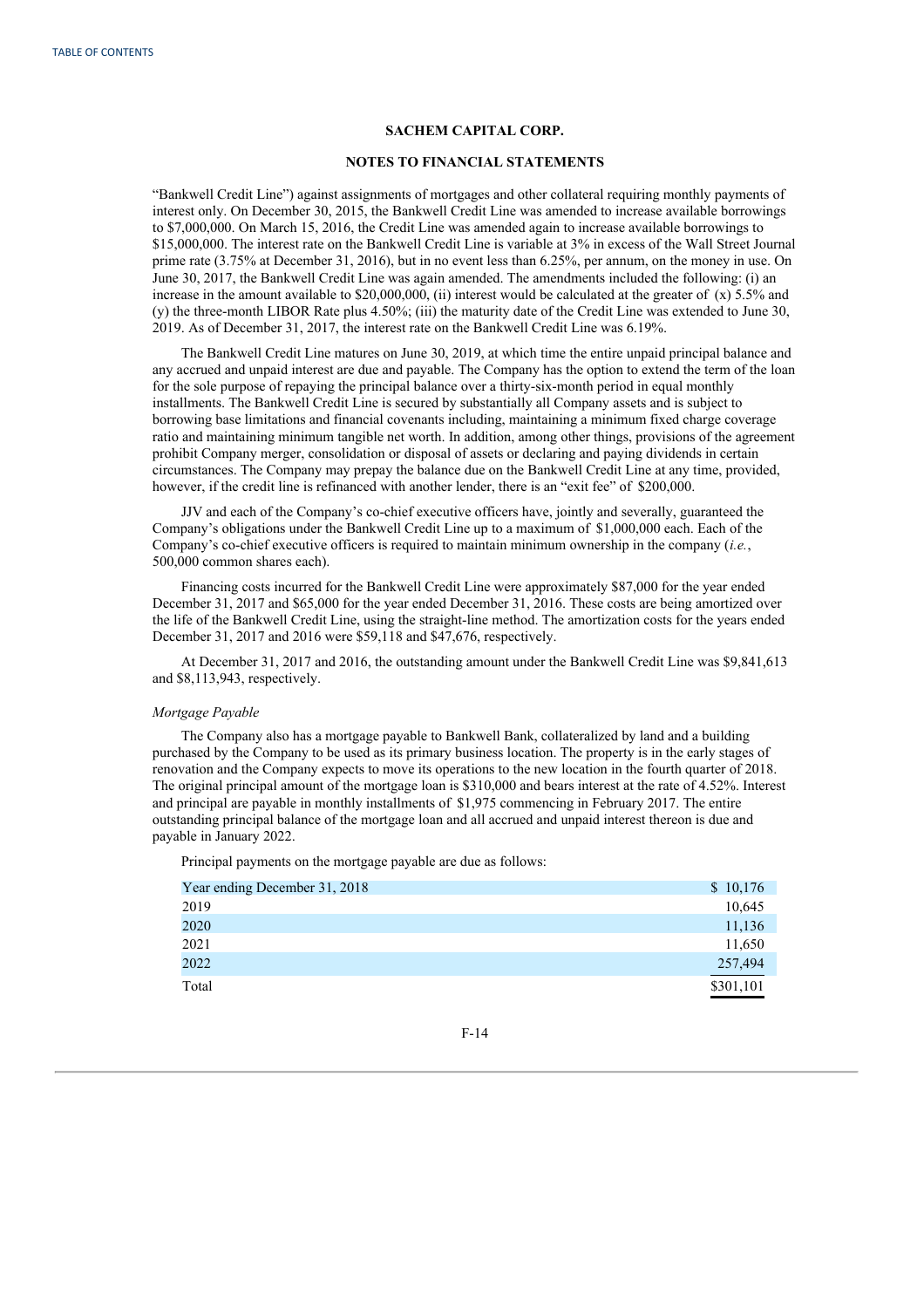# **NOTES TO FINANCIAL STATEMENTS**

# **8. Members' Equity**

On the date of the Exchange, members' equity is SCP was approximately \$28.5 million. In the Exchange all such members' equity was converted into common shares of the Company.

## **9. Commitments and Contingencies**

## *Origination Fees*

Loan origination fees consist of points, generally  $2\% - 5\%$  of the original loan principal. Pursuant to SCP's operating agreement, the Manager was entitled to 75% of loan origination fees. For the years ended December 31, 2017 and 2016, loan origination fees paid to the Manager were \$52,902 and \$636,260, respectively. These payments are amortized over the life of the loan for financial statement purposes and recognized as a reduction of origination fee income. After the Exchange, the Manager is no longer entitled to origination fee payments.

Original maturities of deferred revenue are as follows as of:

| December 31, |             |
|--------------|-------------|
| 2018         | \$686,182   |
| 2019         | 274,365     |
| 2020         | 147,853     |
| Total        | \$1,108,400 |

In instances in which mortgages are repaid before their maturity date, the balance of any unamortized deferred revenue is generally recognized in full at the time of repayment. If the borrower is entitled to a partial refund of the origination fee collected in connection with a prepaid loan, the Company credits the refundable portion against the balance due on the loan. During the year ended December 31, 2017, approximately \$74,000 of origination fees were refunded in connection with prepaid loans.

#### *Loan Servicing Fees*

Prior to the Exchange, the Manager was responsible for servicing SCP's mortgage loan portfolio and for administration of the affairs of SCP for which it received compensation. At the Manager's discretion, the loan servicing fee ranges from one-twelfth  $(\frac{1}{12}$ <sup>th</sup>) of one-half percent (0.5%) to one percent (1.0%) of the loan portfolio, payable monthly and calculated based on total loans as of the first of each month. The percentage charged by the Manager was 1.0% for the year ended December 31, 2016.

For the years ended December 31, 2017 and 2016, loan servicing fees paid to the Manager were \$32,778, and \$295,035, respectively.

#### *Other Manager Compensation*

The Manager was also entitled to fees for other services performed such as inspection fees. For the years ended December 31, 2017 and 2016, fees remitted to the Manager for such services were \$3,069 and \$55,194, respectively.

#### *Unfunded Commitments*

At December 31, 2017, the Company is committed to an additional \$3,356,143 in construction loans that can be drawn by the borrower when certain conditions are met.

### *Other*

In the normal course of its business, the Company is named as a party-defendant because it is a mortgagee having interests in real properties that are being foreclosed upon, primarily resulting from unpaid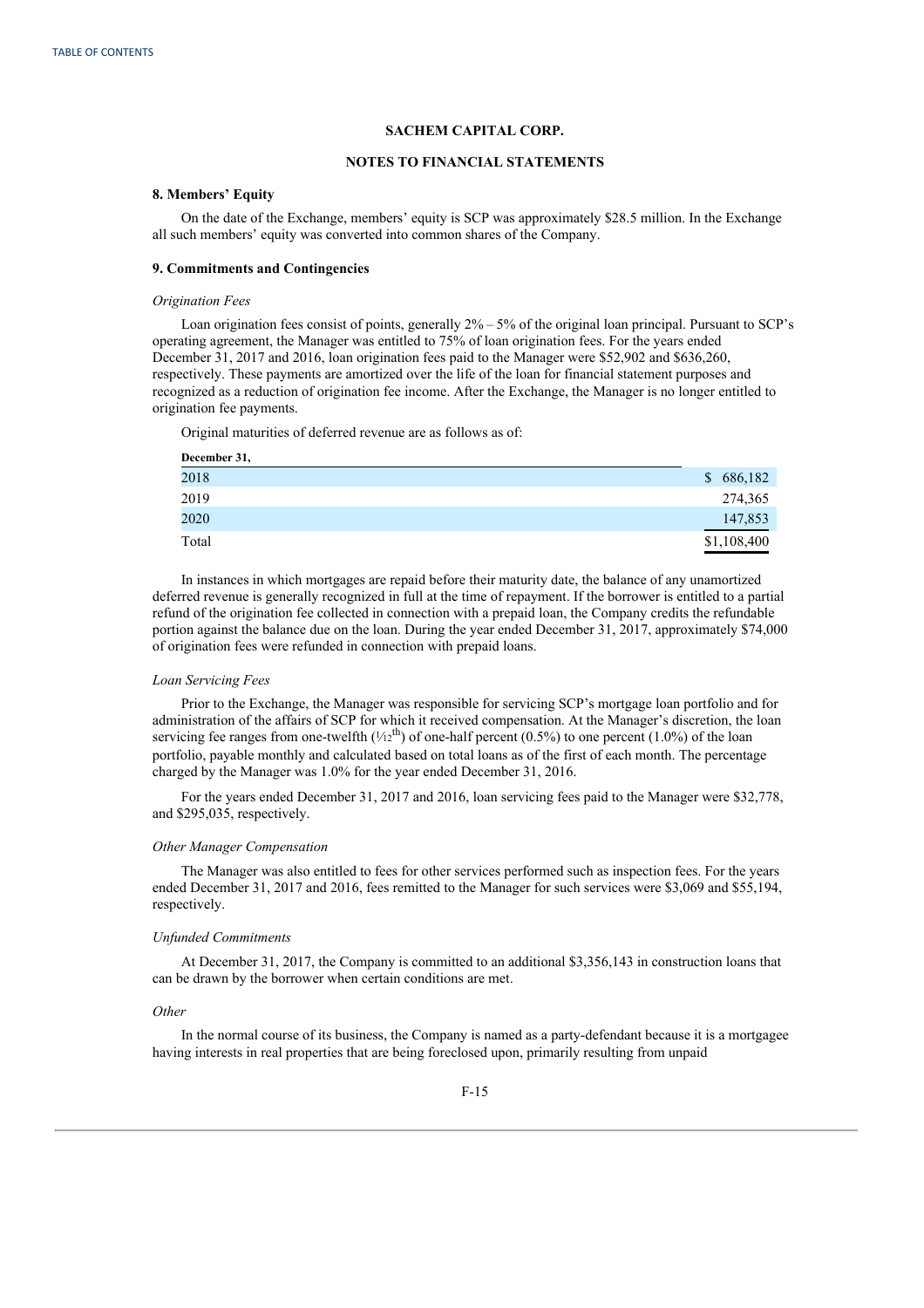# **NOTES TO FINANCIAL STATEMENTS**

property taxes. The Company actively monitors these actions and in all cases, there remains sufficient value in the subject property to assure that no loan impairment exists. At December 31, 2017, there were approximately eight of such properties, representing approximately \$1.06 million of mortgages receivable.

### **10. Related Party Transactions**

The Company currently leases office space, on a month-to-month basis, in a building owned by Union News of New Haven, Inc., an entity that is controlled and 20%-owned by Jeffrey Villano, the Company's co-CEO. Rent and other facility related charges paid by the Company to Union News for the year ended December 31, 2017 was \$18,000. The Company expects to move its operations to a new location, owned by the Company, in the fourth quarter of 2018. (See Note 7.)

Prior to the Exchange, SCP reimbursed the Manager for rent and other expenses paid by the Manager on its behalf. For the period beginning January 1, 2017 and ending February 8, 2017 such amount totaled \$35,847 and for 2016 such amount totaled \$350,229. In addition to rent, these amounts include other payments made by the Manager on SCP's behalf including insurance premiums and real estate taxes in instances where SCP was been notified that the borrower is in default, costs of any actions (*i.e.,* foreclosures) commenced by SCP to enforce its rights or collect amounts due from borrowers who were in default of their obligations to SCP as well as other costs that the Manager deemed appropriate to protects SCP's interests. During 2017, the Manager paid salaries and payroll taxes on behalf of the Company totaling \$12,223. For 2016, SCP reimbursed the Manager \$20,392 for certain payroll and related costs. Unreimbursed costs advanced by the Manager on behalf of SCP as of December 31, 2017 and 2016 were \$-0- and \$64,794, respectively, and are included in due to member on the Company's balance sheets as of those dates.

During the period beginning January 1, 2017 and ending February 8, 2017 and for the year ended December 31, 2016, SCP paid the Manager \$52,902 and \$636,260, respectively, representing the origination fees on loans funded by SCP in those years. (See Note 9.)

From time to time, the Manager would acquire certain troubled assets from third parties who are not existing SCP borrowers. In such instances, the Manager would borrow money from SCP to finance these acquisitions. As part of the Exchange, the Company acquired the notes evidencing these loans from SCP. The principal balance of the loans to the Manager at December 31, 2017 and 2016 were \$1,104,022 and \$1,229,022, respectively. The real estate purchased is held by the Manager in trust for the Company. The Company accounts for these arrangements as separate loans to the Manager. The income earned on these loans is equivalent to the income earned on similar loans in the portfolio. All underwriting guidelines are adhered to. The mortgage documents allow the Manager to sell the properties in case of default with proceeds in excess of loan principal and accrued expense being returned to the Manager. Neither SCP nor the Company made any loans to the Manager in 2016 or 2017. During the years ended December 31, 2017 and 2016, the Manager paid \$134,452 and \$166,193, respectively, of interest to the Company (or to SCP prior to the Exchange).

During the year ended December 31, 2016, the Company acquired a property from the Manager. This property has a cost basis of \$117,500 and is currently held for rental.

In the ordinary course of business, the Company may originate, fund, manage and service loans to shareholders (members in the case of loans funded prior to the Exchange). The underwriting process on these loans is consistent with Company policy. The terms of such loans, including the interest rate, income, origination fees and other closing costs are the same as those applicable to loans made to unrelated third parties in the portfolio. As of December 31, 2017 and 2016, loans to former partners and now shareholders totaled \$3,588,669 and \$4,856,391, respectively. Interest income earned on these loans totaled \$303,232 and \$411,147 for the years ended December 31, 2017 and 2016, respectively.

During the year ended December 31, 2017, the Company originated then sold notes to a shareholder in the amount of \$2,750,000. Notes totaling \$2,000,000 were repurchased by the Company and are classified as mortgages receivable at December 31, 2017. Prior to December 31, 2017, \$723,478 was paid to the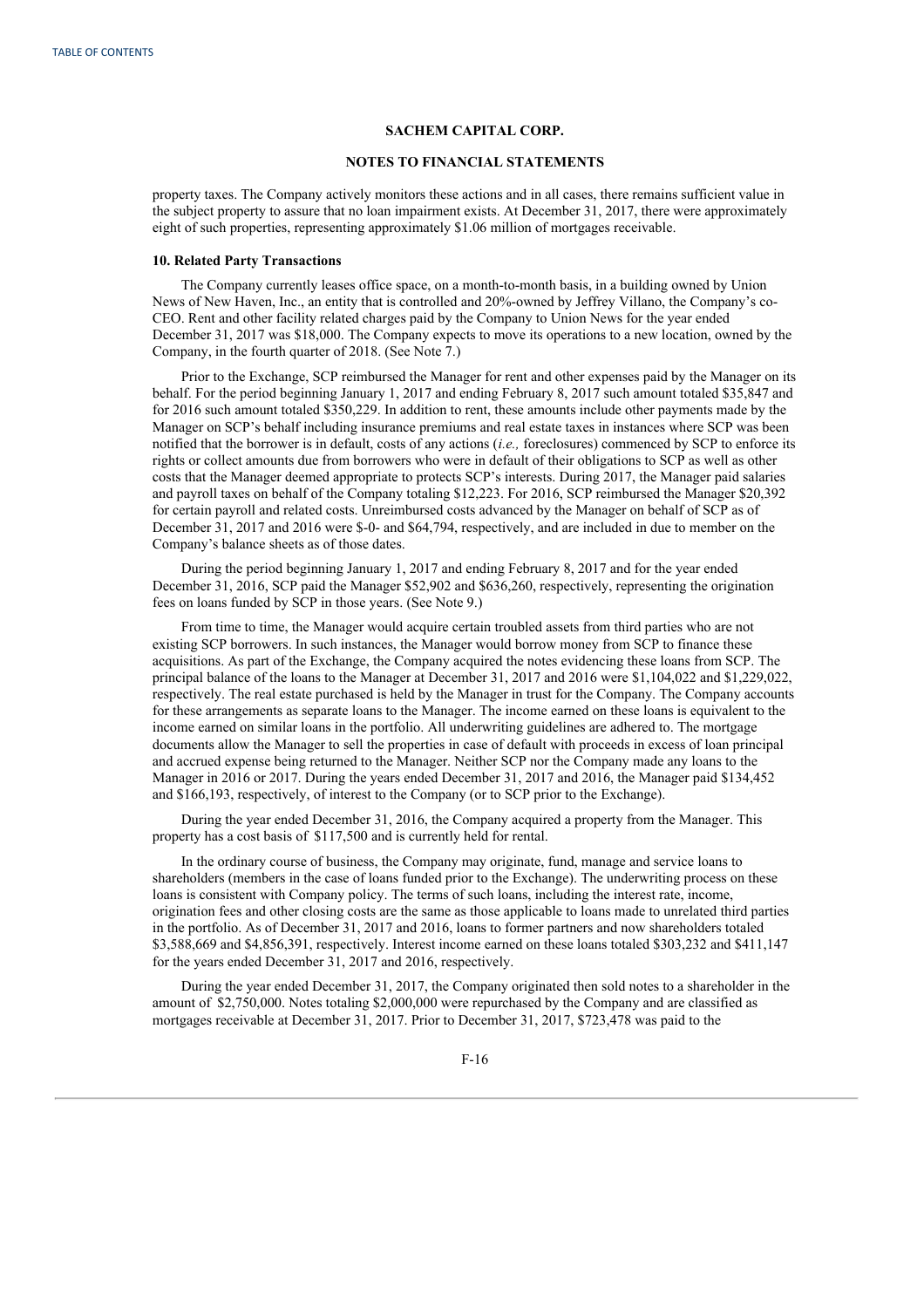## **NOTES TO FINANCIAL STATEMENTS**

Company for the benefit of the noteholder. This amount is reflected in our balance sheet as Due to note purchaser at December 31, 2017, and was paid to the noteholder in January 2018.

At December 31, 2017, total amounts owed by Manager to the Company was \$22,977 and is reflected as other receivables on the Company's balance sheet. At December 31, 2016, total amount owed by SCP to the Manager was \$656,296. which is reflected as due to member on the Company's balance sheets as of that date.

On February 9, 2017, the Company purchased computer hardware, software and furniture and fixtures totaling \$92,806 from JJV.

During the year ended December 31, 2017, the wife of one of our executive officers was paid \$75,000 for accounting and financial reporting services provided to the Company.

#### **11. Concentration of Credit Risk**

The Company makes loans that are secured by first mortgage liens on real property located primarily (approximately 89.5%) in Connecticut. This concentration of credit risk may be affected by changes in economic or other conditions of the geographic area.

### **12. Public Offerings – Underwriter Warrants**

As mentioned above, in 2017, the Company consummated two public offerings – the IPO in February and a follow-on offering in October-November. (See Note 1.) In connection with the IPO, the Company issued to the underwriters warrants to purchase an aggregate of 130,000 common shares at an exercise price of \$6.25 per common share. These warrants are exercisable at any time, and from time to time, in whole or in part, commencing on February 9, 2018 and expire on February 9, 2022. The fair value of these warrants, using the Black-Scholes option pricing model, on the date of issuance was \$114,926. At December 31, 2017, all these warrants were outstanding.

In connection with the follow-on, the Company issued to the underwriters warrants to purchase an aggregate of 187,500 common shares at an exercise price of \$5.00 per share. These warrants are exercisable at any time, and from time to time, in whole or in part, commencing on October 24, 2018 and expire on October 24, 2022. The fair value of these warrants, using the Black-Scholes option pricing model, on the date of issuance was \$131,728. At December 31, 2017, all these warrants were outstanding.

#### **13. Subsequent Events**

On February 6, 2018, the Company declared a dividend of \$.105 per share to be paid on February 27, 2018 to shareholders of record on February 16, 2018. The total amount of the dividend payment was \$1,618,653. The dividend was paid with respect to the Company's 2017 operations.

On March 6, 2018, a loan in foreclosure with a principal balance of \$250,000 was repaid in full.

On March 9, 2018, mortgage notes classified as other receivables on our balance sheet were paid in full. The total amount received by the Company was \$187,466, which included interest income of \$14,877.

On March 16, 2018, the Company sold a mortgage note with a face amount of \$517,000 to a former partner and now shareholder. The Company will continue to service the note during its term.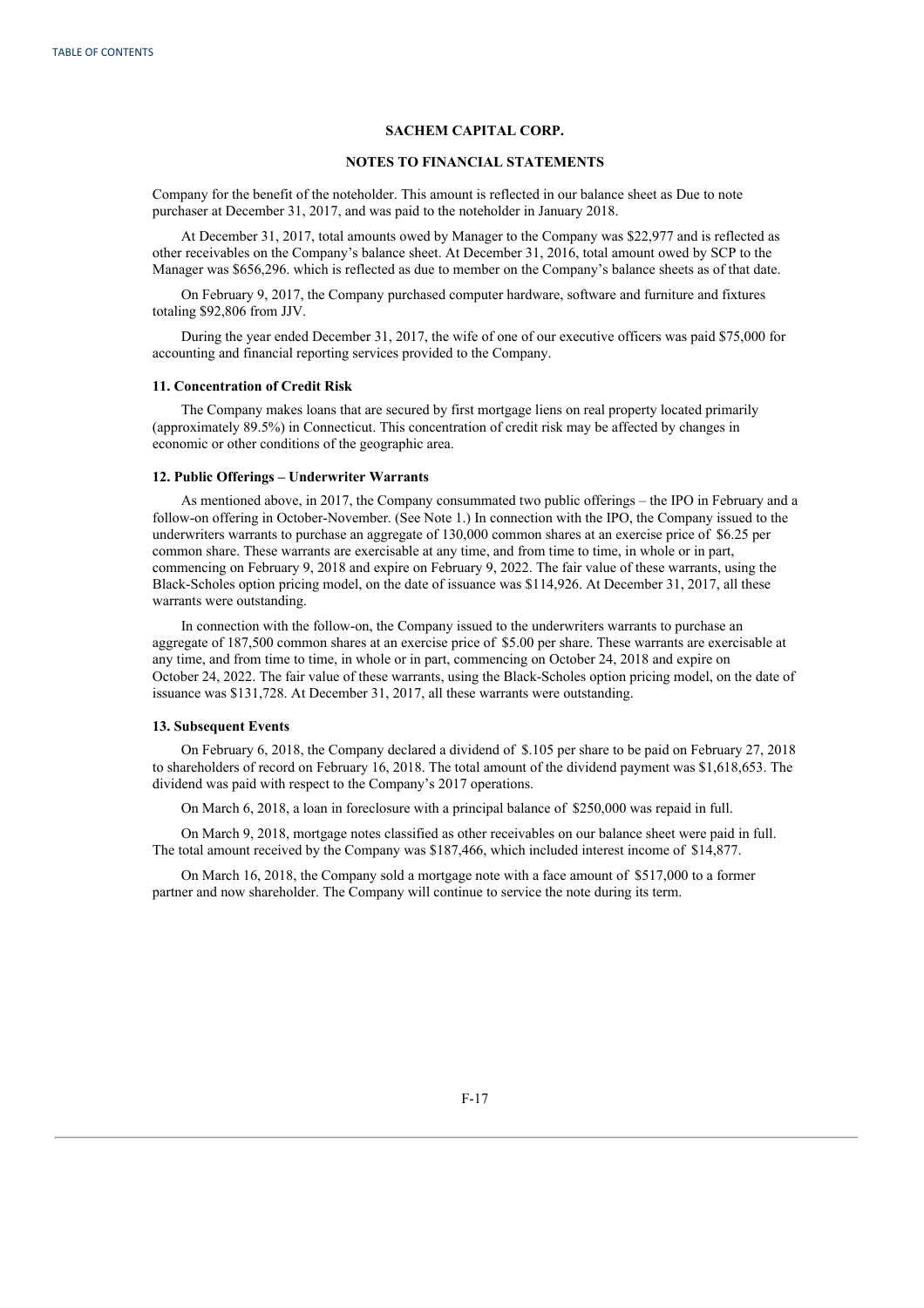#### **Rule 13a-14(a)/15d-14(a) Certification**

I, Jeffrey C. Villano, certify that:

- 1. I have reviewed this annual report on Form 10-K of Sachem Capital Corp.;
- 2. Based on my knowledge, this report does not contain any untrue statement of a material fact or omit to state a material fact necessary to make the statements made, in light of the circumstances under which such statements were made, not misleading with respect to the period covered by this report;
- 3. Based on my knowledge, the financial statements, and other financial information included in this report, fairly present in all material respects the financial condition, results of operations and cash flows of the registrant as of, and for, the periods presented in this report;
- 4. The registrant's other certifying officer(s) and I are responsible for establishing and maintaining disclosure controls and procedures (as defined in Exchange Act Rules 13a-15(e) and 15d-15(e)) and internal control over financial reporting (as defined in Exchange Act Rules 13a-15(f) and 15d-15(f)) for the registrant and have:
	- (a) Designed such disclosure controls and procedures, or caused such disclosure controls and procedures to be designed under our supervision, to ensure that material information relating to the registrant including its consolidated subsidiaries, is made known to us by others within those entities, particularly during the period in which this report is being prepared;
	- (b) Designed such internal control over financial reporting, or caused such internal control over financial reporting to be designed under our supervision, to provide reasonable assurance regarding the reliability of financial reporting and the preparation of financial statements for external purposes in accordance with generally accepted accounting principles;
	- (c) Evaluated the effectiveness of the registrant's disclosure controls and procedures and presented in this report our conclusions about the effectiveness of the disclosure controls and procedures, as of the end of the period covered by this report, based on such evaluation; and
	- (d) Disclosed in this report any change in the registrant's internal control over financial reporting that occurred during the registrant's most recent fiscal quarter (the registrant's fourth quarter in the case of an annual report) that has materially affected, or is reasonably likely to materially affect, the registrant's internal control over financial reporting; and
- 5. The registrant's other certifying officer(s) and I have disclosed, based on the most recent evaluation of internal control over financial reporting, to the registrant's auditors and the audit committee of the registrant's board of directors (or persons performing the equivalent functions):
	- (a) All significant deficiencies and material weaknesses in the design or operation of internal control over financial reporting which are reasonably likely to adversely affect the registrant's ability to record, process, summarize and report financial information; and
	- (b) Any fraud, whether or not material, that involves management or other employees who have a significant role in the registrant's internal control over financial reporting.

Date: April 2, 2018

/s/ Jeffrey C. Villano

Jeffrey C. Villano Co-Chief Executive Officer and President (Principal Executive Officer)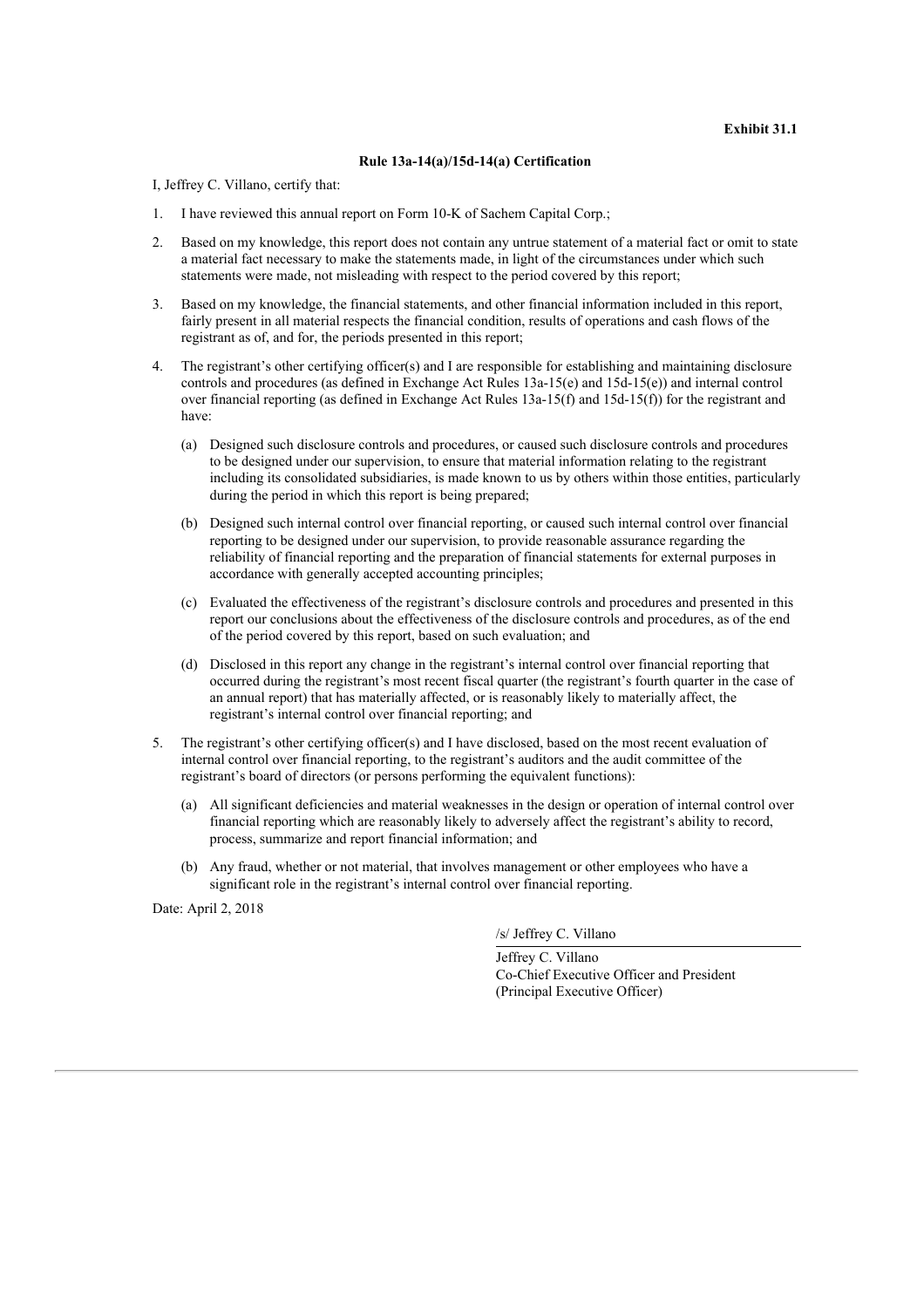#### **Rule 13a-14(a)/15d-14(a) Certification**

I, John L. Villano, certify that:

- 1. I have reviewed this annual report on Form 10-K of Sachem Capital Corp.;
- 2. Based on my knowledge, this report does not contain any untrue statement of a material fact or omit to state a material fact necessary to make the statements made, in light of the circumstances under which such statements were made, not misleading with respect to the period covered by this report;
- 3. Based on my knowledge, the financial statements, and other financial information included in this report, fairly present in all material respects the financial condition, results of operations and cash flows of the registrant as of, and for, the periods presented in this report;
- 4. The registrant's other certifying officer(s) and I are responsible for establishing and maintaining disclosure controls and procedures (as defined in Exchange Act Rules 13a-15(e) and 15d-15(e)) and internal control over financial reporting (as defined in Exchange Act Rules 13a-15(f) and 15d-15(f)) for the registrant and have:
	- (a) Designed such disclosure controls and procedures, or caused such disclosure controls and procedures to be designed under our supervision, to ensure that material information relating to the registrant including its consolidated subsidiaries, is made known to us by others within those entities, particularly during the period in which this report is being prepared;
	- (b) Designed such internal control over financial reporting, or caused such internal control over financial reporting to be designed under our supervision, to provide reasonable assurance regarding the reliability of financial reporting and the preparation of financial statements for external purposes in accordance with generally accepted accounting principles;
	- (c) Evaluated the effectiveness of the registrant's disclosure controls and procedures and presented in this report our conclusions about the effectiveness of the disclosure controls and procedures, as of the end of the period covered by this report, based on such evaluation; and
	- (d) Disclosed in this report any change in the registrant's internal control over financial reporting that occurred during the registrant's most recent fiscal quarter (the registrant's fourth quarter in the case of an annual report) that has materially affected, or is reasonably likely to materially affect, the registrant's internal control over financial reporting; and
- 5. The registrant's other certifying officer(s) and I have disclosed, based on the most recent evaluation of internal control over financial reporting, to the registrant's auditors and the audit committee of the registrant's board of directors (or persons performing the equivalent functions):
	- (a) All significant deficiencies and material weaknesses in the design or operation of internal control over financial reporting which are reasonably likely to adversely affect the registrant's ability to record, process, summarize and report financial information; and
	- (b) Any fraud, whether or not material, that involves management or other employees who have a significant role in the registrant's internal control over financial reporting.

Date: April 2, 2018

/s/ John L. Villano

John L. Villano, CPA Co-Chief Executive Officer and Chief Financial Officer (Principal Accounting Officer)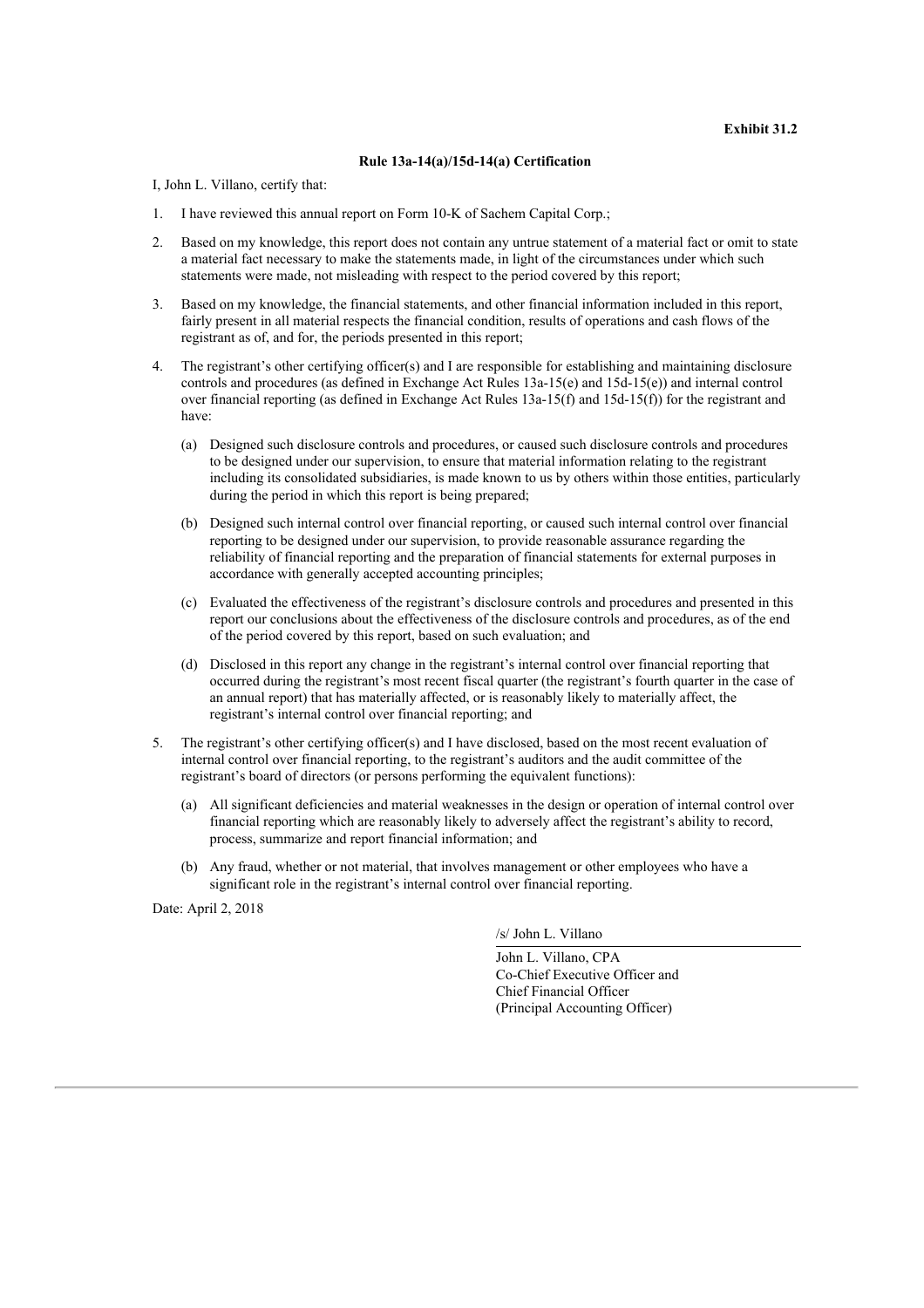# **Exhibit 32.1**

### CERTIFICATION PURSUANT TO 18 U.S.C. SECTION 1350, AS ADOPTED PURSUANT TO SECTION 906 OF THE SARBANES-OXLEY ACT OF 2002

In connection with the annual report of Sachem Capital Corp. (the "Company") on Form 10-K for the period ending December 31, 2017 as filed with the Securities and Exchange Commission on the date hereof (the "Report"), I, Jeffrey C. Villano, Co-Chief Executive Officer and President of the Company, certify, pursuant to 18 U.S.C. ss. 1350, as adopted pursuant to ss. 906 of the Sarbanes-Oxley Act of 2002, that:

- (1) The Report fully complies with the requirements of section 13(a) or 15(d) of the Securities Exchange Act of 1934, as amended; and
- (2) The information contained in the Report fairly presents, in all material respects, the financial condition and result of operations of the Company

Dated: April 2, 2018

/s/ Jeffrey C. Villano

Jeffrey C. Villano Co-Chief Executive Office (Principal Executive Officer) and President

A signed original of this certification has been provided to the Company and will be retained by the Company and furnished to the Securities and Exchange Commission or its staff upon request.